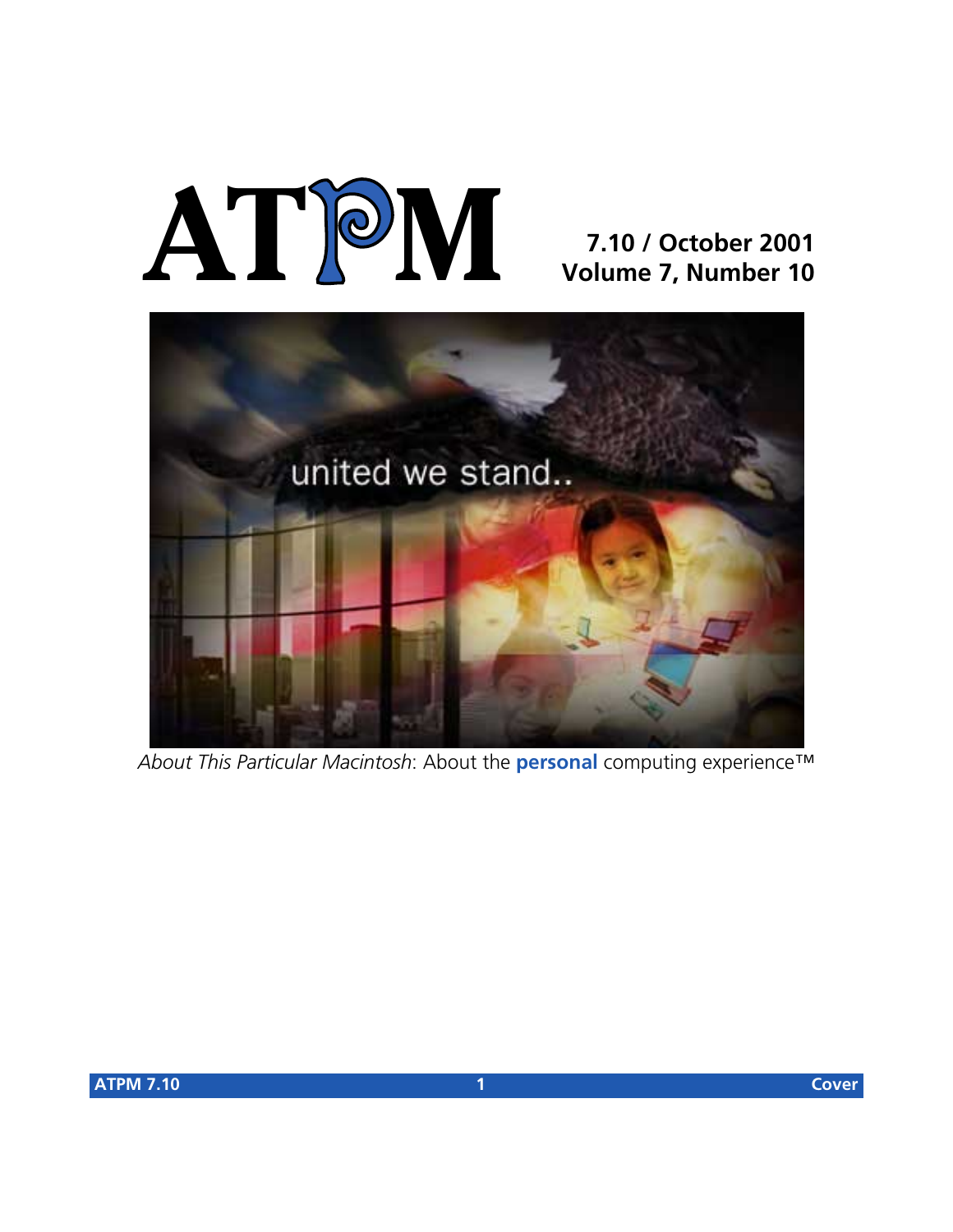# **Cover Art**

Copyright © 2001 by [Jamal Ghandour](mailto:jghandour@atpm.com) We need new cover art each month. [Write to us!](mailto:cover-art@atpm.com)

# **Editorial Staff**

Publisher/Editor-in-Chief [Michael Tsai](mailto:mtsai@atpm.com) Managing Editor *Vacant* Associate Editor/Reviews [Paul Fatula](mailto:pfatula@atpm.com) Copy Editors [Raena Armitage](mailto:rarmitage@atpm.com) [Johann Campbell](mailto:jcampbell@atpm.com) [Ginny O'Roak](mailto:goroak@atpm.com) [Ellyn Ritterskamp](mailto:eritterskamp@atpm.com) [Brooke Smith](mailto:bsmith@atpm.com) *Vacant* Web Editor [Lee Bennett](mailto:lbennett@atpm.com) Publicity Manager *Vacant* Webmaster [Michael Tsai](mailto:mtsai@atpm.com) Assistant Webmaster *Vacant* Beta Testers [The Staff](mailto:editor@atpm.com)

# **Contributing Editors**

|                                 | At Large Robert Paul Leitao |
|---------------------------------|-----------------------------|
| Desktop Pictures Daniel Chvatik |                             |
|                                 | General Dierk Seeburg       |
| Graphics <i>Vacant</i>          |                             |
| How To Vacant                   |                             |
| Interviews Vacant               |                             |
| Legacy Corner Vacant            |                             |
|                                 | Music David Ozab            |
|                                 | Networking Matthew Glidden  |
|                                 | Opinion Tom lovino          |
|                                 | <b>Mike Shields</b>         |
|                                 | Vacant                      |
|                                 | <b>Reviews</b> Eric Blair   |
|                                 | Jamie McCornack             |
|                                 | <b>Gregory Tetrault</b>     |
|                                 | <b>Christopher Turner</b>   |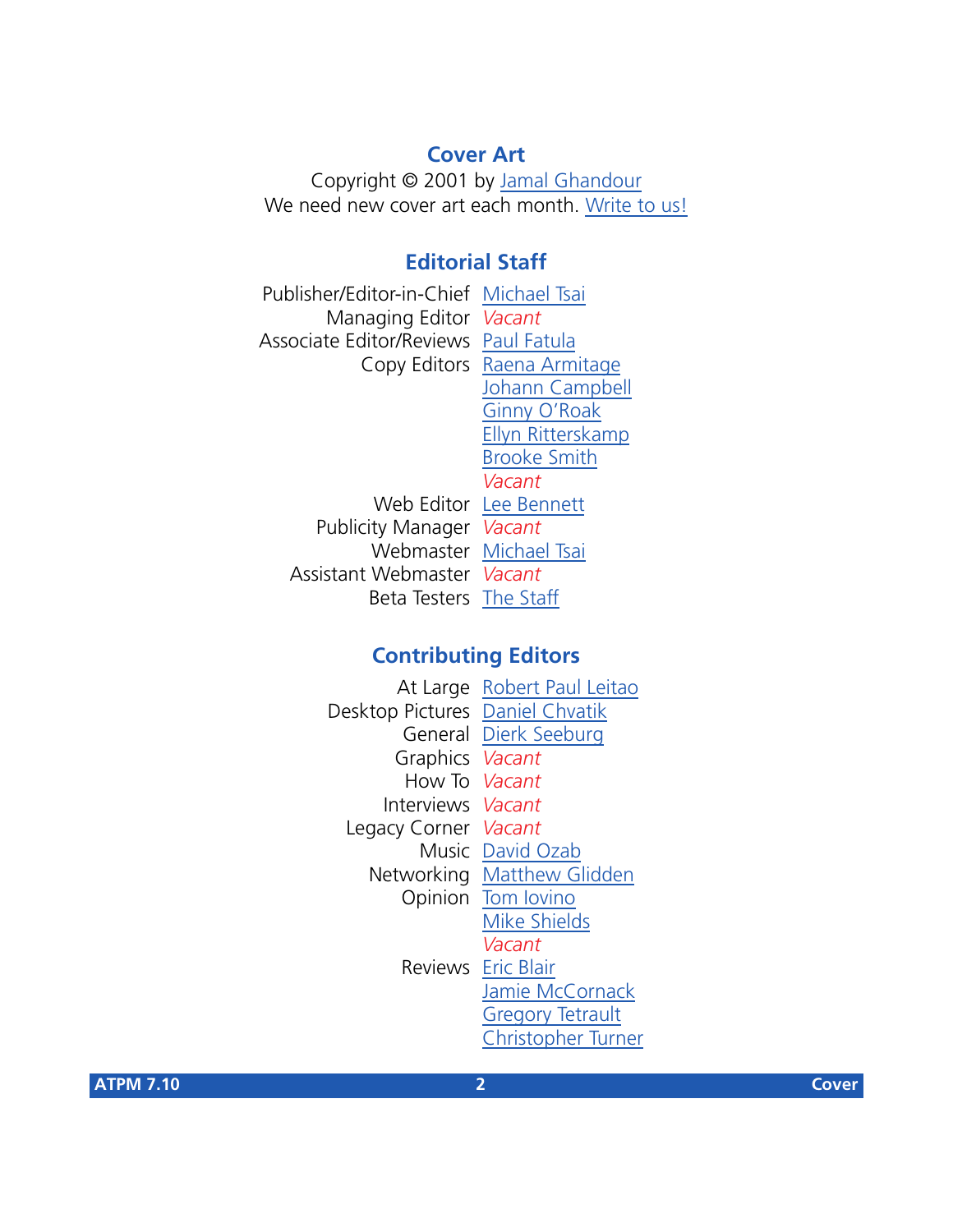*Vacant* Shareware Reviews [Brooke Smith](mailto:bsmith@atpm.com) Technical [Evan Trent](mailto:etrent@atpm.com)

## **Artwork & Design**

Graphics Director [Grant Osborne](mailto:gosborne@atpm.com) Graphic Design Consultant [Jamal Ghandour](mailto:jghandour@atpm.com) Layout and Design [Michael Tsai](mailto:mtsai@atpm.com) Cartoonist [Mike Flanagan](mailto:sensible@sensible.screaming.net) Blue Apple Icon Designs Mark Robinson Other Art RD Novo

# **Emeritus**

RD Novo Robert Madill Belinda Wagner

# **Contributors**

Eric Blair Paul Fatula Mike Flanagan Matthew Glidden Tom Iovino Robert Paul Leitao Dierk Seeburg Brooke Smith Gregory Tetrault Evan Trent Michael Tsai *Macintosh users like you*

## **Subscriptions**

Sign up for **free** subscriptions using the [Web form](http://www.atpm.com/subscribe/) or [by e-mail.](mailto:subscriptions@atpm.com)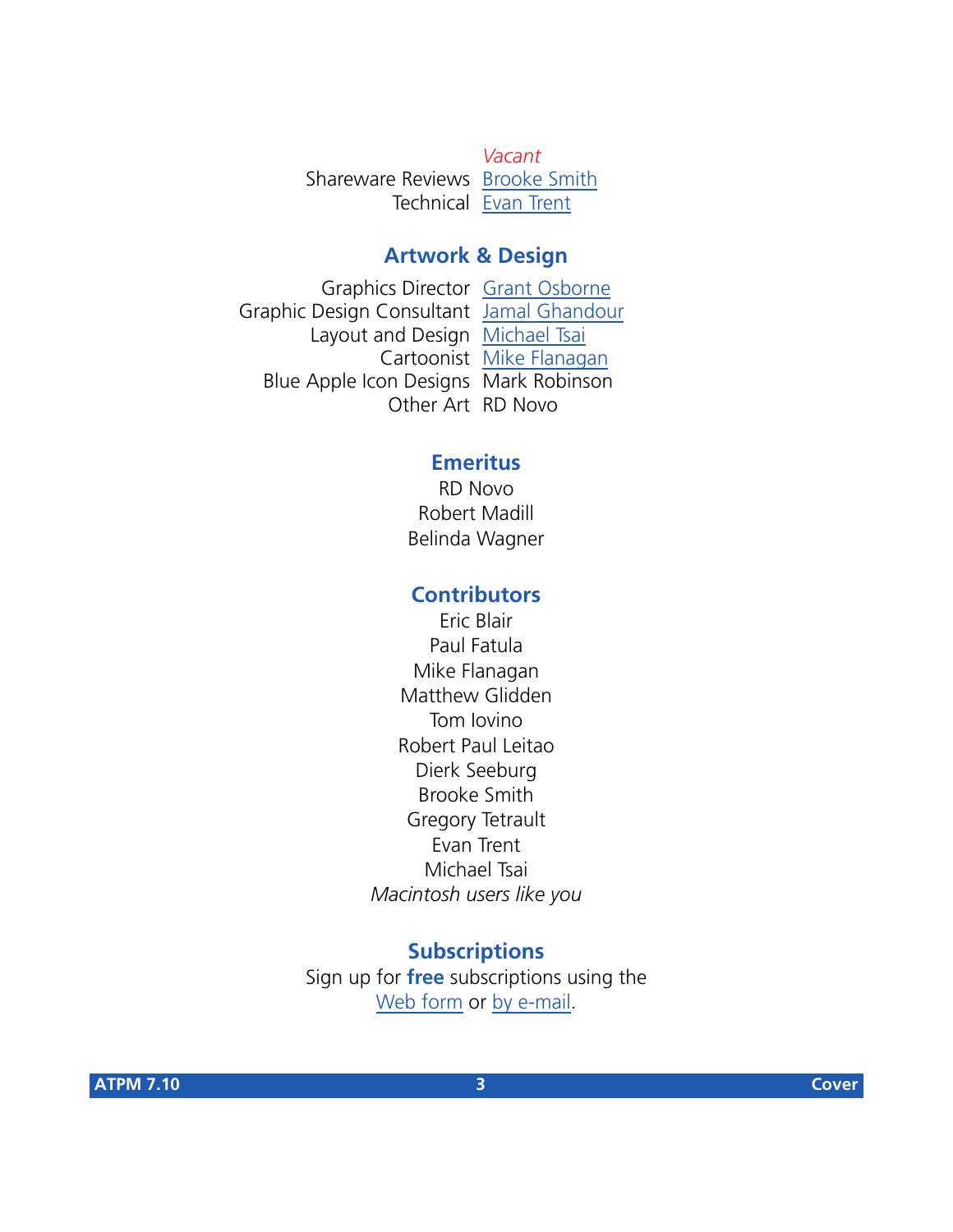# **Where to Find ATPM**

Online and downloadable issues are available at [http://www.atpm.com.](http://www.atpm.com)

ATPM is a product of ATPM, Inc. © 1995–2001, All Rights Reserved ISSN: 1093-2909

# **Production Tools**

Acrobat AppleScript BBEdit CVS Disk Copy FileMaker Pro FrameMaker+SGML iCab ImageReady Interarchy ListStar MacPerl MacSQL Monitor Mailman Mailsmith Mesh **NiftyTelnet** StuffIt

# **The Fonts**

Cheltenham Frutiger Isla Bella Marydale Minion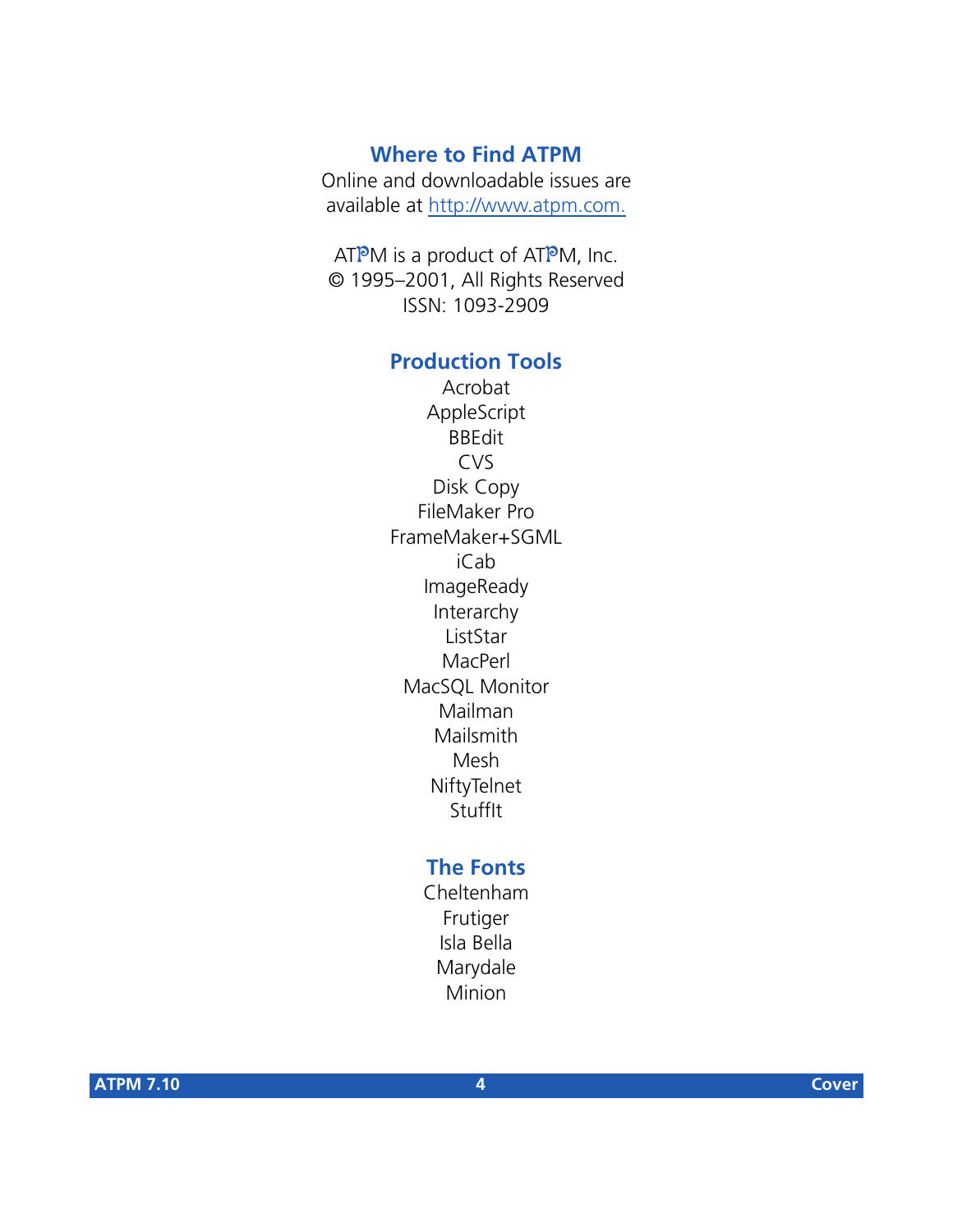# **Reprints**

Articles and original art cannot be reproduced without the express permission of ATPM, unless otherwise noted. You may, however, print copies of ATPM provided that it is not modified in any way. Authors may be contacted through ATPM's editorial staff, or at their e-mail addresses, when provided.

# **Legal Stuff**

*About This Particular Macintosh* may be uploaded to any online area or included on a CD-ROM compilation, so long as the file remains intact and unaltered, but all other rights are reserved. All information contained in this issue is correct to the best of our knowledge. The opinions expressed in ATPM are not necessarily those of this particular Macintosh. Product and company names and logos may be registered trademarks of their respective companies. Thank you for reading this far, and we hope that the rest of the magazine is more interesting than this.

Thanks for reading ATPM.

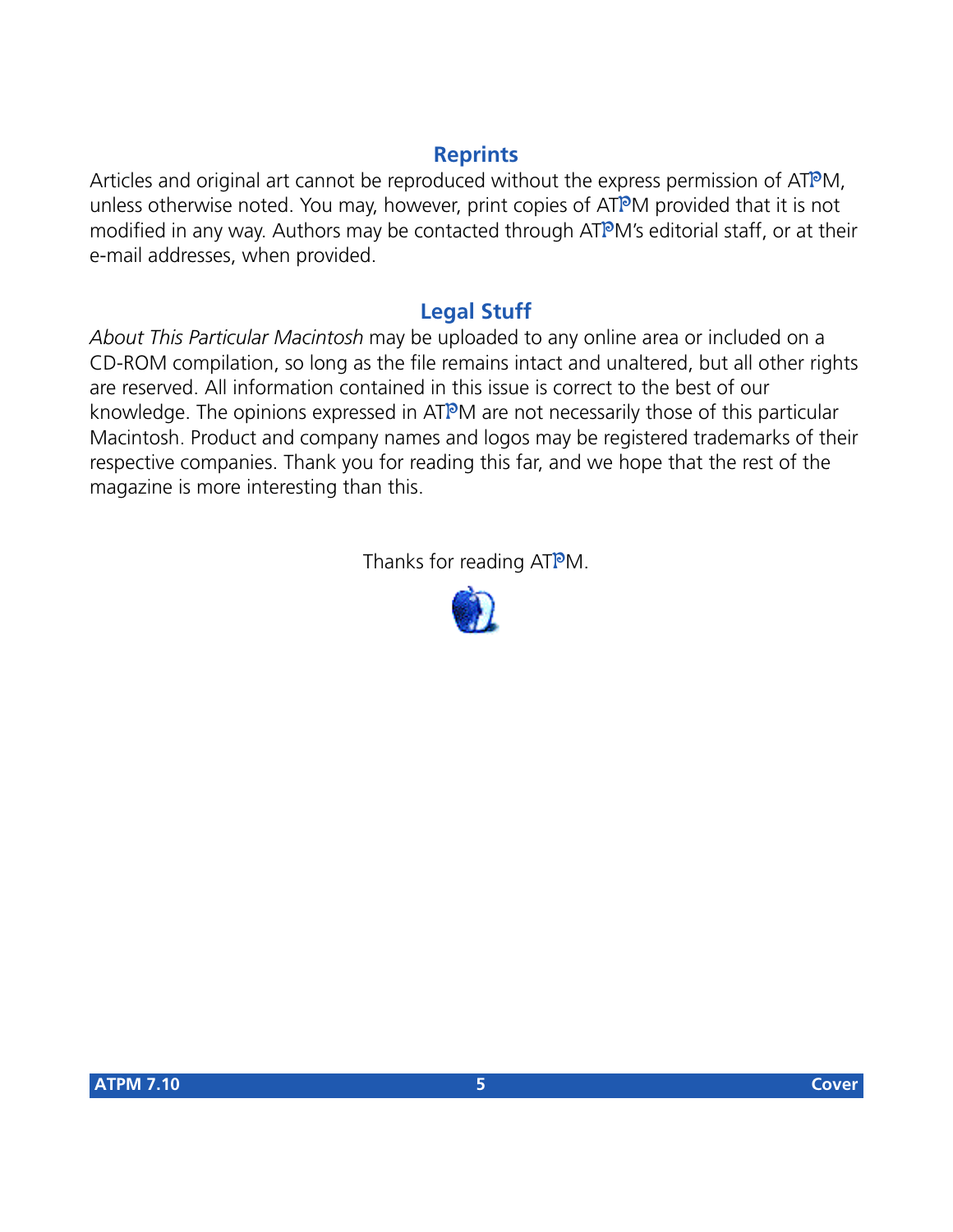# **Sponsors**

*About This Particular Macintosh* is free, and we intend to keep it that way. Our editors and staff are volunteers with "real" jobs who believe in the Macintosh way of computing. We don't make a profit, nor do we plan to. As such, we rely on advertisers to help us pay for our Web site and other expenses.

**• • •**

After many years of fruitful collaboration, ATPM is parting ways with [Small Dog](http://www.smalldog.com) [Electronics,](http://www.smalldog.com) our exclusive sponsor. We wish them good luck for the future and thank them for their support. Many of our readers and staff members have become devoted Small Dog customers, and we will miss their friendly style. We are now accepting inquiries from interested sponsors and advertisers. We have a variety of programs available to tailor to your needs. Please contact us at [advertise@atpm.com](mailto:advertise@atpm.com) for more information.

**• • •**

You can help support ATPM by buying from online retailers using the following links: [Amazon.com](http://www.amazon.com/exec/obidos/redirect-home/aboutthisparticu), [MacConnection](http://service.bfast.com/bfast/click/mid9452939?siteid=13311227&bfpage=machomepage), [MacMall](http://www.commission-junction.com/track/track.dll?AID=53427&PID=297078&URL=http%3A%2F%2Fwww%2Emacmall%2Ecom%2Fmacaffiliate), [MacZone,](http://service.bfast.com/bfast/click?bfmid=1942029&siteid=26240435&bfpage=mac_zone) and [Outpost.com.](http://www.linksynergy.com/fs-bin/stat?id=N00D3BtDeo0&offerid=2161&type=3)

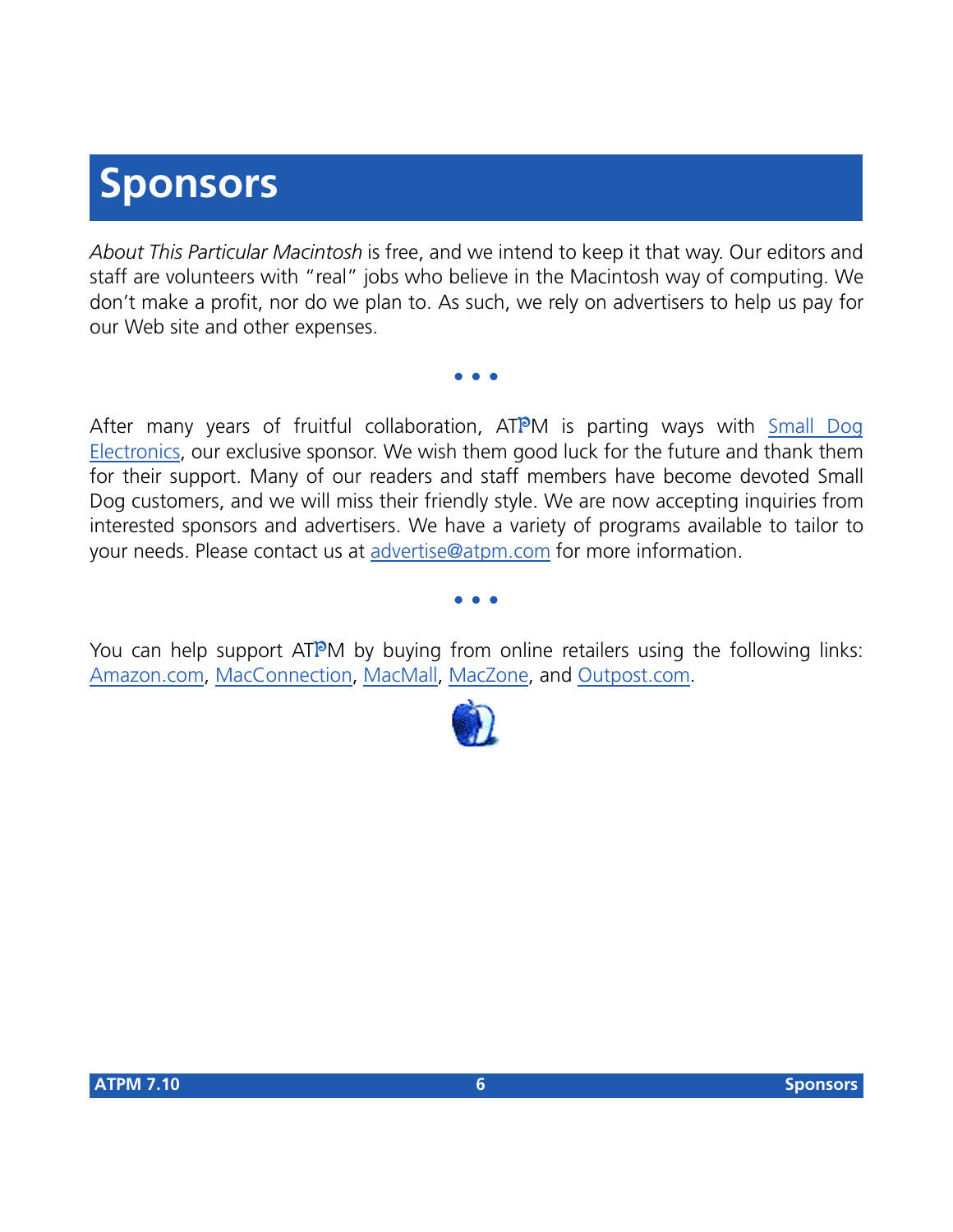# **Welcome**

Our condolences go out to all people affected by the tragedy that occurred in New York, Washington, and Pennsylvania. We are with you in spirit.

# **To the Mall!**

Now that Apple's retail stores are opening across the country, Tom Iovino braves the crowds at the Tampa Bay Area's newest mall to see what the hubbub is all about. Will the experience leave him clamoring for more, or will Apple's newest sales tactic fall flat? As an added bonus, Tom lets you in on his secret tactic for finding a parking spot in a crowded mall parking lot!

# **Mac OS X 10.1—First Impressions**

Michael Tsai takes a critical look at Mac OS X 10.1. He finds it a bit improvement over 10.0.4, in most respects. However, he disagrees with Apple's stance on file name extensions and find some other usability problems lurking beneath the surface of Apple's slick new OS.

# **Housekeeping**

Dierk Seeburg reminds us that good housekeeping is good business, taking us through a tour of basic hardware cleaning and wire maintenance, anti-virus measures, backing up, operating system upkeep, installations management, system and file integrity maintenance, and file organization—facilitated by some essential utilities.

# **Segments: DSS and SMTP Authentication**

Evan Trent starts off with a rant about Windows-only satellite Internet access. He then segues into a discussion of why ISPs' restrictions on outgoing mail don't serve their intended purpose and only annoy legitimate users. And is spam really so bad?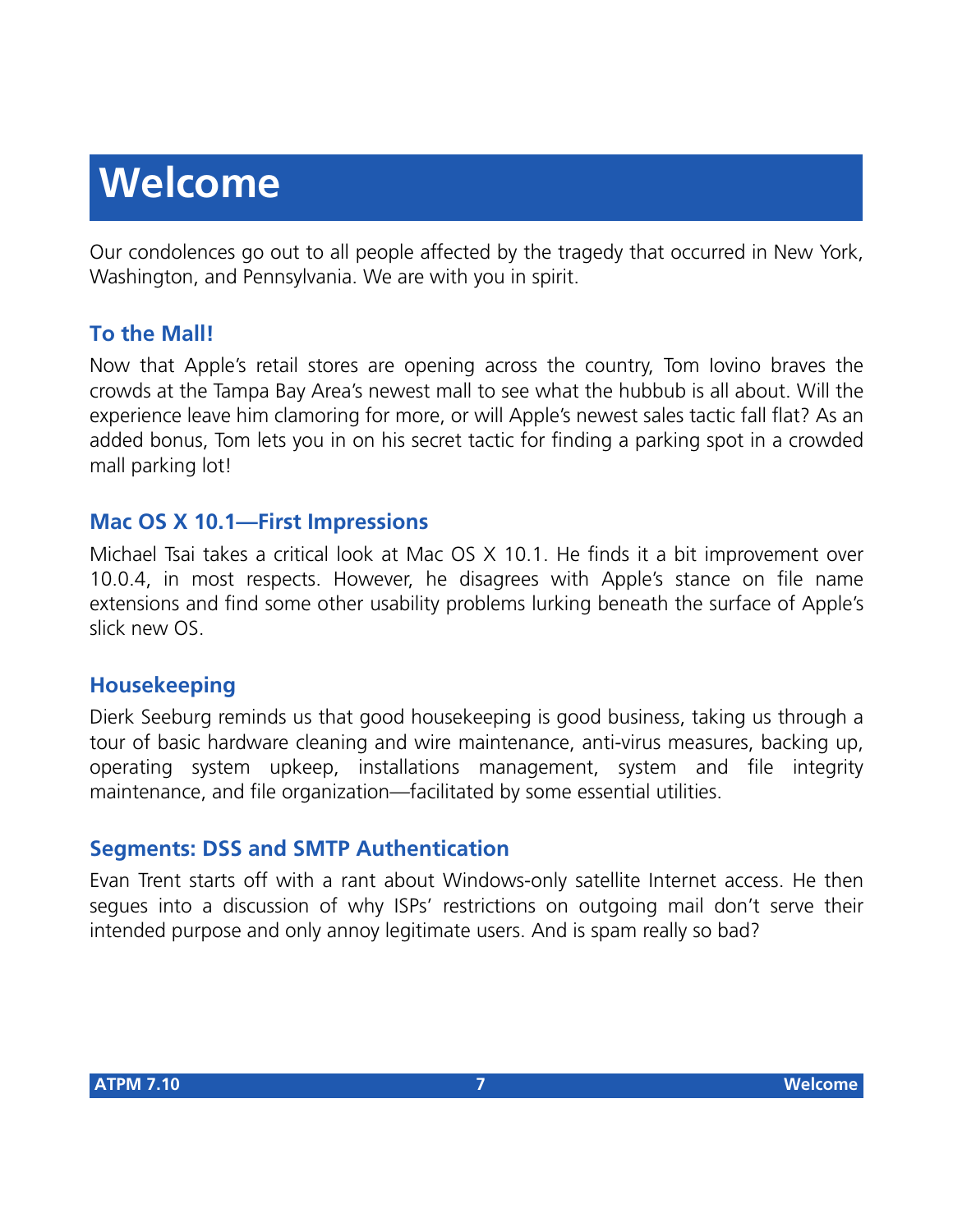# **Segments: Software License Agreements in Everyday Language**

Robert Paul Leitao pokes fun at software license agreements: "You have just shelled out really big bucks for something you really don't own. We own it.…if our product causes your computer not to work, it's not our problem because you own the computer and our lawyers can prove that you should have taken better care of it."

## **Networking: Switches and Hubs**

Matthew Glidden covers the difference between switches and hubs and how they fit into your network. There are also a few bits about connecting LocalTalk and Ethernet, since adding a hub or switch to your network often brings this issue to the forefront.

#### **Networking: Ethernet Faux Pas: Home Phone Networking**

When it's too difficult or expensive to set up a home Ethernet network, a good alternative is to use the existing phone lines in the walls of your home. Matthew Glidden explains what you need to do to get this working, from commercial solutions to do-it-yourself ones.

#### **Desktop Pictures: The House on the Rock**

This month's desktop pictures were taken at a museum in Spring Green, Wisconsin called The House on the Rock. While it began as a residence built by and for Alex Jordan, a student of Frank Lloyd Wright's, it evolved into a huge and eclectic museum featuring collections of everything from carousel horses, to self-playing instruments, to dollhouses.

#### **Shareware Roundup: Screensavers**

Ever think about getting a screensaver again? Or replacing your old one? This month's shareware review looks at a few screensavers to help you out. Check out Whalesaver, courtesy of Greenpeace, or choose from a variety of screensavers in Setting Sun. Don't worry, there's a screensaver out there for everyone.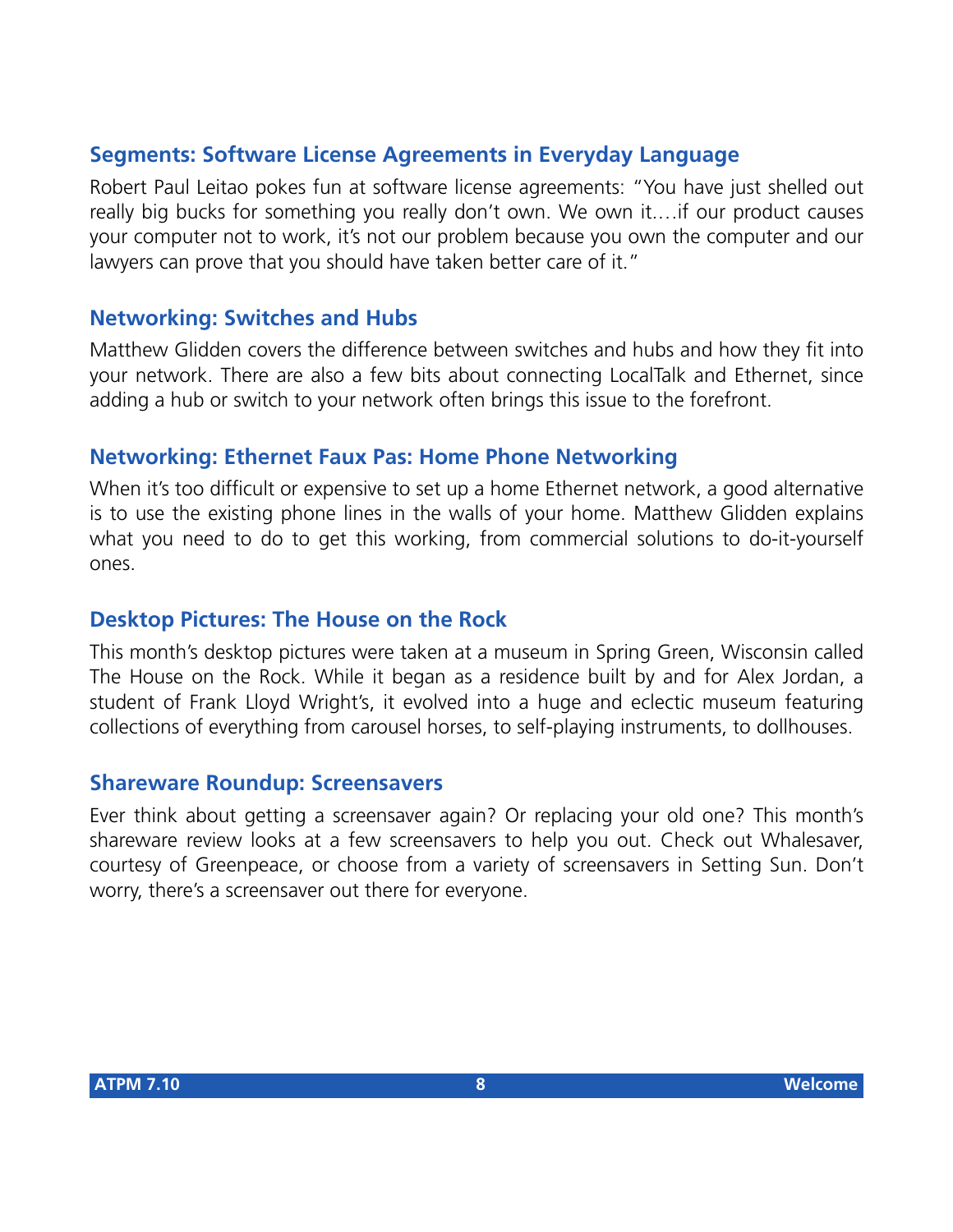# **Review: AppleScript in a Nutshell (book)**

Gregory Tetrault finds that *AppleScript in a Nutshell* is a good and well-organized reference for intermediate to advanced scripters on how to use AppleScript with Mac OS software. However, it contains no information on scripting common business or graphics applications.

# **Review: Pong: The Next Level**

Paul Fatula reviews this modern version of Pong that features many different variations. He likes the updated graphics but finds that the slow gameplay prevents it from being addictive.

# **Review: StuffIt Deluxe 6.5**

Michael Tsai reviews the latest version of StuffIt, which brings Magic Menu to Mac OS X and adds the StuffIt Express drop-box making utility. The improvements from 6.0 are nice, but was update rushed out before its time?

# **Review: Super Get Info 1.0.2**

Eric Blair takes a look at Bare Bones Software's newest offering, Super Get Info. Although not a replacement for OS X's Info window, this utility gives users more information about and control over their files.

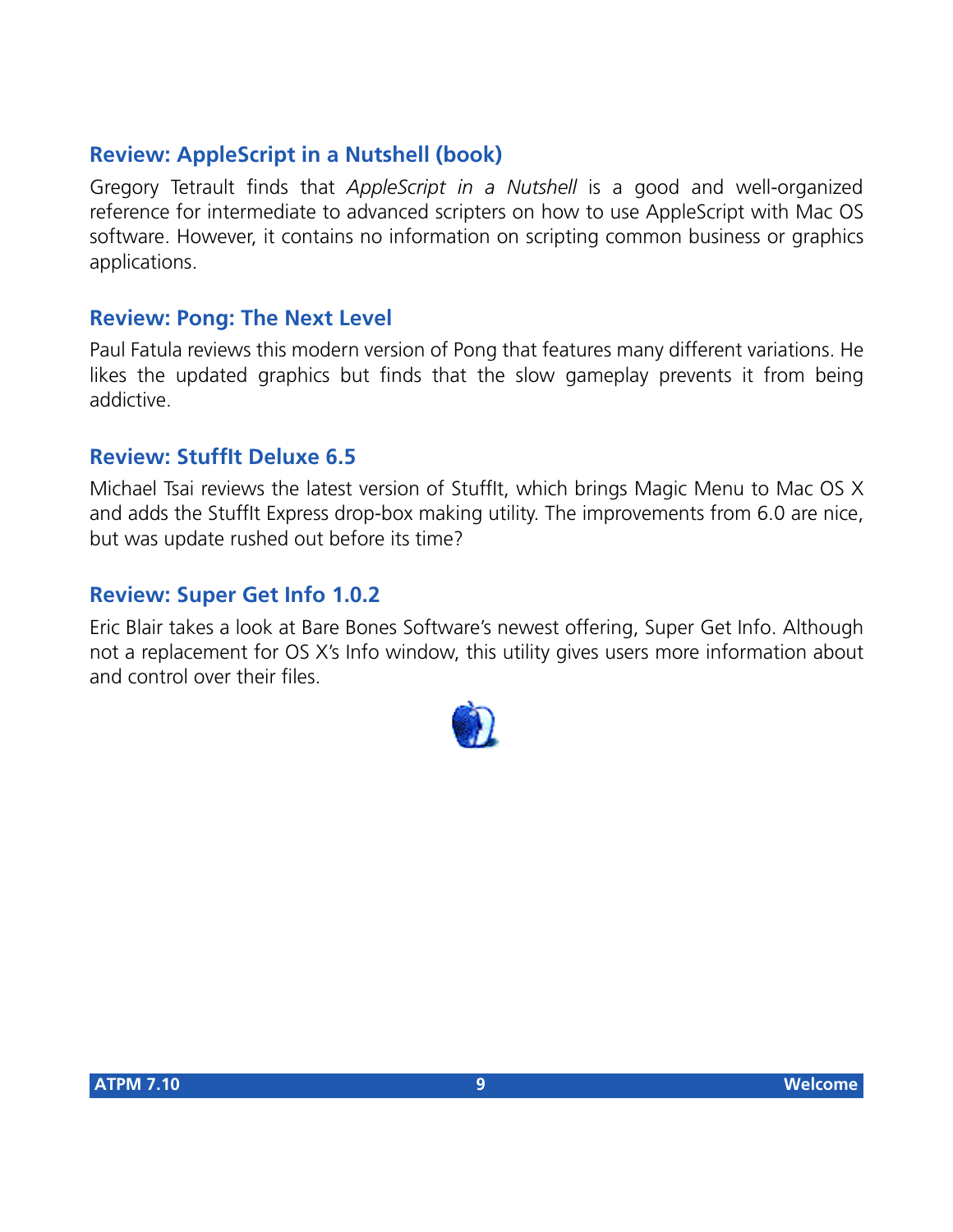# **E-Mail**

# **[Takin' Care of Business \(and Workin' Overtime\)](http://www.atpm.com/7.09/segments.shtml)**

I just read your last article in  $ATPM$ , and I wanted to give some news from a Belgian reader. I am located between the German and Dutch frontiers, and be sure that there are a lot of Mac freaks here! I personaly own serveral Macintoshes, and try to create [a group](http://www.nous.be/mac) [of Mac users](http://www.nous.be/mac).

It's funny that I will soon come to Chicago, for a training course for the company that just hired me. I wish you good luck in your new business.

**• • •**

*—Pierre-Yves*

You've said what I've been preaching—without much success. Sometimes I wonder at how obtuse my fellow workers can be—the last time the office moved, the majority were switched over to PCs. About a dozen of us remained on Macs. When we got to the new office, the PCs (and our Macs) were sitting, dead, on our desks. It took me 30 minutes—some galah had stowed the cables in the wrong box!—to have all the Macs and our printers up and running (and I'm the statistician in the crew!). Some of the PCs are still not working, a fortnight later—and I'm sick and tired of having to share my Mac with idiots who don't know how to use a one-button mouse, because that's the only way they have of getting their work done. Will management take note? Not on yer Nellie!

*—George Carrington*

**• • •**

I was reading with no small amount of amusement your article detailing what could be called the 'efficient simplicity' of Macs.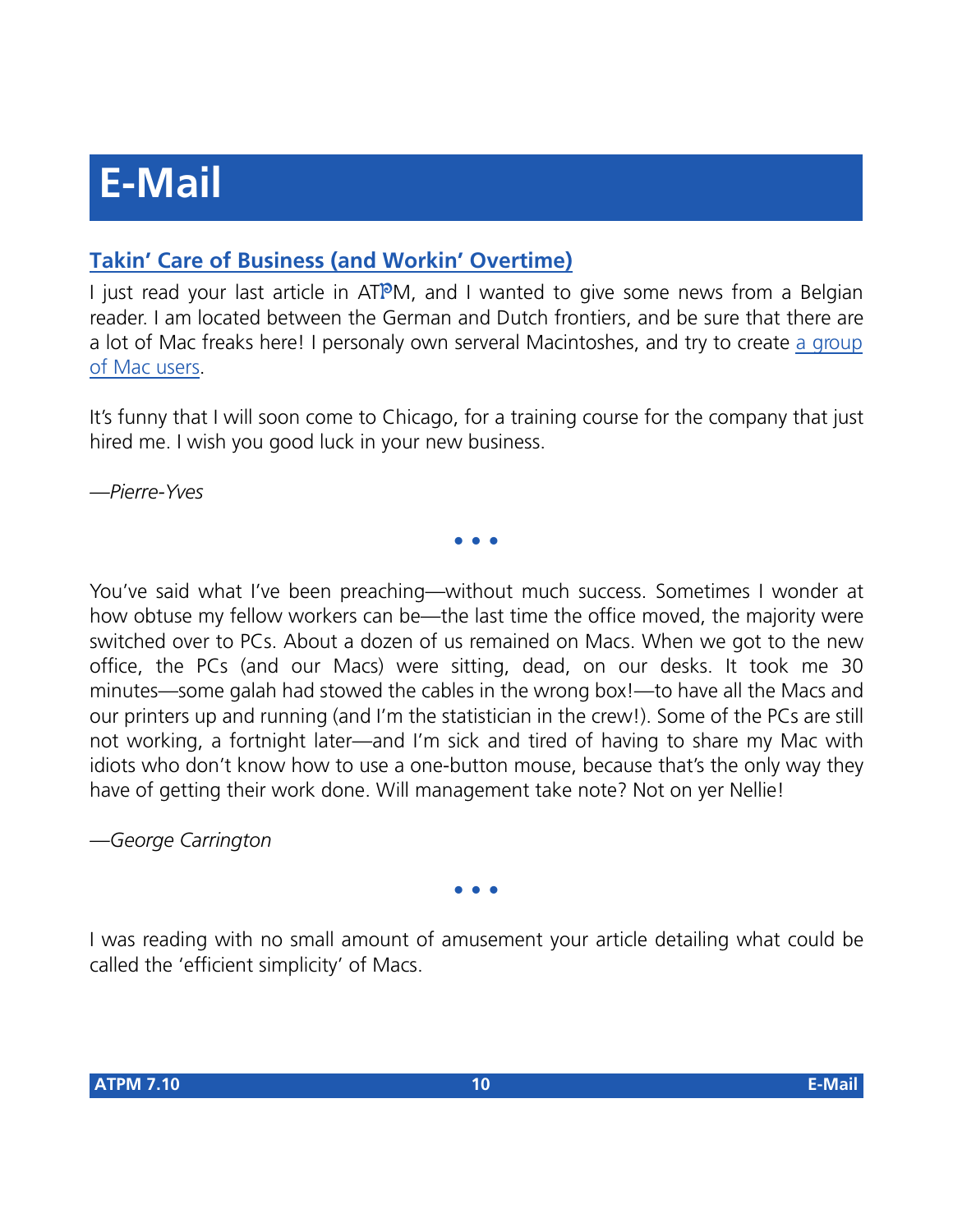I recently flogged everything vaguely IBM compatible I ever had, and grabbed myself a Cube. Bye Bye Win2K/98 dual boot, hello Mac OS 9.1 (X on order through up-to-date, still waiting). Here I was, comparing 9.1 to 98, when in fact it crashes about as much as Win2K. Admittedly, the first thing I did was lash half-a-gig of RAM in it—it ran like a *dog* with 64 MB and VM—but I never turn the damn thing off—just put it to sleep (and watch my room glow as I drop off).

Having been at the point where 98 forgets what a CD drive is (it's a real/protected mode drivers thing) and been ferreting around looking for drivers to make my modem work properly, I understand what you're saying. I took my Cube out of the box. I plugged it in. I attached a network cable, gave it my proxy settings and an IP address and blammo—there I was. Admittedly, our home Win2K server needed a bit of coaxing to give up it's filesharing joys to me, but that's Microsoft's fault, not Apple's.

In short, I now do on my Cube exactly what I did on my PC—and I've only had the thing about two months. I would *never* go back to the layered garbage of 98, nor would I want to run Win2K as my primary OS. Macs are easier to keep running, period.

*—Simon King*

P.S. After I sold my PC and bought my Cube, my housemate became besotted with it. After a few days of him wandering into my room and saying "I want one of those" I told him to go and buy his own. He did.

# **Playing Recordable CDs in the Car**

I'm having trouble using music CDs that I've burned. They work fine in my computer and in my home system. When I try to listen to them on my car CD player, sometimes they play, sometimes not. Store bought CDs work just fine. Any ideas?

*—Tim*

Try burning the CDs at a slower rate. Most car CD players have wimpy lasers and transports and they tend to not be able to handle anything faster than a 2X burn. *—Evan Trent*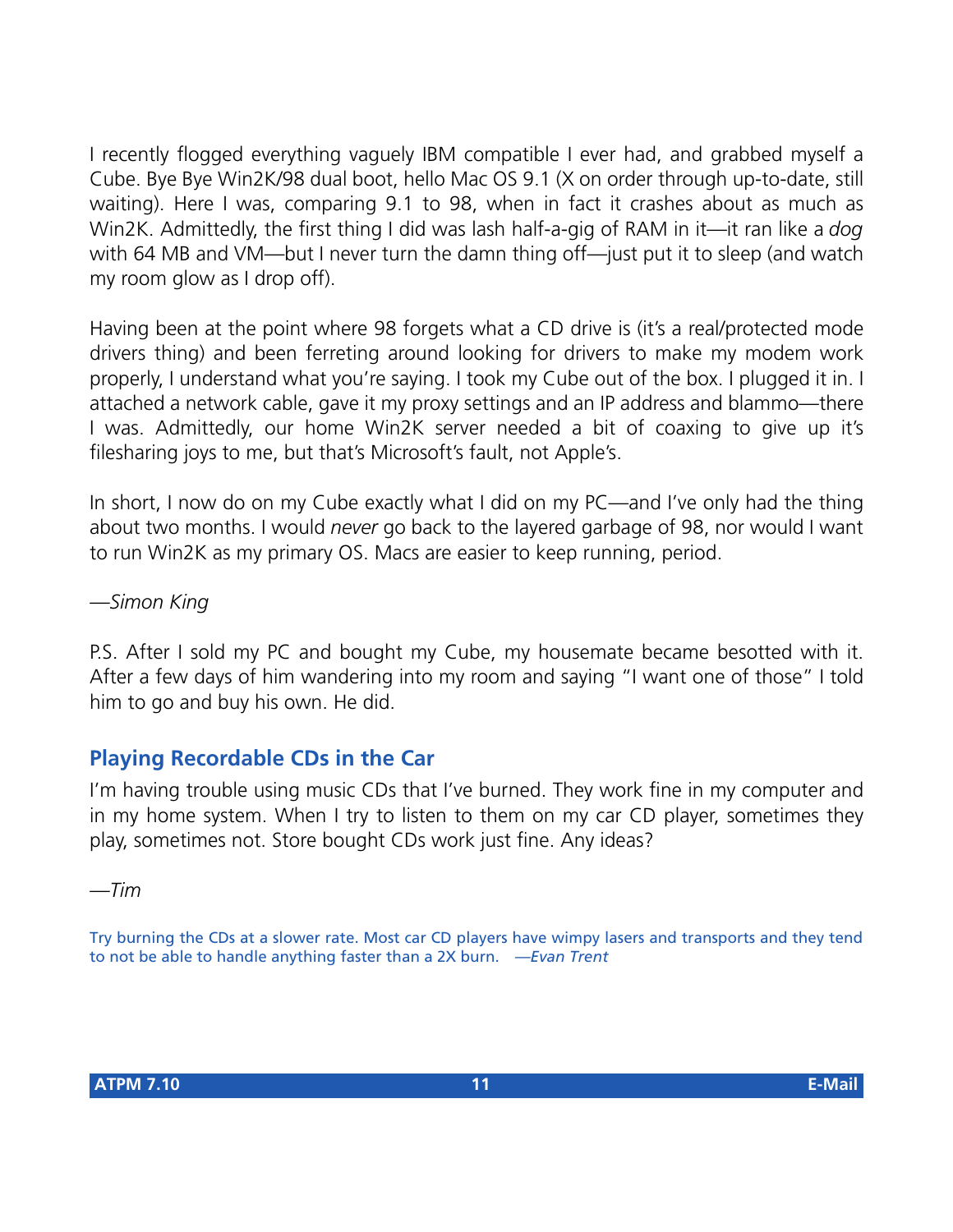# **Running an iBook Closed**

I recently took my new iBook on the road. I was happy to be able to use iTunes with the car stereo, but encountered a small obstacle. Is there any way to keep the iBook on when closed? With it open it just presents too much of a target in a disorganized car.

*—James*

The only solution I can think of is to tape the clasp so that it does not make contact and induce sleep mode on your iBook. I have never tried it but it may work. However I would caution you that the new laptops from Apple generate an awful lot of heat, and with the lid down there is less dissipation because much of the heat escapes up through the keyboard (which sits on top of the processor). Apple has made it clear that they don't want users closing the lids on their laptops while they are operational. The only exception is when the machines are in disk mode (either SCSI or FireWire), but in that mode there is less heat generated. *—Evan Trent*

# **[Sony DPP-SV55 Printer](http://www.atpm.com/7.04/dpp-sv55.shtml)**

I love the printer but the default settings cause the printouts to be too red. I can go to a screen and adjust, but on an individual picture basis. Does anyone know how to set the defaults for the printer? Does anyone have this same color balance problem? Is it just me and I should have the thing repaired?

For the record I am using it hooked up to the TV and the memory stick for input, which was captured on my Sony DCRTRV20 camera.

*—Kathryn Wagner*

## **[Backyard Football](http://www.atpm.com/5.12/byf.shtml)**

Hello, I have started a Backyard Football league. The league currently has 12 members and is growing. If anybody has played Backyard Football on the Internet, you know that it is very challenging. That is why I created a BYF league so that the best players can compete against each other. My coach name on JRSN is Kingkai. If you want to know more information about my league, just e-mail me at [Conker251@aol.com.](mailto:Conker251@aol.com)

Check out my [league Web site.](http://members.aol.com/~Vjardell/the_new_season_2001.htm) Or, you can simply go to my [club Web site](http://clubs.yahoo.com/clubs/thebackyardfootballseason).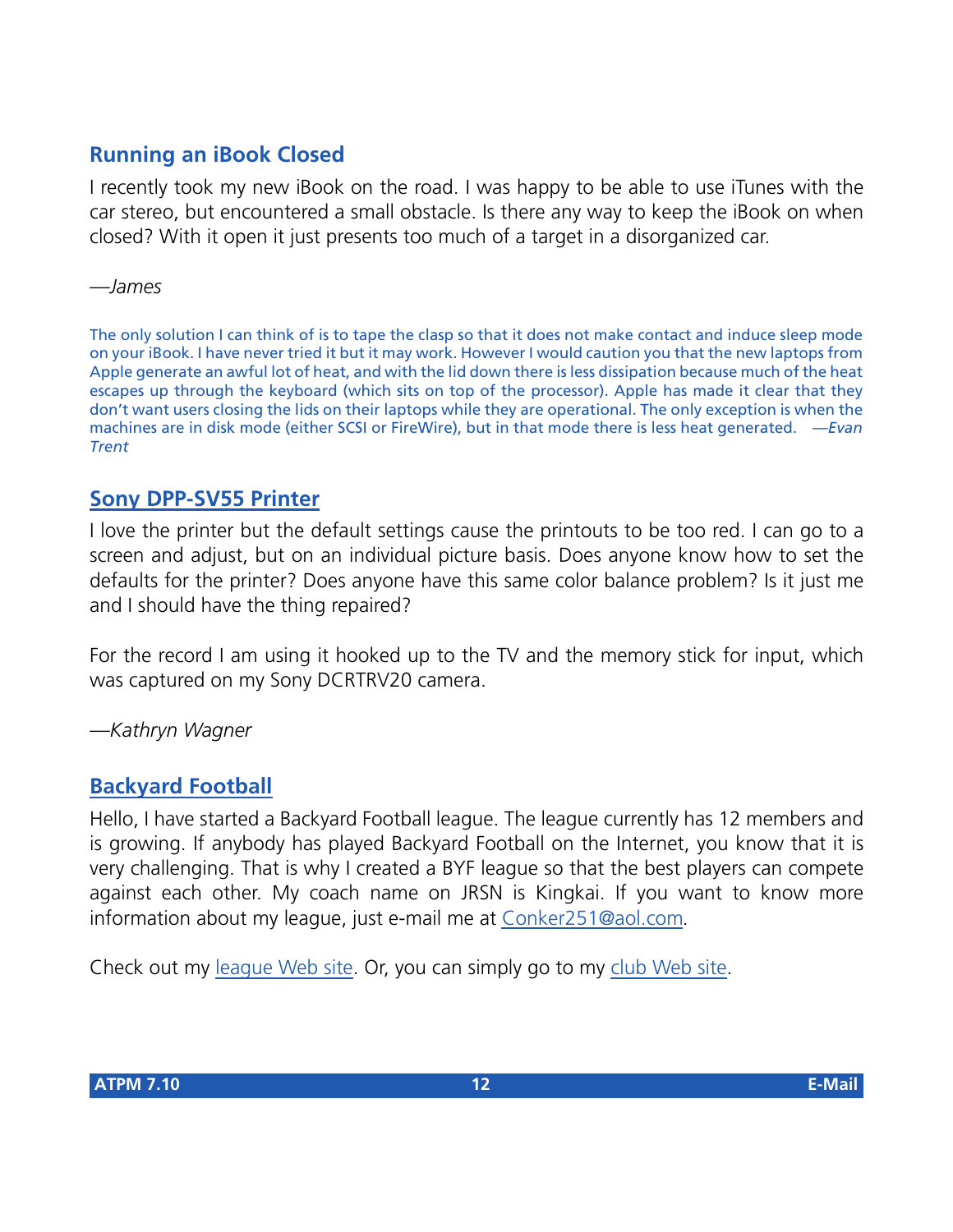Thank you for reading, and I hope you will be able to play in my BYF league.

*—Brian Jones*

# **Hard Drive Jumper Settings**

My B&W G3 350 tower is aging, and I'm fast running out of HD space (currently have two 11 GB drives). I thought I'd give myself some breathing room, and purchased a Maxtor 40 GB ATA hard drive.

I set its jumpers up to be master drive and set the old master drive (an IBM) up as a slave drive. I formatted it Mac OS HFS+ (extended) and checked everything with Disk First Aid, TechTool Pro, and DiskWarrior. Then I installed OS 9.0 from CD. So far, so good.

Now the bad news: upon restart, total chaos. I get the little folder with the blinking question mark. After a bit, it gives the happy Mac and starts up *except*…I *always* get the "system error occurred"—usually bus error or illegal instruction.

What the heck did I do wrong? Can anyone help? I thought this was going to be a 30-minute thing—so I allowed an hour. :) It's toast.

*—Steve Bohne*

*From: Edward Goss <egoss@atpm.com> Subject: Re: FW: jumper settings on hard drive*

Unfortunately, there are "1" and "2" versions of the B&W G3s. Rev 1's don't take slave jumper settings. All the info is on the most excellent XLR8YourMac.com [\(link 1,](http://www.xlr8yourmac.com/G3-ZONE/yosemite/IDE/) [link 2\)](http://www.xlr8yourmac.com/IDE/add_2nd_drive/index.html).

A snippet: "Adding a 2nd IDE Drive to B&W G3 rev 2 Systems I've posted a Photo Illustrated Guide to adding an IDE slave drive to the rev 2 B&W G3 systems which have the stacked bracket and dual drive cable. This original article (below) was for the first B&W G3s without the stacked bracket. The new guide also applies to G4 systems which have the same dual drive/stacked bracket. [11/5/2000]"

Caution is needed here as there have been some data corruption issues. *—Edward Goss*

*Copyright © 2001 the ATPM Staff,* [editor@atpm.com](mailto:editor@atpm.com)*. We'd love to hear your thoughts about our publication. We always welcome your comments, criticisms, suggestions, and praise. Or, if you have an opinion or announcement about the Macintosh platform in general, that's OK too. Send your e-mail to* [editor@atpm.com](mailto:editor@atpm.com)*. All mail becomes the property of ATPM.*

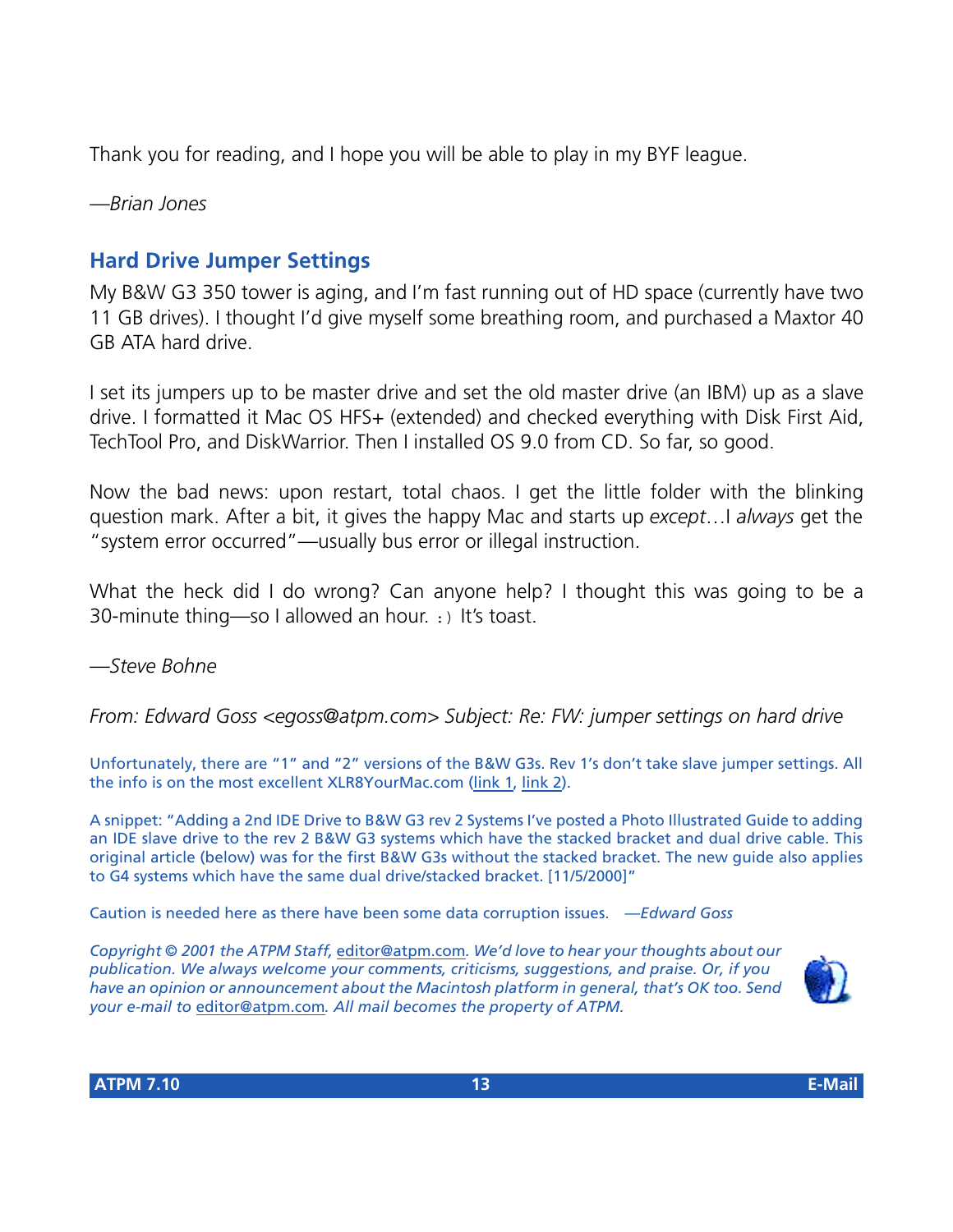**by Tom Iovino, [tiovino@atpm.com](mailto:tiovino@atpm.com)**

# **What's in Store?**

Going to brand new malls is a pain in the rear.

Oh, sure, everything at a new shopping mall is all fresh-out-of-the-carton new. The stores are new. The sales staffs seem especially interested in serving you. Even the food court doesn't have that greasy, eaten-in look you come to expect in an older shopping mall. It would almost make going to the mall a fun experience.

No, what kills me are the crowds that flock to the new mall in droves. I mean, come on, people. What's so exciting about another Gap?

I bring this to your attention because on Saturday, September 15th, I was in the rush of shoppers to open the latest and greatest shopping experience in the Tampa Bay area—the International Plaza shopping center, which stands close to Tampa's International Airport.

After the events of the week preceding the mall's grand opening—the terrorist attacks in New York and Washington, D.C. on the 11th, and the landfall in the Tampa Bay area of Tropical Storm Gabrielle on the 14th—my wife and I unanimously decided that a little diversion was in order for our family. After reading multi-page inserts produced by the local papers and being bombarded by television ads hyping the grand opening, we all hopped into the minivan and headed directly to the shoppers' paradise.

Never have I seen a parking lot so jam packed in all my life. Every single parking spot in the lots was full. People were parking on the sidewalks, on abutting construction sites, even in the medians of roadways leading to the mall. It was a madhouse. Typically, once I see a parking lot in such a state, I'll suggest that perhaps we could do something a little more fun than waiting a few hours looking for a parking spot. But not that day.

No, that day I was on a mission.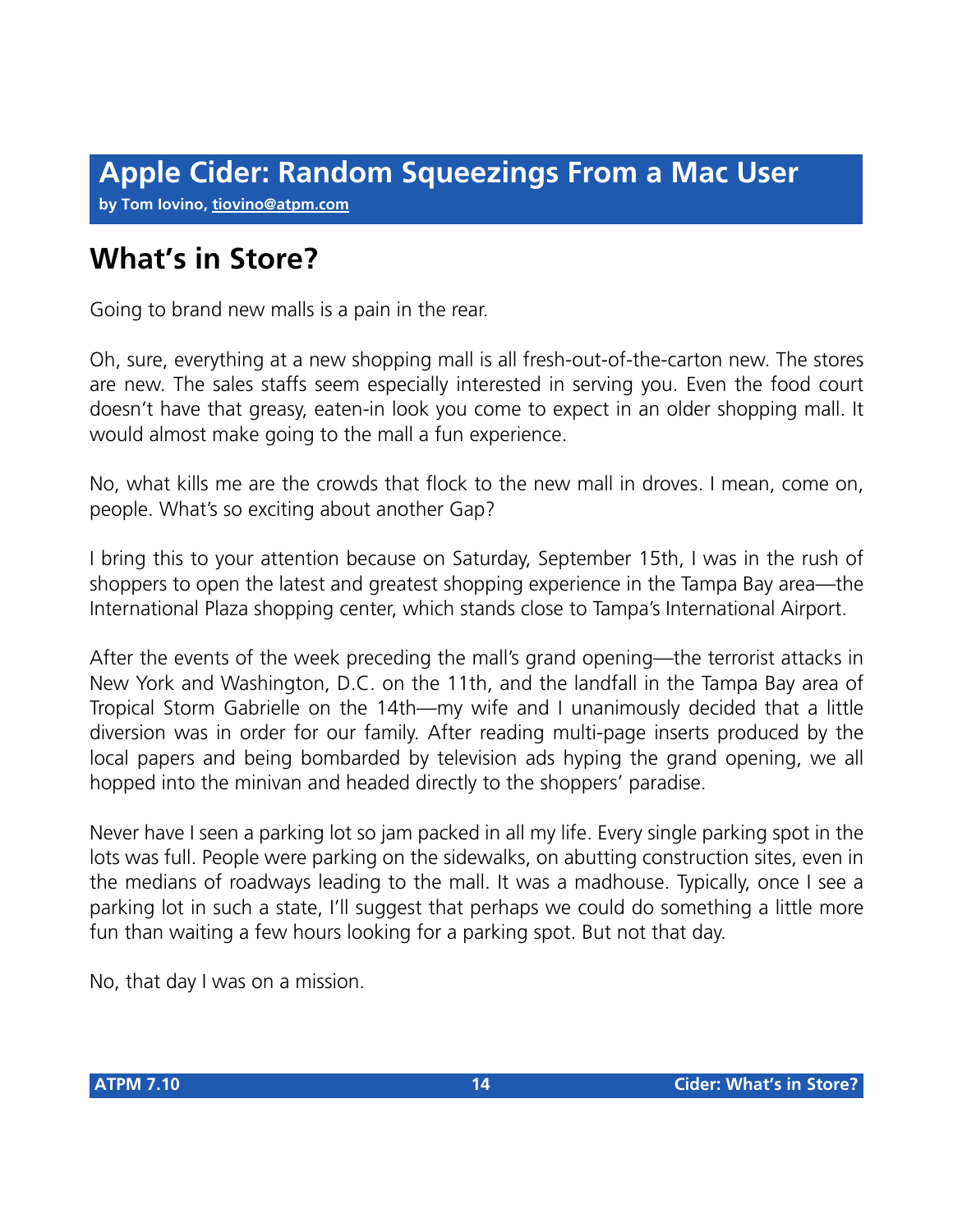In addition to the grand opening of the mall, it was also the grand opening of the Tampa Bay area's first Apple store. As part of the agreement struck after hours of delicate negotiations between my wife and me, our first stop in the mall was going to be the Apple store.

Opening retail locations is a new tactic by Apple Computer. The reason why Apple is now pursuing this marketing strategy is spelled out on their Web site:

Apple currently has around 5% market share in personal computers. This means that out of one hundred computer users, five of them use Macs. While that may not sound like a lot, it is actually higher than both BMW's and Mercedes-Benz's share of the automotive market. And it equals 25 million customers around the world using Macs.

But that's not enough for us. We want to convince those other 95 people that Macintosh offers a much simpler, richer and more human-centric computing experience. And we believe the best way to do this is to open Apple stores right in their neighborhoods. Stores that let people experience firsthand what it's like to make a movie right on a Mac. Or burn a CD with their favorite music. Or take pictures with a digital camera and publish them on their personal Web site. Or select from over 500 software titles, including some of the best educational titles for kids. Or talk to a Macintosh "genius" at our Genius Bar. Or watch a demonstration of Mac OS X, our revolutionary new operating system, on our theater's giant 10-foot diagonal screen.

Because if only 5 of those remaining 95 people switch to Macs, we'll double our market share and, more importantly, earn the chance to delight another 25 million customers.

Sounds great, doesn't it? I mean, hey, it's awesome to get folks out and give them a hands-on look at how the Macintosh works. And, I was duly impressed when we arrived. The place was brightly lit. G4 towers spun on platforms in showcase displays much like the ones you see cars turning on. A movie theater–style queue stood empty outside the store's entrance (ironically, when we arrived at the mall at 2:30 PM, it was the first time all day that there wasn't a line of people waiting to get in).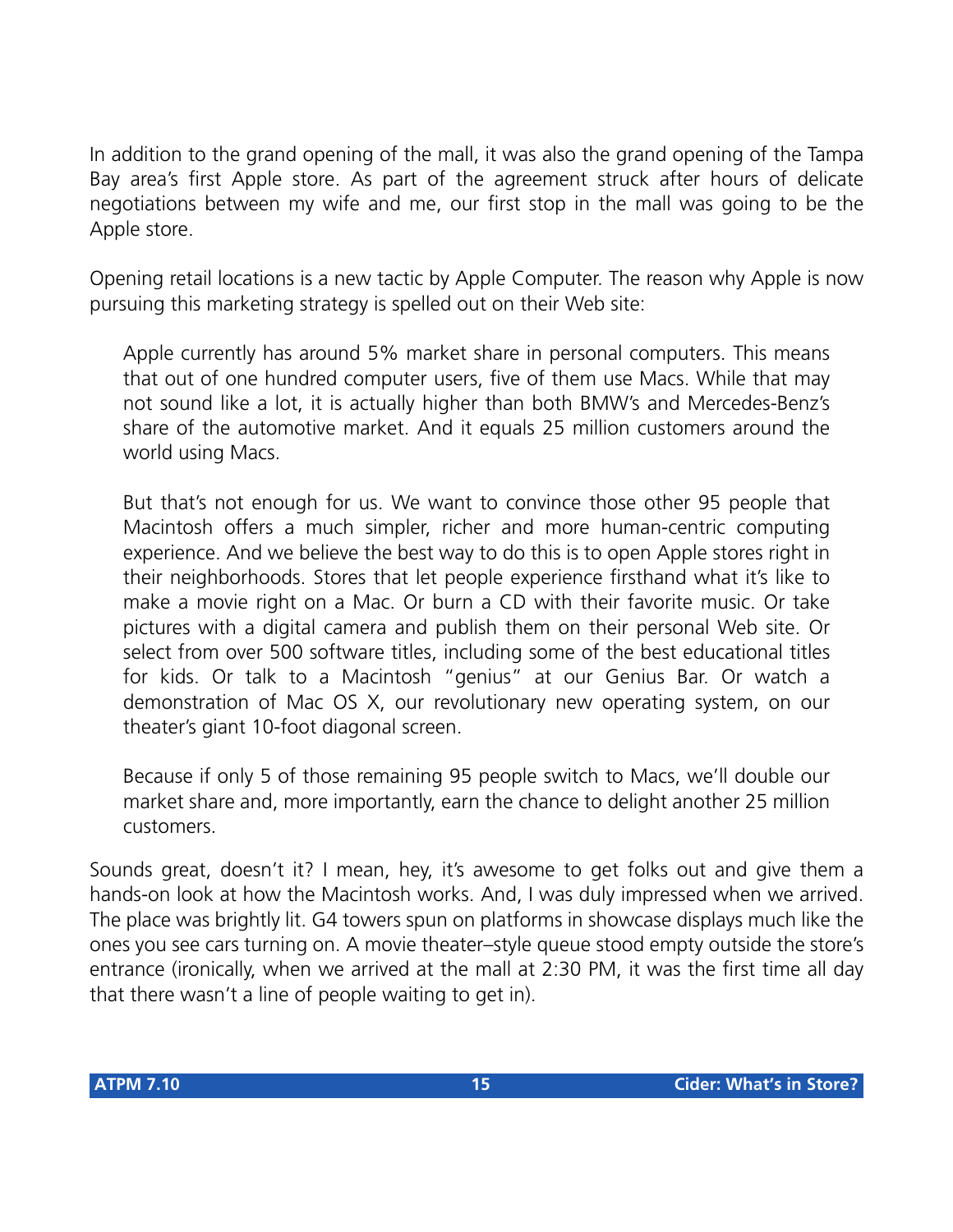Once inside, I was even more impressed. Blocked beech floors; white walls lined with iMacs, iBooks, and G4 towers; and black shelves stocked with hundreds of software titles—all for the Mac. One of the features my son Dominic liked the most was the kid's area, featuring eight iMacs on a low table with some unique black spherical seats for the younger shoppers to try out their favorite software. Eventually, I had to coax my son away with the promise of stopping at a nearby toy store.

But, even with all the excitement and hoopla surrounding the opening of Apple stores around the country, I have to question Apple's decision to go this route.

First, while I believe that the Apple store concept is awesome in theory—allowing consumers to see how the Macintosh line performs without uninformed salespeople steering them towards cheaper, more plentiful PC's—in practice, it's just not reaching enough people.

Think about it. Here's an Apple store in one of Florida's largest metropolitan areas. But, where's the Apple store location in other areas of the state? I'm sure one has to be coming for Orlando, Jacksonville, and Miami, but what about the Tallahassee area? Pensacola? Fort Myers? It might be a long time before people in, say, Sarasota can go to their local mall and visit their friendly neighborhood Apple store.

Second, opening these retail locations in some prime storefronts in top-of-the-line shopping centers costs quite a bit in lease agreements. One figure I saw showed Apple committed to nearly \$300 million in lease agreements to keep their storefronts open. Wow. That's quite a bit of money to tie up in lease space. Add on the fact that now you have to pay a corps of employees—some of whom will require a full benefits package and all of whom will require workman's comp—maintain an inventory, cover store maintenance, etc. Well, those figures are going to add up.

Having mall locations for Apple stores also makes them vulnerable to the intricacies of the economy and mall traffic. A trip to some of our local malls in the Tampa Bay area shows me a number of vacant store fronts, which will probably grow if we slip deeper into an economic recession. Since luxury spending is the first thing people cut out of their budgets, traffic at high-end malls typically drops off with worsening economic times.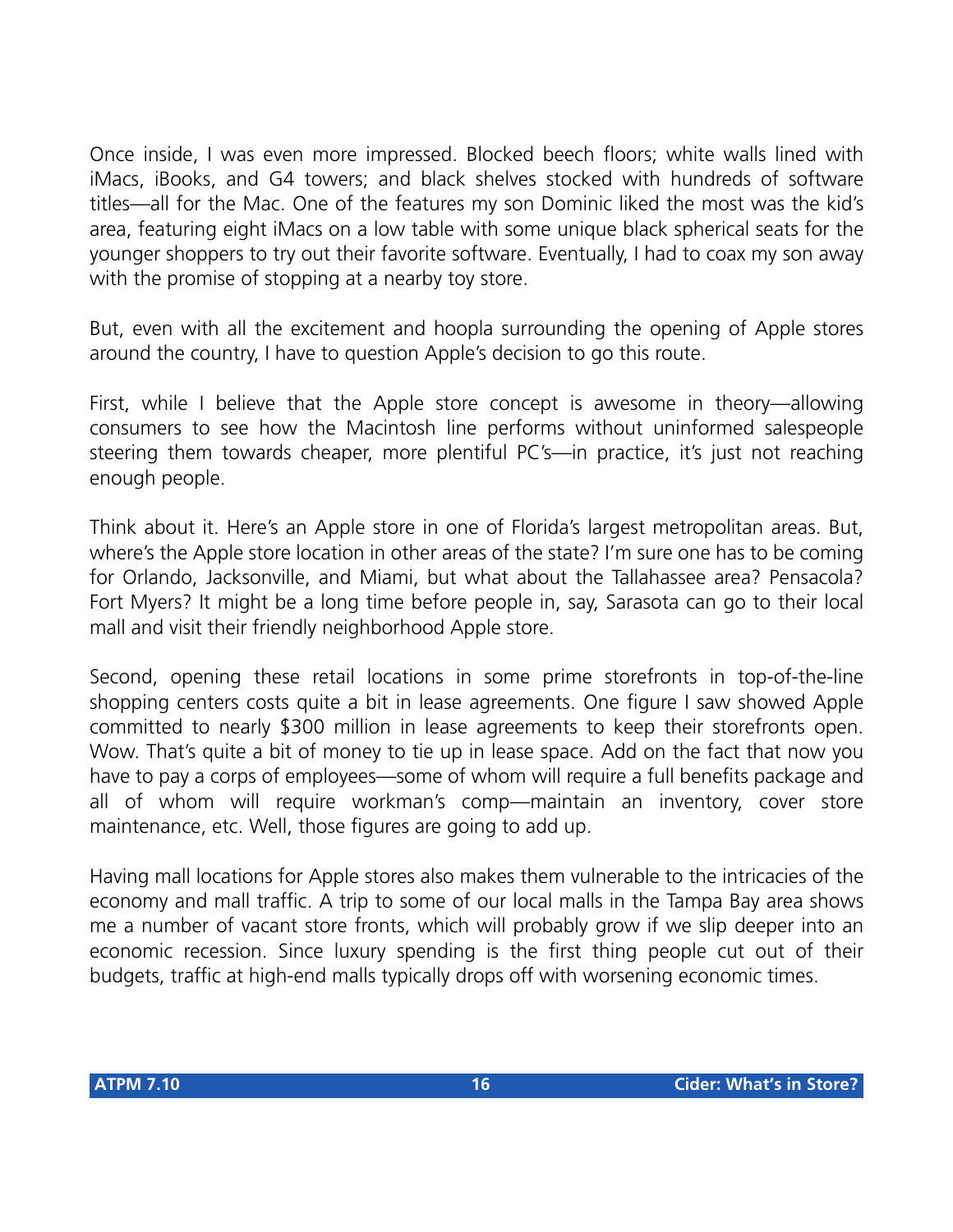Being someone who cut his teeth in advertising, I think it's only fitting that I offer a suggestion to Apple. A better tack than opening the retail locations would be for Apple to invest their substantial retail investment into a fun, exciting ad campaign.

Flood the airwaves. Buy lots of ink space in newspapers across the country. Put the Macintosh message in front of as many consumers as possible to get the word out that Apple has the fun, exciting, powerful, educational computers.

I know what you may be thinking. "What about all of those Jeff Goldblum ads that I see on TV?" Well, I don't want to insult those of you who may be fans of them, but they bore me to tears. There's nothing funny, creative, or memorable about them. And, they are trying to appeal to an audience that is far more computer-savvy than the folks Apple should be targeting. I'm ashamed to admit that I didn't even understand what the "Rip" in "Rip. Mix. Burn." meant until it was explained to me.

Apple needs to get an ad campaign that grabs attention, gives consumers a catch-phrase or slogan they can remember, and is memorable. Then, they need to plaster it all over the place.

Just think about a big company like Coca Cola. They dominate the soft drink industry, leading rival Pepsi in sales. But, look just about anywhere and you can see ads for Coke. It reinforces the message.

"Wait a minute!" you shout in protest. "There's a huge gulf of difference between a 50-cent can of soda and a \$1,000 computer!" Sure there is. But the principles of advertising still apply. Think about the new Volkswagen Beetle. Here's a product which consumers clamored for even before it hit the showroom floor. People got onto waiting lists for a car they had only seen on commercials—never on the road. And that car easily cost 15 to 20 times as much as an iMac.

This ad campaign would reach everyone via their TVs. It would hit people in Peoria, Illinois. It would hit people in Lake Charles, Louisiana. It would hit people in Juneau, Alaska. Then, if Apple were to push their partnerships with Comp USA and Sears, Apple would just have to provide the inventory—and perhaps a few Apple-trained employees—the way cosmetic manufacturers do in retail stores—to steer people to a Mac.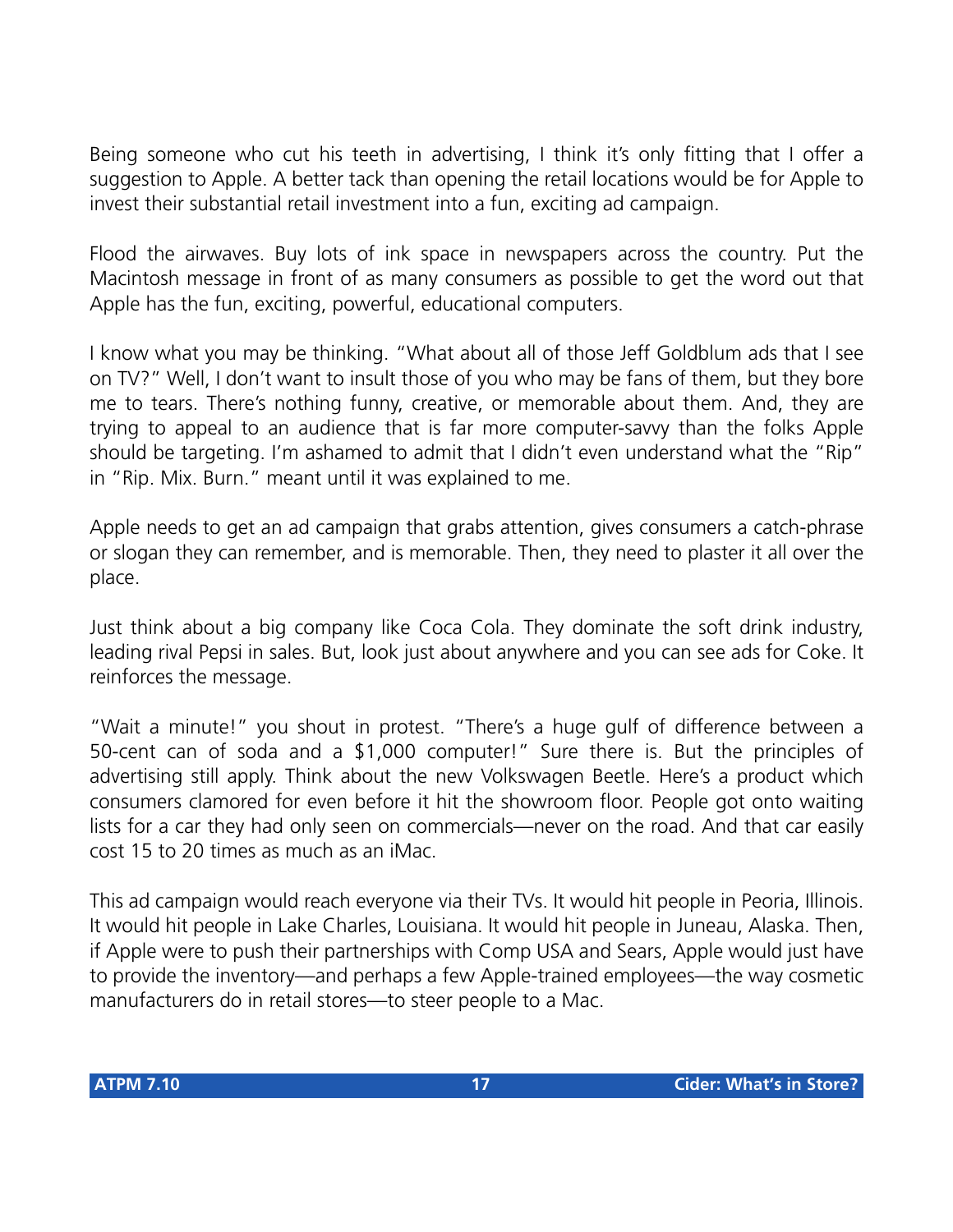Our trip to the new International Plaza was a great experience. We learned how to find a parking space in hostile territory. We learned how to push our way to the front of the food-court line. And, I got a chance to see Apple's newest marketing strategy up-close.

Now, Apple just needs consumers to shop 'til they drop!

*Copyright © 2001 Tom Iovino,* [tiovino@atpm.com](mailto:tiovino@atpm.com)*.*

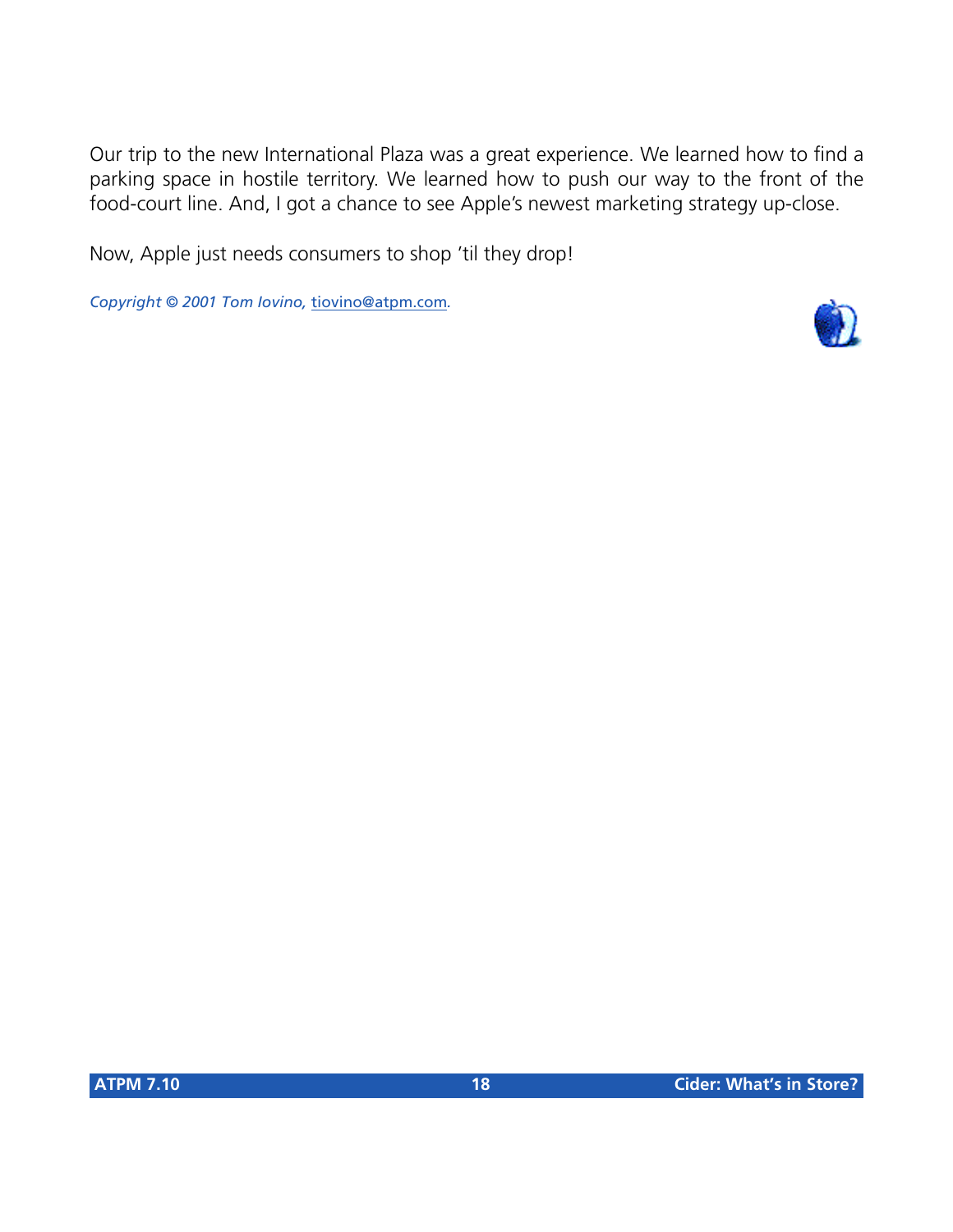**by Michael Tsai, [mtsai@atpm.com](mailto:mtsai@atpm.com)**

# **Mac OS X 10.1—First Impressions**

Mac OS X 10.1 is the most anticipated software release from Apple in recent memory. Sure, everyone was excited about 10.0, but it was clear that it wasn't the kind of release that you just install without thinking. Call it a second public beta or simply a one-point-oh, but most everyone agrees it was *rough*. Now the spotlight is on 10.1. This is the first release that Apple isn't stealth-marketing, and they'll probably make it the default OS on new machines soon. Let's see how it stacks up.

# **Speed**

For me, the most annoying part of 10.0.x was how slow it was. Classic applications were more responsive than native ones, the Finder list view was unusable, and I dreaded the appearance of the Spinning Pizza Of Death (as Bare Bones Software calls it). 10.1 is faster across the board, from launch times, to pulling down menus, to Classic. In some cases, the improvement is quite dramatic. On a newish Mac, OS X is now plenty fast for everyday use, although in most cases it's still not as responsive as OS 9. The Finder, though vastly improved, still locks up much more than the OS 9 Finder, especially when dealing with iDisks (despite all the hype about how WebDAV would make them fast).

# **Feature Reinstatement**

I never understood why Apple got so much flak when 10.0 couldn't burn CDs or play DVDs out of the box. These are certainly important features, but in my opinion there were far more critical things to fix. In any case, 10.1 can burn CDs *and DVDs* from the Finder, and it can play DVDs. The new DVD Player application is a big improvement over its OS 9 counterpart because it can play in the background without skipping. Unfortunately, it doesn't let me move the Viewer window onto my second monitor and it spontaneously quit the first time I launched it.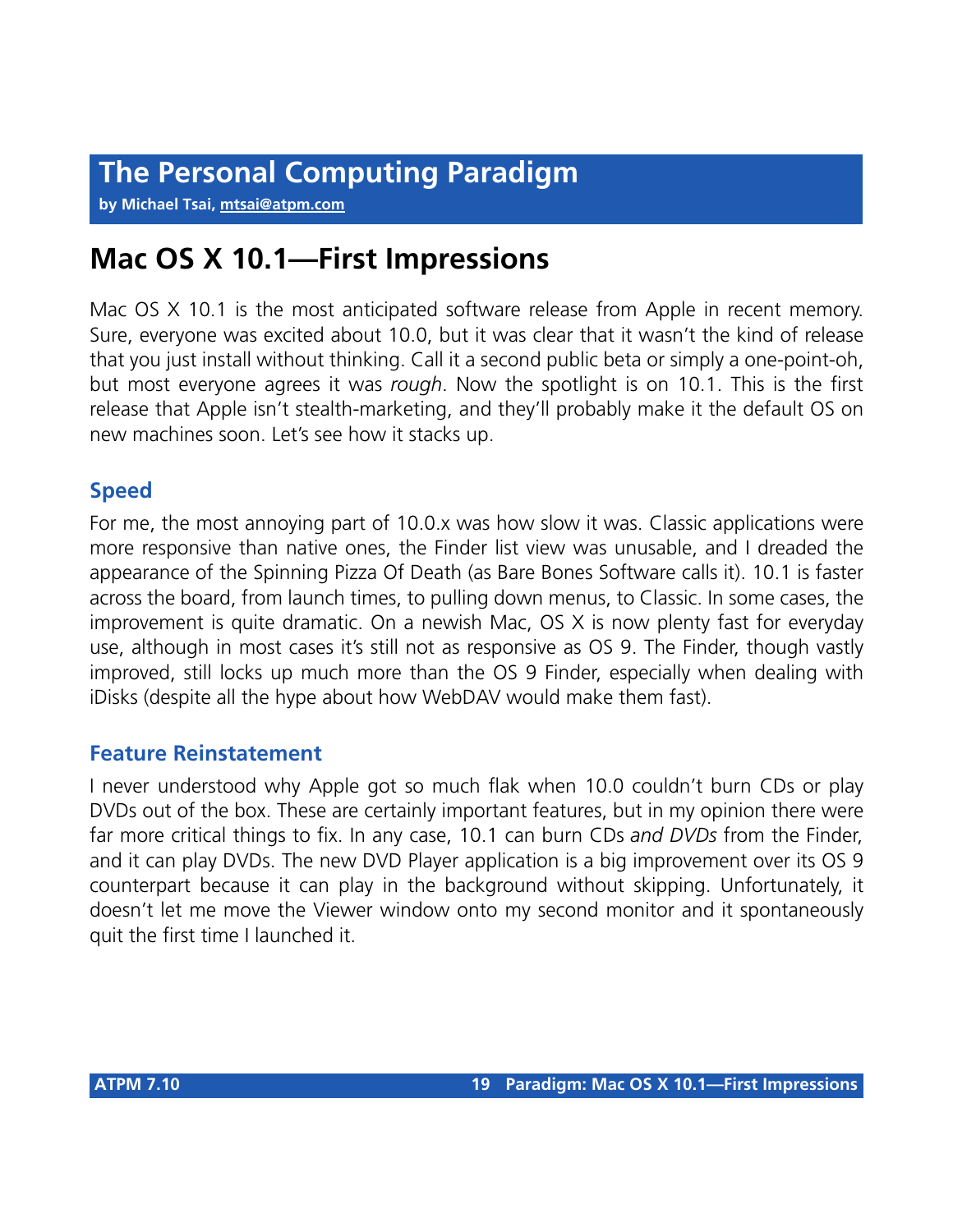Mac OS 9 has a feature called the Notification Manager that, among other things, lets an application get your attention by flashing its icon in the application menu. This feature returns in 10.1 in the form of application icons that bounce in the dock. This makes sense visually, but unfortunately the bouncing is so extreme that I feel obligated to tend to the application immediately to make it stop. (Hiding the dock doesn't hide the bouncing icon.)

The OS X version of Disk Copy can finally *create* disk images. Alas, Apple somehow left out the ability to make an image from a folder. In OS 9 you could drag a folder onto the Disk Copy window, pick a name, and be done. In 10.1 you have to first figure out how big the folder is, then ask Disk Copy to create an image of the proper size, then copy the files onto the image, then have Disk Copy convert the read/write image to a read-only compressed one. This is particularly bad because disk images are about the only way to archive files while preserving Mac metadata, resource forks, and long file names.

# **File Name Extensions**

As I [wrote in May](http://www.atpm.com/7.05/paradigm.shtml), Mac OS X departs from the friendly and functional world of Mac OS type and creator codes, instead favoring Windows and Unix-style extensions at the end of filenames. Apple was widely criticized for this, because most Mac users find the classic Mac OS way superior. The best discussion I've found on this topic is John Siracusa's ArsTechnica [article on metadata](http://arstechnica.com/reviews/01q3/metadata/metadata-1.html). Further thoughtful discussion can be found in the [archives](http://www.lists.apple.com/mailman/listinfo/apple-hi-developers) of Apple's Human Interface Developers mailing list.

Anyway, this criticism appeared to fall on deaf ears. Apple was working on an improved solution and didn't want to discuss the issue until they had worked out the details of their new system, an alleged improvement over both the OS 9 and OS 10.0.4 schemes. This spiffy new system for keeping track of file types is part of 10.1. The details are explained in a long e-mail from Apple's User Experience Technology Manager. To read them, go to this [archives page](http://www.lists.apple.com/archives/cocoa-dev/2001/Sep/8.html), type in "archives" for both the username and password, and scroll down about halfway to where it says "File Name Extension Guidelines."

The title of the document gives it all away: Apple's usability breakthrough isn't a revolutionary new way to keep track of file metadata. It's not even a reinstatement of the popular Mac OS 9 system. Nope, the new system is that file extensions are now *mandatory*. It's actually worse than that, if you can imagine. With 10.0.x, Apple recommended that applications add file extensions in addition to the type and creator codes. With 10.1, file extensions are required and developers can set the type and creator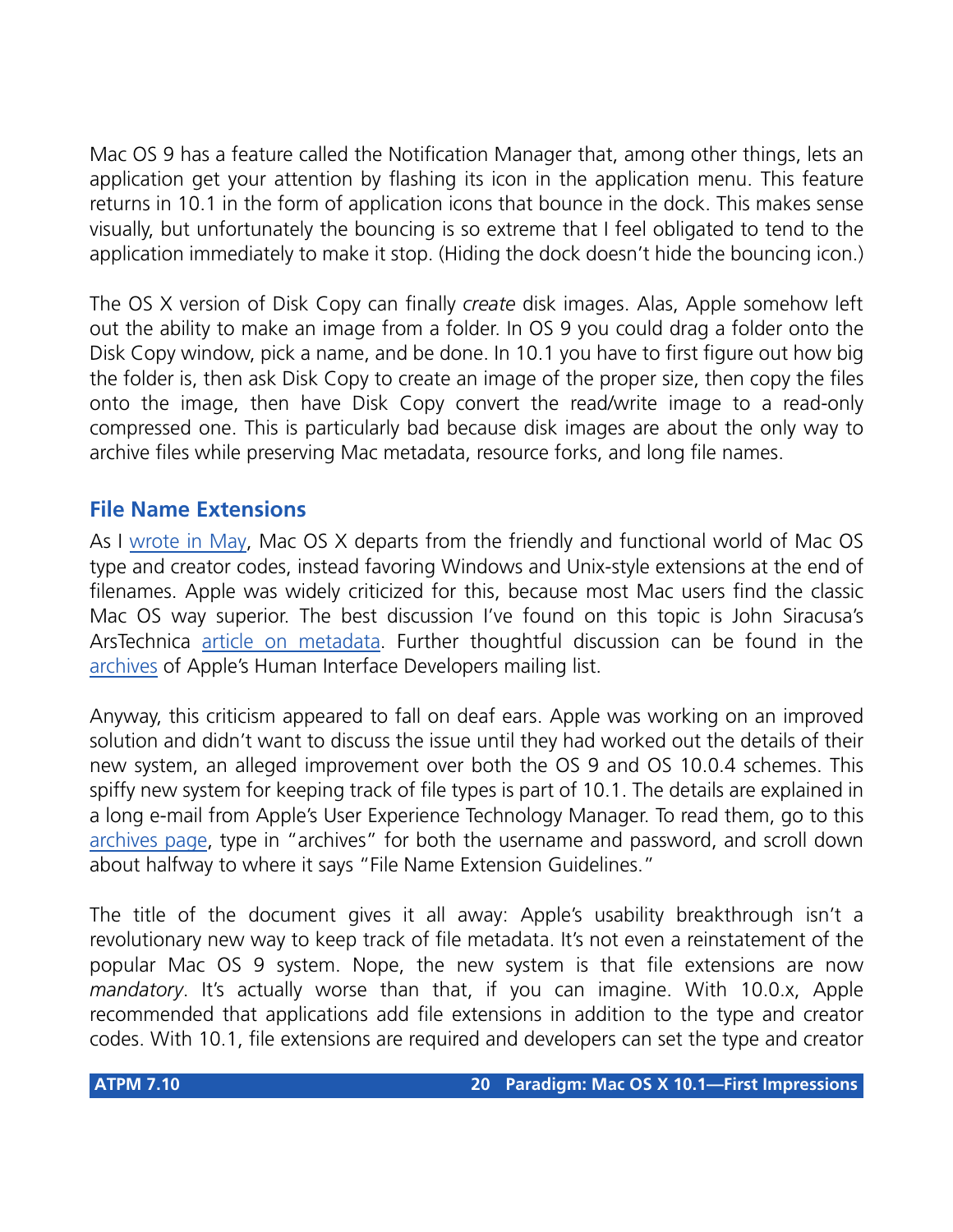*if they want*. Of course, some won't bother and others will interpret this new guideline as an implication to only set file extensions. This will further degrade the user experience and reduce compatibility with Mac OS 9. There are many examples of this, but one of the most striking is that a file without a type code cannot be opened by many Carbon and Classic applications because they intelligently filter their Open dialogs to display only the files that they know how to open. If a file lacks a type code, the applications won't know that they can read it.

Apple's own TextEdit still doesn't set the type or creator code. This means two things. First, if your default text editor isn't TextEdit, saving text document from TextEdit will create a file that opens in a *different* application when double-clicked. Second, if you remove the ".txt" or ".rtf" extension from a TextEdit document, Mac OS X *forgets* what kind of file it is.

Some of you who have already played with 10.1 or read the aforementioned File Name Extension Guidelines are probably wondering why I've so far not mentioned Apple's solution for hiding file name extensions so that users don't have to see them. The reason is that the issue of hiding extensions is separate from the issue of type and creator information. Apple presents hidden file extensions as its answer to complaints about missing type and creator codes, but it misses the point. It's not that we don't want to *see* file extensions, but rather that they don't include enough information and shouldn't be needed in the first place.

That said, Apple expended a lot of effort on the new system, so it's worth discussing the system's goals and how it stacks up. Apple feels that it needs to support file extensions so that Mac users can exchange files with users of other operating systems. In Mac OS 9, InternetConfig maps file extensions to outgoing files based on their types. InternetConfig works well; however it's not perfect, and not all outgoing files pass through it. To ensure that every file that leaves your Mac has a valid extension, Apple decided that every file should be created with an extension and that the OS should prevent you from deleting it accidentally. This reasoning makes sense to me, though I think the behavior should be optional for those of us who don't value easy Windows file exchange above all else.

Combine this questionable, but reasoned, decision with the feedback from users who don't like to see file extensions, and Apple's next move makes a lot of sense. Since file extensions are required but users don't want to see them, they should be hidden. So, naturally, Apple created the best system in existence for hiding file extensions. Reading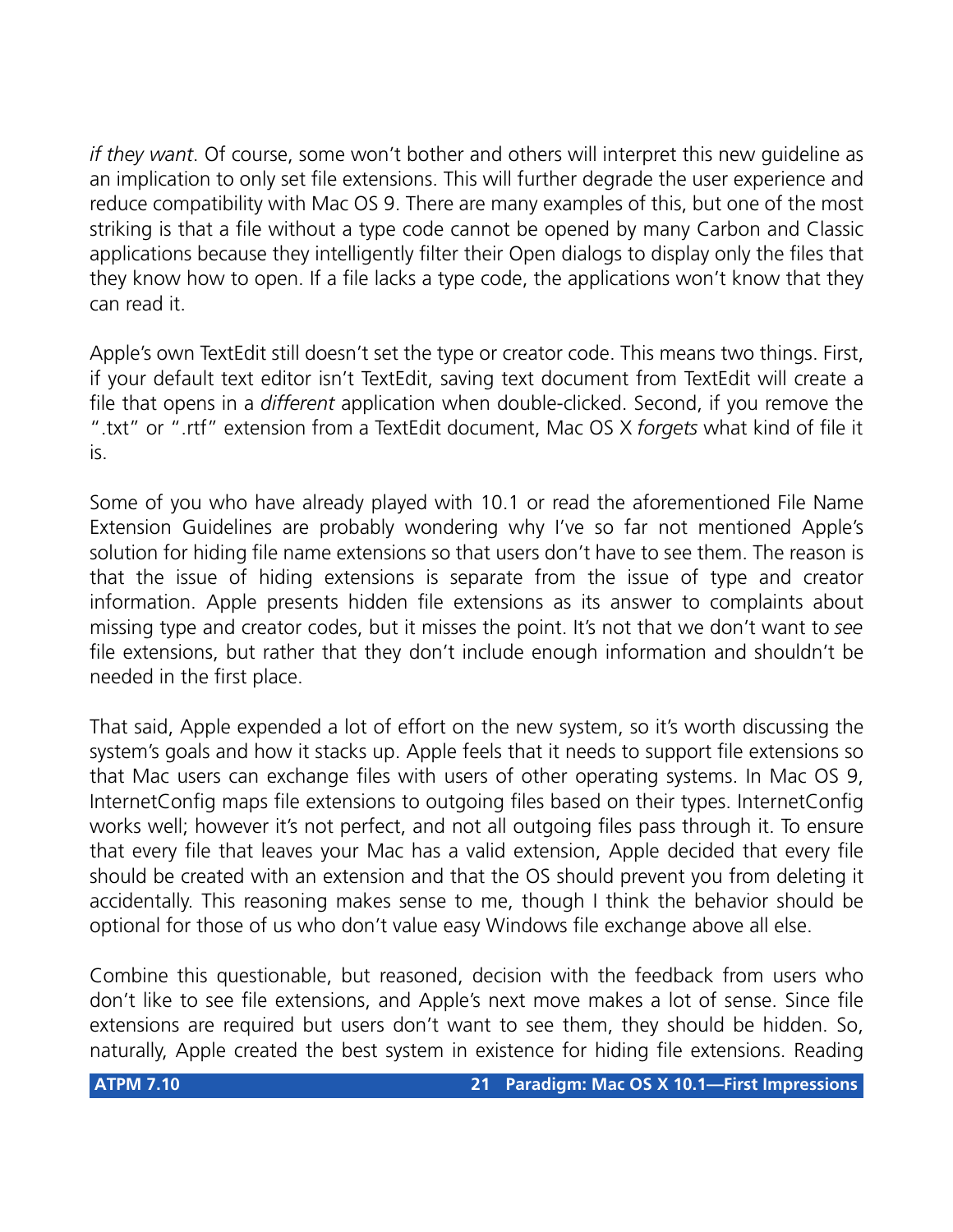through the gory details, I was impressed with how much Apple thought everything through. The new system is *almost* as friendly has not having extensions in the first place, and it avoids *almost* all of the well-documented problems that extensions cause on Windows. (Most notably, Apple can't get around the fact that, file extensions, unlike type codes, will always be ambiguous.)

Nevertheless, the system is really just a clever hack. Since periods are legal file name characters, Mac OS X can never be sure what's an extension and what isn't. Sometimes it will guess wrong, as it does with an application I have whose name ends with ".0a9" (part of a version number). Sometimes hiding extensions will make several files in a folder appear to have the same name. The elaborate system of rules and guidelines is just that—elaborate. Most of the time the system will work as people expect, but sometimes a subtlety in one of the rules won't match the user's mental model. When the computer does something unexpected, the user feels like he isn't in control.

Even though the system can never handle hidden file extensions perfectly, I think there's value in providing the hiding as an option. If people want to use extensions for increased compatibility, the new system is a good alternative. However, there should be a way to disable (not just hide) extensions for those who don't want them, and *all* Mac OS X applications should set type and creator codes so that the traditional Mac OS experience is possible. With these simple changes we could truly have the best of both worlds.

# **Finder**

The Finder is much improved from 10.0.x, especially with regard to its speed. The list view is now fast enough to use. Navigating the column view from the keyboard is easy and quick (though keyboard navigation of the very similar Open/Save panels is still broken). The columns can now be resized, which is nice, but the resizing behavior still doesn't feel right to me. I typically want all but the rightmost two columns to be narrow. That way I can see many levels of folders, yet still see the full names of the files I'm focused on. Unfortunately, this behavior is not possible in 10.1 because column widths are associated with folders, not columns of the browser. It's possible to set everything up the way I want for a given display, but if I then drill down another level I have to resize the columns again. The other problem with the new column view is that the leftmost column often gets partially cut off, so that I can only see the second half of the file names. This happens even if it is the active column, i.e. the active column doesn't automatically scroll into full view.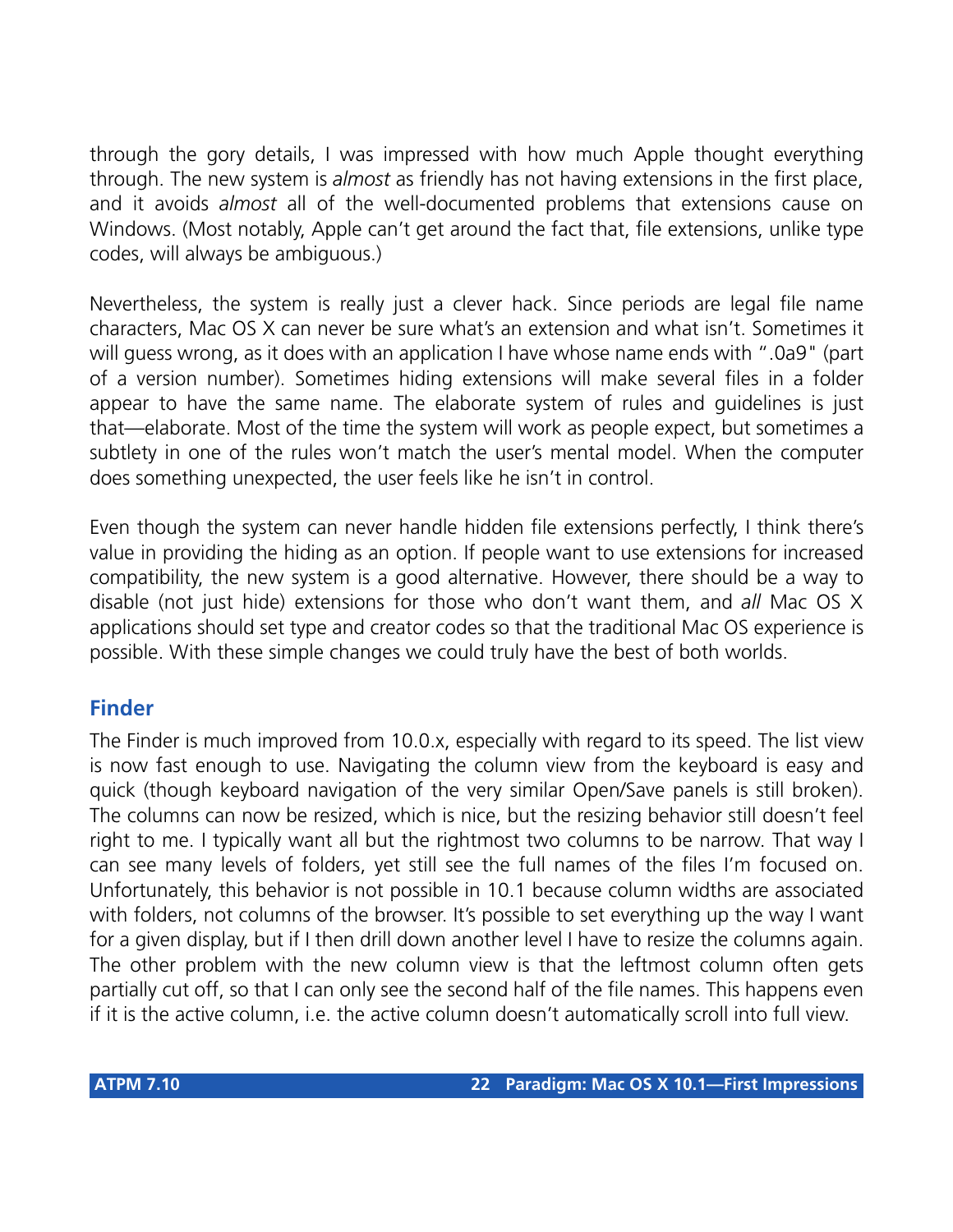As I mentioned, the list view is very responsive now, but it's still not as polished as in Mac OS 9. First, the default width for the file name is too short and there's no way to increase it. Second, it still doesn't remember which folder triangles have been expanded.

The icon view is also improved from 10.0.x in that the grid size now adjusts in tandem with the icon size—no more swaths of white space between small icons. However, it's not usable for me because arranging by name is still broken. In Mac OS 9, an icon view that's arranged by name will keep the icons arranged in columns that fill the vertical extent of the window. Make the window shorter and the columns get shorter as the contents fill out more to the right. In Mac OS X, if you make the window shorter the icons don't rearrange themselves and you're stuck with a single column that's many times the height of the window.

Finally, I now realize that I gave Apple too much benefit of the doubt regarding features from the Mac OS 9 Finder that were missing in action in 10.0.x. File and folder labels and the awesome Put Away command are still absent from 10.1.



Mac OS X 10.1 introduces copying and pasting of files. Unfortunately, it doesn't behave like copy and paste in other applications; it's possible to paste a newer version of a file that you copied, or to "save" a file on the clipboard only to find out that you can't paste it.

# **Fonts**

Opinions are divided about the fonts that Mac OS X uses. Many find them to be beautiful and very readable. Others of us find it much easier to read sharp, unsmoothed text. (A separate issue is the *size* of fonts in Mac OS X. I'm continually frustrated that the Finder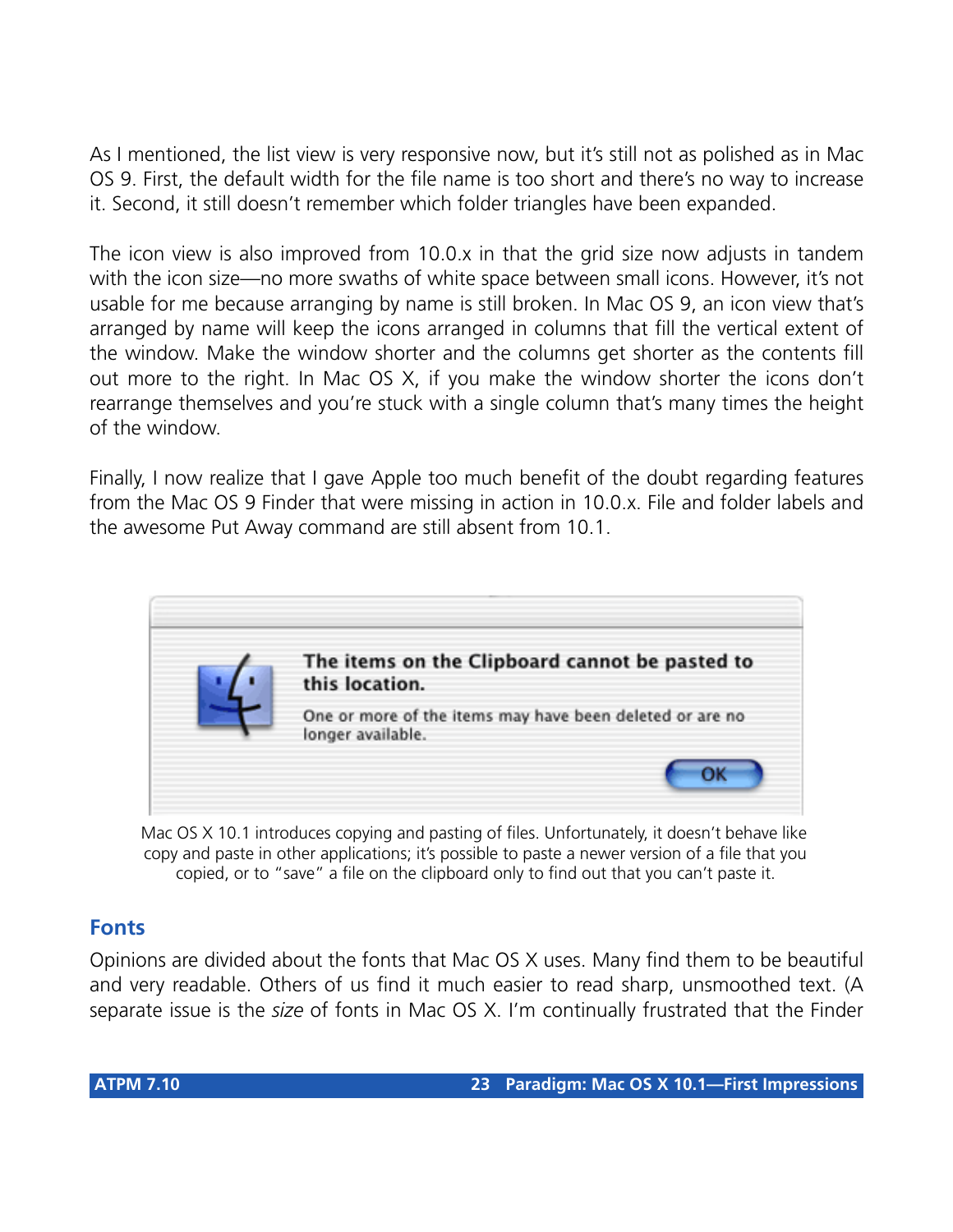views font takes up so much space and yet is less readable than good old Geneva 9.) Anyway, 10.1 at last makes font smoothing somewhat configurable: as in Mac OS 9, it can be disabled below a certain point size.

Unfortunately, the font smoothing preference is indicative of many other "choices" in OS X. Apple lets you choose between icon, list, and column views in the Finder, but the former are so crippled that most users end up "choosing" column view (thus "proving" that the NeXT way is better). The same thing goes for icons on the desktop and multi-window versus in-place tunneling through folders. These are not choices between the OS 9 way and the OS X way, but choices between the OS X way and pale imitations of the OS 9 way.

> OS 9 : For example, if a user tries to save a TextEdit document as "MyFile.jpg", the alert reads, "You cannot save this document with the extension ".jpg' at the end of the name. The required extension is ".rtf". You can choose to use both, so that your file name ends in ".jpg.rtf"." (from the aforementioned file extension guidelines) OS X without antialiasing: For example , if a user tries to save a TextEdit document as "MyFile.jpg", the alert reads, "You cannot save this document with the extension ".jpg" at the end of the name. The required extension is '.rtf'. You can choose to use both, so that your file name ends in ".jpg.rtf"." (from the aforementioned file extension guidelines). OS X with antialiasing: For example, if a user tries to save a TextEdit document as "MyFile.jpg", the alert reads, "You cannot save this document with the extension '.jpg' at the end of the name. The required extension is '.rtf'. You can choose to use both, so that your file name ends in '.jpg.rtf'." (from the aforementioned file extension guidelines)

> > Which do you prefer?

The pattern extends to font smoothing in the sense that you get to choose between blurry smoothed fonts and hard-to-read unsmoothed fonts. Why are unsmoothed fonts in 10.1 hard to read? There are two reasons. First, small fonts tend to be displayed on top of OS X's standard striped background. Without the smoothing, the letters are skinnier and don't stand out as much from the background. Second, the horizontal spacing of unsmoothed letters is off. As you can see in the screenshots, the same font (Geneva 9) looks worse in OS X than in Classic, with the letters running into each other.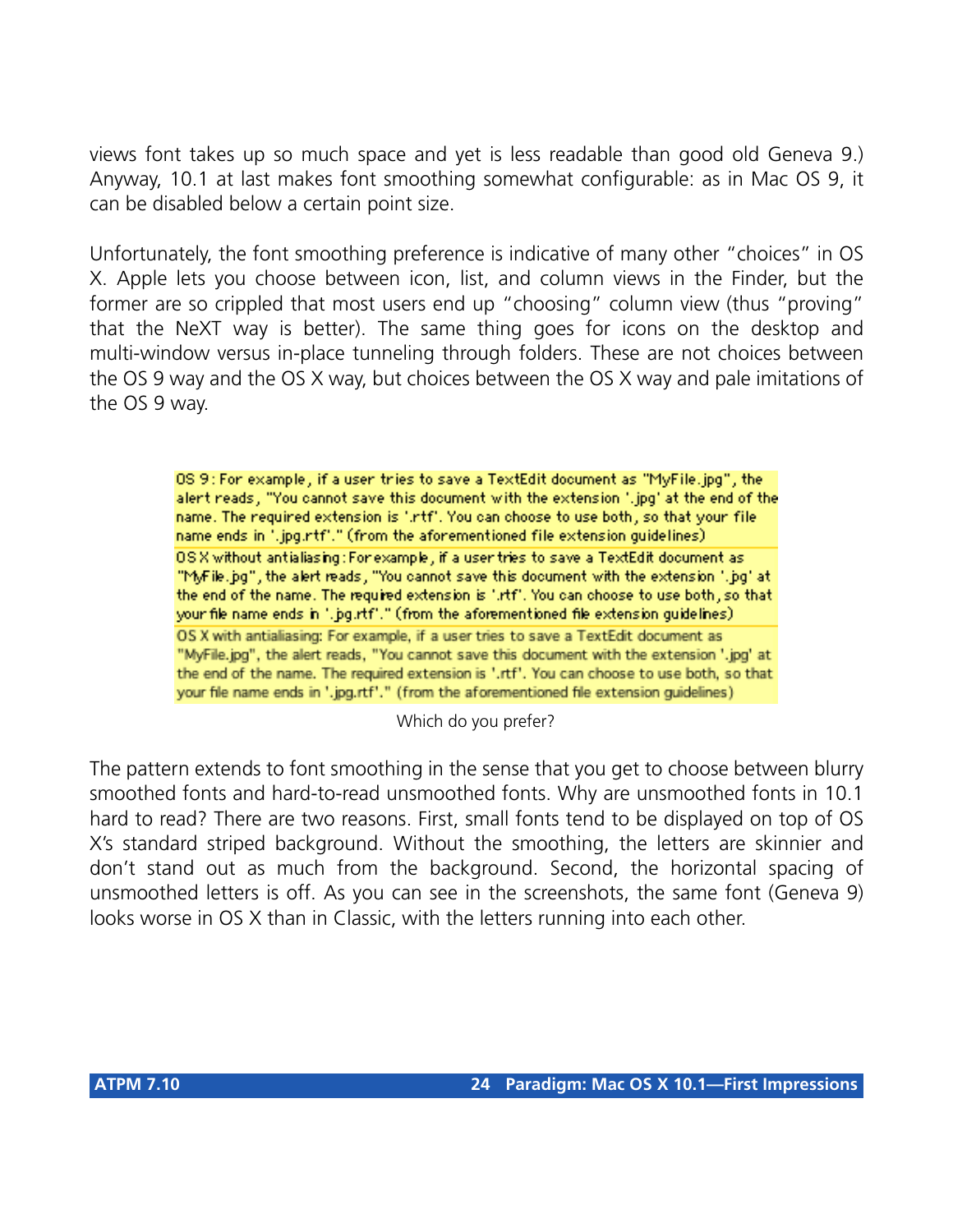# **Verdict**

I've spent most of this article critiquing Mac OS X 10.1, because most of the improvements are already well documented elsewhere—and, frankly, Apple still has a lot more polishing to do. Not surprisingly, 10.1 did not magically fix all the problems in the original release. Nevertheless, I'm really impressed with it. Apple has come a long way in only six months. The low-level plumbing and performance issues are being resolved, and Apple is clearly beginning to spend more of its energies on the user experience. I'm hopeful that the next major release will continue this trend and that continued [user](http://www.apple.com/macosx/feedback/) [feedback](http://www.apple.com/macosx/feedback/) will alert Apple to the areas that need attention.

*Copyright © 2001 Michael Tsai,* [mtsai@atpm.com](mailto:mtsai@atpm.com)*. Michael has been waiting for* [AppleScript Studio](http://www.apple.com/applescript/macosx/ascript_studio/) *for nearly a decade.*

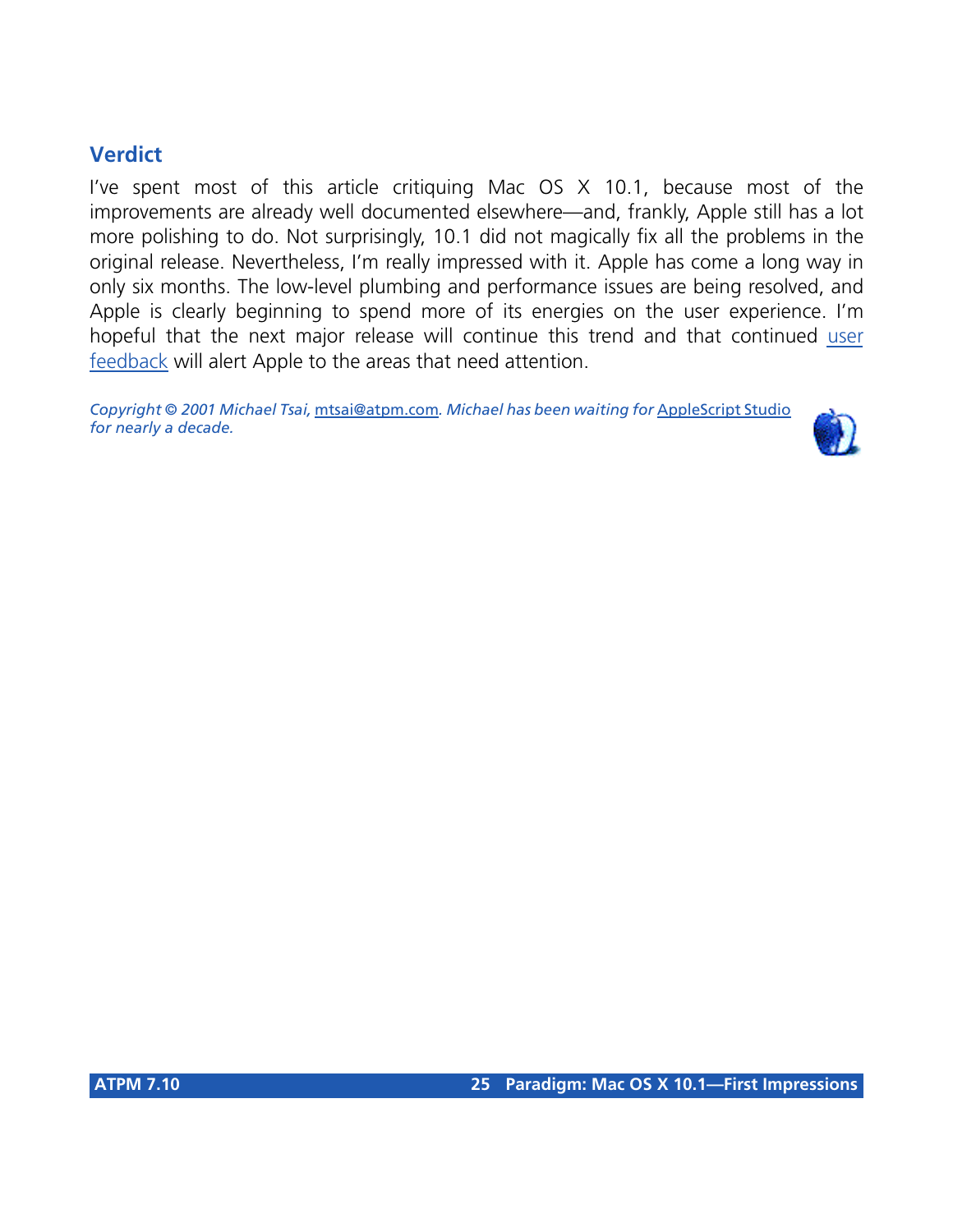# **Housekeeping**

# **Good Housekeeping**

It's that time again: a wannabe-pundit, yours truly, is going to tell you what you have heard from many people before: back up. But that's not the only thing I'm going to write about—this month is housekeeping month. Spring cleaning isn't limited to just Spring. Take charge and do what you know is best in the long run: use the diagnostic tools, the cleaning tools, the organizational tools, and the safety devices you already have on your hard drive, but hardly ever use. Trust me, I'm a professional. Then again, remember that I cannot be held legally responsible for any of the advice I am dispensing here—*caveat emptor*.

# **Computers Are Like Cars?**

Like your car, your computer wants you to look after it. Cars need maintenance, and so does your computer. If your car is like a well-oiled machine, it runs well and gets you to the places you want to go quickly, comfortably, and safely. In a figurative sense, your computer does the same thing: if your computer is well-maintained, it runs well and does the stuff you want it to do quickly, comfortably, and safely. So you will be reading about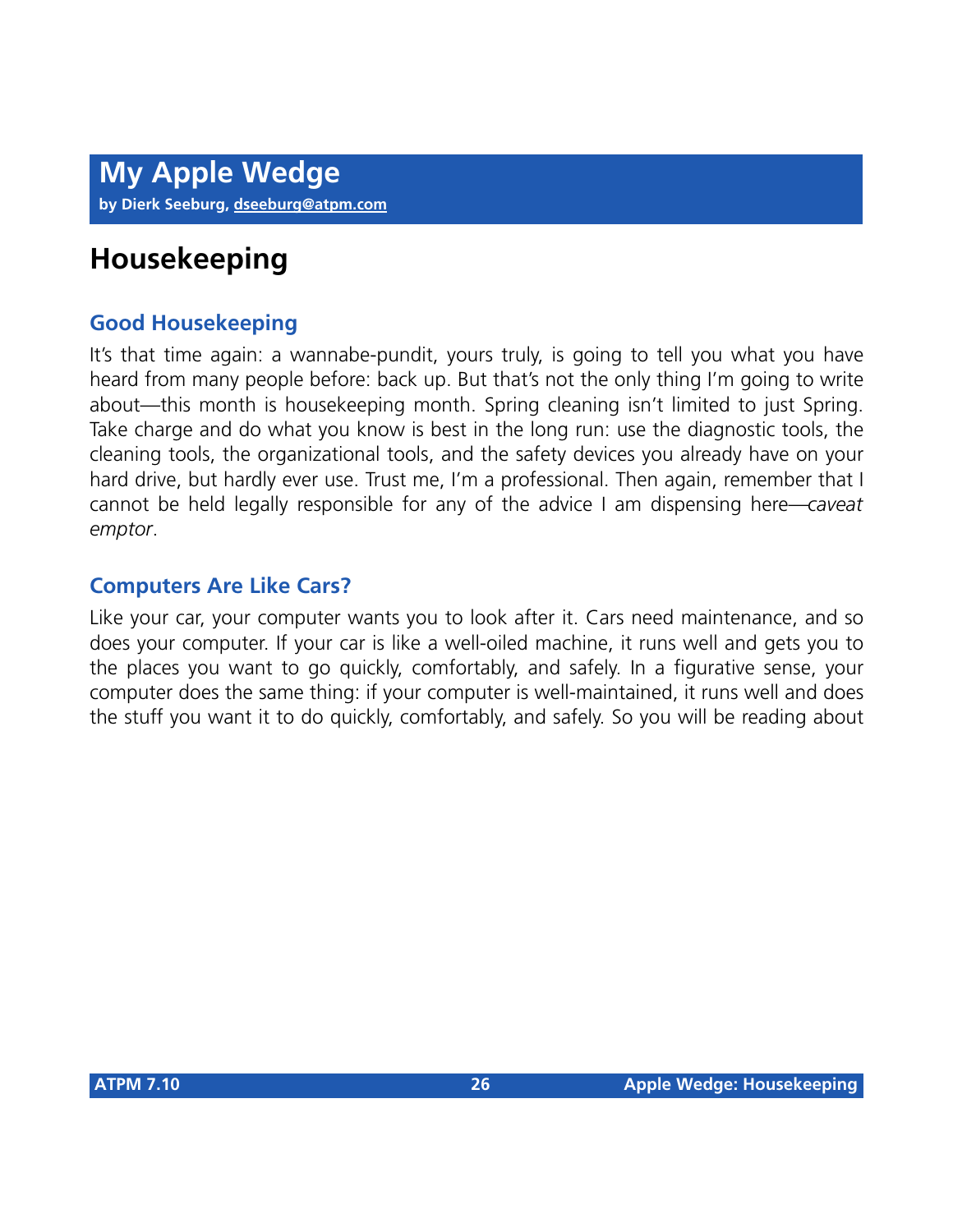basic hardware cleaning and wire maintenance, anti-virus measures, backing up, operating system upkeep, file integrity maintenance, and file organization, all facilitated by some essential utilities.



Spring cleaning isn't limited to just Spring.

# **Adventures in Consulting**

What prompted this, you ask? Well, my recent adventures as a consultant have made me realize that too many of you like to live on the edge: you go about getting your work done, as any other professional using Macs would, but don't take care of the tools you need to get your work done. Problem is, tools wear out. I know, Craftsman Tools last forever and all, and if not, they have a lifetime guarantee, and that's why we use Macs. But sometimes your Craftsman tool doesn't hold up under the pressure, and that holds for your Mac, too. Now, don't get all defensive on me: I'm just trying to help—honest. Plus, it doesn't mean that I have always followed my own advice to the 'T', by any means. On the other hand, I have seen enough dust accumulate, both figuratively and literally, that I thought it would be a good idea to write about it. So, let's get to it then.

# **Elbow Grease**

The first thing about good computer maintenance is that the hardware be kept in order. The first thing about that is that it needs to be kept clean (don't oil it now to make it that well-oiled machine I was using as a figurative example only!). Whenever you make that annual dentist appointment (and you do make that at least once a year, hopefully twice, right?), mark your calendar to make some time for cleaning your computer.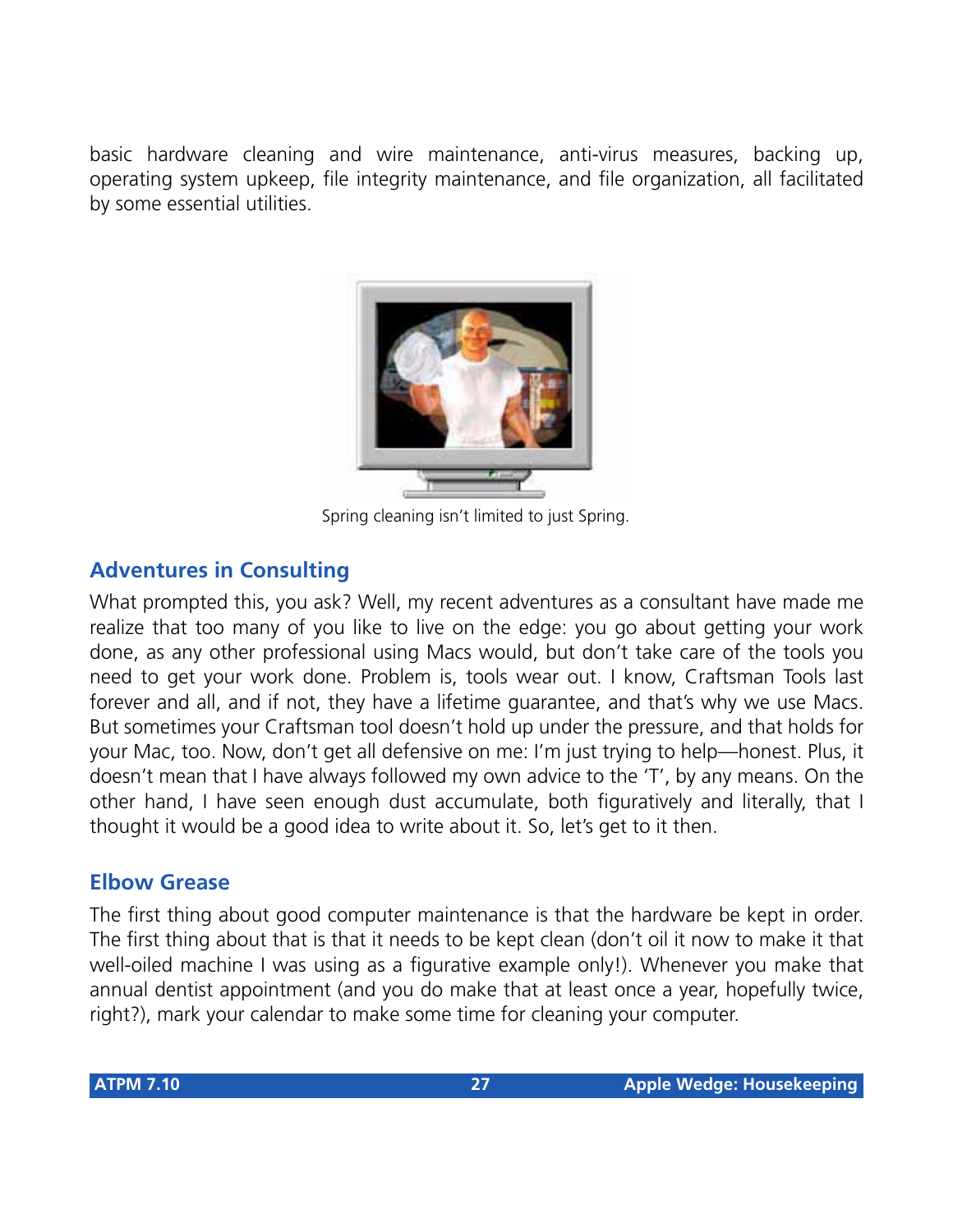Go ahead and open your computer to vacuum it, but make sure you have it unplugged before you open it. Buy one of those tiny vacuums that look as if you stole it from your kids' play house. You can get one at a computer store or electronics store like Fry's. Sometimes a brush will help get dust off those parts that are hard to access or from which you can't suck it off. Some of those tiny vacuums even come with an assortment of brush attachments. So, what happens if you don't do this? You could ask the people who have never cleaned the inside of a still heavily-used Quadra 900 they bought in 1991, and they might tell you that the computer guy to whom they took their machine told them, no, the motherboard is still fine, it's just that the CPU was overheating from the inch-thick layer of dust that was baked onto it.



I sure hope this is not what your computer fan looks like.

So use some elbow grease and clean out your computer's dust bunnies. When you do, be careful to follow the instructions that come with the electronics vacuum you're using and watch out not to touch anything you shouldn't be touching on the inside of your computer.

Now you may ask, what can you do to prevent all this dust from accumulating in your precious investment in the first place? Well, I recommend getting a combination air/HEPA filter for the room that houses your computer(s). Ever since I installed mine in our office, the dust bunnies have been visiting far less regularly than before I had it.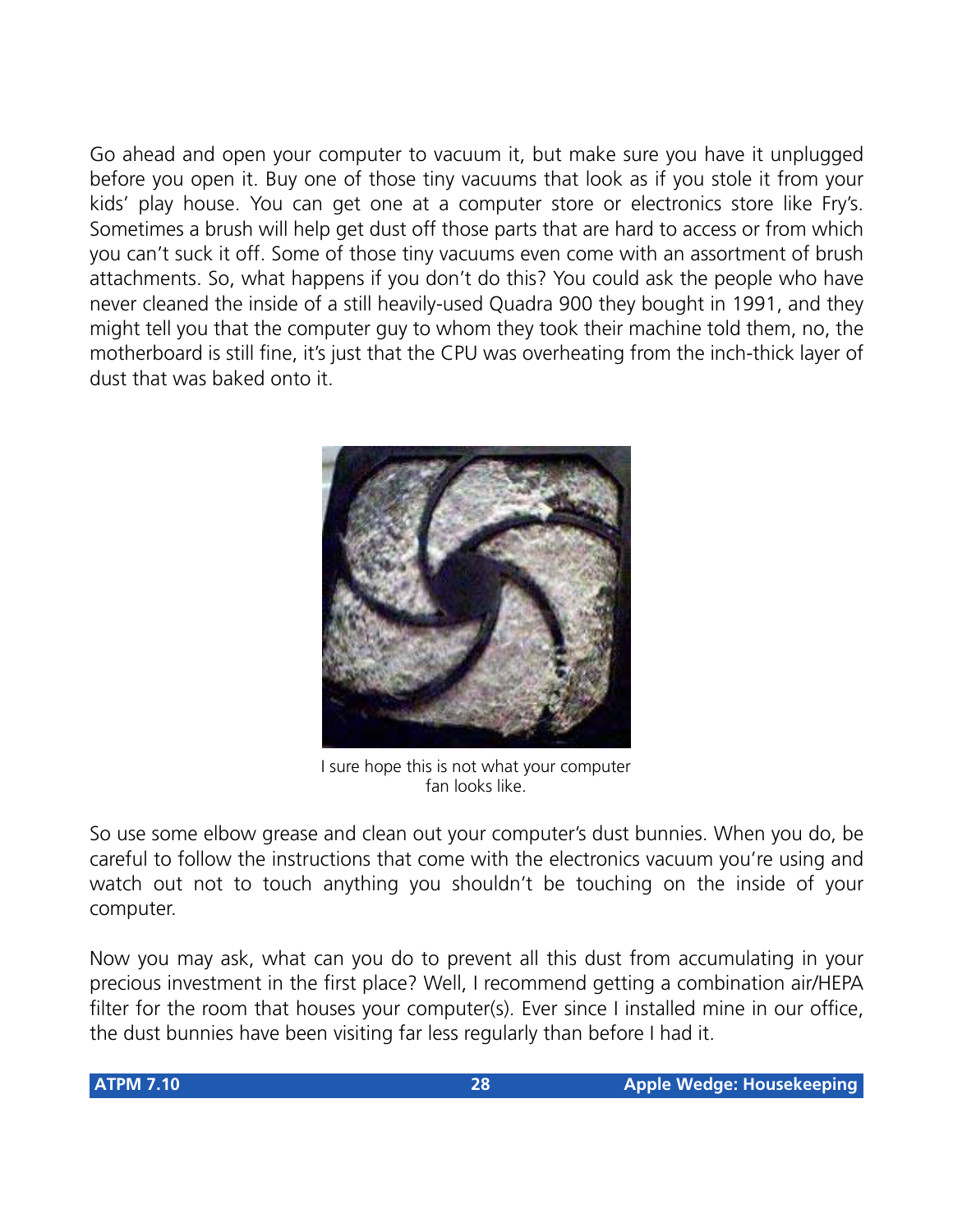# **Give Your Wires Some Slack**

Whenever my wife happens to look behind the metal rack shelf on which I have placed some of my computers and accessories, she exclaims, "it seems humanly impossible to find your way through that wire clutter behind there." If you have several desktop units along with corresponding monitors, keyboards, and mice, as well as the networking equipment to tie them all together, their external accessories like hard drives, removables, modems, scanners, printers, antennas, cameras, and hubs and switch boxes including the one for the telephony equipment, it's no small wonder that the space behind my rack shelf looks like a snake pit! What's my point in all this? The more wires and cables you have in a confined area, the higher the likelihood that some of those wires get pulled on too hard, to the point that the connector develops a loose contact. Let me tell you, that's a tough thing to track down, if and when you notice that your machine is acting up and you are trying to figure out why. So, give your wires some slack; they deserve it.

# **Virus Checking**

Fortunately, virus-checking can be automated these days. Most, if not all anti-virus programs have a scheduling utility built in that you can customize to your needs. Although Macs are considerably less vulnerable to viruses than Windows PCs (Nimda is still a painful memory these days), they *can* be infected. Moreover, they can be used as carriers and spread infections to other computer users, especially when your system is connected to a network like a local area network (LAN) or the Internet. Do yourself a favor and get yourself some peace of mind by buying a good anti-virus program. Check VersionTracker and [search for anti-virus software](http://www.versiontracker.com/mp/new_search.m?productDB=mac&mode=Quick&OS_Filter=MacOS&search=virus).

# **Backup**

I'm not going to go into backup strategies; many other people have done that before me. What I want to emphasize is the essentials, because that's what I'm using as a hook to get you to do it. If there is some interest, I can pick up on backup strategies in a later column.

Too many people still don't back up, even businesses for which I do consulting. Their livelihood depends on their computers' running smoothly, yet they have come to rely on MTBFs of tens of thousands of hours for their equipment. Problems is, MTBF means Mean Time Between Failure; things break after so many hours on average, but you don't want to be surprised by a hard drive that breaks before its MTBF is up, right? I can sort of understand it that some people don't back up the drives on a machine that is not used for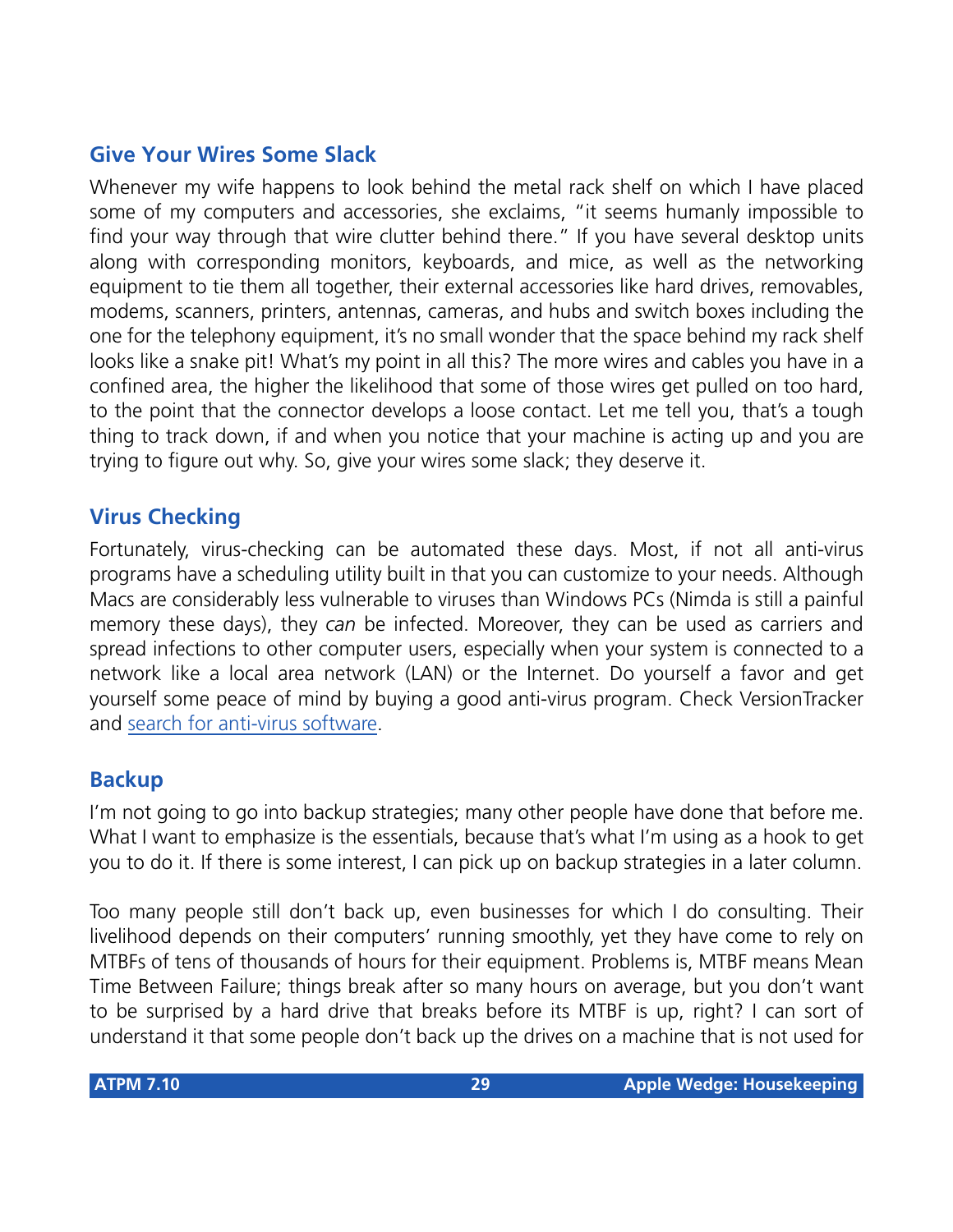important stuff, maybe set up for gaming where a complete system reinstall would do some good to begin with, and the games are on CDs anyway. But essentials? Some people back up the absolutely mission-critical hard drives, but neglect the other drives. Why not make it a regular thing and back up your stuff on a set day or, if your stuff is mission-critical, every day or more often still? Why not use a backup program that can automate the whole thing for you for the few dollars you pay for the shareware or commercial license? Search VersionTracker for [some examples of backup programs](http://www.versiontracker.com/mp/new_search.m?productDB=mac&mode=Quick&OS_Filter=MacOS&search=backup); some are even free, albeit with fewer bells and whistles, of course. Of course, a hard drive mirror of a RAID (Redundant Array of Independent or Inexpensive Disks) or network backup drive adds additional safety in case something goes wrong. And it will, because, as you may have heard, there are two groups of people: those who *have* lost data and those who *will*.

# **Operating System Upkeep**

I have to preface the following by stating that I am still waiting for that lump of money to fall into my lap which would afford me a machine on which I can run Mac OS X, so take what follows with a grain of salt and adapt it to Mac OS X accordingly, where possible.

Something I have been doing for a long time is availing myself of one aspect of the simplicity of the Macintosh operating system: you can just copy an entire system folder to a different location, and when you copy it back to the original location, it will function as it should. Try that with Windows. Start right after you have made a fresh system install off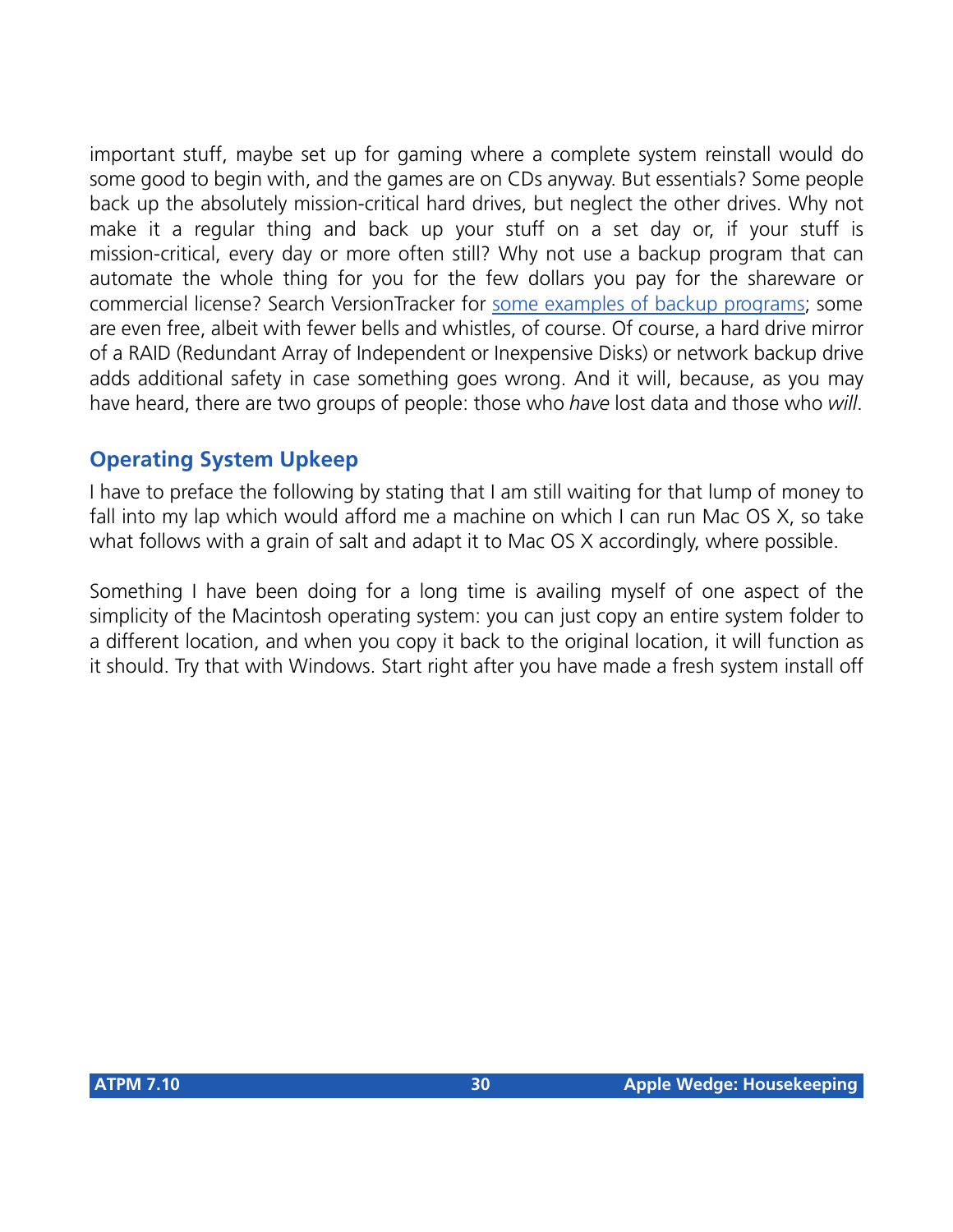your system CD: duplicate the System Folder. It's as easy as selecting the System Folder by clicking on it once and selecting "Duplicate" from the Finder menu. Or just hit Command-D for "Duplicate" on your keyboard.



Copying the System Folder as fresh backup copies.

Wait until copying is done and rename the new copy something more appropriate, like "fresh Mac OS 8.6". If you have another hard drive, copy the newly renamed folder to that drive. Now, whenever you need a fresh System Folder you don't need to reinstall anything from CD, a major time saver.

# **Installation Management**

I have made it a habit of backing up my System Folder whenever I'm installing new software. With today's fast hard drives it's well worth the time to wait for the copying to complete, possibly in the background while you're finishing up something else. The Mac OS automatically names this folder "System Folder copy." If anything should go wrong with or after the installation, you can delete the "System Folder" after a new installation and replace it with the old, working "System Folder copy." In order to do that, however, you cannot just drag the System Folder into the Trash, (the OS will complain, and rightfully so: why would you want to throw away the current system software?) you have to drag out the Finder separately, and then drag the System Folder into the Trash. Rename the working "System Folder copy" to "System Folder" again and restart before doing anything else.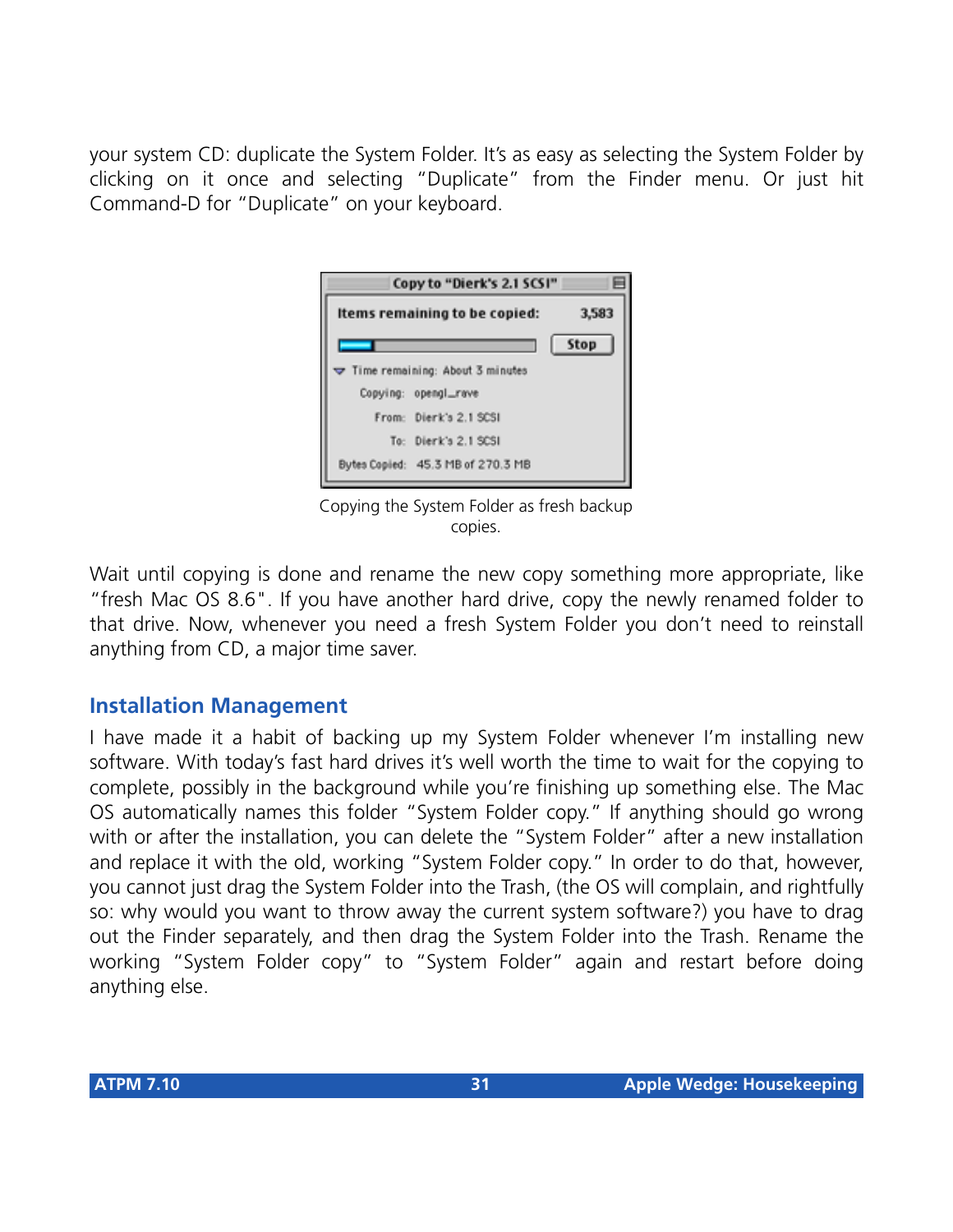Whenever I have some certainty that my System Folder is in good working order, i.e. no crashes or corruptions, I use a small utility I have grown to love: [Installer Observer](http://pubWeb.nwu.edu/%7Ezps869/io.html)—it works well and it's free! What can you do with it? Basically, you can take a snapshot of the files in your system folder (or any other folder, in case you need that functionality) and you can save that snapshot as a file. Then, whenever you invoke Installer Observer again, it can compare which files have been added, removed, or changed since you last saved a snapshot. How handy is that!



Installer Observer helps you keep track of System Folder changes.

I have made it a habit of copying the System Folder and taking a snapshot of it before I perform a software installation, and taking another snapshot after the installation. Now, if something goes wrong after the installation, I may be able to track down what file addition, removal, or change was the culprit.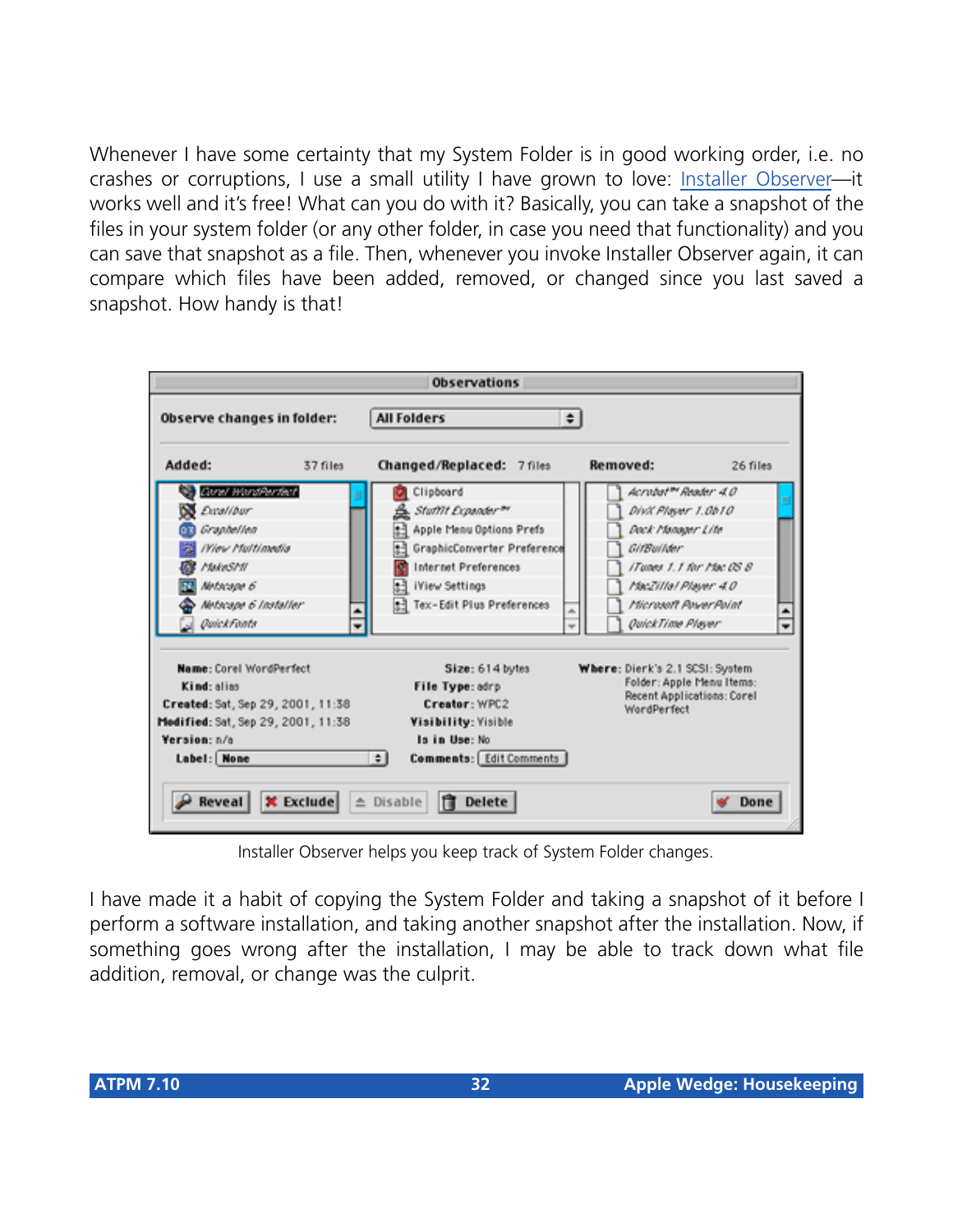# **File Integrity Maintenance**

When my machine starts crashing more than from the usual Java or JavaScript bug in Netscape when it encounters a site that isn't up to snuff, I follow a certain routine and sequence, part of which may be helpful to you, as well:

1. Use Apple's first tool of choice to check your hard drives: Disk First Aid. It ships with your system software and can usually be found in your Utilities folder. Select the hard drives you want to check and/or repair. Remember that volumes that have the active System Folder or any open files on them cannot be fully repaired, which means that you need to use another startup disk to start from.



Disk First Aid is the first line of defense when checking your hard drive.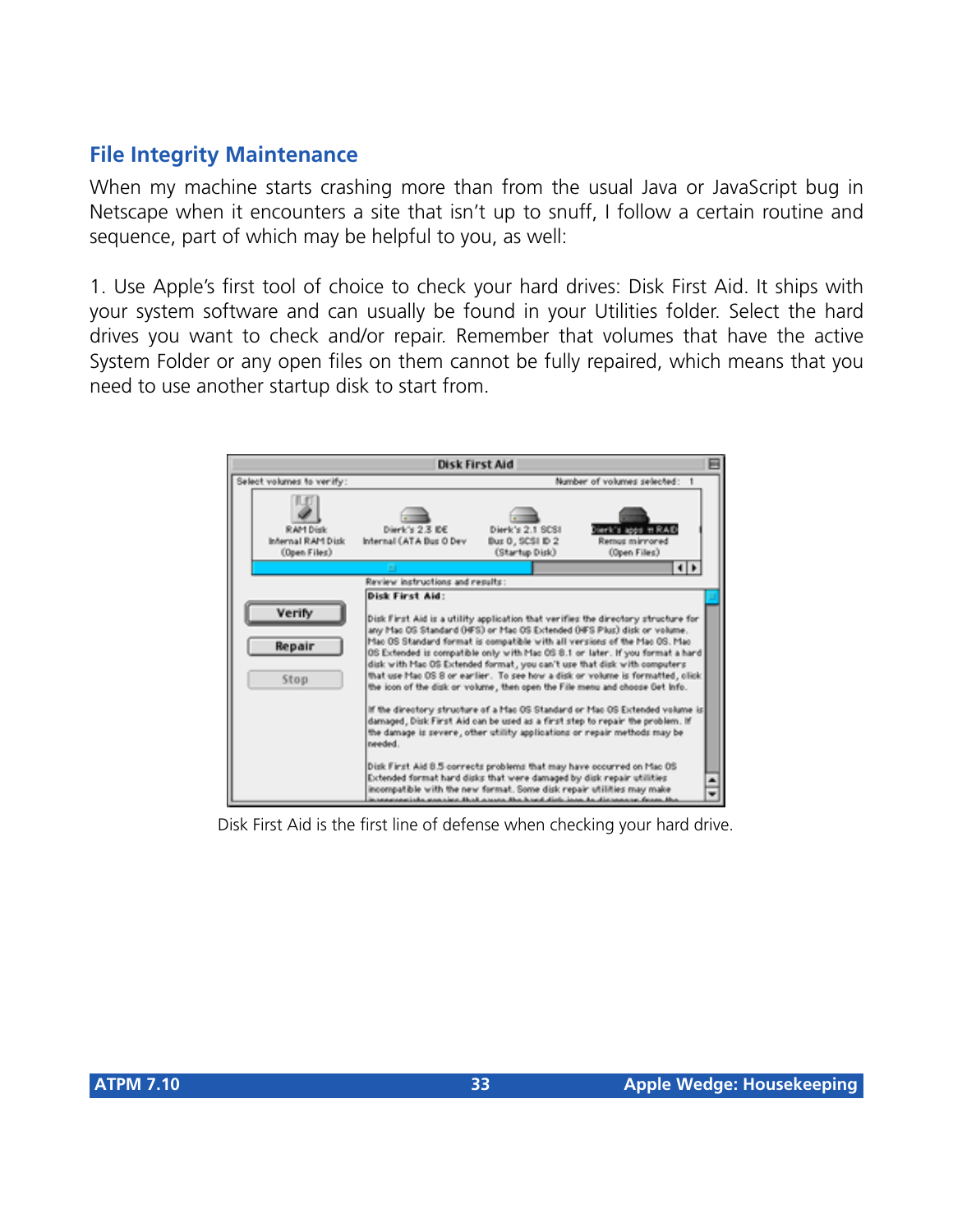2. If all checks out, use [TechTool Light](http://www.micromat.com/techTool_Lite/main_techTool.html) (free) or [Pro](http://www.micromat.com/techTool_Lite/main_techTool.html) (commercial software) to check the next few items that may be giving your system the hiccups.



TechTool Light offers a variety of basic tests.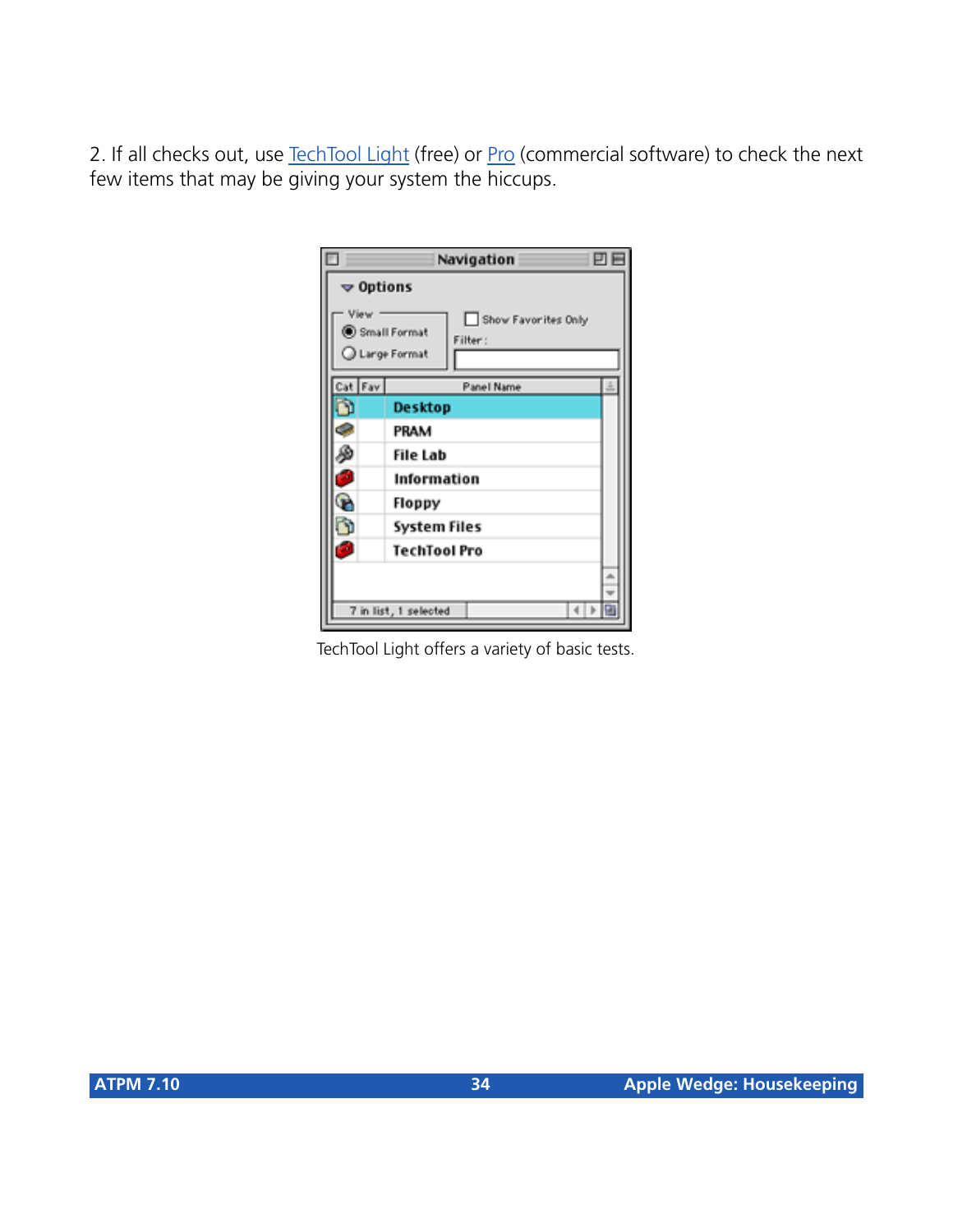First, check the basic system files and make sure those are in good order. If TechTool finds them corrupt, replace them with a fresh copy. Where do you get a fresh copy? Right, from the copy of the System Folder that you saved earlier as "fresh Mac OS 8.6"

|                      | <b>System Files</b> |                      |
|----------------------|---------------------|----------------------|
| <b>JSystem Files</b> |                     |                      |
| <b>Test Select</b>   |                     |                      |
| System               | □ Update            | $\Box$ ROM File      |
| $\nabla$ Finder      | $\Box$ Enabler      | System Resource File |
|                      |                     |                      |
| TECHTOOL LITE        |                     | @2001 MICROMAT INC   |

TechTool Light can test system files for integrity.

Next, check the desktop database, which the operating system uses to keep track of files on your hard drive. If it is corrupt, delete it and restart your system to have it rebuilt automatically by the Mac OS at restart. Be sure that you have gone through the previous checks so your desktop database is not rebuilt using a corrupt file structure.

| Desktop                                                   |                                                          |
|-----------------------------------------------------------|----------------------------------------------------------|
| Deskton                                                   |                                                          |
| Backup<br><b>Backup Desktop</b><br><b>Restore Desktop</b> | Repair<br>Check/Repair Desktop<br>Delete/Rebuild Desktop |
| TECHTOOL LITE                                             | 6/2001 MICROMAT INC                                      |

TechTool Light helps you manage your desktop database.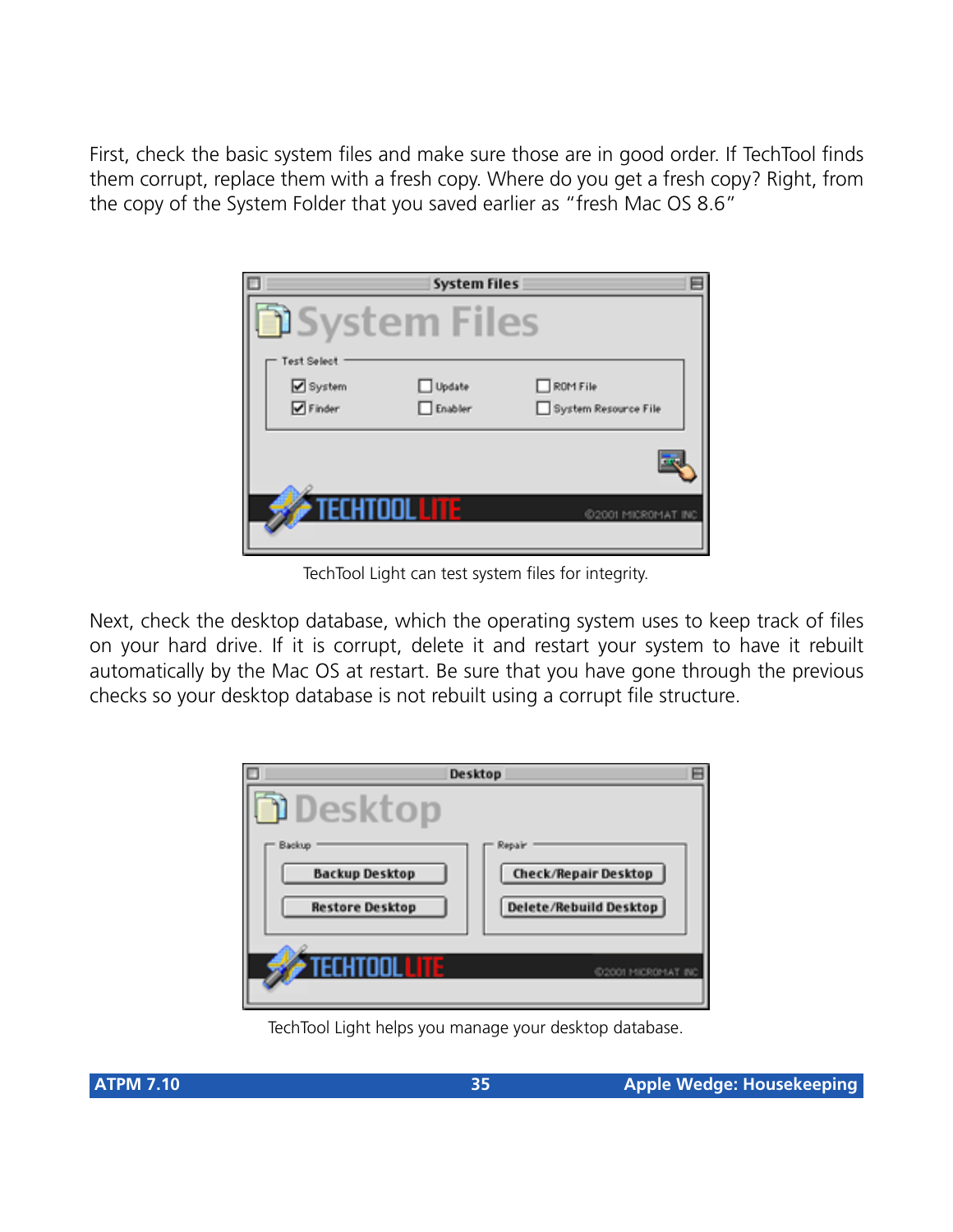Finally, let's turn our attention to your computer's PRAM. According to the maker of TechTool, Micromat, PRAM, pronounced "pea-ram," is the parameter RAM, a non-volatile RAM chip residing on your Macintosh motherboard. This device holds special parameters independent of the system or hard drive. Some of these settings include mouse speed and designated startup device. This information is stored in the standard area of PRAM (the high 128 bytes). Below the upper 128 bytes is an area of PRAM that contains more critical settings like boot services, manufacture date and hours of use (mandate information), and other reserved areas used by the system software.

The traditional method of zapping the PRAM—holding the command, option, P, and R keys at startup—only clears the upper bytes of PRAM where problems may not reside. Historically, the only way to correct lower PRAM problems was to open up the computer and momentarily remove the PRAM battery. This would clear all of the PRAM memory allowing the Mac ROM to replace the data with default settings.

TechTool Lite will clear *all* of the PRAM without the need to disassemble the computer. The program also offers the ability to save the PRAM data before it is cleared, and restore this information should the need arise. TechTool Lite also allows you to test the physical memory that comprises the PRAM.



TechTool Light helps you manage your PRAM.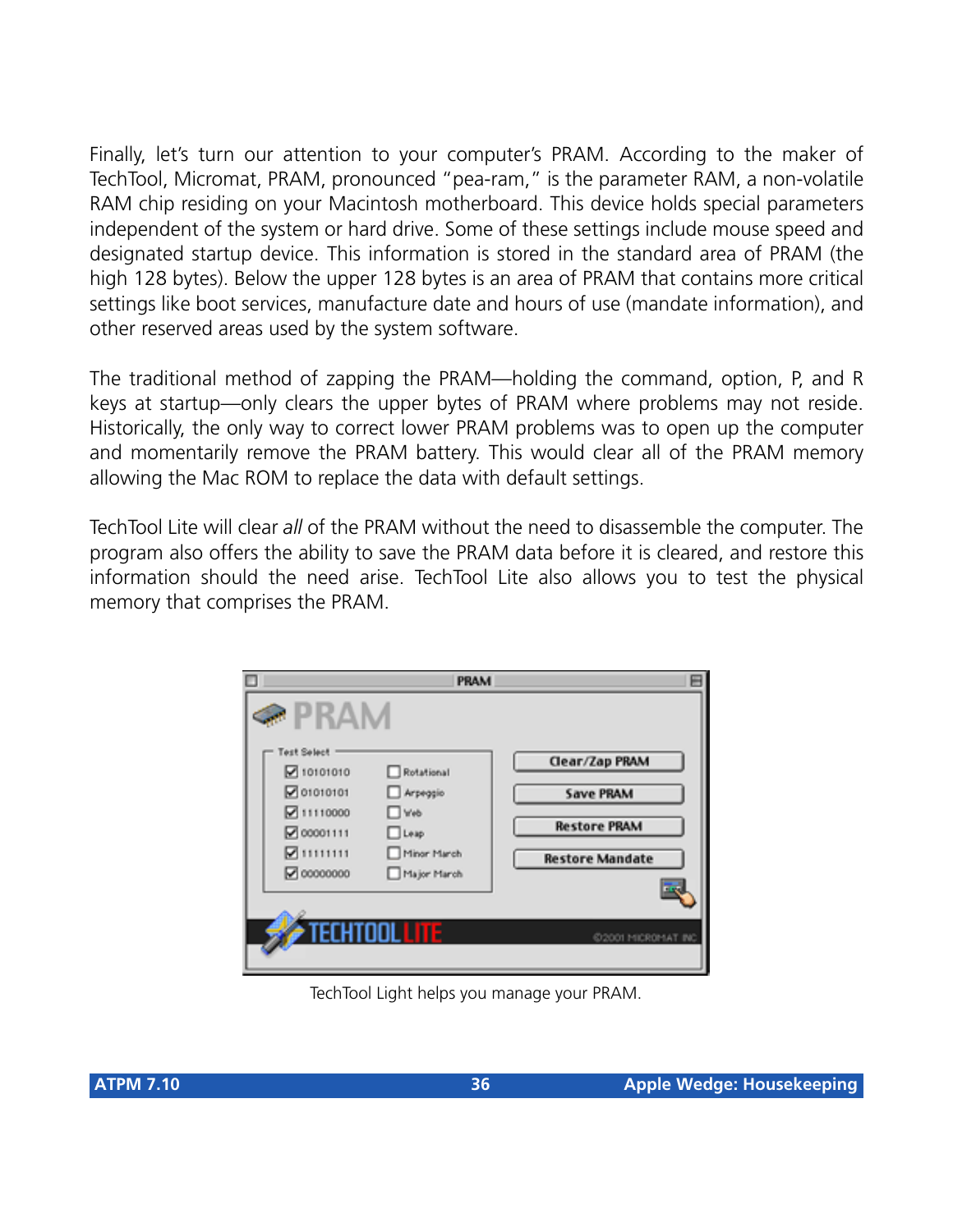That's a great tool, if used wisely, but dangerous, if used precipitantly. You need to proceed using a certain strategy—here's how and why:

a) If you don't experience any problems with your computer, chances are your PRAM is fine. Go ahead and have TechTool save the PRAM in a settings file.

b) If you do experience problems with your computer and everything else has checked out A-OK, clear or zap the PRAM and restart your computer, at which point it will be reset by your Mac ROM. Right after your computer restarts reset your mouse settings, reset your keyboard settings, designate your startup device, etc., reopen TechTool, and save your PRAM in a settings file.

c) If your computer is acting up again, and you have boiled it down to the PRAM, use TechTool to restore the PRAM to the settings you saved in the settings file earlier. If you follow this sequence, it can save you possibly hours of work and headache trying to figure out what may be at the root of your troubles.

## **File Organization**

File organization is another area in which house cleaning is an excellent way to increase your efficiency and decrease the amount of headache. Are you one of those people who can never find the file you're looking for? By investing maybe a couple of hours in a decent file structure, you will save hours of time accumulated over the years spent searching for that elusive file. You may have to start by partitioning your hard drive into several partitions which hold particular files and folders, e.g., system-related files on a system partition, applications on an applications partition, and data on a data partition. Next could be folders that hold particular files only.

I know that sounds like the most basic concept that everyone is already aware of anyway, but usually that doesn't hold much water. Half the trick is to make sure your folder names are specific enough, but not too specific. The other half is to make sure that no folders have any overlap so that there is no doubt about where a particular file resides.

Of course, you may want to add some additional software to help you out in this endeavor. One piece of shareware I have already praised in a [previous column](http://www.atpm.com/7.07/my-apple-wedge.shtml) is [FinderPop](http://www.finderpop.com/). It's an excellent organizing tool that lets you simplify copying, moving,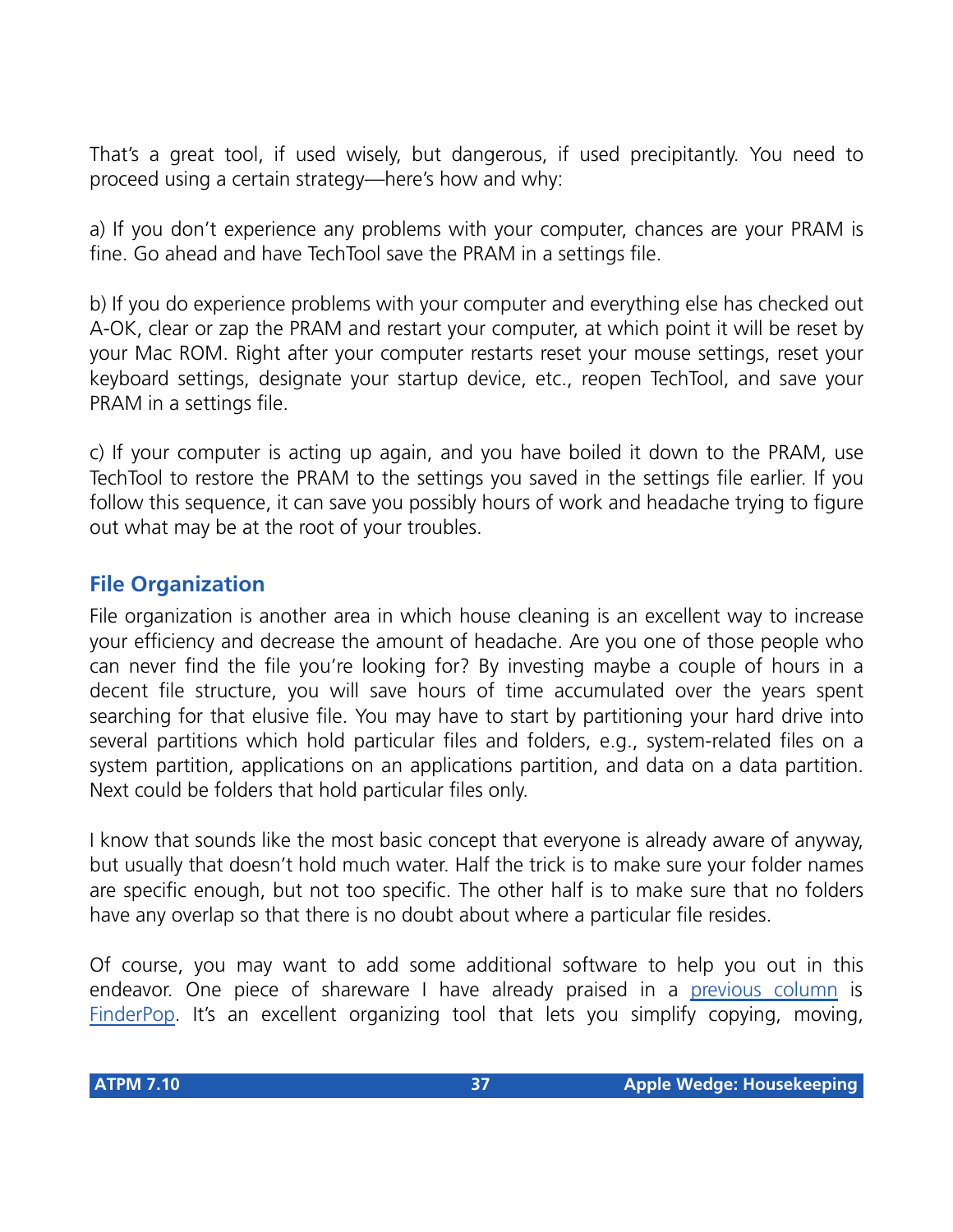duplicating, and trashing files in one location or another. All this is at your fingertips through Apple's built-in contextual menu. I have added aliases to my hard drives to it so that they show up in the top contextual menu—very handy indeed.



FinderPop enhances your contextual menu to give you more organizational options.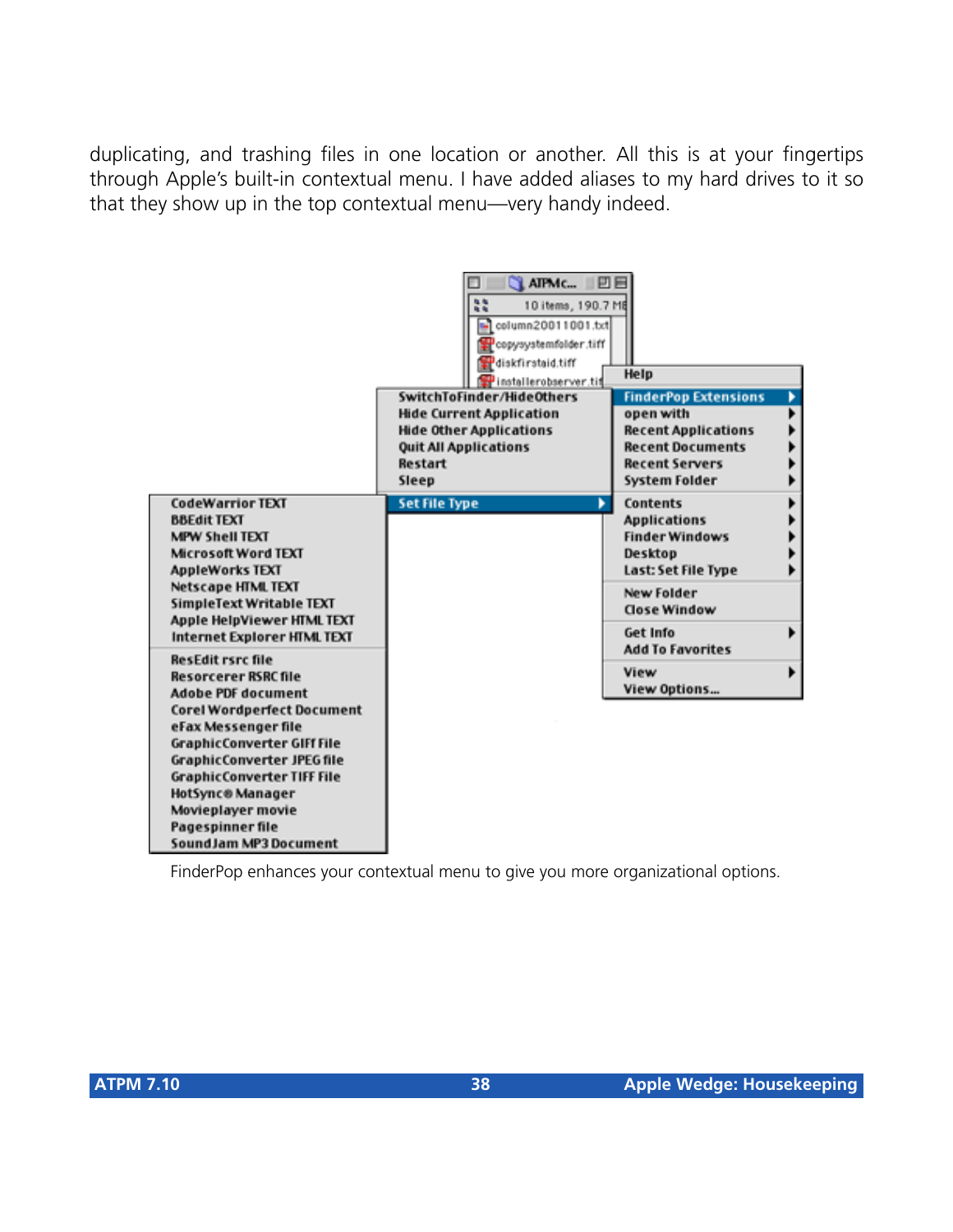Another gem for your organizational needs is the shareware [DragThing](http://www.dragthing.com/). It's a docking program that lets you create quick access points to files and folders all over your local or network hard drives. I use it to hold pointers to frequently used documents, applications utilities, network volumes, etc.



If you don't want to spring for the shareware fees for these tools, which are minimal for what you get, make intelligent use of a feature built into the Mac OS: popup folders. Drag frequently used folders to the bottom of your screen and watch the title bar change and the window stick to the bottom of the screen. Now when you click on the title bar of the window that's stuck at the bottom of the screen, it pops up and you can view or manipulate its files. How about creating a folder with aliases to the utilities I mentioned in this column and making a popup folder out of it? Try it out and let me know how you're doing. Really. No more excuses.

*Copyright © 2001 Dierk Seeburg,* [dseeburg@atpm.com](mailto:dseeburg@atpm.com)*.*

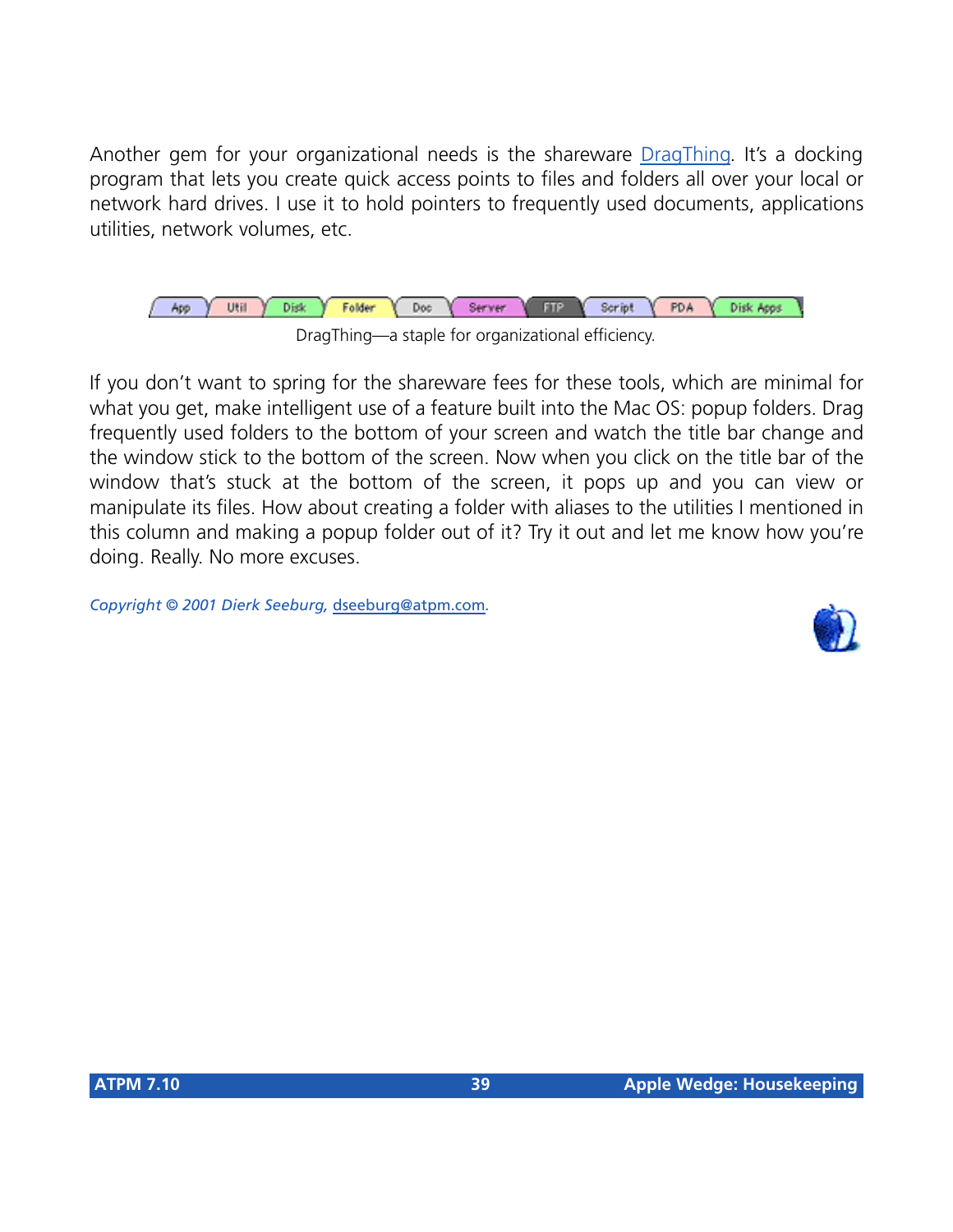**by Evan Trent, [etrent@atpm.com](mailto:etrent@atpm.com)**

# **DSS and SMTP Authentication**

Now I don't want to get off on a rant here, but…

It now seems inevitable that I will hereafter establish myself as the Dennis Miller of the computer world, ranting on a regularly scheduled basis with little or no regard for political correctness. The voice of sanity, however, must be heard from time to time even when it does little more than bitch and moan. Wouldn't you agree?

That said, welcome to this month's edition of ramblings and frustrations fresh from ATPM's technical wizard. The topic of the moment is the lack of Mac and LAN support for a broadband Internet access system that shows enormous potential for the huge numbers of folks in areas where DSL and cable are not available; and the latest moronic implementation of anti-spam technology that set me off like the ranting techno weenie firecracker that the ATPM community has come to know and love.

## **A Brief History**

Last month I helped my parents install a Digital Satellite System (DSS) for Internet access. They live in rural Vermont and do not receive cable, cannot benefit from DSL, and would have to spend a lot on a repeater as part of an ISDN installation. The only solution, aside from dialup access, is DSS.

As they already have a DSS television service they decided to investigate their options. Pegasus Express presented itself as the best choice. Their satellite system is bi-directional, so you no longer need an analog modem for upstream data transfer; this is a serious improvement over the original DirecPC system. Simply hook up a USB modem to the dish, and—hey presto—you have high-speed Internet access that you can use for both downloads and uploads.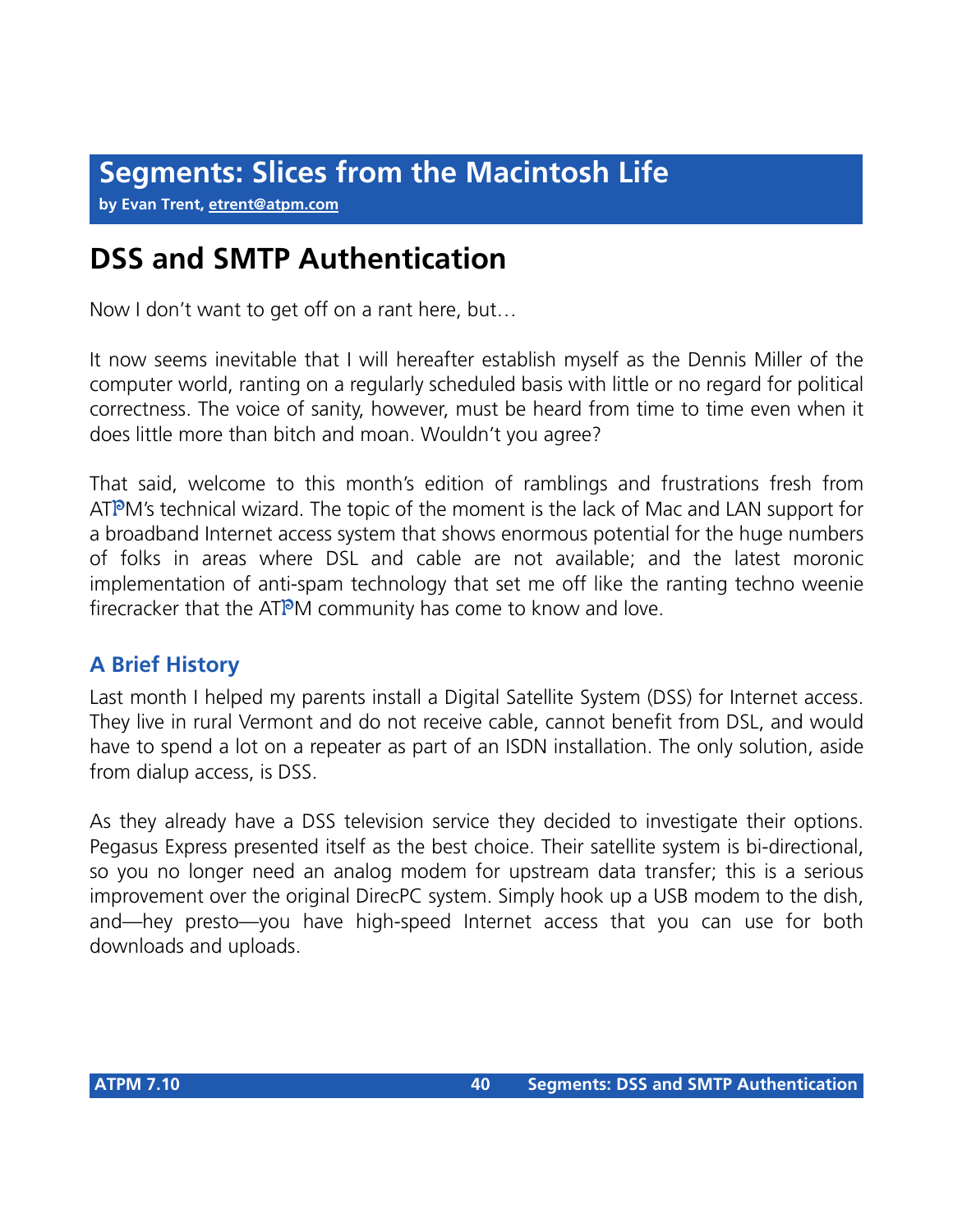## **The Catch**

The problem is that, as with most things in life, Pegasus Express (and every other DSS system) is only compatible with Windows. It is also designed for use on only a single machine and not in a network environment. So regardless of platform, you will need to rig up a soft router if you want to share the connection over a local area network. My parents use a Mac, like all good citizens, so I had to set up a Wintel box as a headless soft router in the basement, sitting next to the USB modem for the DSS system.

The PC maintains a download speed of around 200KB/s, sometimes more. Upstream speeds aren't quite so fast but still pack a punch. Yes, it really is that fast. I was amazed. I have a very zippy DSL line here in Chicago, essentially the equivalent of a T1 in both directions, and this thing was getting better speeds than my DSL line from time to time. Pretty groovy for rural Vermont.

## **Hey…I Thought PCs Were Fast?**

As if the platform restriction weren't bad enough, sharing the connection knocks the speed down several notches. I had trouble transferring more than 40KB/S on any client connected to the PC, regardless of operating system.

There aren't a lot of options out there for folks using a DSS such as Pegasus Express, because it relies on the Windows TCP stack. You cannot use a product such as Vicom's Internet Gateway (an industrial strength, speedy product which I highly recommend), because it uses its own proprietary TCP stack and turns off Microsoft's. As a result it is only compatible with Ethernet-based devices. Oops! No USB devices with proprietary drivers allowed.

My eventual solution was to download a slick little product called [SatServ](http://www.getsatserv.com), a soft router designed specifically for DSSs. It is reliable, flexible, and faster than Microsoft's Internet Connection Sharing (ICS); but it still won't allow me speeds even close to what I enjoyed on the PC connected directly to the satellite.

If you really want to use a DSS with your Mac, you can hook your Mac up directly to the USB modem and run Virtual PC. I haven't experimented much with the configuration, but there are shortcomings. For one thing, your Mac doesn't see the Internet connection, so you have to use Virtual PC with PC software to do all your Internet chores, unless you try to set up ICS or some sort of soft router within Virtual PC and then access that from your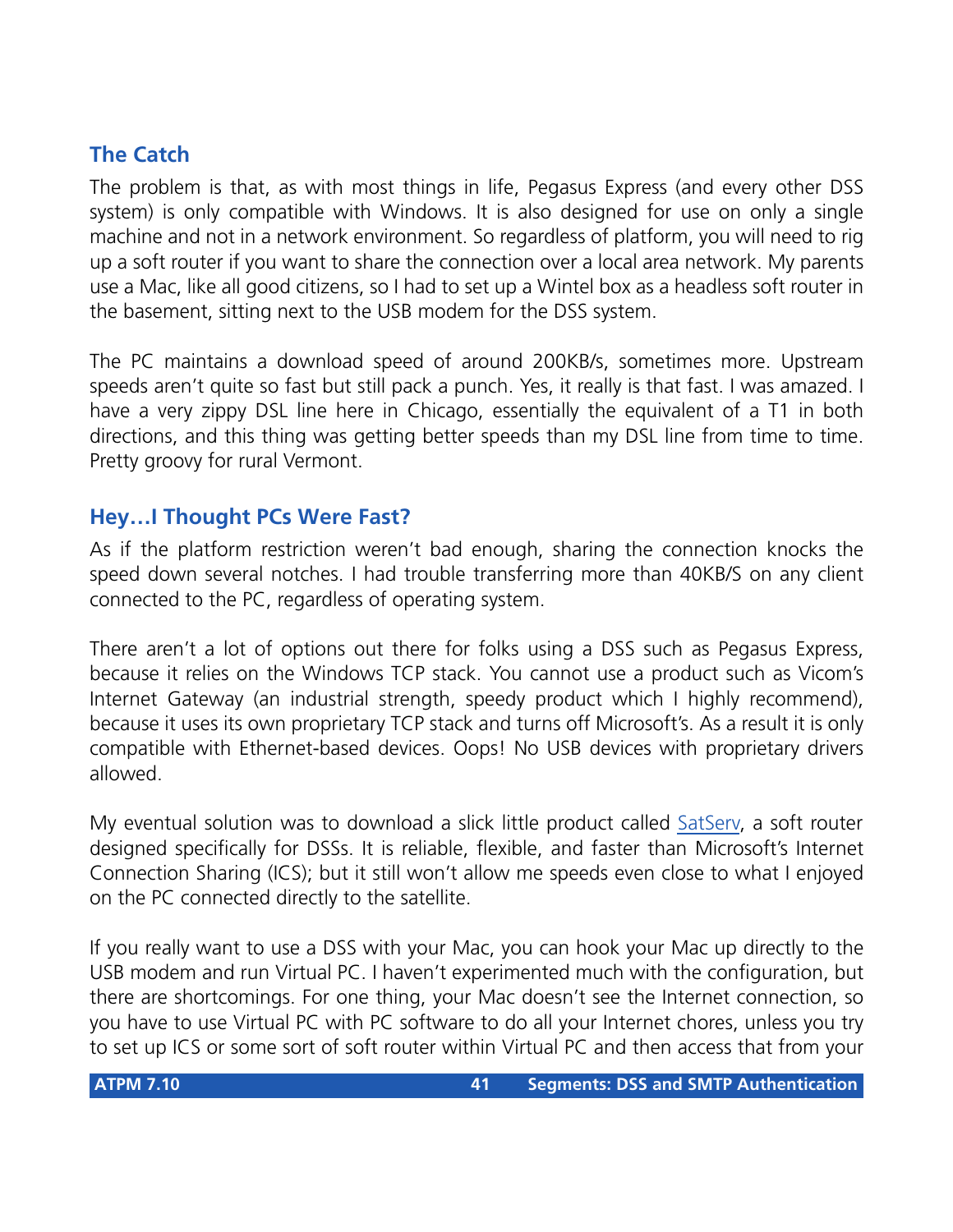Mac, an ugly scenario. Although download speeds under Virtual PC aren't up to snuff with a "real" PC, they are however faster speeds than your Mac would enjoy under a shared connection hosted by a PC soft router.

## **The Solution**

Even a die-hard Mac advocate such as myself can understand how Pegasus (or DirecPC) could be lame enough to shun anybody not using Windows (Unix, Linux, and Mac users to name but a few). Realistically it would be trivial to write a driver for the Mac that would support the Pegasus Express hardware, but be that as it may, I am sure that from an MBA's standpoint it isn't a fiscally sound pursuit. Bean counters…sheesh.

However, the fact that the DirecPC system is only compatible with single terminal environments is a major shortcoming. Every other broadband Internet technology has an Ethernet router. Such support under DirecPC would fix the speed problem, eliminate the need for software altogether, and thus resolve any platform compatibility issues.

Pegasus claims it is working on a solution (Pegasus Express Pro) that will be designed for multiple users on a LAN, but it will be for business accounts. This of course means you would have to buy an expensive piece of software, plus a PC to run it on, and an overpriced service plan. An Ethernet router would be cheaper, faster, more reliable, platform independent: just plain better.

## **The Straw that Broke the Camel's Back**

As if the folks at Pegasus weren't already dense enough, having developed a product that delivers the speed of a T1 but only to one computer at any given time, they have also made an incredibly obnoxious decision in their capacity as an Internet Service Provider (ISP).

The latest version of Pegasus' software will only let you send an e-mail if your "From" address ends with "@pgtv.net." In other words, you can only use their mail servers to send mail using a Pegasus e-mail account (the service plan comes with ten accounts, which is nice). This proves highly problematic, however.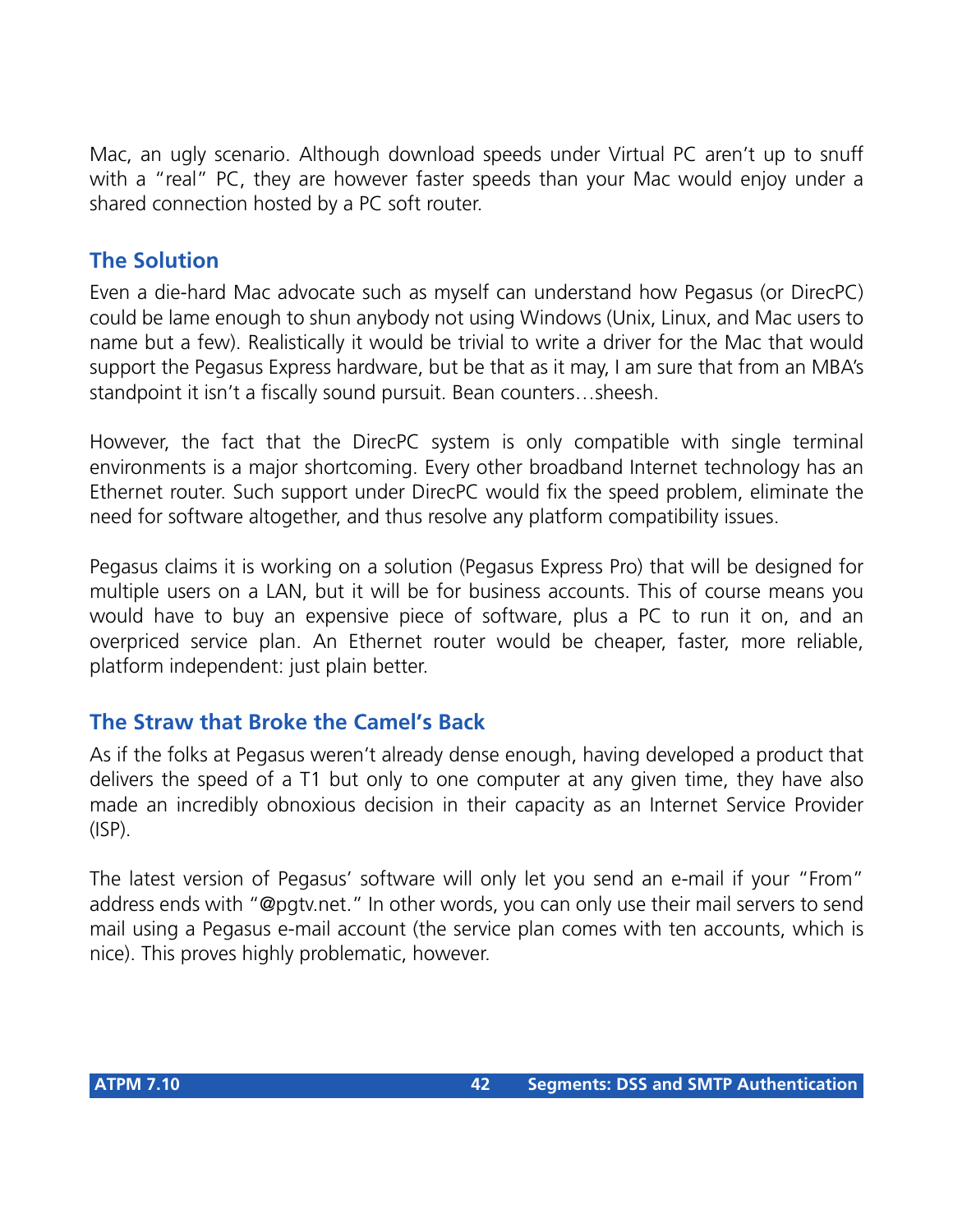If you are like me, you have more than one e-mail account. My local ISP here in Chicago, for example, is Verio. Verio will only let me use their outgoing mail server if I am connected to their network (via dialup or my DSL line). So if I want to send mail (or respond to a message) from my Verio e-mail account when I am in Vermont at my parents' house, I can't.

This effectively made it impossible for me to deal with my e-mail while I was in Vermont. I could not respond to mail on most of my accounts (and I have many). A lot of people keep their existing e-mail accounts when they upgrade to a broadband Internet connection, and to expect these people to give up those accounts or stop sending mail from them is just plain silly.

So I made a quick call to the folks at Pegasus. A nice gent picked up the phone after a couple of rings. I played dumb. I love to play dumb when I call up tech support people. It's always incredibly amusing.

"Hi! I can't send mail. I am getting some weird error about relaying or something, whatever that means."

I was given an explanation of the new Pegasus policy not to relay mail (in other words, to not let you use the Pegasus mail server to send mail from non-Pegasus e-mail accounts).

"But how do I send mail from my other accounts?"

Get this—he suggested that I dial into my ISP(s) to send mail from those accounts.

Riiiiiight.

That makes a lot of sense. Pay money to install the dish, pay money for the monthly service, and then when you want to send mail using an existing e-mail account, plug in ye olde reliable analog modem? I think not.

## **Spam**

The reason that Pegasus has implemented such a harsh and overbearing policy regarding the sending of e-mail is spam. To prevent spam, many ISPs have taken steps to tighten up their mail servers and prevent them from being used by would-be spammers.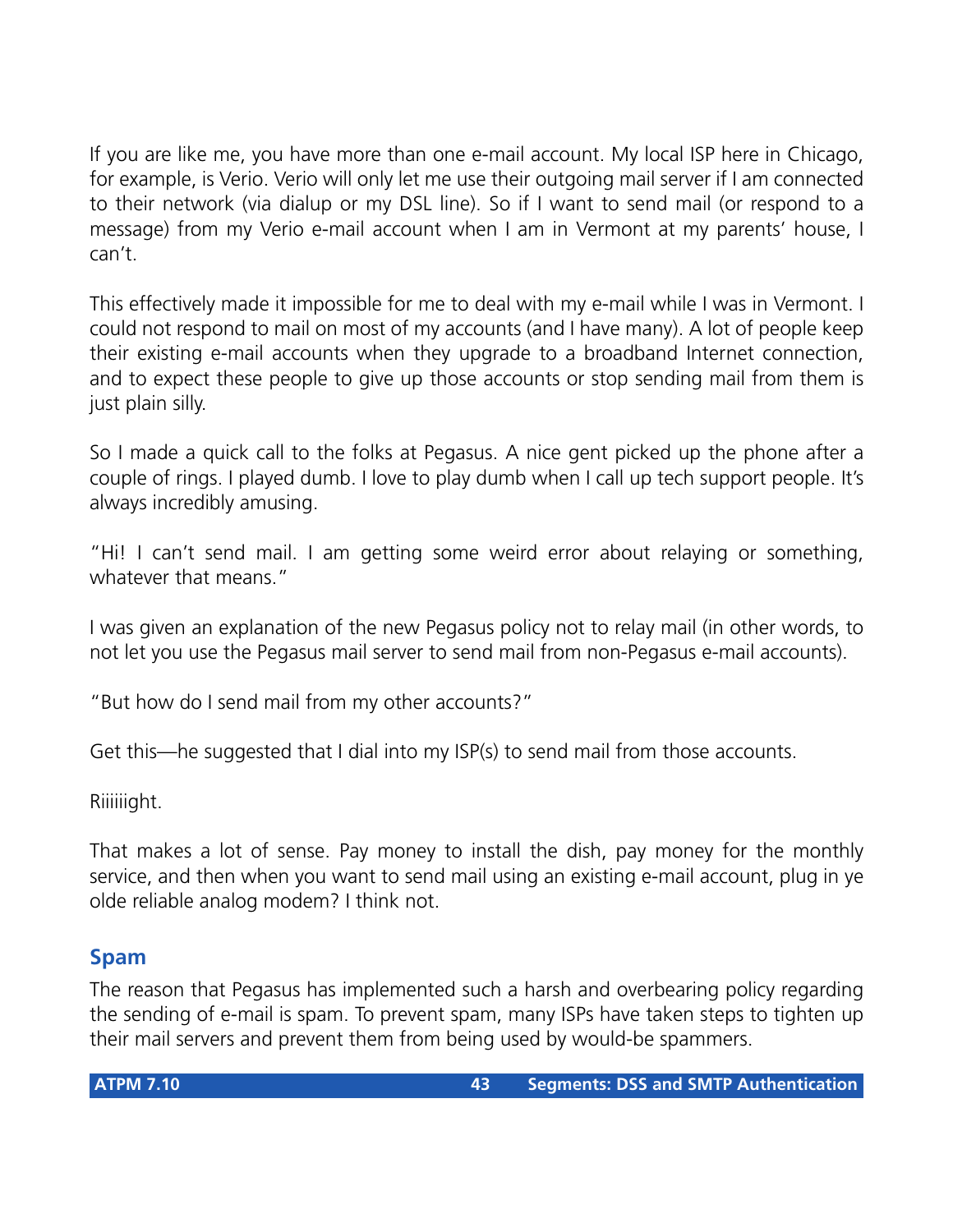The most common tactic employed by ISPs is to only allow users to send mail through their mail server if the user is on the same network. This is the case with my ISP Verio; if I wish to send mail using their mail server, I must be on their network (and thus presumably a customer). Otherwise I am denied access. Most ISPs operate in this fashion.

Pegasus does not. Instead, what they have done is completely brain-dead. Rather than checking to see if the user sending mail is on the Pegasus network, they check to see if the "From" address contains an e-mail address ending in "@pgtv.net." Faking a from address isn't terribly difficult; anyone wanting to use the Pegasus mail server to send spam simply needs to format the header to read "From: spam\_guy@pgtv.net," for example. If you have a functioning keyboard and a brain stem, you're good to go.

So, what Pegasus has done is make it impossible for me, a paying customer, to use their mail server to send mail from any account but theirs, and completely trivial for a spammer to use their server to send spam. Good job boys. That's high tech.

### **Easy Now**

In all fairness I should take it easy on Pegasus. They're not the only buffoons on the Net. A lot of folks are going off the deep end with anti-spam mentality and screwing everything up in the process. Even ISPs such as Verio—that operate in a fashion which allows me to use their mail server to my heart's content when on their network—do not make it easy for me to use it when not on their network, even if I am sending an e-mail from my Verio-provided e-mail account.

If more outgoing mail servers implemented SMTP authentication then there wouldn't be a problem. SMTP authentication is a technology which lets you send mail using an SMTP server, regardless of whether you are on the same network, if you have successfully negotiated a POP logon recently (you can define the timeout on the server). Typically this allows a user to check mail and then send mail directly afterwards, ensuring that only a user with a valid POP name and password can send mail. This technology would let me use Verio's SMTP server while connected via Pegasus.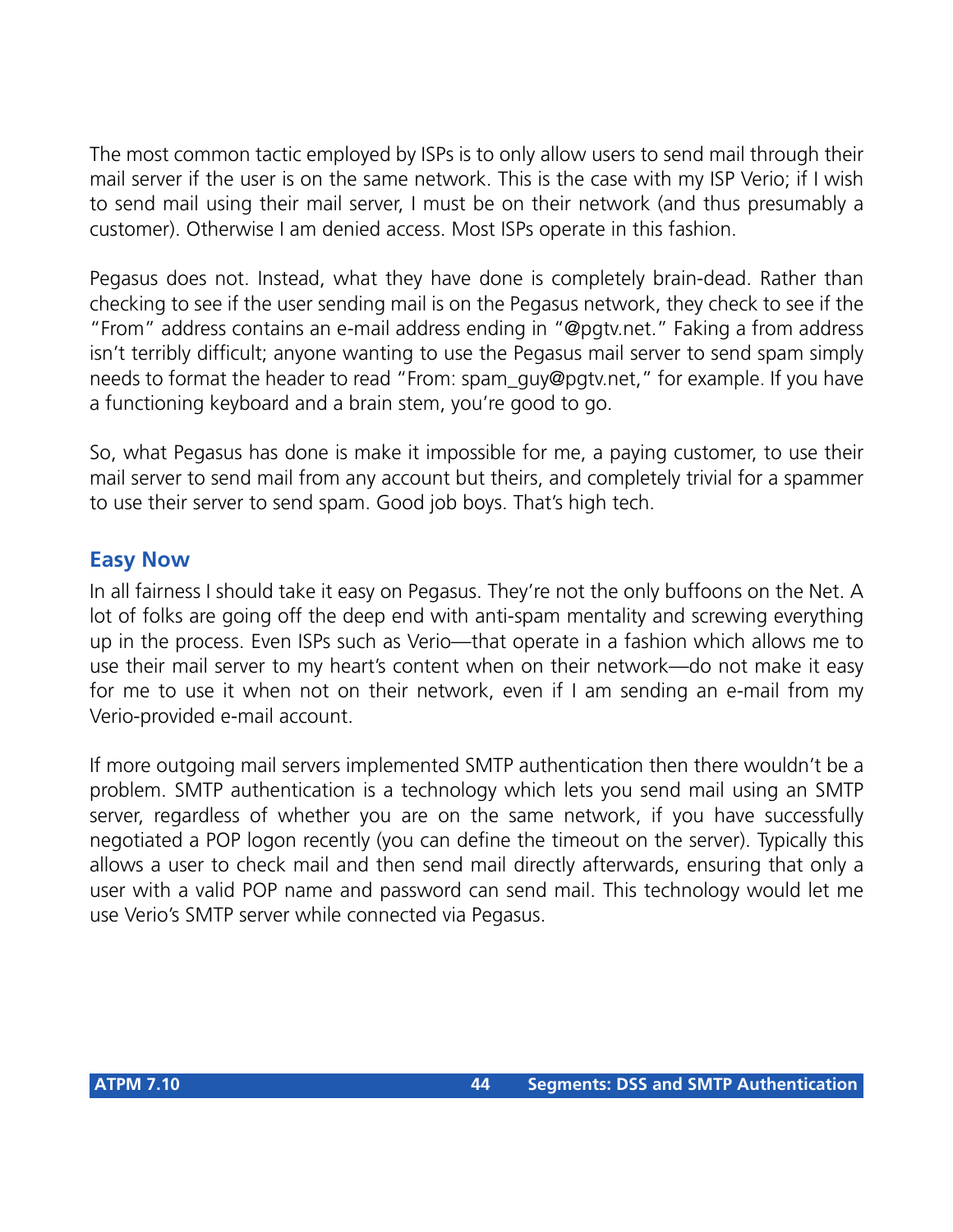## **Get Real**

The reality of the situation is that we will never eliminate spam. Sorry folks, but that's the truth. Every mail server from here to kingdom come has spam filters in place and has taken anti-spam precautions. Every e-mail client has spam filters in place. And guess what? We still get lots and lots of the stuff every single day. All that has been accomplished merely makes it that little bit more difficult for normal law-abiding Net users to check and send e-mail, and gives mailing list administrators such as myself huge headaches through having to deal with novice users who don't know how to properly configure their e-mail client to filter out spam.

Incidentally, the only way I managed to send e-mail while I was in Vermont was to set up an open relay mail server on my PowerBook and send mail through it. This was not a solution; this was a hack, but it worked, and I suspect that spammers across the globe are doing the same thing. ORBS and other anti-spam databases are doing their darndest to keep those servers blacklisted, but it isn't even terribly difficult to convince ORBS that your server is doing its job correctly; all you need to do is filter out the IP address of their test engine and you will pass their test. No technology is going to eliminate spam.

People get so infuriated over spam and I've never understood it. Talk about a non-intrusive and generally amusing form of mass marketing—how can you complain? The higher tech these people get, the less of a pain in the neck they become. It's just spam—it's not a telemarketer from the Publisher's Hotline telling you how they'll send you ten magazines per month for the rest of your life if you just send them \$1000 per year. You don't need to hang up on anybody and feel guilty about your lack of manners. Spam is not a junk fax advertising cheap airfare to Hawaii. It's not wasting paper or forcing anybody to even read its contents.

I respect the fact that for folks with slower connections, spam makes checking for e-mail a longer and more painful process than it already is, but even when I'm on a dialup modem overseas I'd rather deal with spam than some yokel calling me up to tell me about some new credit protection plan. Spam is just e-mail—a bold title. Press the delete key. Problem solved.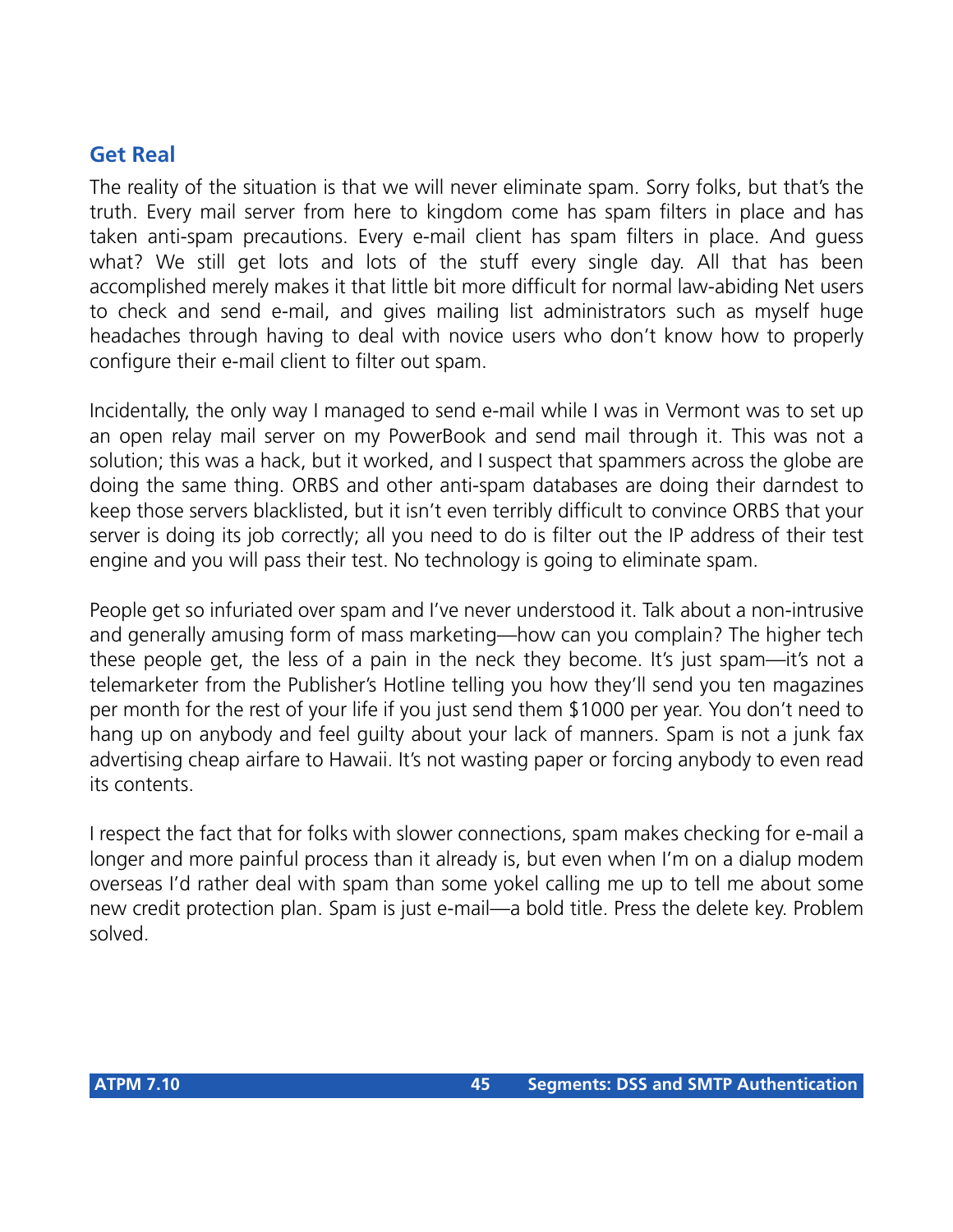And don't even talk to me about wasted bandwidth or network congestion. In the broadband age you have people downloading MPEGs of Pamela Anderson on her honeymoon doing, er, typical honeymoon stuff, and you're complaining about a couple of bytes of text? Get a grip.

*Copyright © 2001 Evan Trent,* [etrent@atpm.com](mailto:etrent@atpm.com)*.*

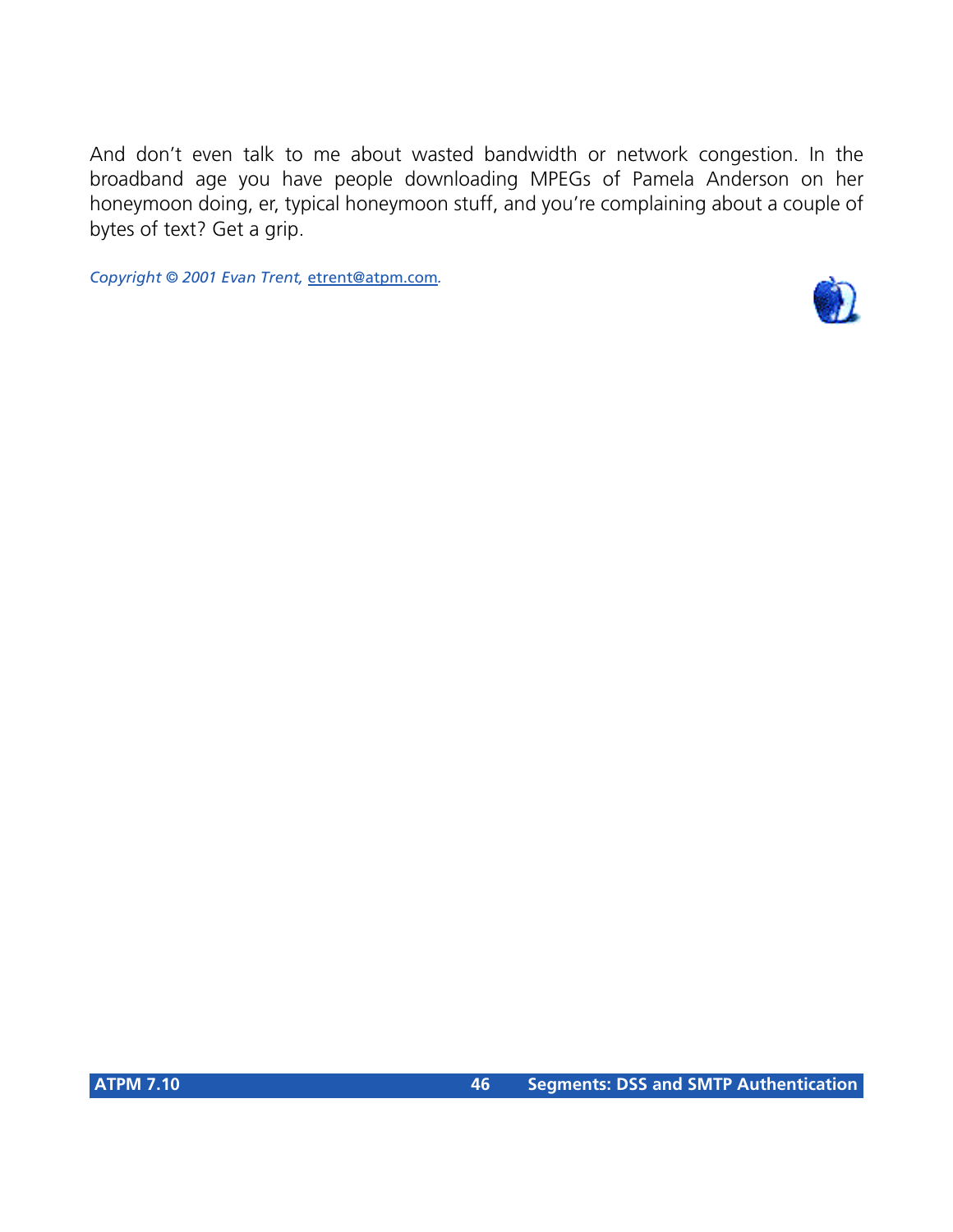**by Robert Paul Leitao, [rleitao@atpm.com](mailto:rleitao@atpm.com)**

# **Software License Agreements in Everyday Language**

You have just shelled out really big bucks for something you really don't own. We own it. We also own you and everything you own in the event that we can prove that you have in any way distributed pirated copies of this product; we have reverse-engineered this product (looked at our secret code—similar to the "secret sauce" in the burger business but not quite as tasty) to come up with a product that you claim to own; we can do anything that you might do with anything you really do own. Not only don't you own this product, you don't even own the media it came on. We own all that too.

In exchange for your big bucks we'll give you a limited warranty that the product has a theoretical chance of working on your computer (our view of things, not yours) and a modicum of telephone support for 30 days via of our Byzantine customer service voice mail system.

We admit that you may own the computer that you are using to install our software. But if our product causes your computer not to work, it's not our problem because you own the computer and our lawyers can prove that you should have taken better care of it. We may from time to time issue an "update" for our product. We'll most likely charge you for that too. You might resent paying more bucks for what you consider to be a 'bug fix.' We're charging you more bucks because we call it a 'product enhancement.' We can call it whatever we want. After all, we own it.

*Copyright © 2001 Robert Paul Leitao,* [rleitao@atpm.com](mailto:rleitao@atpm.com)*.*

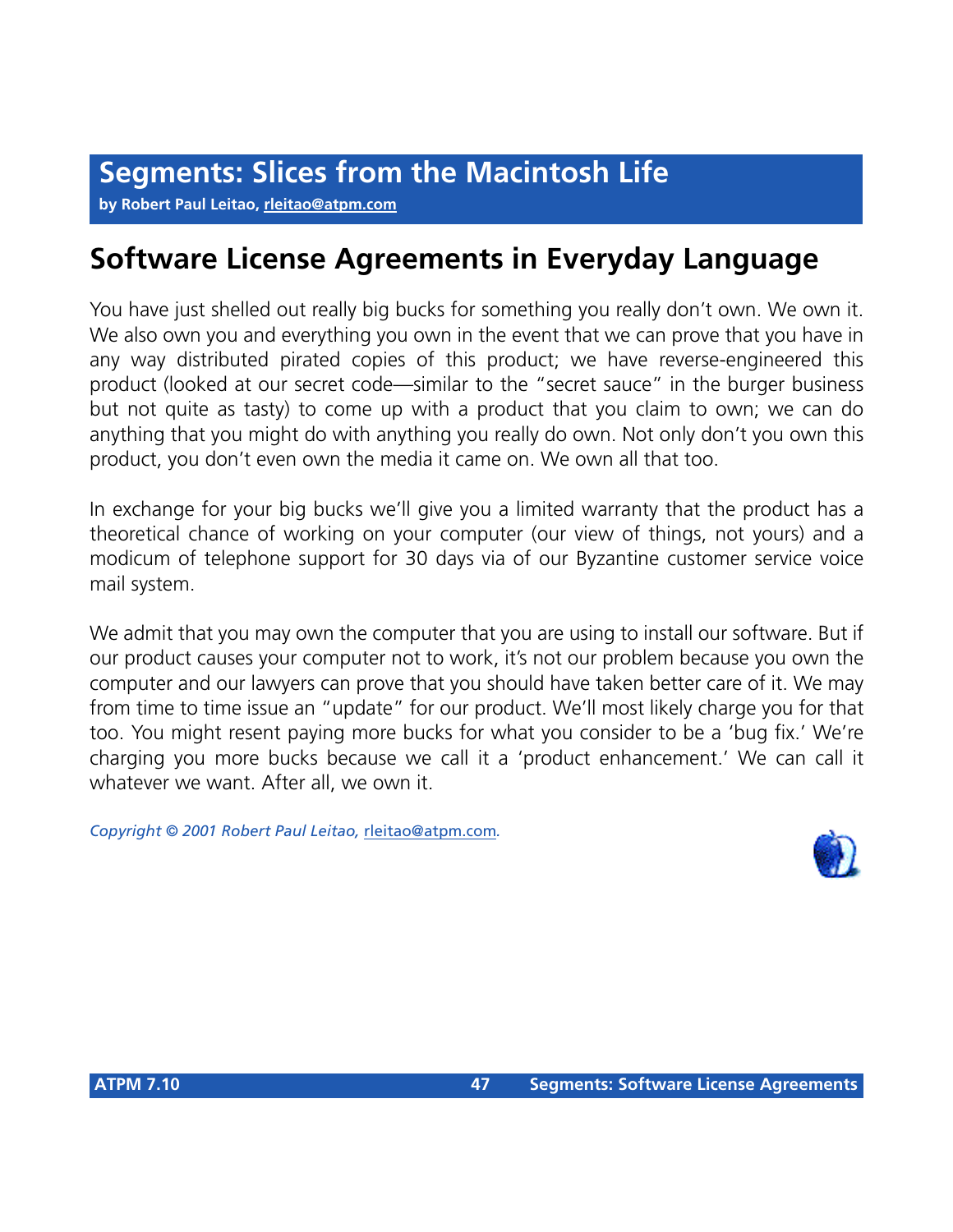**by Matthew Glidden, [mglidden@atpm.com](mailto:mglidden@atpm.com)**

# **Switches and Hubs**

## **Why Switch? Why Hub?**

The short story is that a switch is better because it allows any port to use the complete bandwidth (100BaseT, etc.) of the switch, as opposed to hubs that split the bandwidth across all ports. Switches also better handle different network speeds, so that two higher speed devices (100BaseT, for example) use the higher speed when talking to each other, even if they need to use 10BaseT to talk to slower devices.

Switches used to be significantly more expensive than hubs, but the price difference has dropped considerably in the last couple of years so that you should now be able to pick up a multi-port 10/100BaseT switch for \$50 or less. Most home networks probably won't see a difference in performance between a hub and a switch, because home network use is very sporadic compared to the business world, where connections are constantly in use.

### **How Much Faster Is 100BaseT (or 1000BaseT) Than 10BaseT?**

Although the numbers increasing by a factor of 10 seem to imply performance leaps of 10, that's not actually the case. Typically, 100BaseT runs four to five times the speed of 10BaseT in a similar network configuration. There are so many factors involved in the typical network that it's almost impossible to determine how fast it *should* be running (better to focus on a comparison of before and after).

## **What's the WAN Port for on My Hub/Switch?**

WAN stands for Wide Area Network and allows the hub to connect to other networks, typically other switches or "upstream" connections. When you use a hardware router to share a high-speed Internet connection (cable, DSL, etc.), you typically connect the high-speed modem to the router's WAN port.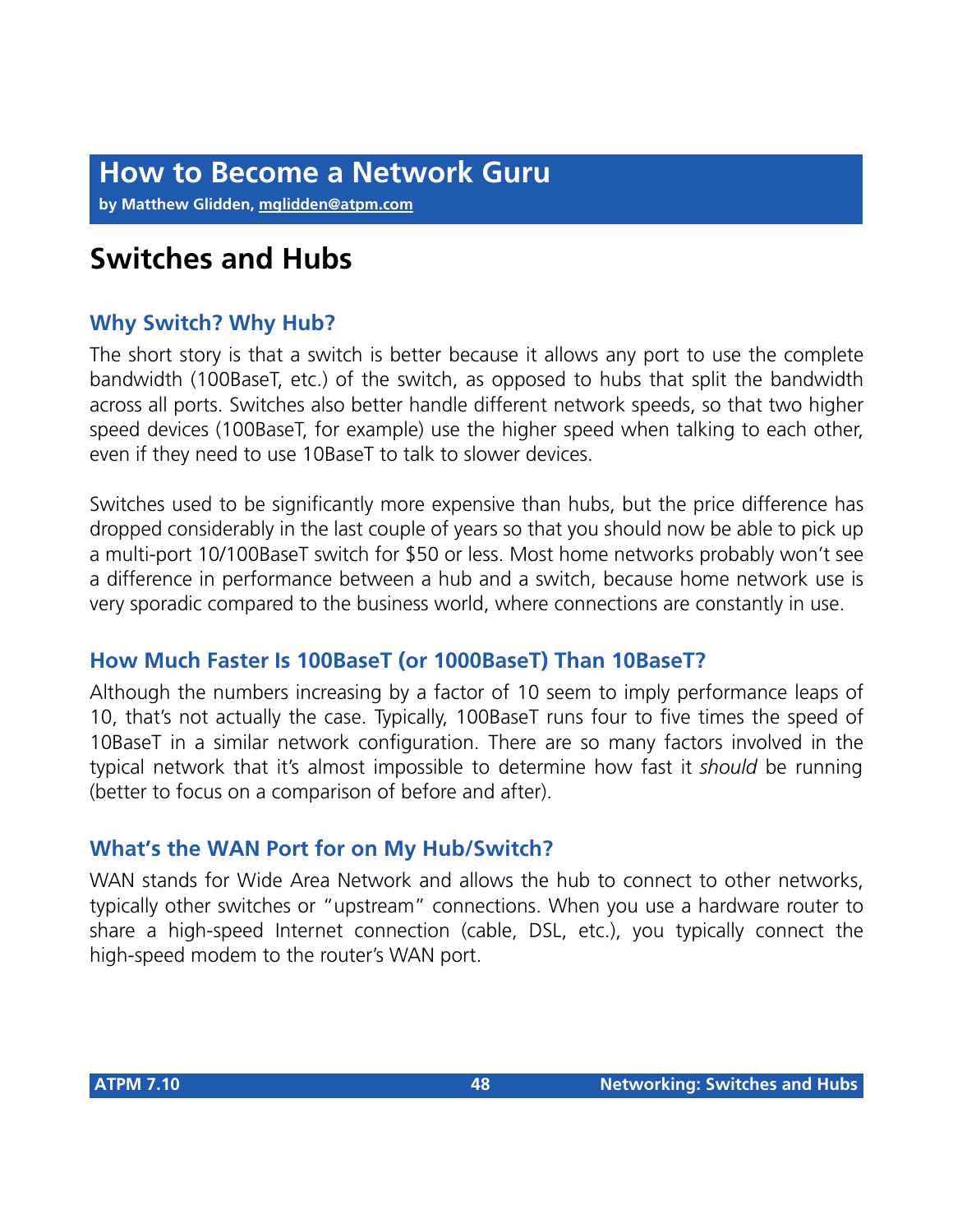## **LocalTalk and G3/G4 Macs**

Built into all Mac models from the Plus to the beige G3s and Wallstreet PowerBooks, LocalTalk was the original method of Macintosh networking. Though it was slow (about 20 kilobytes per second), its ubiquitous nature made it the choice for the casual network user until Ethernet prices finally came to Earth in the last couple of years. Since LocalTalk used the Mac serial (printer and modem) ports to communicate, this networking option was abandoned with the debut of color-case Macs in 1998. The beige desktop G3s were the last new model to use LocalTalk, but even they didn't use it well. You had to download a software update (LocalTalk G3) from the Apple site to fix a multitude of printer and connection problems that cropped up after the initial release.

Although LocalTalk is gone from new Macs, there are still a great number of systems out there that use it, usually because an Ethernet upgrade is either unavailable or prohibitively expensive. LaserWriters are still common in home and business, and many models require LocalTalk connectivity.

The easiest way to connect LocalTalk devices to a Mac without serial ports is to obtain a hardware LocalTalk-to-Ethernet adapter, which translates the network signal in both directions without extra effort on your part. The main difficulty here is adapter availability, as the adapters have become scarce with the passing of LocalTalk from the new computer scene. Your best bet for older hardware are sites like MacResQ or the auctions of eBay. Since the types of adapters varies, get as many details about what you're buying as possible, to make sure you end up with the right thing.

Software is also an option here, as Apple provides a control panel (and free download) called LocalTalk Bridge that will connect an Ethernet and LocalTalk network. The downside of this is that you need to have a computer capable of connecting to both networks that can act as an intermediary. If you only have an Ethernet Mac, LocalTalk won't do you any good.

*Copyright © 2001 Matthew Glidden,* [mglidden@atpm.com](mailto:mglidden@atpm.com)*.*

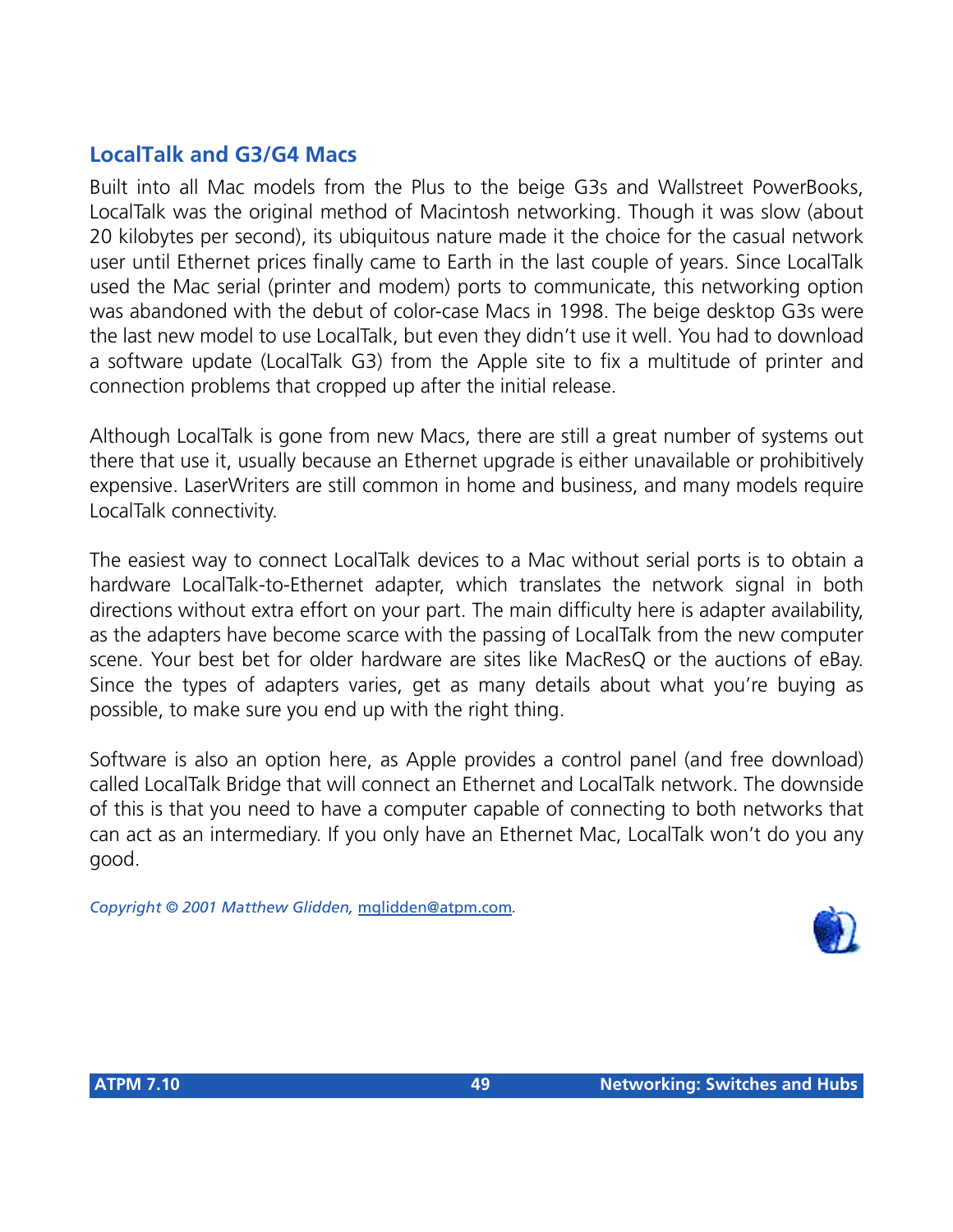**by Matthew Glidden, [mglidden@atpm.com](mailto:mglidden@atpm.com)**

# **Faux Pas Ethernet: Home Phone Networking**

## **Setup Options Overview**

Although used fairly infrequently, it's possible to set up a home network using the existing phone lines in the walls of your home. You won't run as fast as Ethernet, but some people are happy to sacrifice the speed for the ease of setup.

Networks across home phone lines function at approximately 1 megabit (about 125K) per second, which is slower than *10BaseT Ethernet*, but generally fast enough for home network use. The transmission band is higher than that used for voice calls, allowing you to use your network and talk on the phone at the same time.

## **Farallon's HomeLine**

Farallon makes [HomeLINE,](http://www.farallon.com/products/homeline/) a PCI-based networking system that connects the jack on its expansion card to a phone jack. Connecting to the phone line doesn't mean you have instant Internet access (you still need a modem), but HomeLINE also comes with trial versions of programs like [Miramar Systems's](http://www.miramarsys.com) PC MacLAN and [Vicom Tech's](http://www.vicomtech.com/) SurfDoubler, allowing you to share files between Macs and PCs and share a single Internet connection across a network. For more info, check out the [HomeLINE FAQ](http://www.farallon.com/support/homeline/faq.html) and [product info](http://www.farallon.com/products/homeline/) pages.

### **Diamond Multimedia's HomeFree**

Diamond Multimedia makes [HomeFree](http://www.diamondmm.com/products/main/homefreepnausb.html), which works via an external adapter that connects to your Mac's USB port. You then connect the adapter to the nearest phone jack.

HomeFree works with both Macs and PCs, but requires additional software for actual file sharing (such as the software mentioned above). For more info on HomeFree, check out the [HomeFree FAQ](http://www.diamondmm.com/products/main/faqrev.htm) and [product info](http://www.diamondmm.com/products/main/homefreepnausb.html) pages.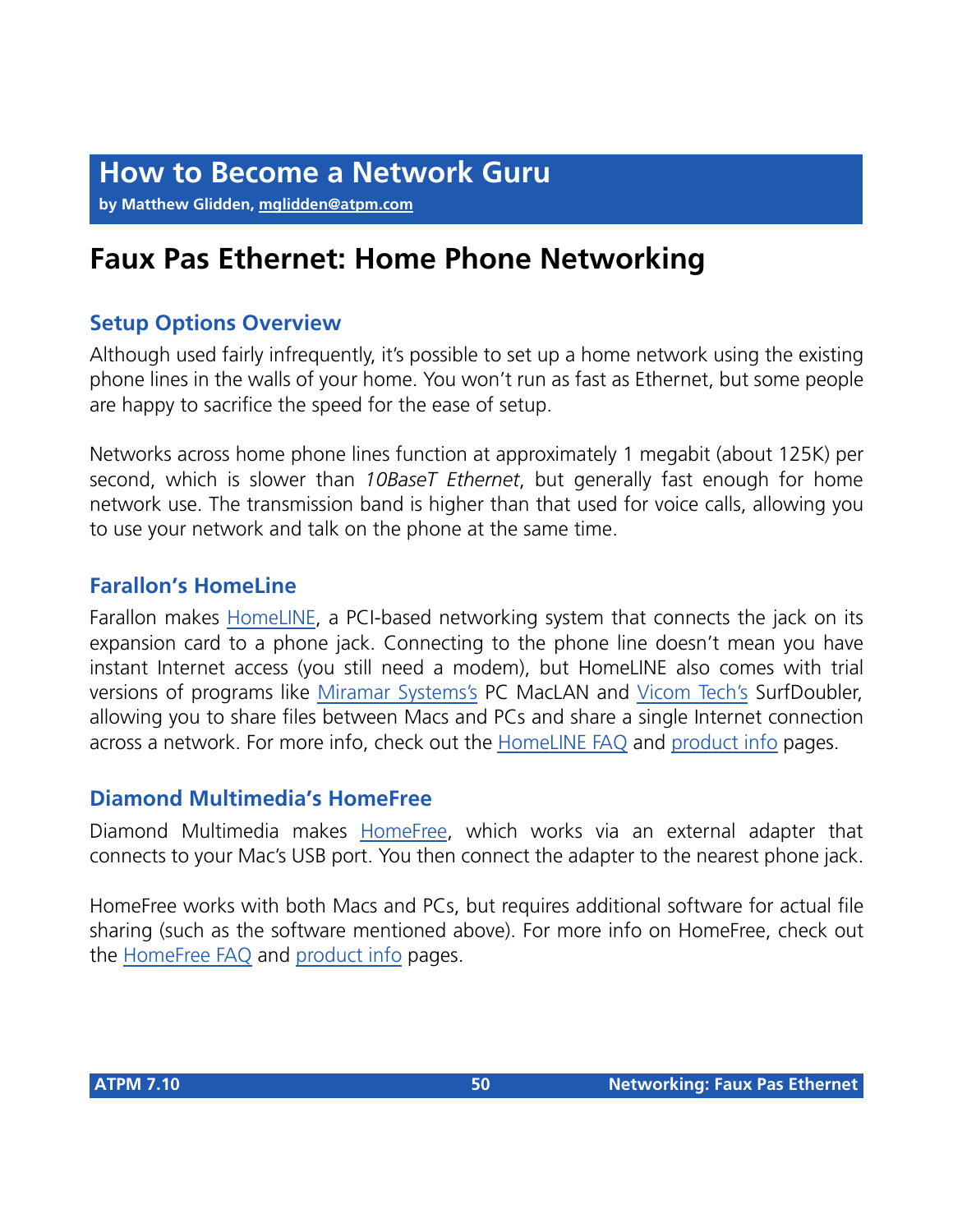## **Want to Wire the House Yourself?**

Before the release of the aforementioned home phone line products, the only way to use your home phone lines for a network was to do it yourself. The process is (unfortunately) rather technical in nature and takes some tinkering, since things probably won't work exactly right the first time.

To perform this setup, you need a *120-ohm resistor* and extra *RJ-11 phone jack* for each phone jack in the house, a *LocalTalk* adapter for each computer you wish to connect, and a screwdriver.

*Caution: The setup steps mentioned here are for the adventurous and I don't guarantee the results. Suffice to say you've been warned.*

Is your blood pumping faster now? Okay, here's the basic process.

- 1. Remove a phone jack cover. You should see four wires: red, green, yellow, and black. Think of the wires as two pairs, red/green and yellow/black. The red/green pair is being used for your phone line, so you need to leave it alone. *If your yellow/black pair is also in use (for a second phone line), you won't be able to perform this setup.*
- 2. *Perform this step on jacks you'll connect to LocalTalk adapters.* Connect the yellow/black pair to the extra RJ-11 phone jack. Examine the red/green pair, which connects to two of the four wire slots in your voice line jack. You need to connect the yellow/black pair to the *other* pair of slots in the extra jack. It may help to closely examine the plug on the LocalTalk adapter, to determine exactly which wires need to make contact.
- 3. *Perform this step on jacks NOT connected to LocalTalk adapters.* Connect the ends of the yellow/black pair using the 120-ohm resistor.

That's it. You should now be able to connect your Macs to each other through the LocalTalk adapters and extra phone jacks.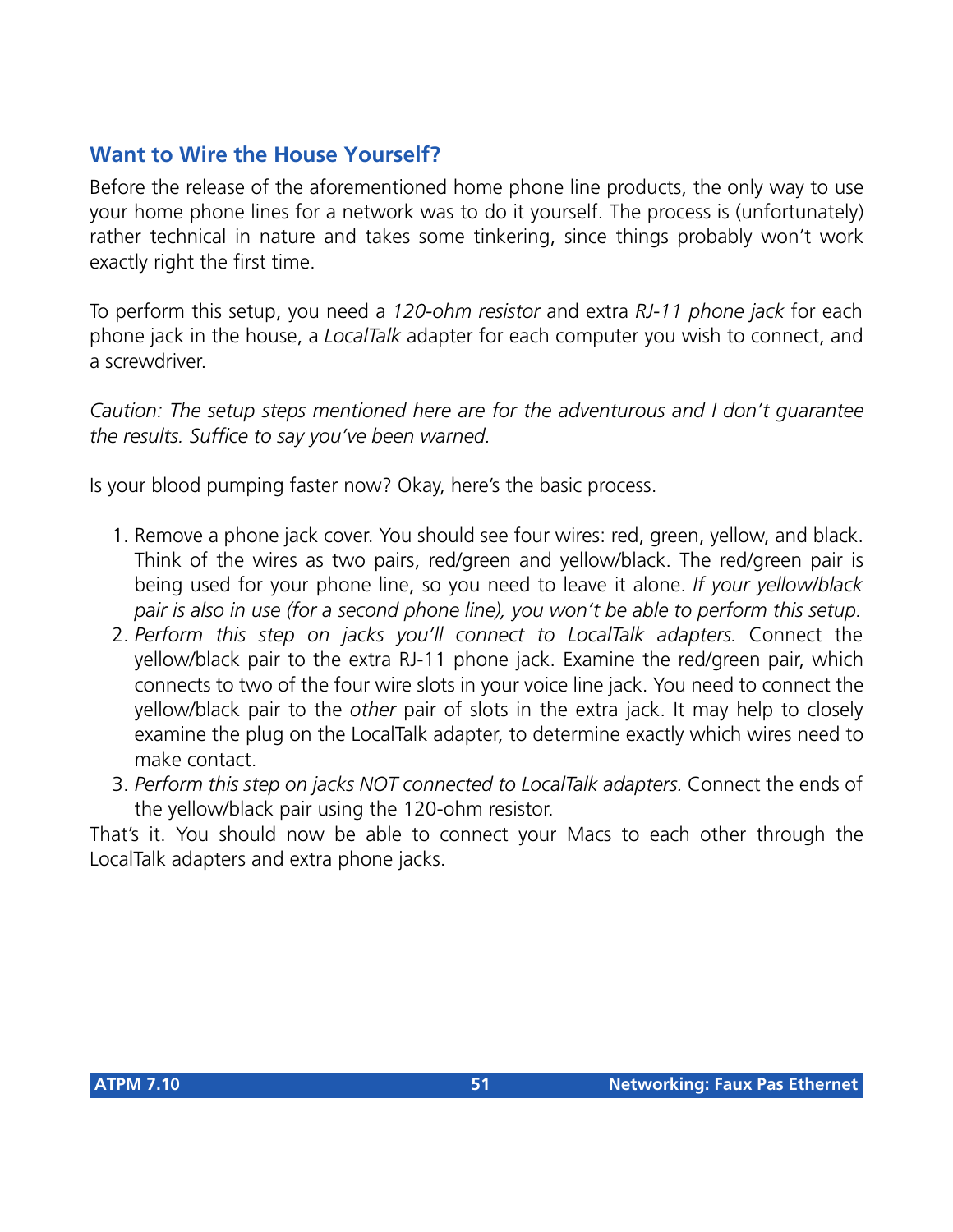If it doesn't work right away, don't panic. This isn't super easy. Recheck your wire connections to make sure each wire is where it should be. The unhappy news is that this kind of setup is easier to plan for in advance. Sometimes, it just turns out that wiring your home for LocalTalk is impossible because of the home's internal wiring structure.

*Copyright © 2001 Matthew Glidden,* [mglidden@atpm.com](mailto:mglidden@atpm.com)*.*

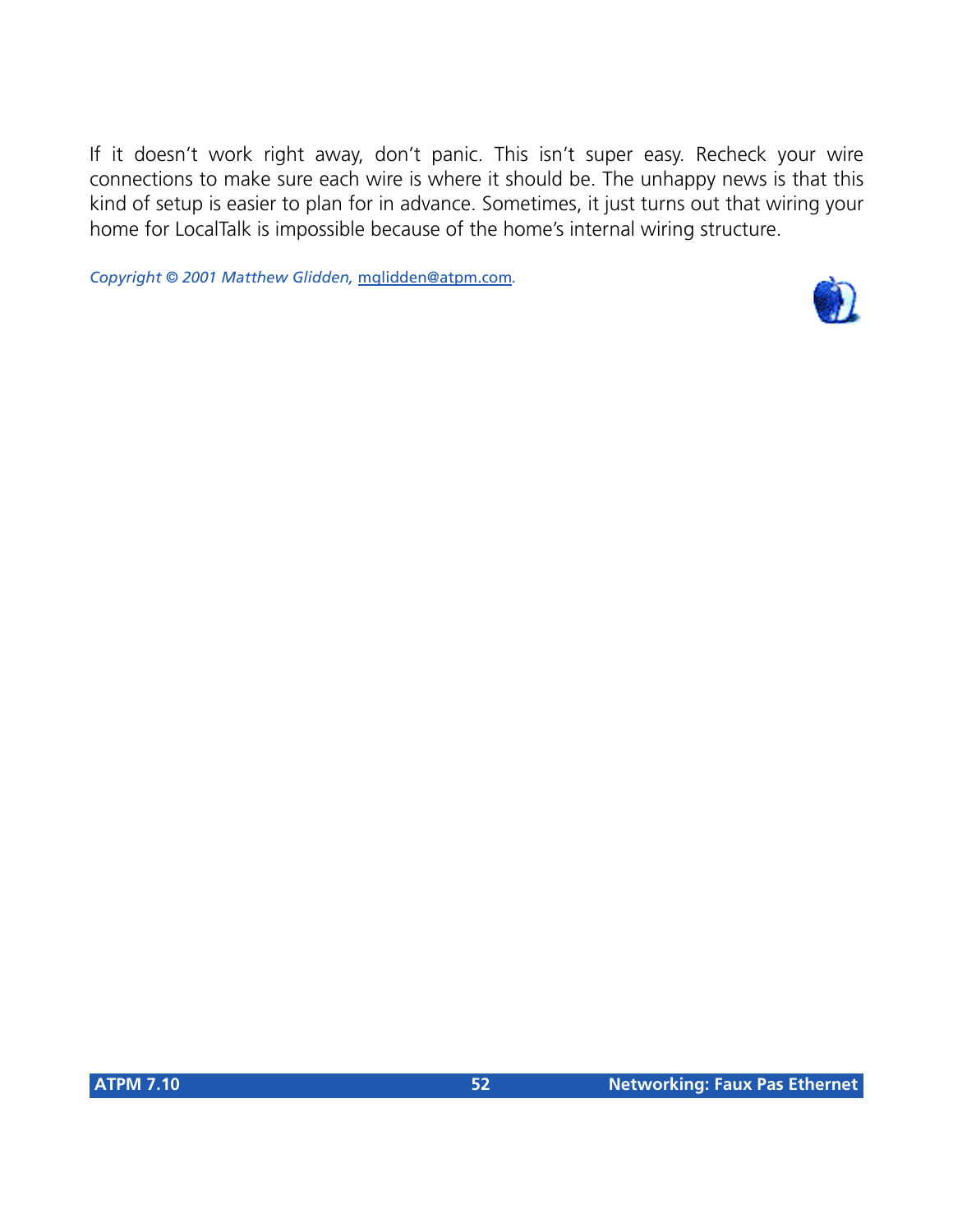**by Mike Flanagan, [sensible@sensible.screaming.net](mailto:sensible@sensible.screaming.net)**



*Copyright © 2001 Mike Flanagan,* [sensible@sensible.screaming.net](mailto:mrspiffy@earthlink.net)*.*

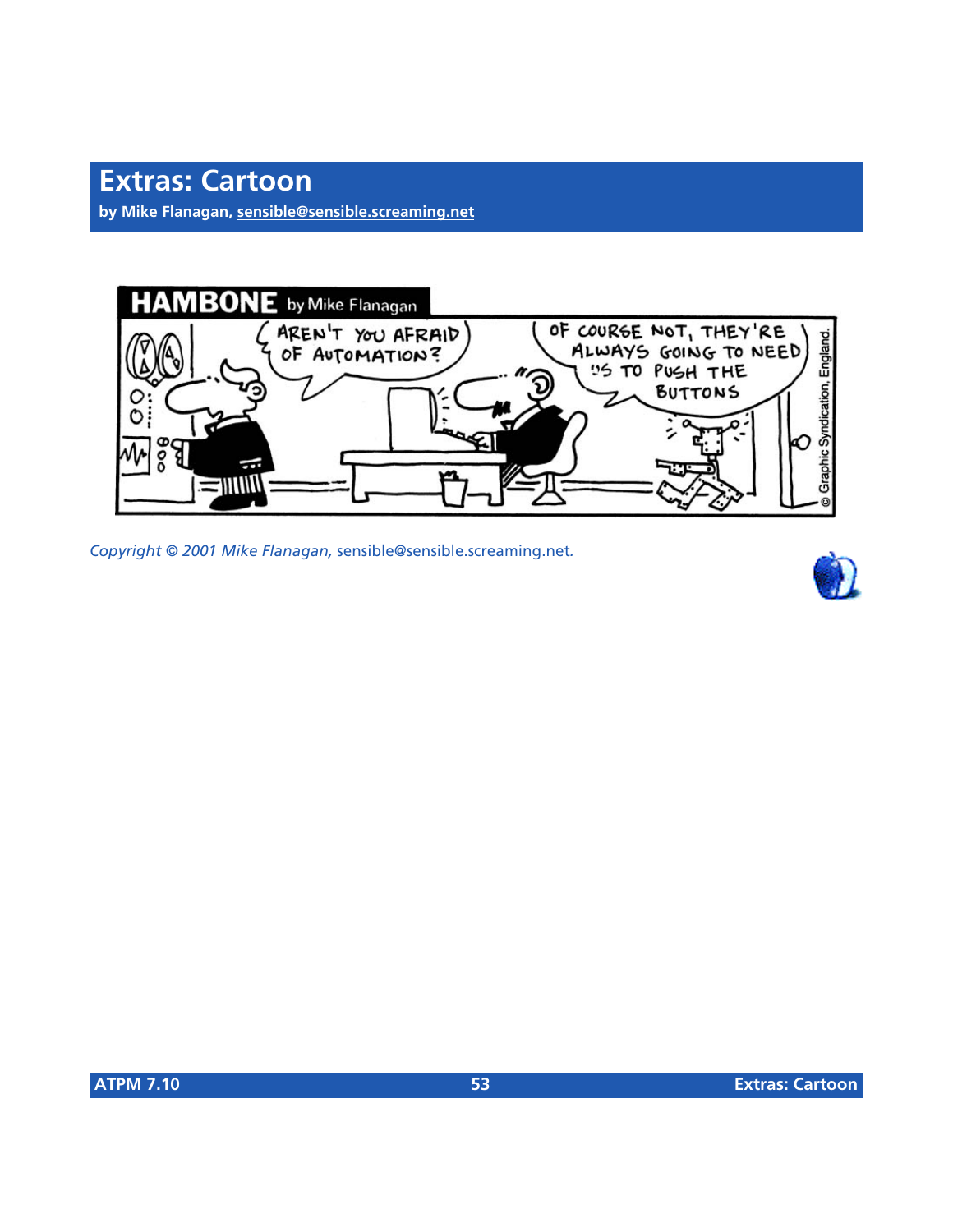## **[The House on the Rock](http://www.atpm.com/7.10/house-on-the-rock/)**

These pictures were taken at a museum in Spring Green, Wisconsin called The House on the Rock. While it began as a residence built by and for Alex Jordan, a student of Frank Lloyd Wright's, it evolved into a huge and eclectic museum featuring collections of everything from carousel horses, to self-playing instruments, to dollhouses. To find out more about it, check out its [Web site.](http://www.thehouseontherock.com)

Paul Fatula writes:

I took the pictures using a Sony DSC-P1, set to take images at a 3:2 ratio for later printing on my [DPP-SV55,](http://www.atpm.com/7.04/dpp-sv55.shtml) and later cropped them down to 1024x768 with an old copy of Photoshop to make desktop images. Low (or otherwise strange) lighting in much of the museum section of the House made me wish my camera had more manual controls, or that I had brought a tripod along, so the pictures here focus on the house itself rather than the museum areas.

## **Previous Months' Desktop Pictures**

Pictures from previous months are listed in the [desktop pictures archives](http://www.atpm.com/Back/desktop-pictures.shtml).

## **Downloading all the Pictures at Once**

iCab and Interarchy (formerly Anarchie) can download an entire set of desktop pictures at once. In iCab, use the Download command to download "Get all files in same path." In Interarchy, use HTTP Mirror feature.

## **Contributing Your Own Desktop Pictures**

If you have a picture, whether a small series or just one fabulous or funny shot, feel free to send it to [editor@atpm.com](mailto:editor@atpm.com) and we'll publish it in next month's issue. Have a regular print but no scanner? Don't worry. E-mail us, and we tell you where to send it so we can scan it for you. Note that we cannot return the original print, so send us a copy.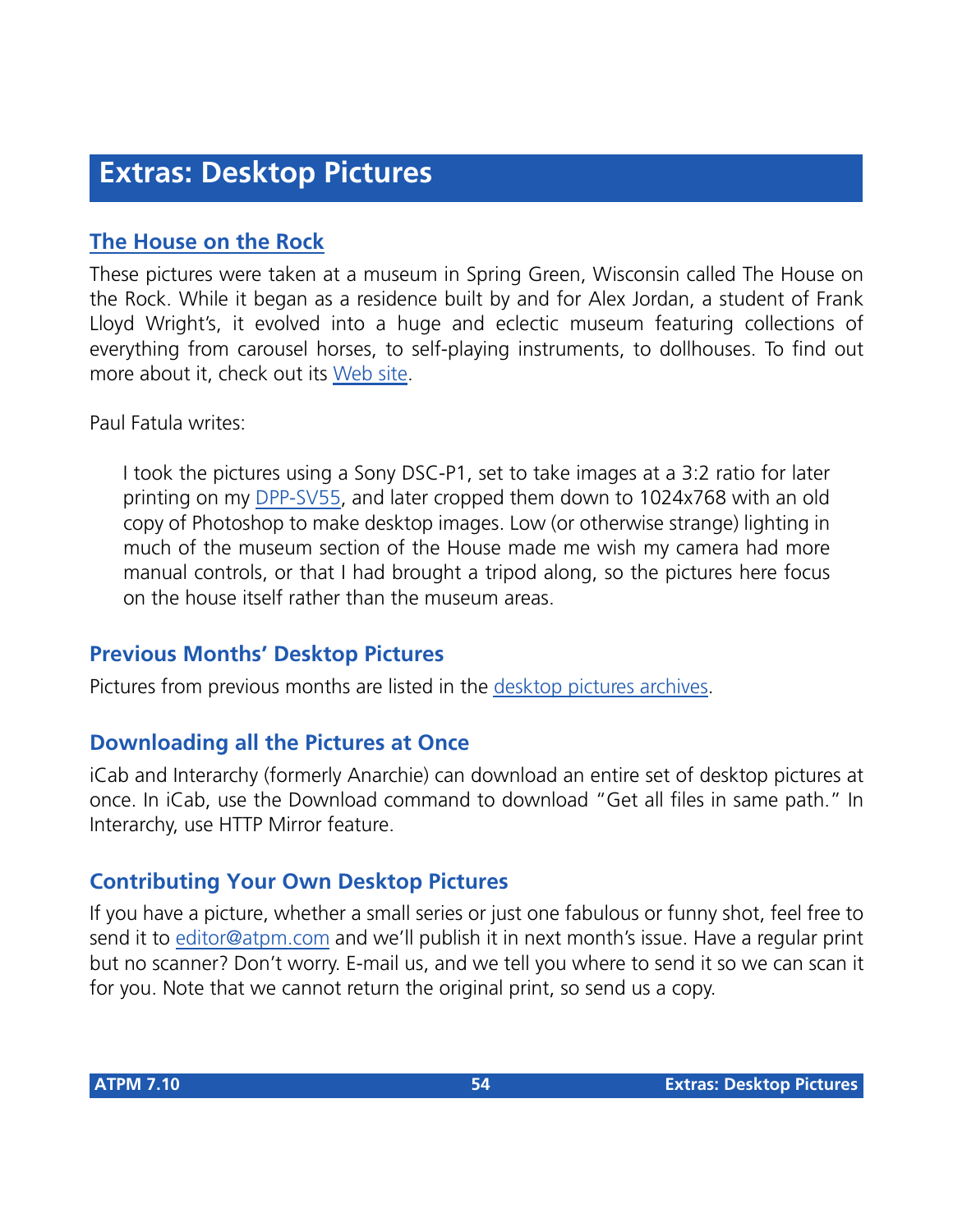## **Placing Desktop Pictures**

#### **Mac OS X**

Switch to the Finder. Choose "Preferences…" from the "Finder" menu. Click on the "Select Picture…" button on the right. In the Open Panel, select the desktop picture you want to use. The panel defaults to your "~/Library/Desktop Pictures" folder. Close the "Finder Preferences" window when you are done.

You can also use the pictures with Mac OS X's built-in screen saver. Choose "System Preferences…" from the Apple menu. Click the screen saver button. Then click on Custom Slide Show in the list of screen savers. If you put the ATPM pictures in your Pictures folder, you're all set. Otherwise, click Configure to tell the screen saver which pictures to use.

#### **Mac OS 8.5–9.1**

Go to the Appearance control panel. Click on the "Desktop" tab at the top of the window. Press the "Place Picture..." button in the bottom right corner, then select the desired image. By default, it will show you the images in the "Desktop Pictures" subfolder of your "Appearance" folder in the System Folder, however you can select images from anywhere on your hard disk.

After you select the desired image file and press "Choose," a preview will appear in the Appearance window. The "Position Automatically" selection is usually fine. You can play with the settings to see if you like the others better. You will see the result in the little preview screen.

Once you are satisfied with the selection, click on "Set Desktop" in the lower right corner of the window. That's it! Should you ever want to get rid of it, just go to the desktop settings again and press "Remove Picture."

#### **Mac OS 8.0 and 8.1**

Go to the "Desktop Patterns" control panel. Click on "Desktop Pictures" in the list on the left of the window, and follow steps similar to the ones above.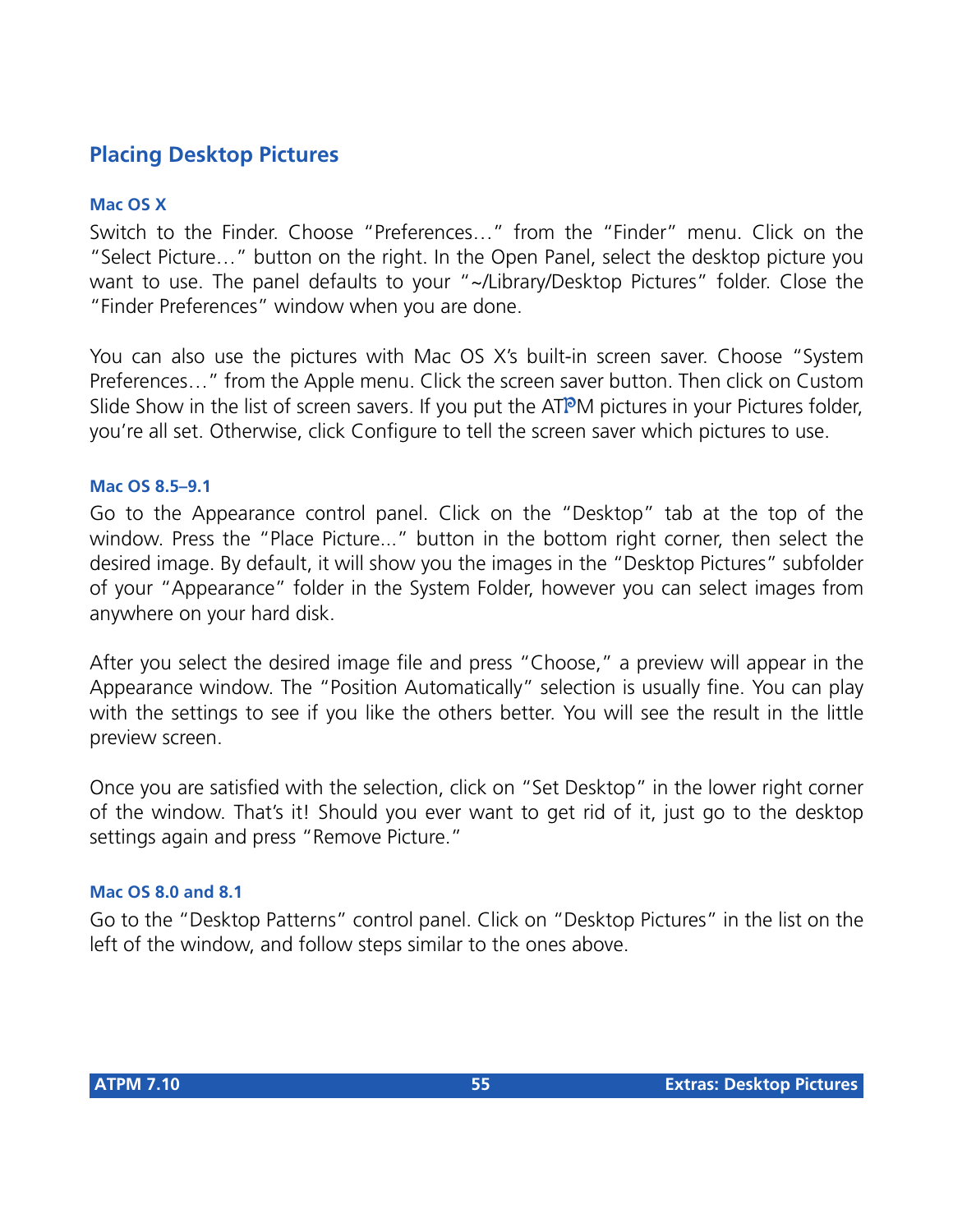#### **Random Desktop Pictures**

If you drag a folder of pictures onto the miniature desktop in the Appearance or Desktop Pictures control panel, your Mac will choose one from the folder at random when it starts up.

#### **DeskPicture**

An alternative to Mac OS's Appearance control panel is Pierce Software's DeskPicture, [reviewed](http://www.atpm.com/5.10/roundup.shtml) in issue 5.10 and available for [download](http://www.peircesw.com/DeskPicture.html).

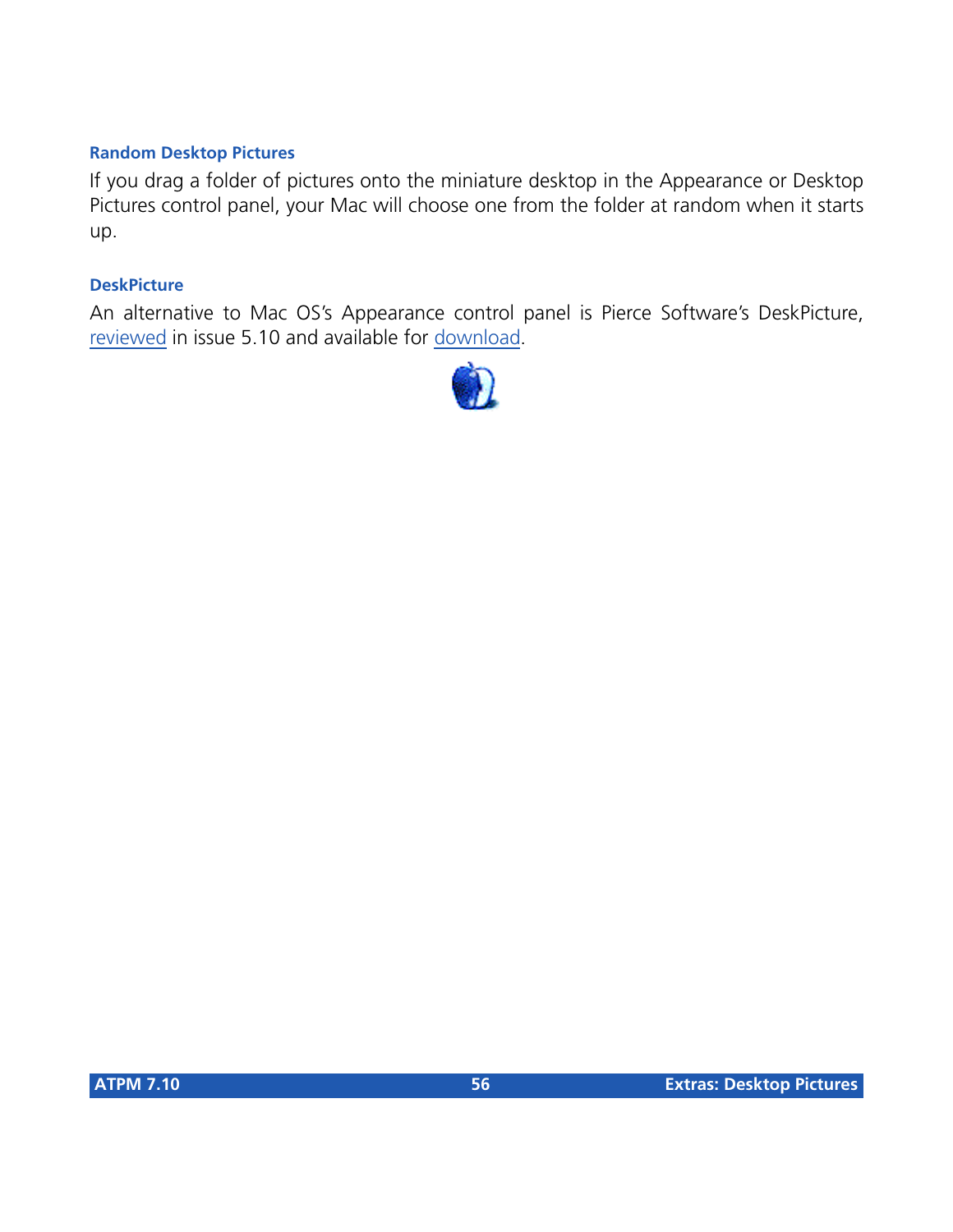**by Brooke Smith, [bsmith@atpm.com](mailto:bsmith@atpm.com)**

## **Screensavers**

One of my first screensavers was AfterDark—you know, the one with the flying toasters. If truth be known I used to make those toasters flap their little wings really fast. Then I'd want calmness, and would change to the swans who swam gracefully in the black water that was my monitor.

I can't say I've used screensavers much these days. Actually, as the Read Me document from Setting Sun notes: "Although screen savers are not strictly necessary (since most modern monitors can turn themselves off when idle), they still provide a nice distraction from a blank screen…" So true. And, it's always fun to check out what's out there in screensaver land, especially if it's free!

By the way, if you don't like these selections, check out more screensavers at [VersionTracker](http://www.versiontracker.com) and click on the Screensavers link.

## **Dilberito Screen Saver 1.5**

**Developer:** [Scott Adams Foods](http://www.dilberito.com/fun/fun.htm) **Price:** free **Requirements:** System 7.1

Watch Dilbert as he is chased by various colorful foods: a green string bean, a yellow clove of garlic, two purple beans, and one red tomato.



These represent the four different types of food respectively—Indian, Garlic & Herb, Mexican, and Barbecue. (This is connected with the Scott Adams Foods company, which produces the Dilberito, a "delicious hand-held meal that's fun to eat and filled with yummy tasting veggies, rice." But I'll let you read more about that online.)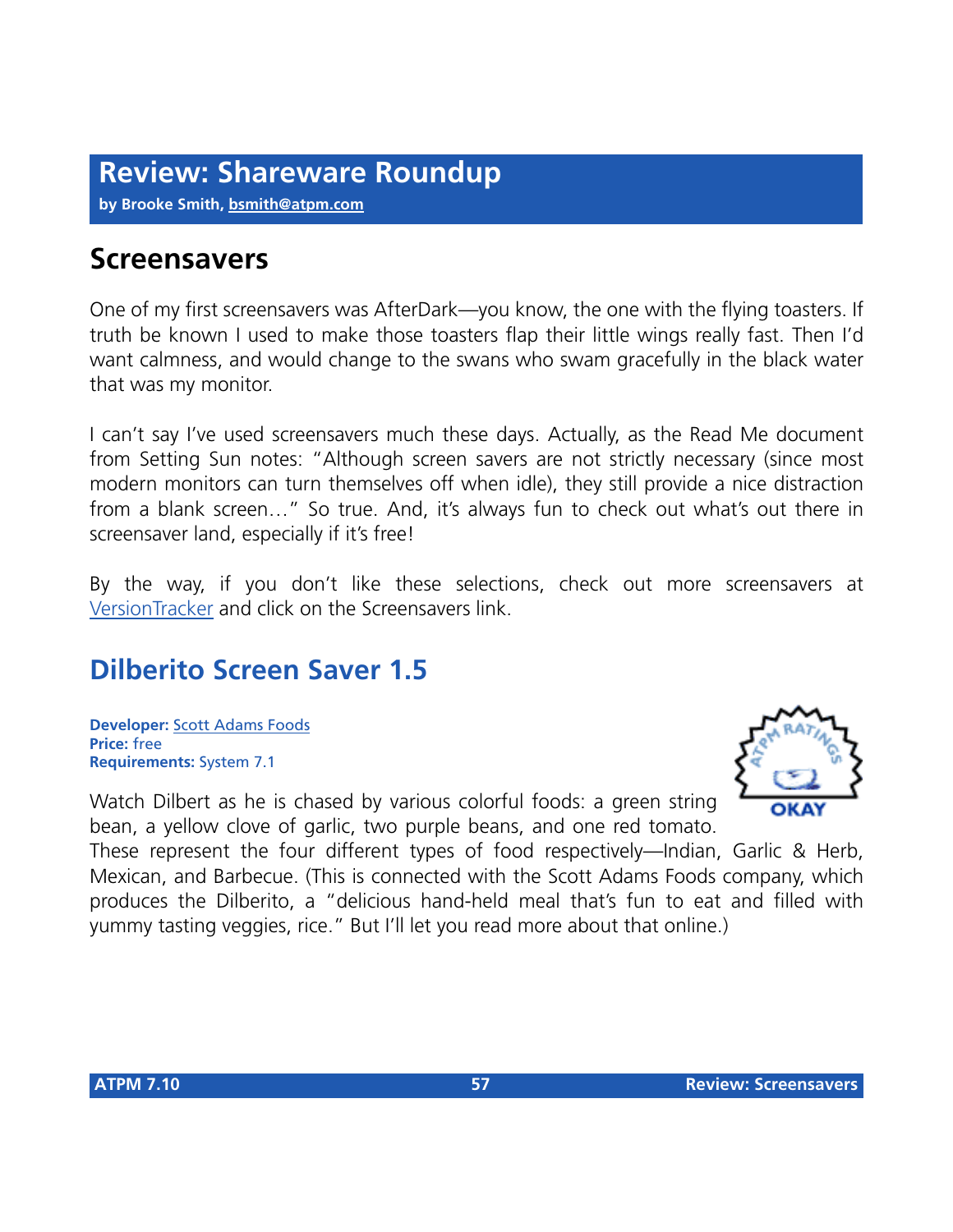Hit Escape to quit the screensaver. Although it's very colorful, it's not overly exciting, but a true Dilbert fan might like it.



## **Whalesaver 1.5**

**Developer:** Greenpeace [\(product page\)](http://whales.greenpeace.org/screensaver.html) **Price:** free **Requirements:** Mac OS 8

GOOD

From Greenpeace, this is a screensaver with, yup, you guessed it, lots of pictures of whales. The background of this screensaver is blue, and the

pictures (centered on your screen) change every few seconds. This may not be much in the way of exciting, with things flying across the screen, but nonetheless, it's a very peaceful and soothing screensaver. You'll like it whether you're a whale lover or not.

One thing to note: on the product page, Greenpeace mentions the following: "These screensavers are for enhancing your computer, they are not intended to be used to prevent your screen suffering from burn out. Every effort has been made to ensure these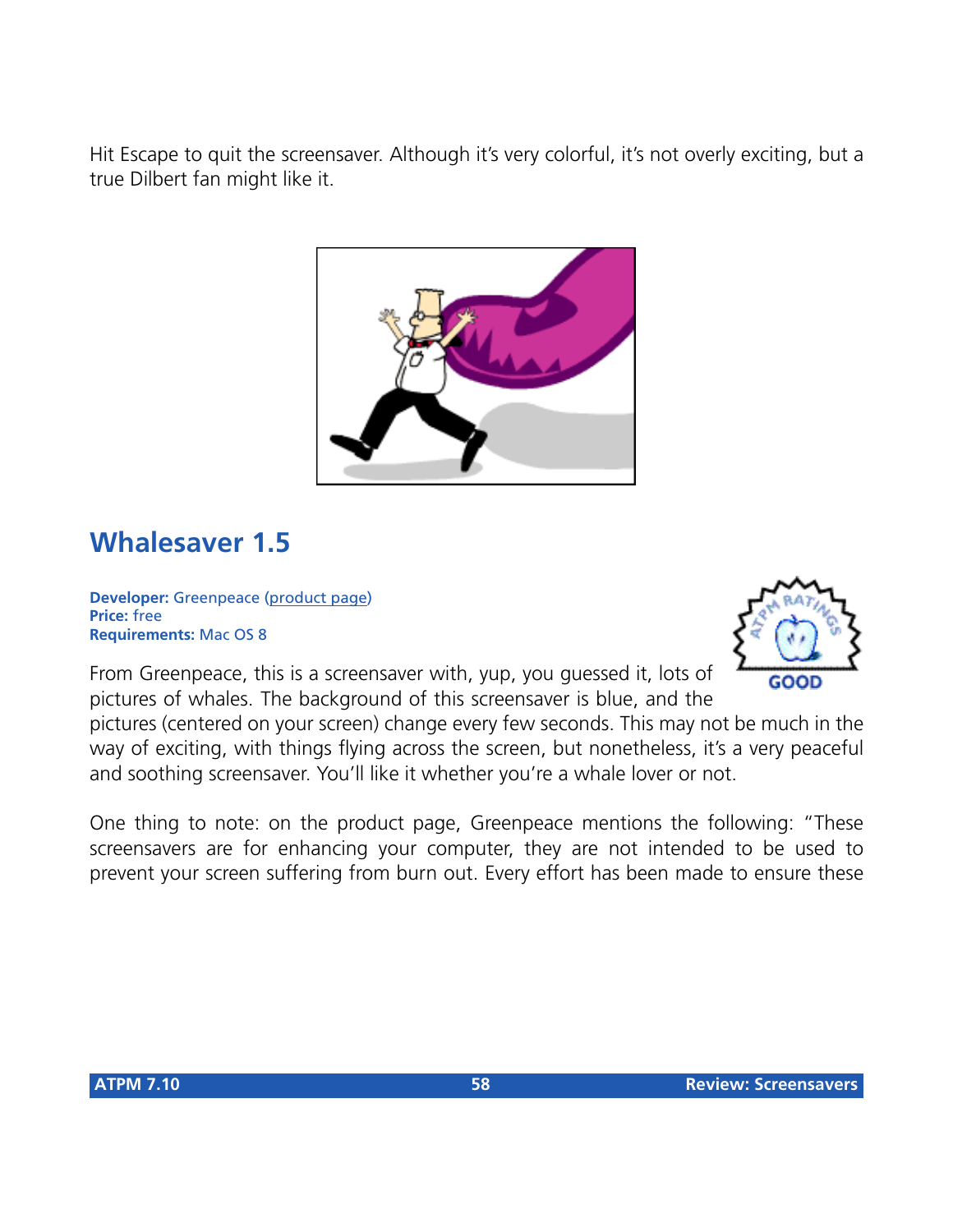screensavers function correctly, however Greenpeace cannot be held responsible for the installation and download of these screensavers onto your computer. Greenpeace will not be providing any technical support for these screensavers."



## **Setting Sun 1.6.1**

**Developer:** Purple Shark Software [\(product page](http://www.Webthing.net/settingsun/)) **Price:** \$20 **Requirements:** Mac OS 8.1; 3D modules require QuickDraw 3D and OpenGL **Trial:** Fully featured (30 days)



Setting Sun uses plug-ins (called faders) to draw cool images when your

computer is not being used. This is the most versatile of the programs I looked at, because you can choose what type of screensaver you'd like. There's the Typewriter (it begins to type a note across your screen, e.g. "I will not cut corners"), and the Matrix (the green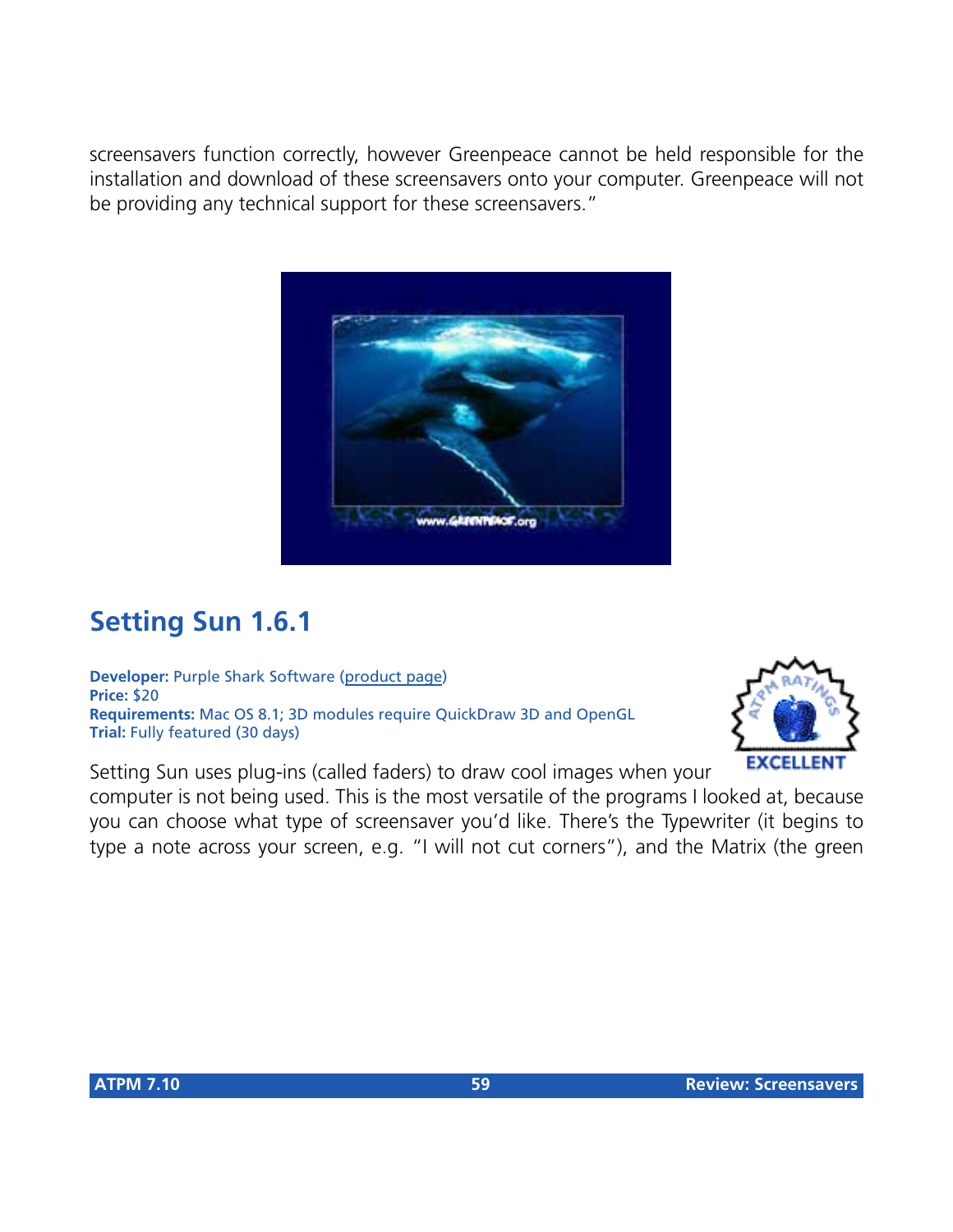symbols and numbers drop from the top of your screen just like in the opening of the film), and Roller Coaster (this one simulates a roller coaster ride). Warning: the roller coaster might make you queasy.

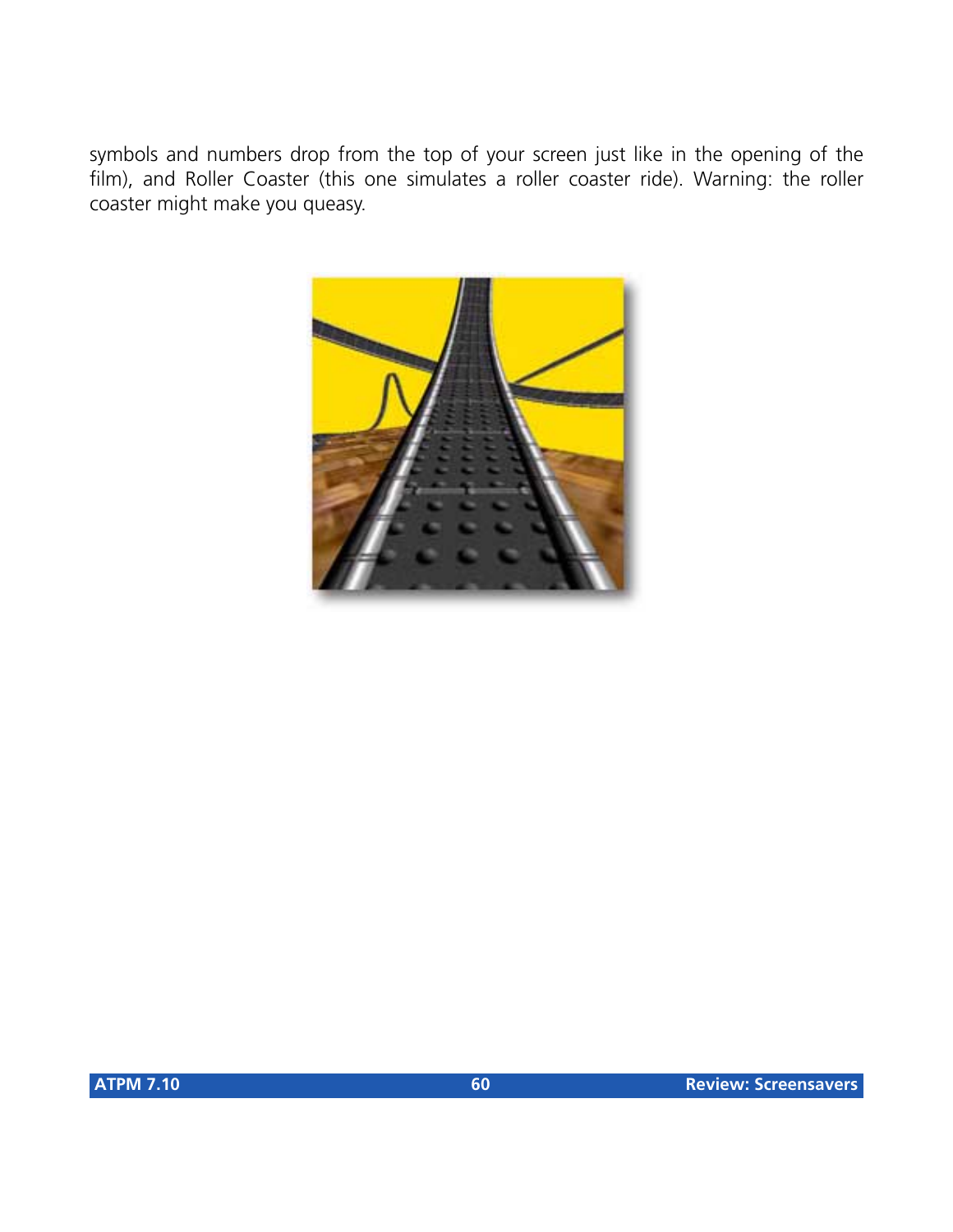Setting Sun is certainly worth the \$20 shareware fee, just because of the variety you have. It's very cool and there are many options within each fader. Select Preferences from the Edit menu to change faders or keep your system secure by creating a password to wake up.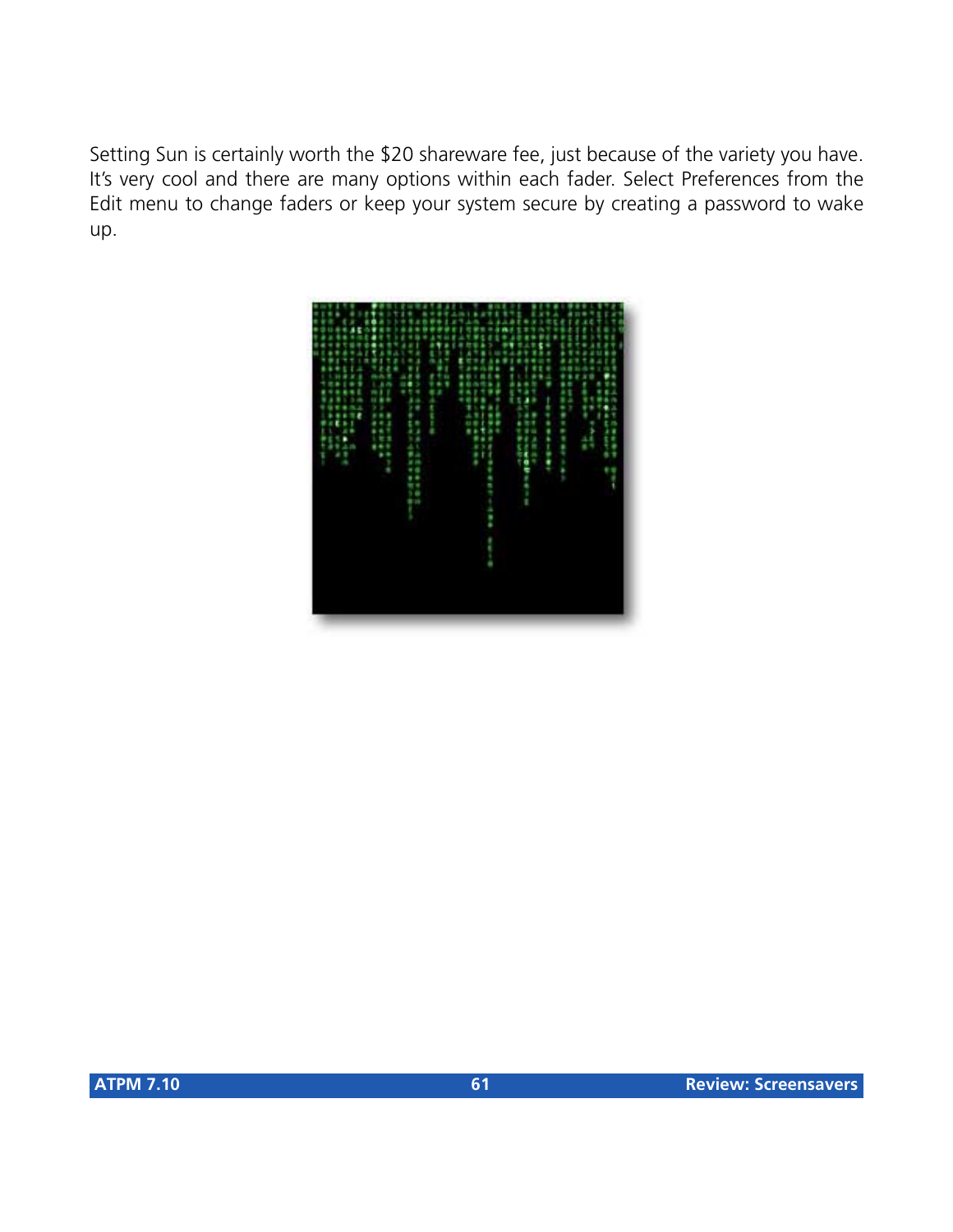Here's a screen shot of the Flag fader with a choice of flags. I've chosen the Scottish flag (must be something to do with the name Smith).

| <b>Setting Sun Preferences</b>       |                                                                          |
|--------------------------------------|--------------------------------------------------------------------------|
| General / Faders / Security / System |                                                                          |
| Fader: Flag<br>$\div$                | <b>Flag Home Page</b><br>Copyright © 1999-2001 Dair Grant                |
|                                      | Rotate Flag<br>Texture Size $128 \times 128$<br>$\div$<br>Image Scotland |
| Defaults<br>Fade Now<br>About        |                                                                          |

## **Scary Blinky 1.0**

#### **Developer:** MacScreenSavers [\(product page](http://www.macscreensavers.com/halloween.html)) **Price:** free

In case you're one of those I've-got-to-decorate-my-computerfor-Halloween types, try this spooky screensaver. A moon and a tombstone in the upper right hand corner remain constantly on a black



background as ghouls and monsters pop up from the bottom of your screen. Watch for the flying witch (Blinky in disguise) on a broomstick, ghosts, rolling clouds, a haunted house…and more. Lots of fun!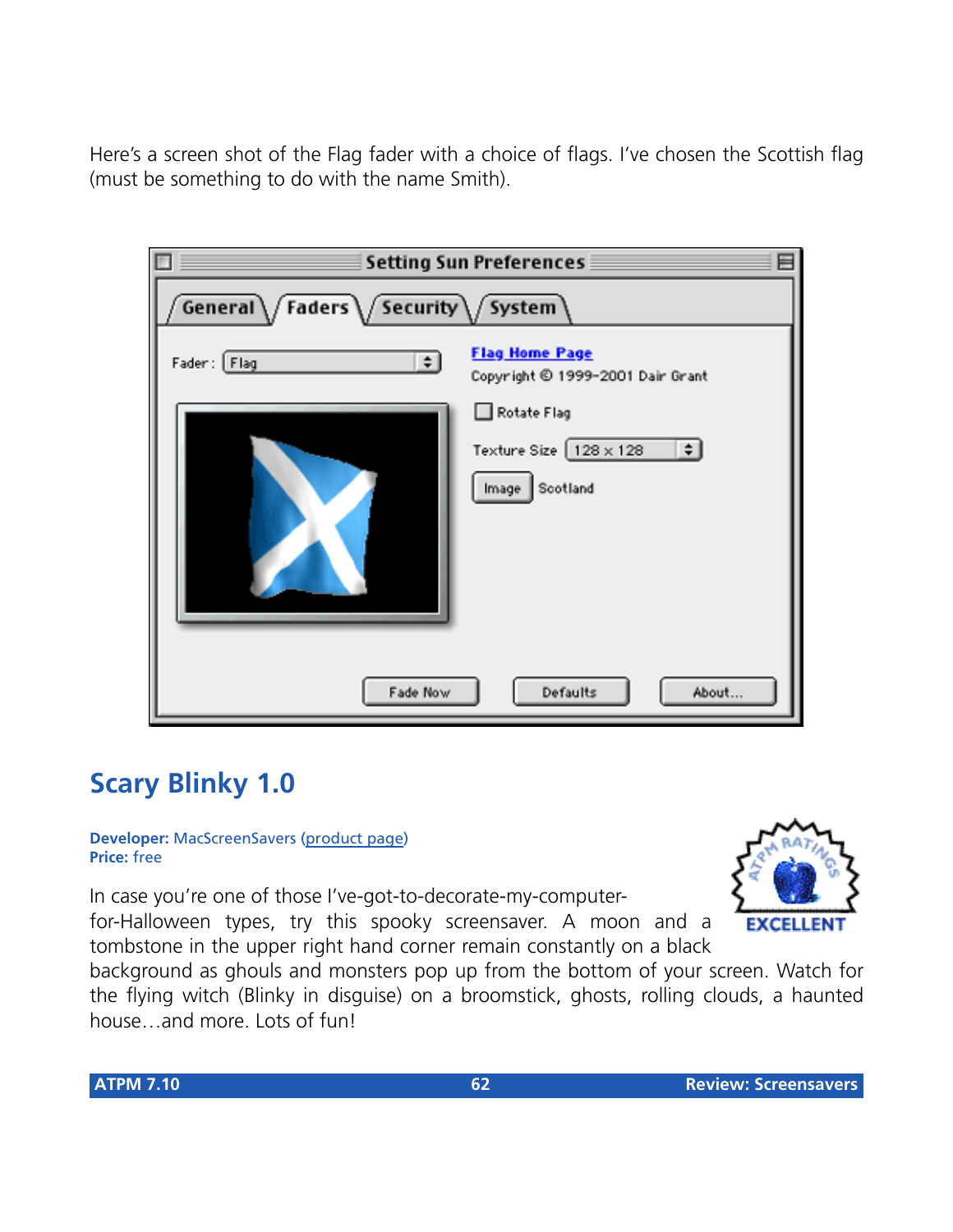# **Imagine Journey 1.0.0**

**Developer:** Imagine Media ([product page](http://www.imaginemedia.co.uk/html/goodies.htm)) **Price:** free **Requirements:** G3-based Mac, Mac OS 8.5

Basically a promo for Imagine Media, this screensaver may not have very exciting graphics, but the idea is different. When the screensaver kicks in

you'll see a picture of a monitor on your screen. Within that screensaver monitor, there's a little animation involving the earth, a window, and two desks with computers. Choose different buttons on the on-screen monitor to do different things; for example, reduce or increase image quality, what else can we do (this will show you other services by Imagine Media), fill the screen (to get rid of the monitor), or turn the sound on or off. If you want to quit the screensaver hit Escape or point your mouse to the button with the green dot.

Actually, when you begin to move the mouse, a hand with a pointing index finger appears and moves as the mouse would. Definitely imaginative.

*Copyright © 2001 Brooke Smith,* [bsmith@atpm.com](mailto:bsmith@atpm.com)*. Reviewing in ATPM is open to anyone. If you're interested, write to us at* [reviews@atpm.com](mailto:reviews@atpm.com)*.*





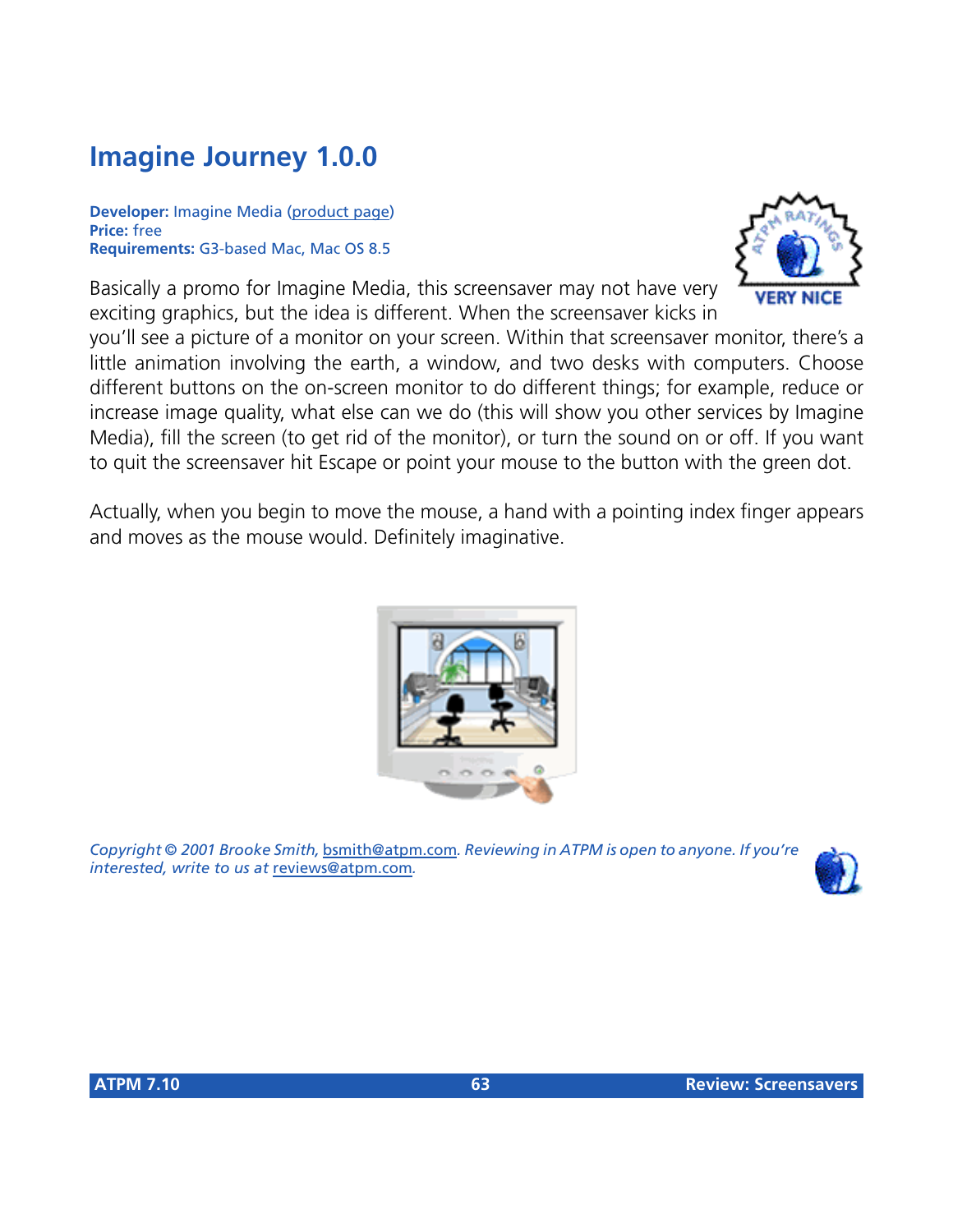# **Review: AppleScript in a Nutshell: A Desktop Quick Reference (book)**

**by Gregory Tetrault, [gtetrault@atpm.com](mailto:gtetrault@atpm.com)**

**Developer:** Bruce W. Perry, O'Reilly and Associates, Inc. [\(product page](http://www.oreilly.com/catalog/aplscptian/)) **Price:** \$29.95 (direct from publisher); \$20.96 (Amazon.com) **Trial:** [sample chapter](http://www.oreilly.com/catalog/aplscptian/chapter/ch07.html)

### **Overview**

This is the only book in print that covers the recent AppleScript 1.4 changes for Mac OS 9.1 and Mac OS X. This AppleScript reference book is geared towards network support personnel, power users, and graphics professionals. The press notice also claims it is aimed at "script novices," but this book is not for people who have never programmed in AppleScript or HyperTalk.

## **Layout and Organization of the Book**

The soft cover book measures 6" by 9" and has 499 pages. The book has six parts, including the appendices. You can view the [table of contents](http://www.oreilly.com/catalog/aplscptian/toc.html). The book's organization works well and is better than other programming guides I have used. The 23-page index is comprehensive and helpfully identifies OS X–specific page references when appropriate.

## **Observations and Opinions**

The introductory chapter focuses on Apple events. This unusual introduction exemplifies why this book is inappropriate for novice scripters. However, non-beginners can appreciate the good overview of Apple events and how AppleScript works with them. The second chapter describes Script Editor, Apple's application for composing and running scripts. It does not discuss alternative environments such as Smile, Facespan, or Scripter.

Part II, "AppleScript Language Reference," contains seven chapters. The "Data Types" chapter contains great information on the numerous AppleScript data types and about "coercion" of data into a different type. Chapter 5, "Reference Forms," has a nice overview of how AppleScript references work. Chapter 6, "Variables and Constants," covers variable creation and the use of predefined constants. It also taught me the

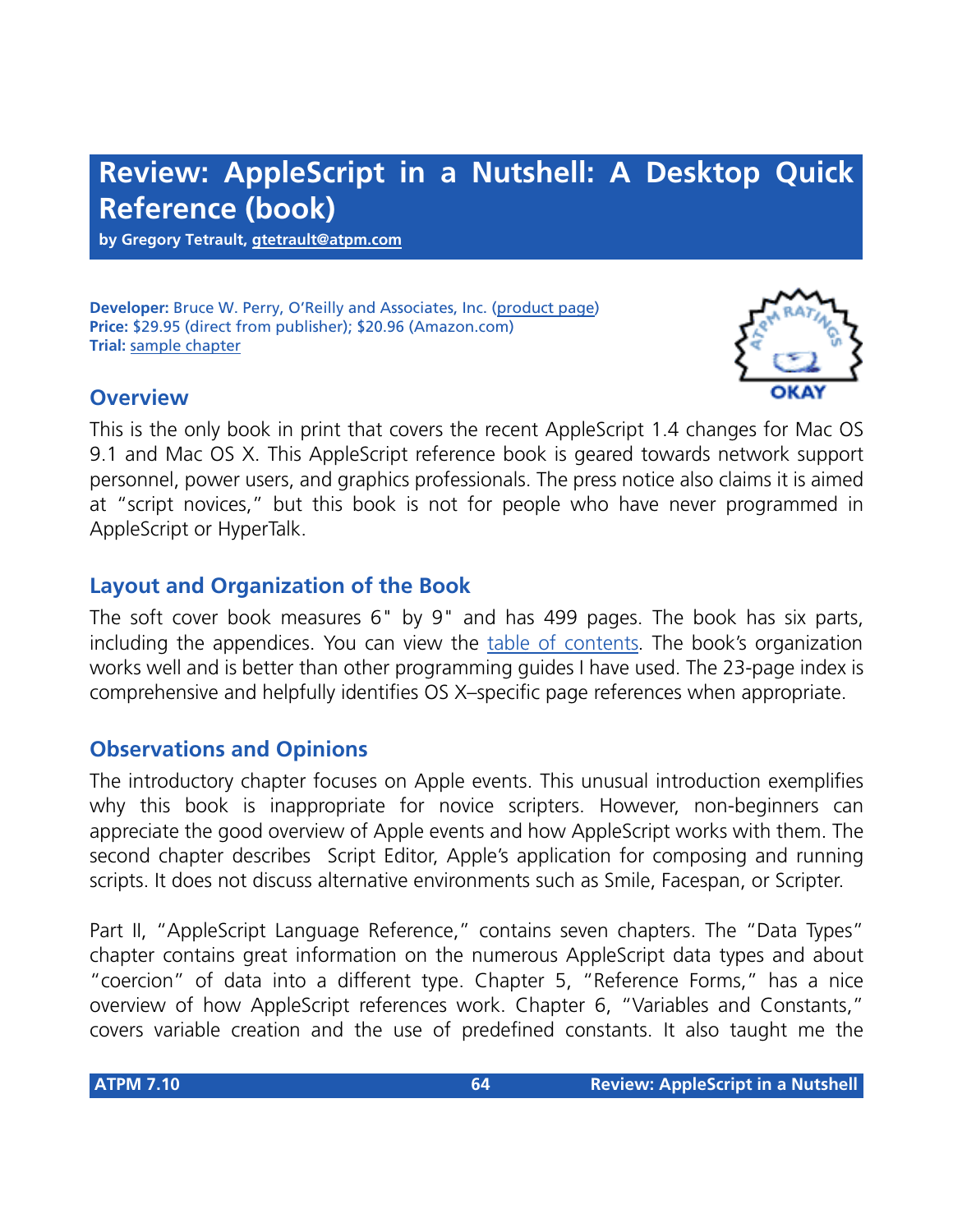difference between the *set* and *copy* commands in AppleScript. You can look at Chapter 7, ["Flow Control Statements](http://www.oreilly.com/catalog/aplscptian/chapter/ch07.html)," online. Chapter 8, "Subroutines," suffers from a dearth of examples. I wished for examples of calling subroutines and passing labeled parameters. Chapter 9, "Script Objects and Libraries," also suffers from inadequate explanations and examples. I did not get a good feel for the utility of creating objects or libraries.

Part III, "Scripting Mac OS 9 Applications," contains nine chapters about scripting Apple's OS 9 applications. There is no information on scripting third-party applications such as BBEdit, Photoshop, or Microsoft Office. Instead, the author devotes space to describing how to script Apple System Profiler and the Desktop Printer Manager. These chapters mostly summarize and reorganize the information found within the scripting dictionaries of Apple's applications. However, the two chapters related to the Finder contain good scripting examples and excellent discussions of the Finder's object model and the inheritance structure for Finder elements. The Finder classes chapter can be difficult to follow because the only visual difference between a description of a class versus its elements is the degree of indentation (the font sizes and styles are the same).

Part IV, "Scripting Mac OS 9 Control Panels and Extensions," contains 13 short chapters. I felt much of this was a waste. Why describe such trivial tasks as scripting the Appearance Manager or the Location Manager? Experienced scripters can just examine the AppleScript dictionaries to learn how to script these items.

Part V, "Scripting the Mac OS X System," includes three chapters on scripting the Desktop, Mail, and Text Edit applications. A fourth chapter describes how to run scripts with the Terminal application. This will be useful for people who long for command-line interfaces.

## **Strengths of This Book**

- Up-to-date AppleScript reference book.
- Well organized.
- Covers the common applications, control panels, and extensions included with Mac OS 9 and OS X.

## **Weaknesses**

- Not enough scripting examples.
- No coverage of scripting third-party applications.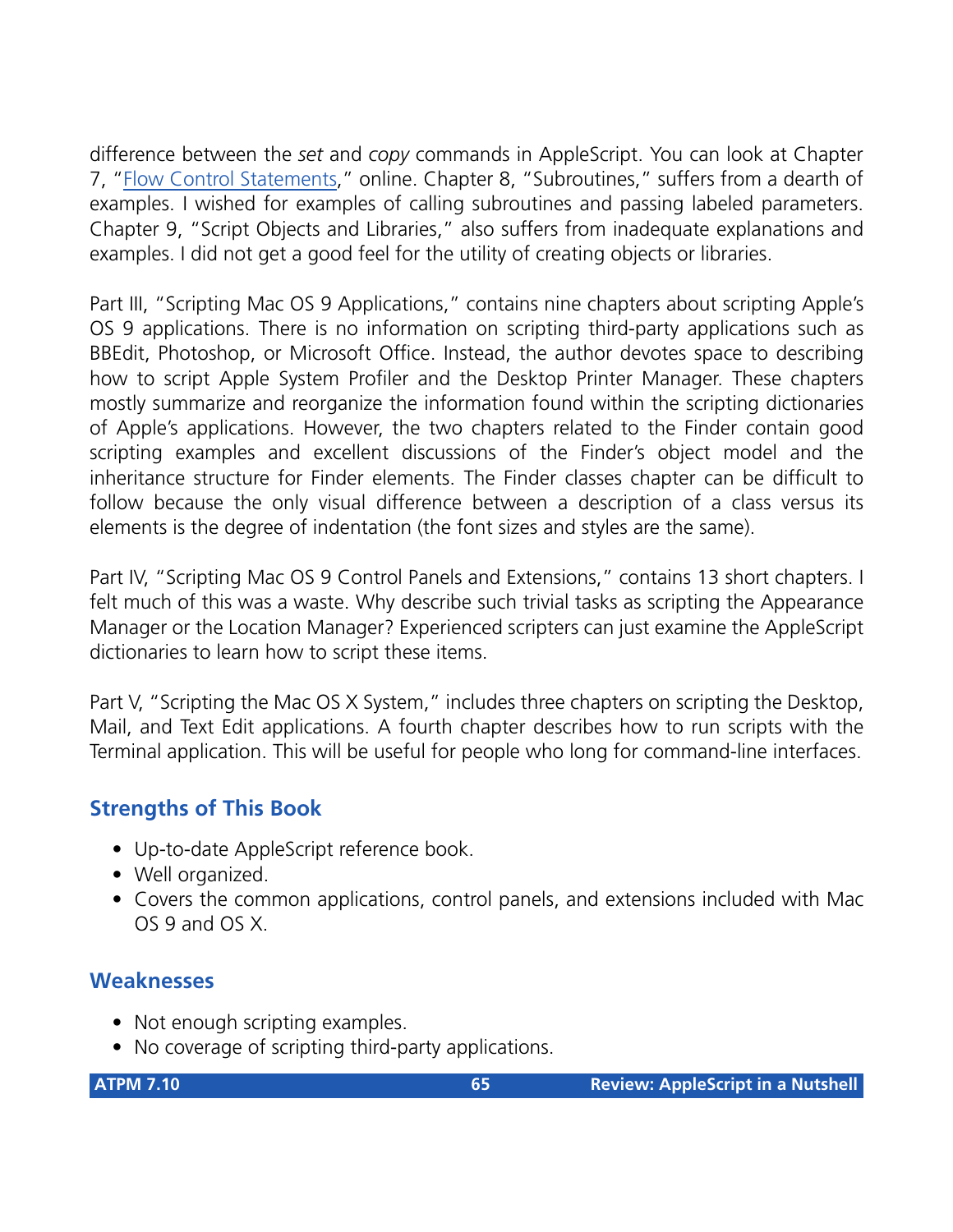## **Alternatives**

Peachpit Press plans to publish [Applescript for Applications: Visual QuickStart Guide](http://www.peachpit.com/books/catalog/71613.html) by Ethan Wilde (Editor) in late October. However, its predecessor, "Applescript for the Internet Visual QuickStart Guide," received mixed reviews. I hope this new book will be better. Danny Goodman wrote a second edition of his *AppleScript Handbook* in 1998, which was republished last year by toExcel via *iUniverse*. It doesn't include the latest scripting information for OS 9.1 and OS X, but it is an excellent guide for the intermediate to advanced scripter. This is a handbook, not a reference book, and includes more explanations and examples.

AppleScript is wonderful technology, but it gets used by a very small proportion of Macintosh users. I hope that the increased use of OS X triggers more interest in AppleScript. An increase in AppleScript users will inspire authors to write more AppleScript books.

#### **Summary**

*AppleScript in a Nutshell* is a good reference for programming Mac OS software for intermediate to advanced scripters. However, it contains no information on scripting common business or graphics applications.

*Copyright © 2001 Gregory Tetrault,* [gtetrault@atpm.com](mailto:gtetrault@atpm.com)*. Reviewing in ATPM is open to anyone. If you're interested, write to us at* [reviews@atpm.com](mailto:reviews@atpm.com)*.*

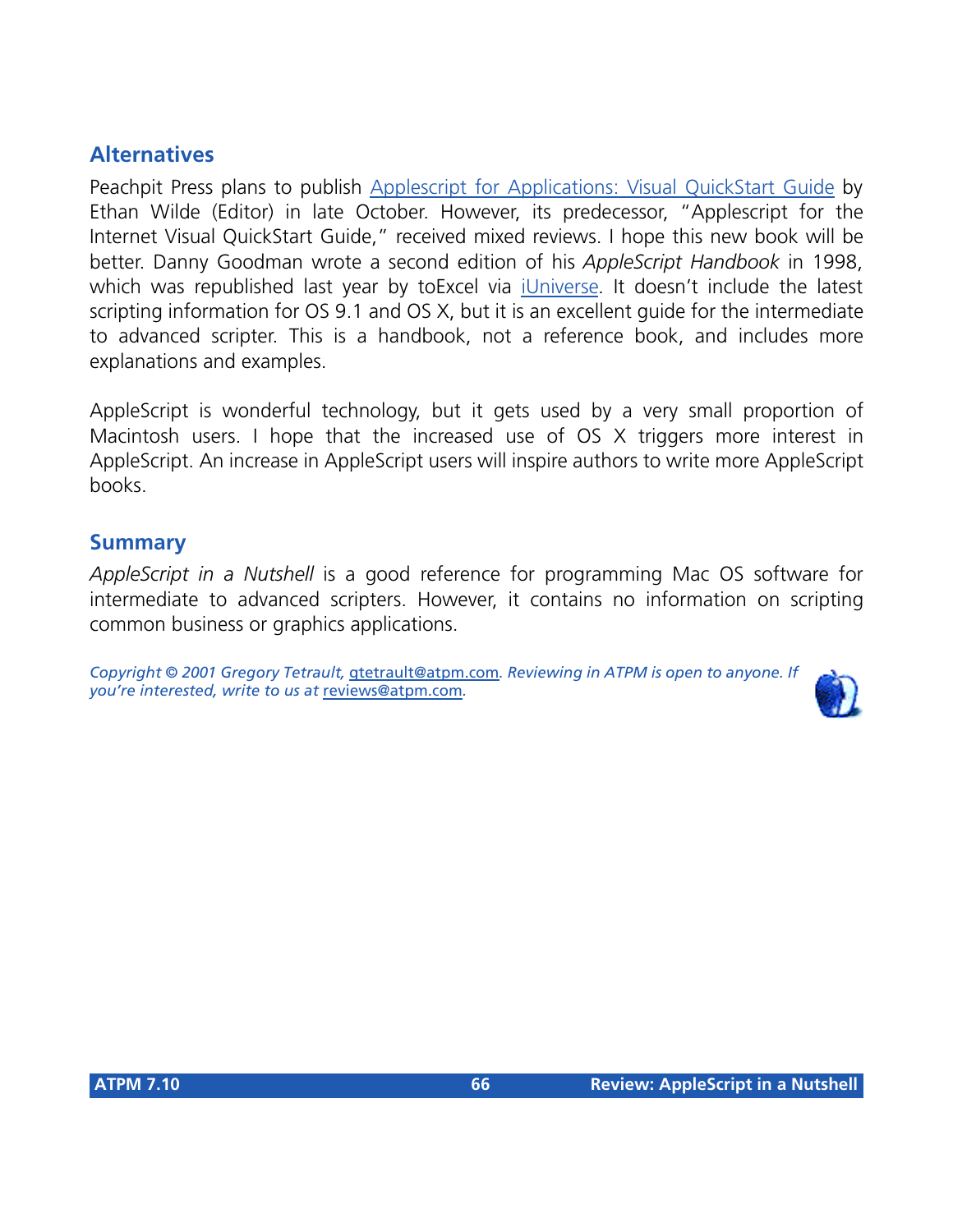**by Paul Fatula, [pfatula@atpm.com](mailto:pfatula@atpm.com)**

**Developer:** MacSoft ([product page\)](http://www.wizardworks.com/macsoft/pong/pong.htm) **Price:** \$29.95 **Requirements:** G3-based Mac, Mac OS 8.6, 64 MB of RAM **Trial:** none

I can't help but be struck by the minimum requirements to play Pong:



The Next Level. Born in 1958, the game of Pong is considerably older than I am, and it was first played on a computer both larger and less powerful than any Macintosh ever conceived. Yet here I am, reviewing a version requiring a G3 processor, which installs from a CD-ROM with 720 files, resulting in a 264 MB folder on my hard drive. And it still requires the CD ROM in order to play. We're all familiar with the basic Pong concept, using a moving paddle to hit a ball across the screen to an opponent; what does this version have to offer?

## **How It Begins**

When you double-click on the game's icon, you are prompted for your name, so your progress can be saved. After that, you're subject to a seemingly endless barrage of animations celebrating the various companies involved in making the game, which you can't click through. After about 45 seconds of this, you're presented with a screen where the options are Select and Options.

From Options, you can change the number of players (Pong can be played against the computer or up to three human opponents, in person or over a really fast Internet connection), and set up controls. The game can use the keyboard, mouse, or a joystick. Unfortunately, keyboard controls are only configurable in a multi-player game: if it's you against the computer, you've no choice but to use the arrow keys, which can be somewhat uncomfortable.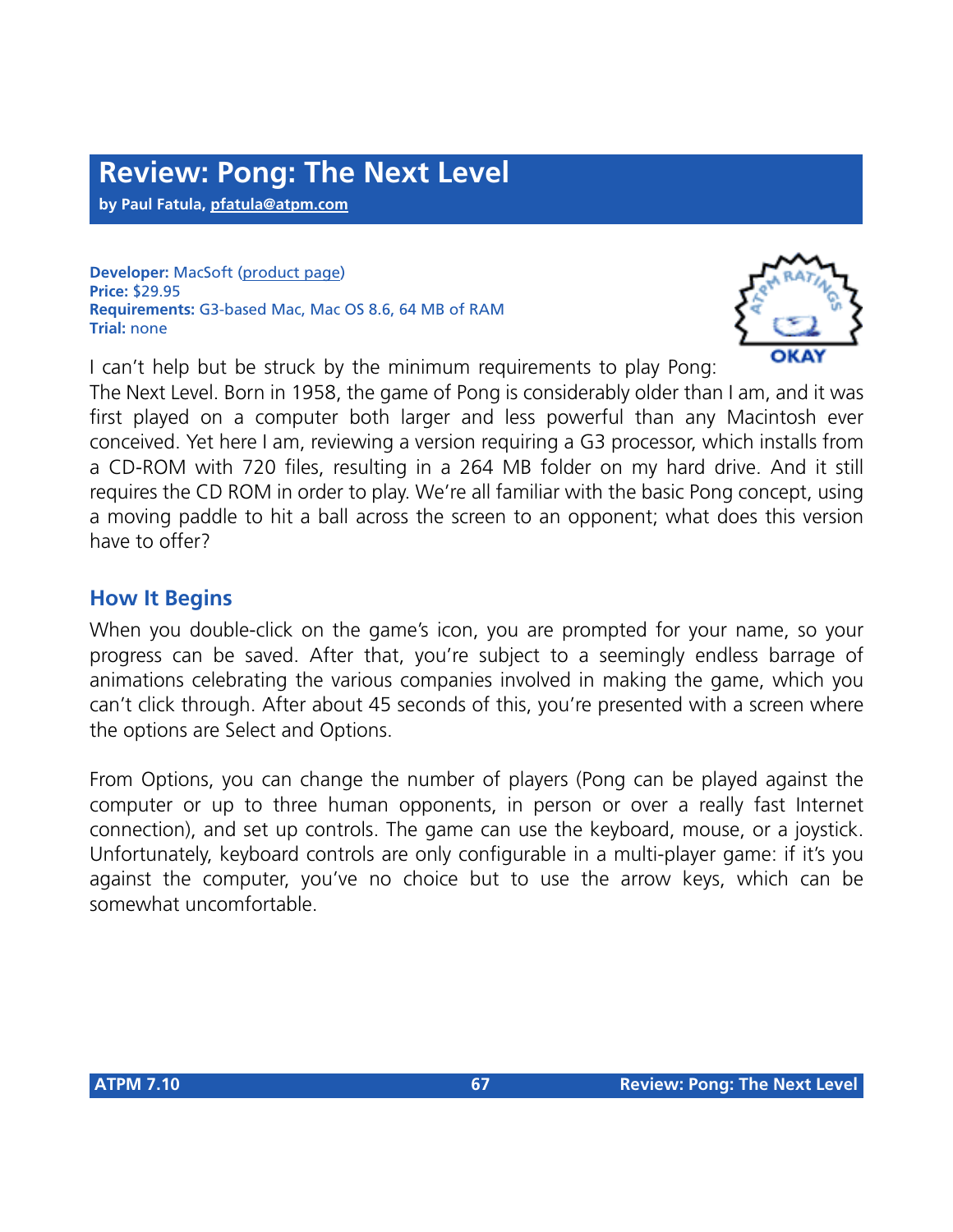Once you hit Select (and wait out even more animation), you are presented with a menu letting you choose from a few possible scenarios in which to play. There's only one option if you're a new player, but as you play, harder versions of games will become available.



Finally, you've selected a game. Before you can start, however, you have to wait out yet more animations, panning around the field of play at different angles, and a slow countdown showing 3–2-1-GO. It's not that the animation is bad: it's kind of cute, really. It's that Pong becomes a game that consists largely of waiting. If you fail to win the round, you're asked whether you'd like to try again. If so, you have to sit through the same old opening animation. It gets old really fast.

## **Game Play**

The first field of play you hit has an Arctic sort of theme, taking place on a plate of ice floating freely in the sea. It's not stationary: it slowly twists around as the game continues, which either looks cool or makes you nauseous, depending on how long you play. In the middle of the play field are two penguins walking about: hit one with a ball and the penguin lays another ball in the direction of your opponent. I've seen up to four balls on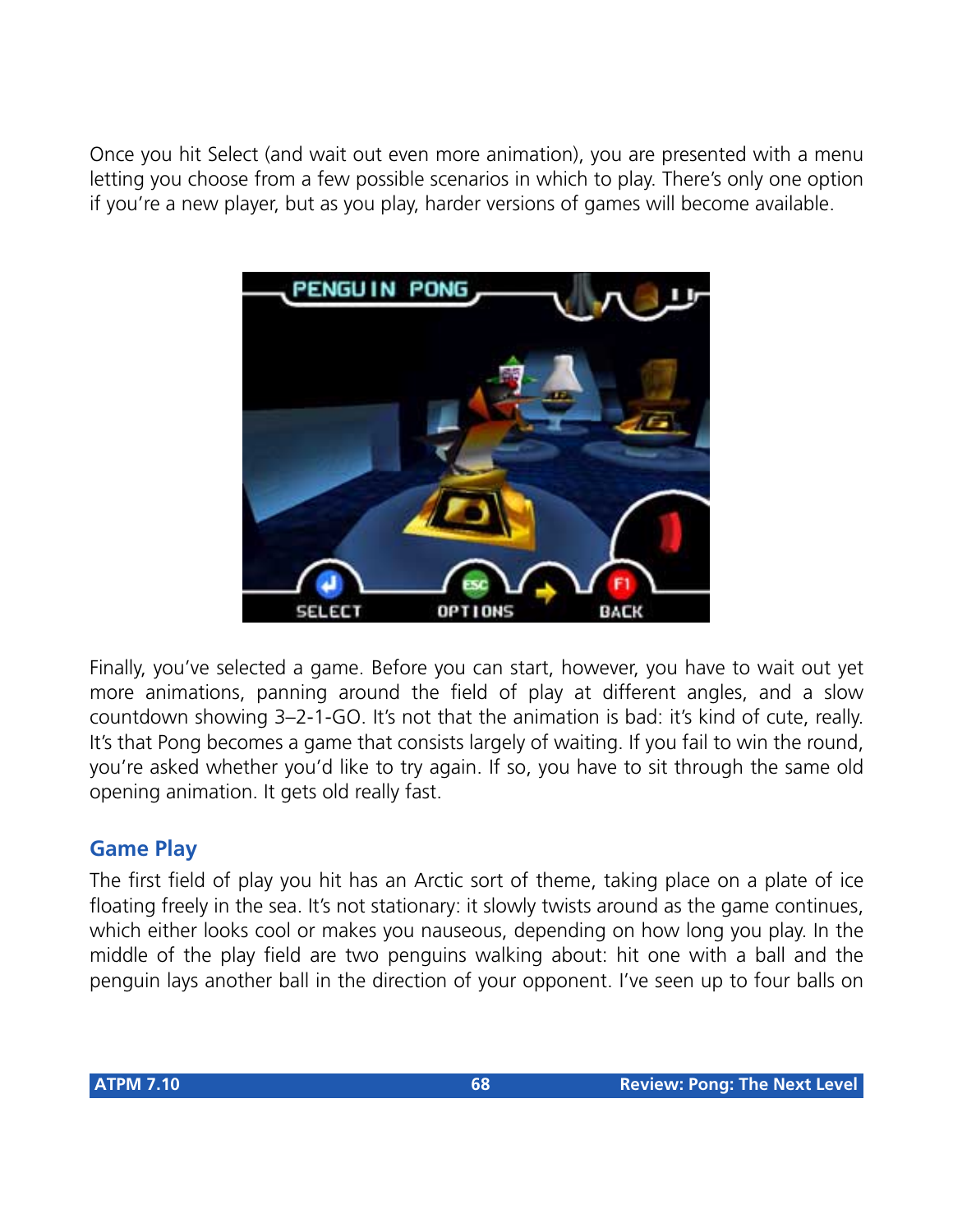the field at once. If the last ball falls off the screen before either player has won, you wait through more animation as the field of view pans toward your opponent, which does a little dance before the game can continue.

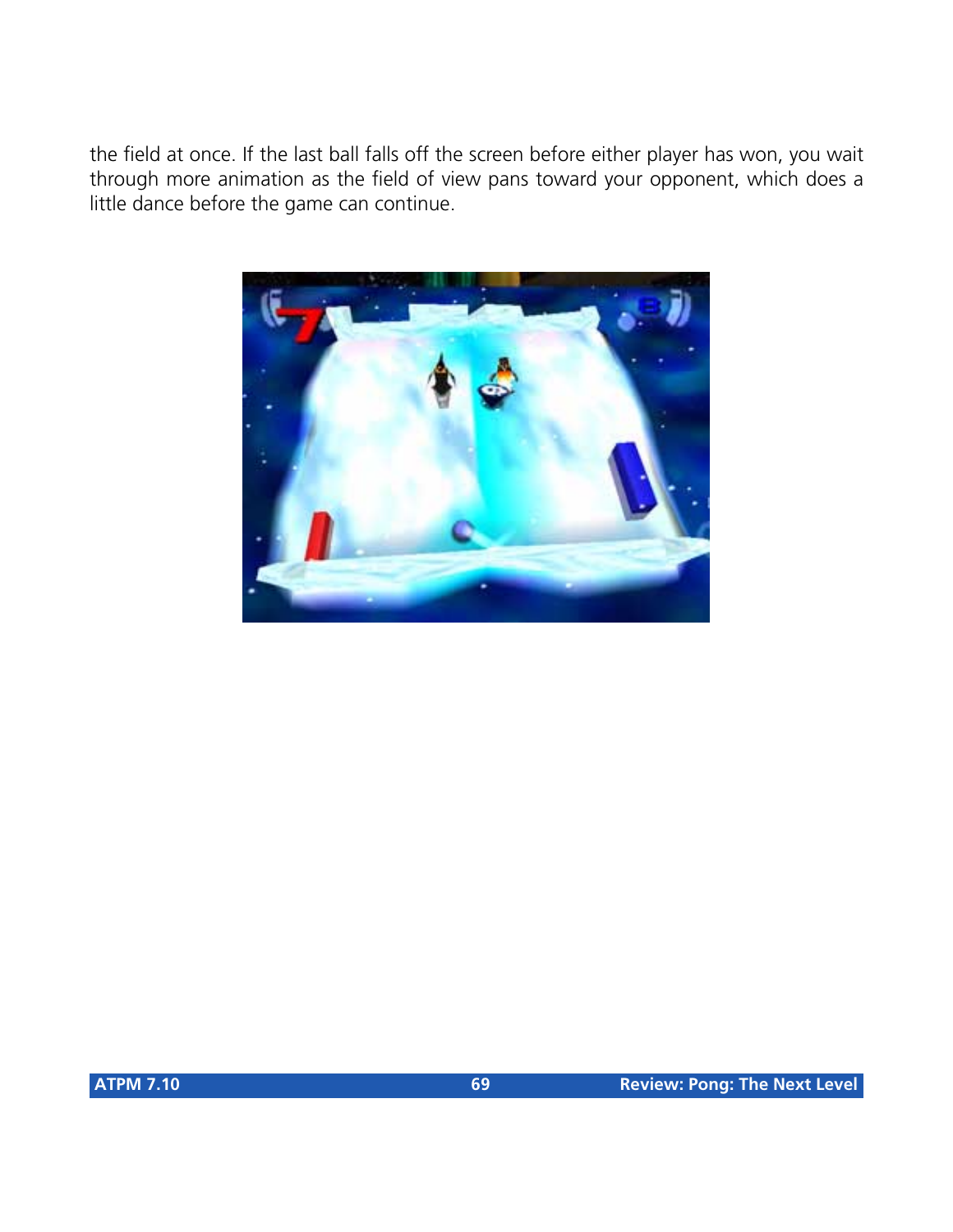Most of the rounds also have tops that occasionally appear in the center of the play field, referred to in the manual as *Power Ups*. Hit one with the ball, and it moves towards you. If you catch it, it gives you some sort of help, once you select it. You might get a character standing behind you to help keep the ball in play if you miss, or the ability to slap the ball, or to catch it and release where you like.



Depending on the game you're playing, there may be a special *play off* that takes place if you and your opponent are tied at nine-all. In the soccer-themed game, you're essentially screwed: your opponent takes a shot at a goal, which you're tending. The paddle you control moves hopelessly slowly. Unless your opponent shoots the ball directly at you, you don't stand a chance at stopping it. When it's your turn to shoot, there's no graphical representation showing in which direction you shoot the ball, though it's controlled by the arrow keys. When the ball shoots, the computer opponent moves to stop the ball quite easily. If I'm missing something about how to work this scenario, it's not for lack of consulting the manual.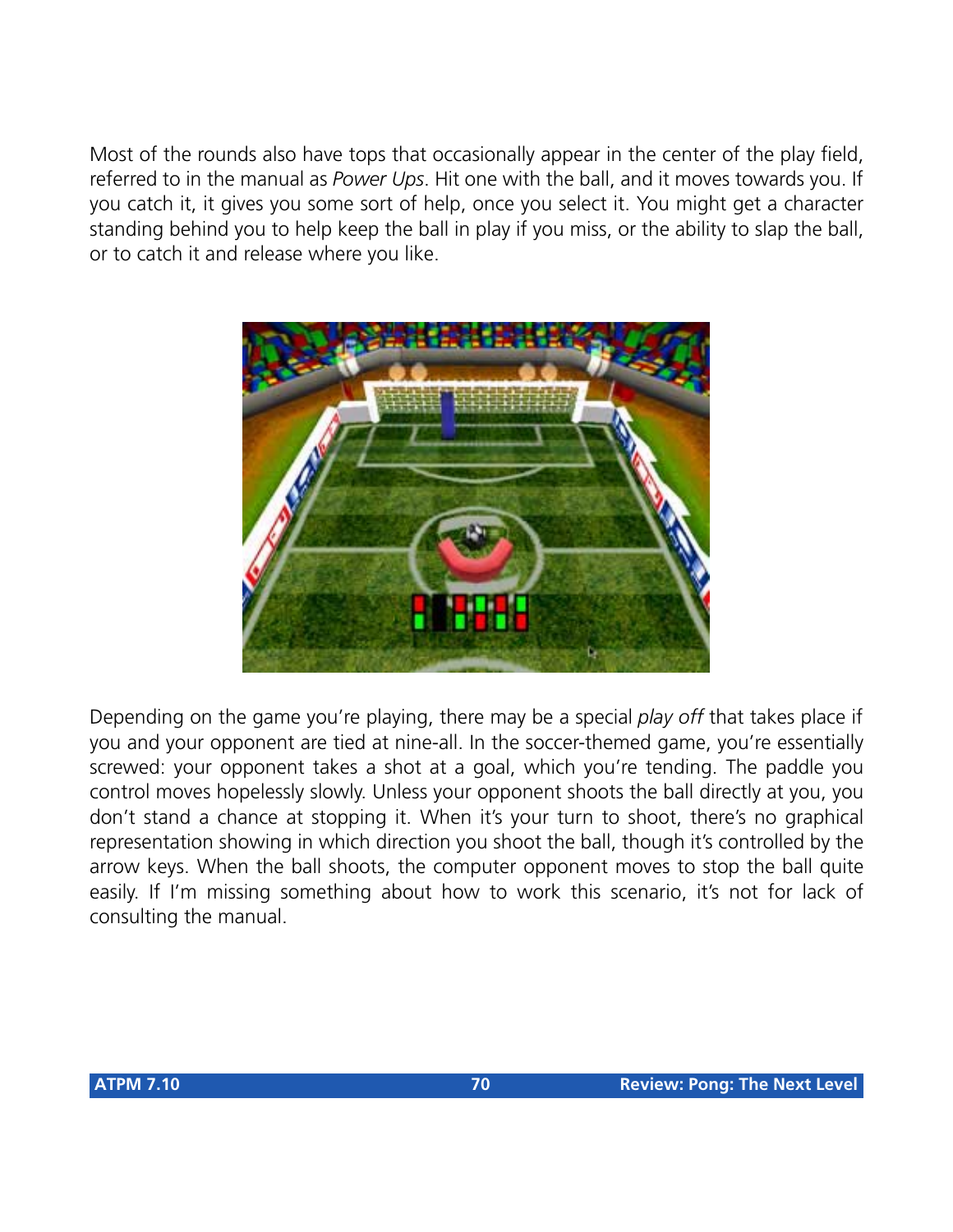## **Strange Variations**

After several rounds of Pong, you're faced with a rather un-Pong-like round. No longer is there any computer opponent moving around across from you. You're on a platform, a ball rolls toward you, and you have to hit it into each of eight boxes. When you move, the platform tilts to that side. Sometimes if your ball fails to fall into a box, you're given another chance, no harm done. Other times, the game ends and you're asked to start again. In a lot of cases, the ball looks like it's going into a box and doesn't, or it looks like it's not and it does, so the round becomes largely luck.



Fortunately you're not stuck with that round; you can go back and select some other game to play, one that's more Pong-like and based more on skill than chance.

## **Conclusion**

43 years after its initial invention, this version of Pong is loaded with graphics and animations. While it's easily more pleasant to look at than a handful of ASCII symbols, overall gameplay ends up much slower, because you're frequently stuck waiting for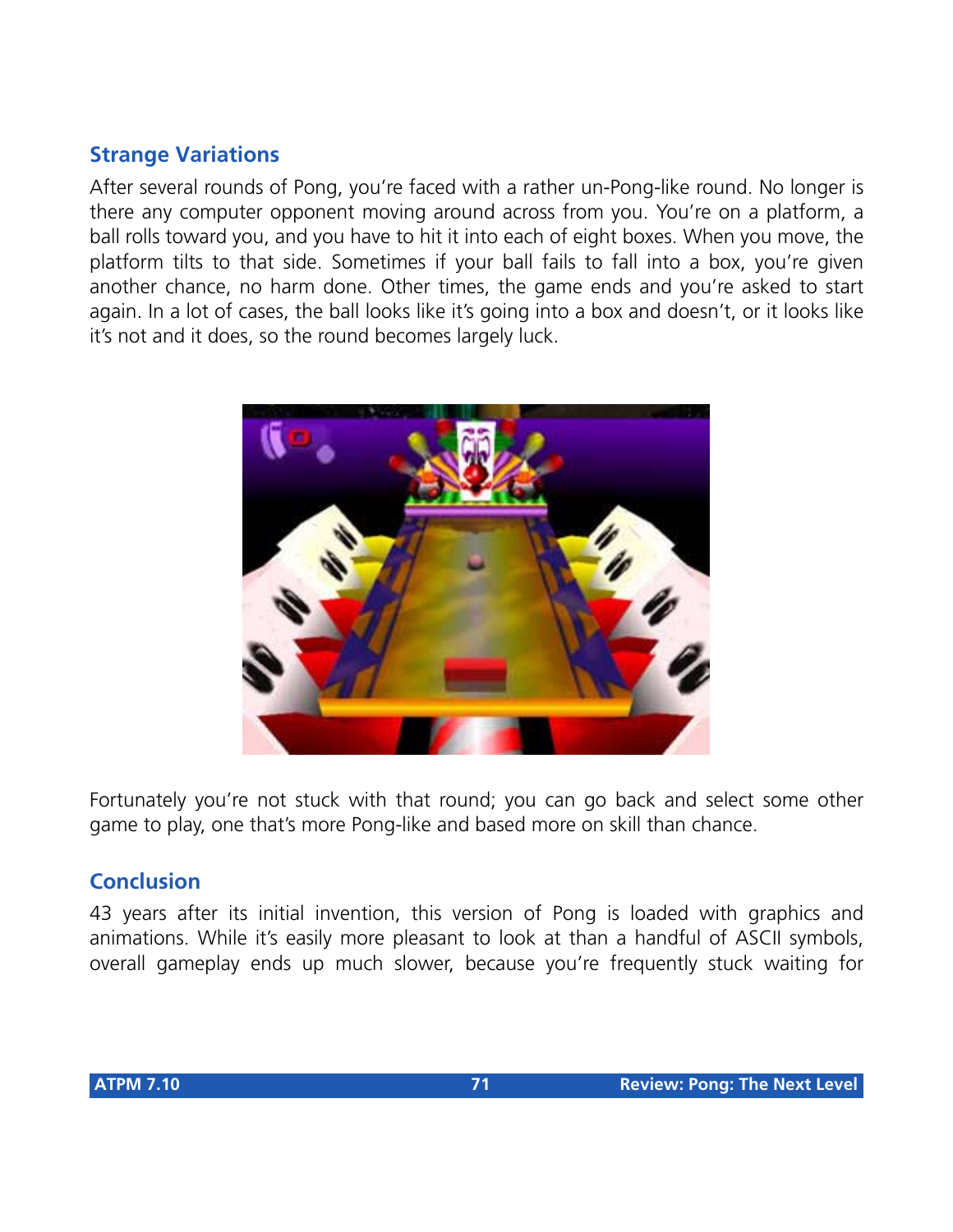animations to play out. For an arcade-type game to gain that coveted quality of addictiveness, you have to be able to build up momentum, and the animations in Pong: the Next Level make that absolutely impossible.

*Copyright © 2001 Paul Fatula,* [pfatula@atpm.com](mailto:pfatula@atpm.com)*. Reviewing in ATPM is open to anyone. If you're interested, write to us at* [reviews@atpm.com](mailto:reviews@atpm.com)*.*

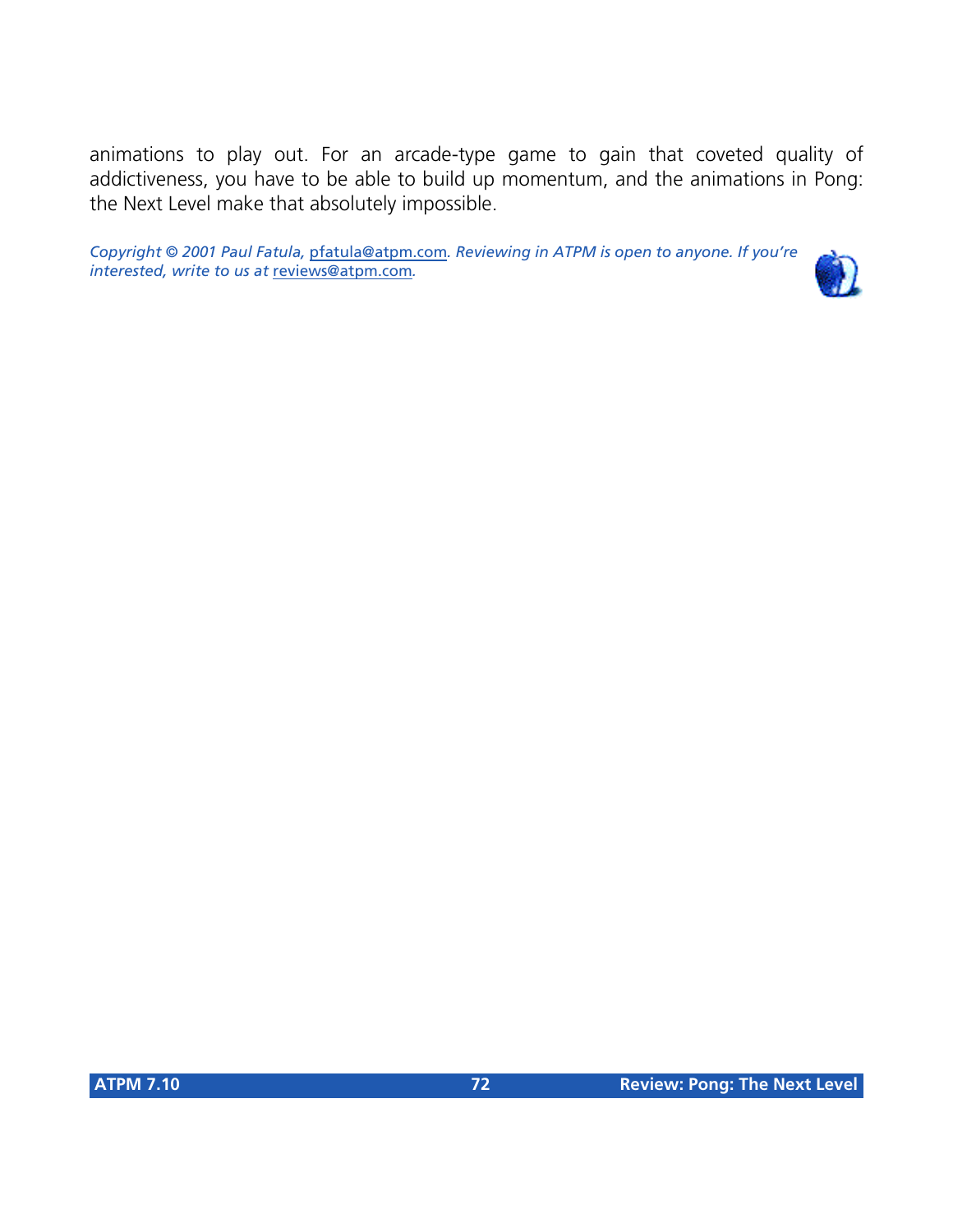**by Michael Tsai, [mtsai@atpm.com](mailto:mtsai@atpm.com)**

**Developer:** Aladdin Systems [\(product page\)](http://www.stuffit.com/stuffit/deluxe/index.html) **Price:** \$79.95 (list); \$19.95 (upgrade) **Requirements:** PowerPC-based Mac with Mac OS 8.6 **Trial:** none



The latest version of Aladdin's StuffIt compression suite arrives just in time for the flood of users who will likely upgrade from Mac OS 9 to Mac OS X 10.1. The package includes separate sets of applications for Mac OS 8/9 and Mac OS X. I've covered [previous versions of StuffIt](http://www.atpm.com/7.01/stuffit-deluxe.shtml) before, so this review will concentrate on what's new since version 6, with emphasis on the OS X version.

## **Improved Mac OS X Support**

The most important change in StuffIt 6.5 is that Magic Menu now runs on Mac OS X. Magic Menu X is a background application that makes the common StuffIt commands available in a menu in the Finder. Choosing a command from the menu causes it to act on the selected files. I've always found this more convenient than using the drag-and-drop applications (StuffIt Expander, DropStuff, and DropZip). The common commands are accessible from the keyboard, and the infrequently used commands are easy to find in the menu, but stay out of sight until needed.

Magic Menu X has several advantages over its OS 9 counterpart. Since it's an application rather than an extension, it won't conflict with your other software, and works without a reboot. Unlike the OS 9 version, Magic Menu X doesn't tie up the Finder while it's busy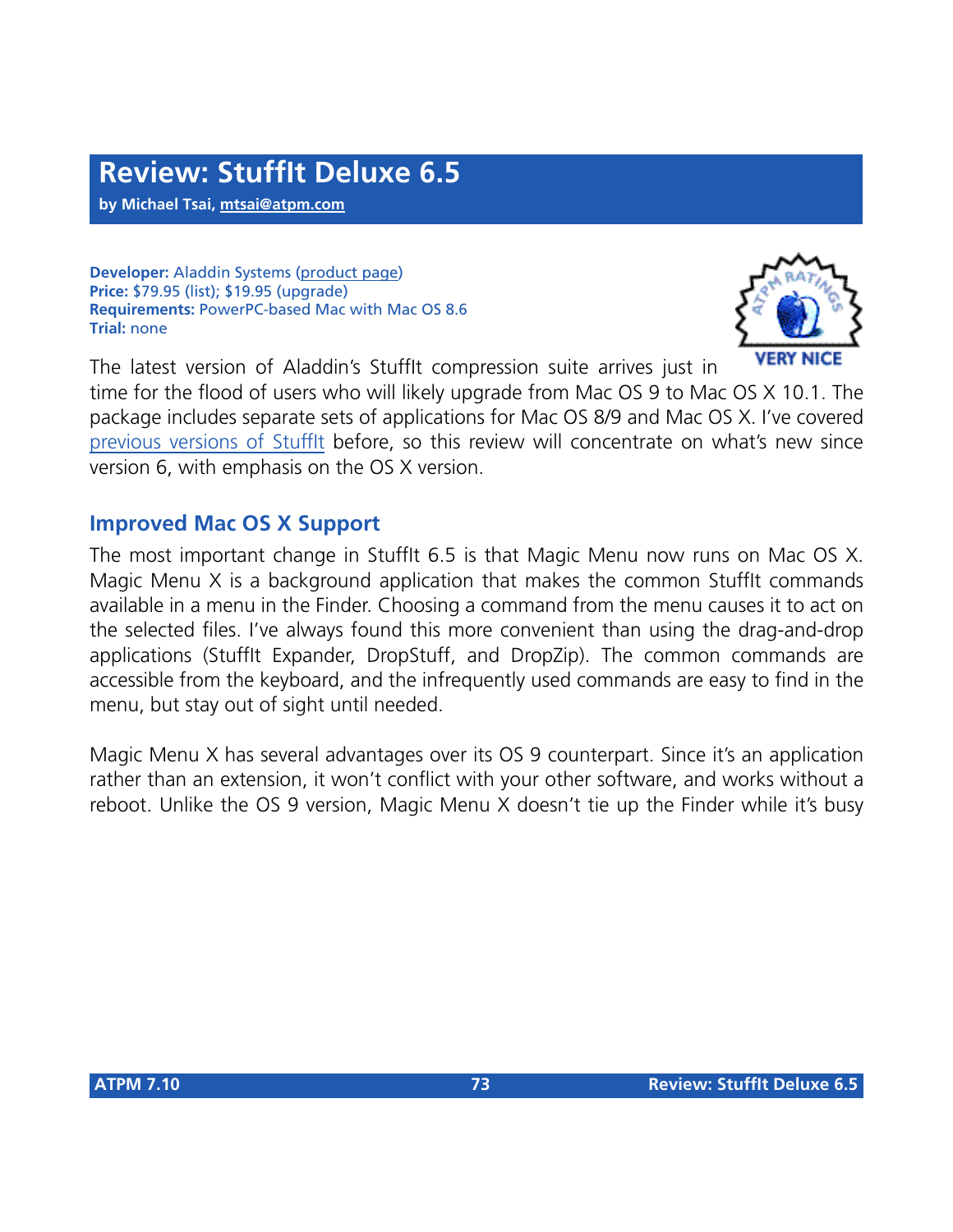working on a file. Unfortunately, it still allows only one operation at a time. StuffIt Browser, Archive via Rename, and the StuffIt contextual menu plug-in remain OS 9-only, but I don't miss them.

|                                                      | Mon 5:13 PM<br>$\boldsymbol{E}$      |
|------------------------------------------------------|--------------------------------------|
|                                                      | Expand/Unstuff<br>3£U<br>Stuff<br>жs |
| BinHex (.hqx)                                        | Encode                               |
| <b>Stuff and BinHex</b>                              | Make Self-Extracting                 |
| Self-Extracting and BinHex<br>MacBinary (.bin)       | Segment<br>Verify                    |
| Stuff and MacBinary<br>Self-Extracting and MacBinary | Get More Info<br>0.981               |
| AppleSingle                                          | Special<br>Preferences               |
| Zip<br>Unix Encode (.UU)                             | About Magic Menu                     |
| Zip and UU<br>Tape Archive (.tar)                    |                                      |
| Unix Compress (.Z)                                   |                                      |
| <b>BZip</b><br>GZip                                  |                                      |
| <b>Tar and Unix Compress</b><br>Tar and BZip         |                                      |
| Tar and GZip                                         |                                      |
| LHa                                                  |                                      |

Magic Menu

Magic Menu X also includes a Get More Info feature. Unlike the Mac OS X Finder, it lets you open more than one info window at once. There are text boxes for editing file types and creators (essential since many OS X applications don't set them) and for editing file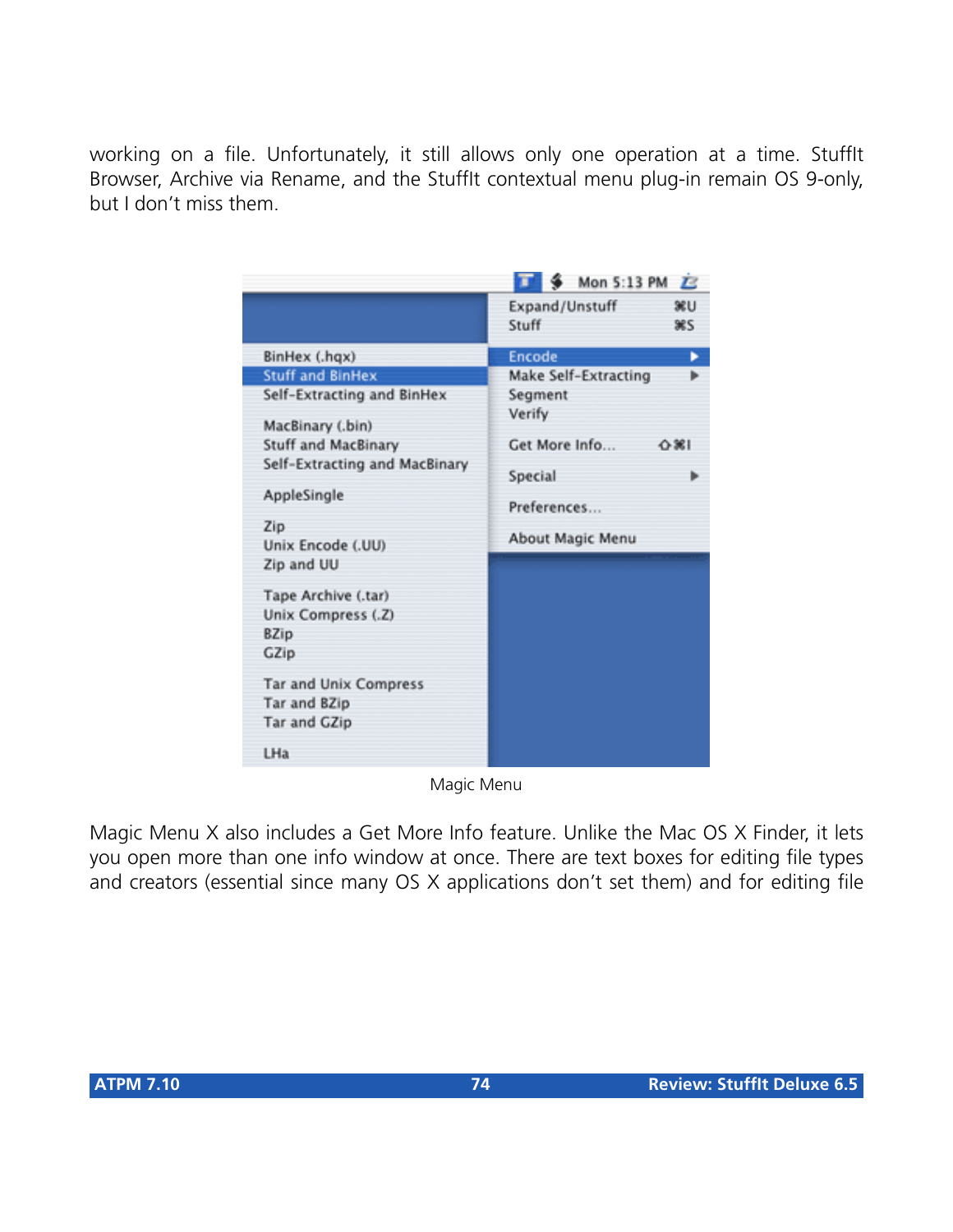permissions, Unix-style. Get More Info doesn't have as many features as Bare Bones Software's [Super Get Info,](#page-78-0) but it's included with StuffIt Deluxe and is easily accessible with Command-Shift-I.

| ATPM-709-print.pdf                           | General Permissions |  |
|----------------------------------------------|---------------------|--|
|                                              |                     |  |
| Kind: Adobe PDF document                     |                     |  |
| Size: 1000 KB on disk (1,022,786 bytes)      |                     |  |
| Where: HD:Users:mjt:Documents:ATPM:Back      |                     |  |
| Issues: Volume 7: ATPM                       |                     |  |
| 7.09:ATPM-709-print.pdf                      |                     |  |
| Created: Sunday, September 2, 2001 11:05 PM  |                     |  |
| Modified: Sunday, September 2, 2001 11:05 PM |                     |  |
|                                              |                     |  |
|                                              |                     |  |
|                                              |                     |  |

Magic Menu's Get More Info

# **DropTar**

DropTar is new in this version. As its name implies, it's a drag-and-drop utility for creating and expanding files in the popular Unix Tape ARchive format. These archives aren't savvy about Mac metadata and resource forks, but DropTar includes an option to preserve them by running the files through MacBinary before tarring them. Alas, this option also makes the files unreadable on Windows and Unix machines.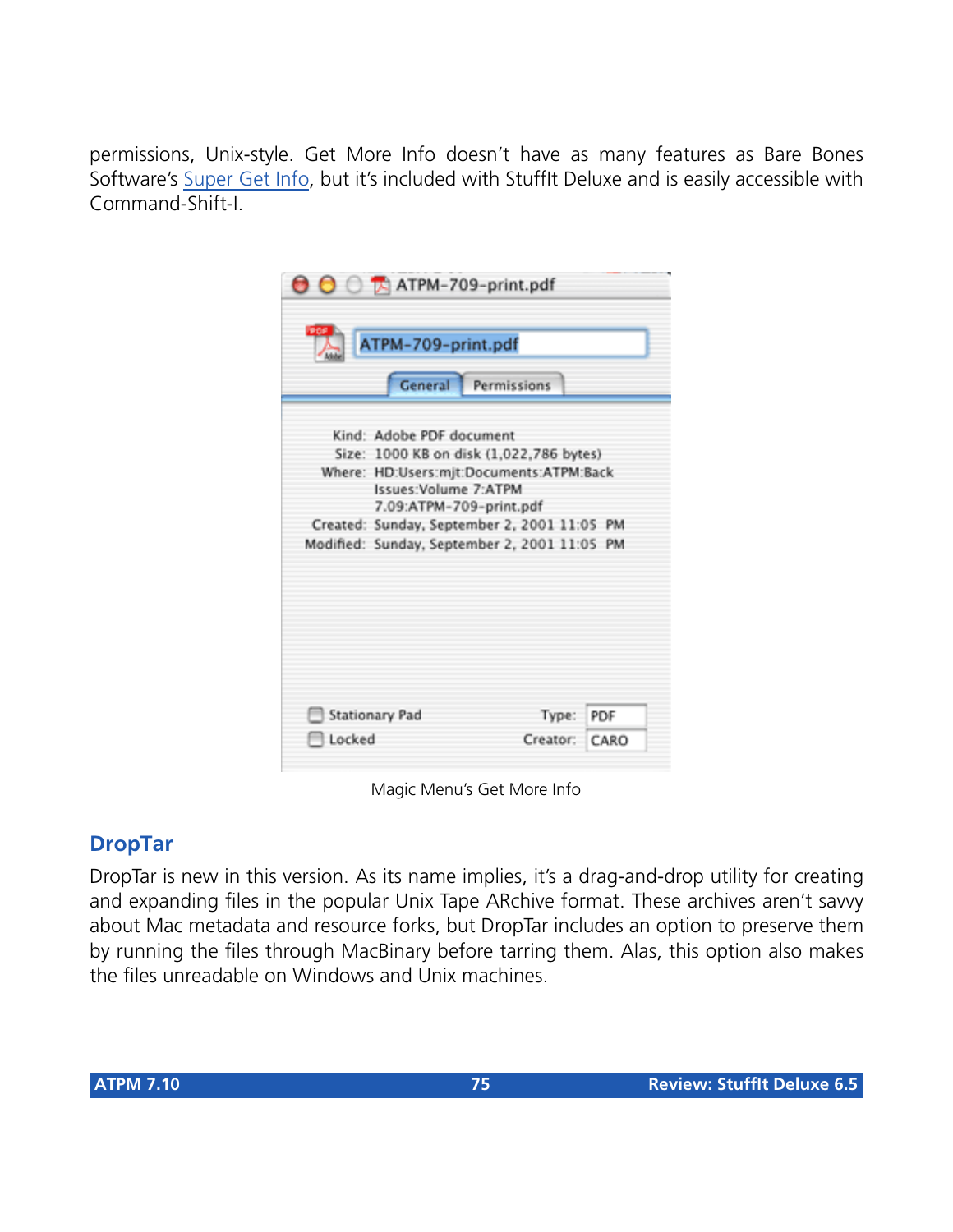Unlike StuffIt archives, tar archives do not include compression; however, DropTar can optionally compress its archives with Unix Compress, GZip, or BZip. (These commands are also available in the StuffIt Deluxe application and Magic Menu, as they were in version 6.0.) BZip is a relatively new format that's very impressive. It's especially useful for Web server logs because [Summary](http://www.summary.net) can process BZipped logs in compressed form. BZip squeezed one of my log files down from 155 MB to 8.7 MB, compared to 9.2 MB for StuffIt's best.

# **StuffIt Express Personal Edition**

Also new in version 6.5 is StuffIt Express PE, which is an updated and rebranded version of Aladdin's Transporter utility. Express lets you create drop box applications for automating file operations. Drop boxes apply one or more actions in sequence to the files that you drop on them. There are sixteen actions, which include compression, file copying and renaming, FTP and HTTP transfers, and e-mailing files.

|          | Stuff and Send E-mail.step |                    |
|----------|----------------------------|--------------------|
| New Step |                            | ö.<br>團<br>阳       |
| Step     | Description                | What to act on     |
| 1        | ်မြို့ Archive: Stuffit    | Dropped items      |
| 2        | <b>Wa Send E-Mail</b>      | Most recent result |
|          |                            |                    |
|          |                            |                    |

Making a drop box in StuffIt Express.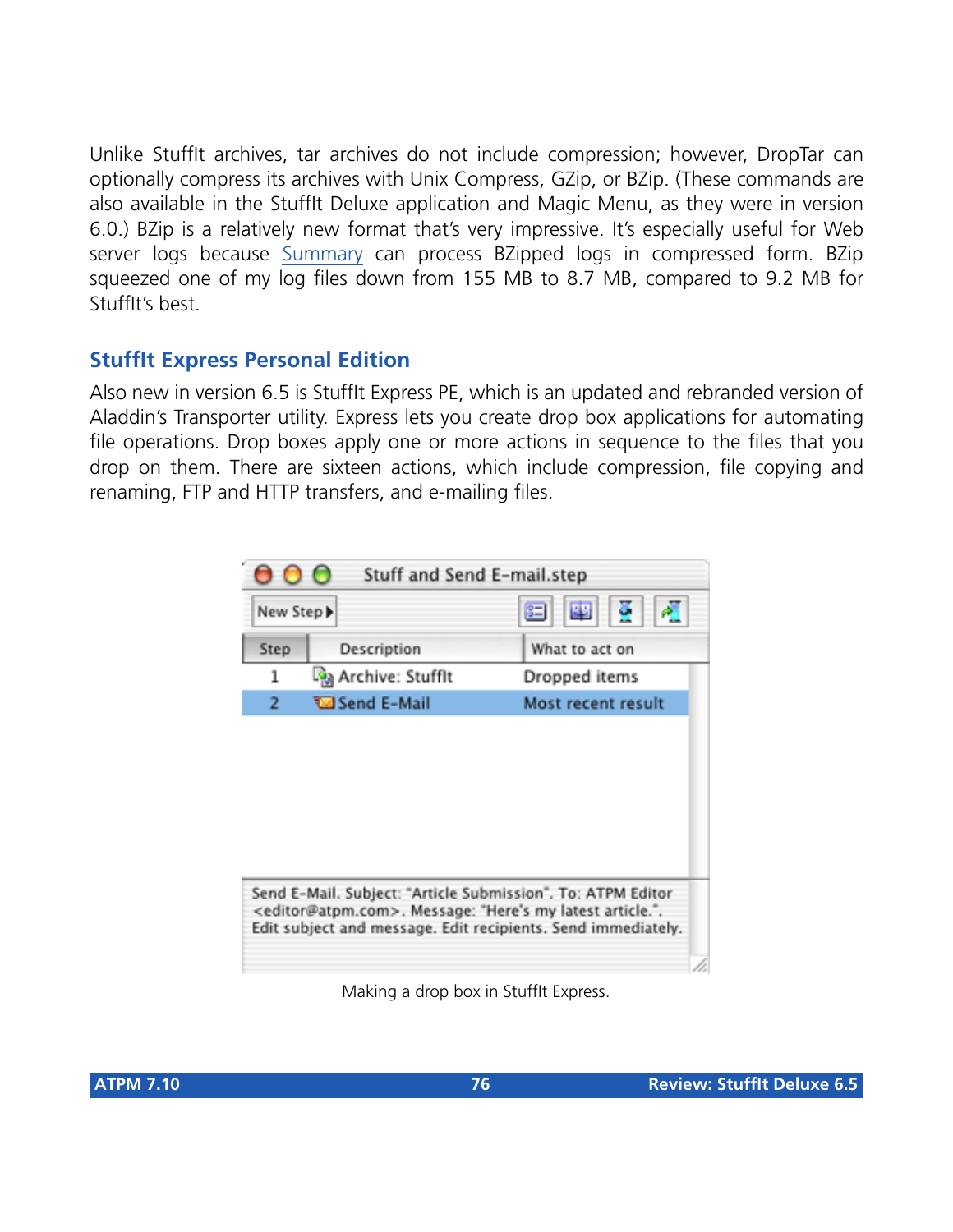Express includes some wizards for automating common tasks, and you can also chain together the actions manually. Drop boxes created using the personal edition of Express will only run on machines with Express installed, and the ability to run AppleScripts from drop boxes is conspicuously missing. For these features you'll have to purchase the full version of Express. Overall, I found Express PE to be powerful and easy to use. For many tasks, it's a quick and easy alternative to AppleScripting. Though I never found a use for Express in my workflow, I can see it being popular with many users.

|                           | Steps                   |
|---------------------------|-------------------------|
| <b>Files</b>              | Internet                |
| <b>B</b> Archive          | 통 Encode                |
| <b>B</b> Expand           | Mount Disk Image        |
| New Folder                | Copy Items              |
| <sup>2</sup> , Move Items | Open/Launch Items       |
| Make Alias                | <b>The Rename Items</b> |

The Steps palette holds the actions that StuffIt Express lets you combine into drop boxes.

# **Rough Edges**

I get the feeling that Aladdin rushed this release out the door so that it would be available in time for Mac OS X 10.1. The release notes list all kinds of oddities and limitations. On 10.0.4 the Magic Menu key commands apply in every application, not just the Finder. On 10.1 Magic Menu conflicts with the Full Keyboard Access feature. Magic Menu doesn't work on packaged applications (whose names end with ".app"), files whose names contain Unicode characters, or files that contain "~" as the first part of any path component. It also can't mount ShrinkWrap disk images on Mac OS X.

StuffIt archives still do not support file names longer than 31 characters. Long file names have been available to users since the Mac OS X Public Beta last year, and they are also supported (though not displayed) in Mac OS 9. Since switching to OS X, I've created many files with names in the 40-character range. Such files must be archived on [disk images](http://www.atpm.com/4.09/page8.shtml) or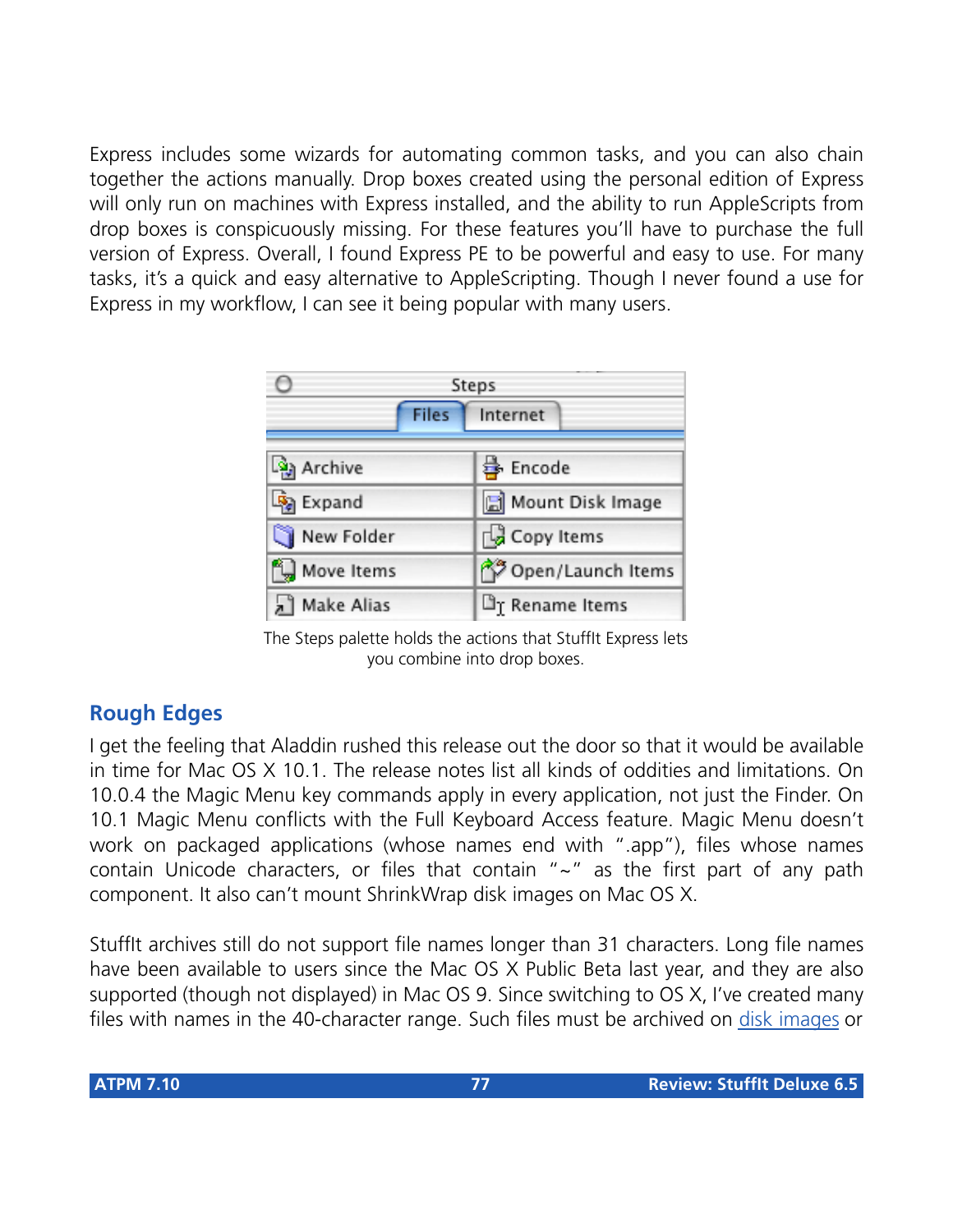using the command-line gnutar utility (preferrably made into a drop box with [DropScript](http://www.apple.com/downloads/macosx/development_tools/dropscript.html)). Likewise, I've relied on [OpenUp](http://www.versiontracker.com/moreinfo.fcgi?id=3285&db=mac) for expanding tar archives because StuffIt Expander can't handle long file names in them, either.

The OS X version of Stufflt 6.5 is a bit of an improvement in that it can transparently act as a graphical user interface for the command-line tar and gzip utilities, which *do* support long file names. However, this only works if said utilities are installed, and niceties like progress bars are nowhere to be found. I consider it a glaring limitation that the StuffIt engine itself has no knowledge of long file names. Aladdin's StuffIt Program Manager told me that they are currently rewriting the StuffIt engine to add this support, and I can only hope that it will be available in a free update. I can excuse this feature's omission from last year's StuffIt 6.0, but it really should have been in 6.5.

# **Conclusion**

Although StuffIt Express is a nice addition, the main attraction of this release is Magic Menu for OS X. Thus, it seems unfair for Aladdin to charge for reinstating this feature after we already purchased an OS X compatibility release last year. Nevertheless, Magic Menu X is very nice and StuffIt Deluxe remains a solid product.

*Copyright © 2001 Michael Tsai,* [mtsai@atpm.com](mailto:mtsai@atpm.com)*. Reviewing in ATPM is open to anyone. If you're interested, write to us at* [reviews@atpm.com](mailto:reviews@atpm.com)*.*

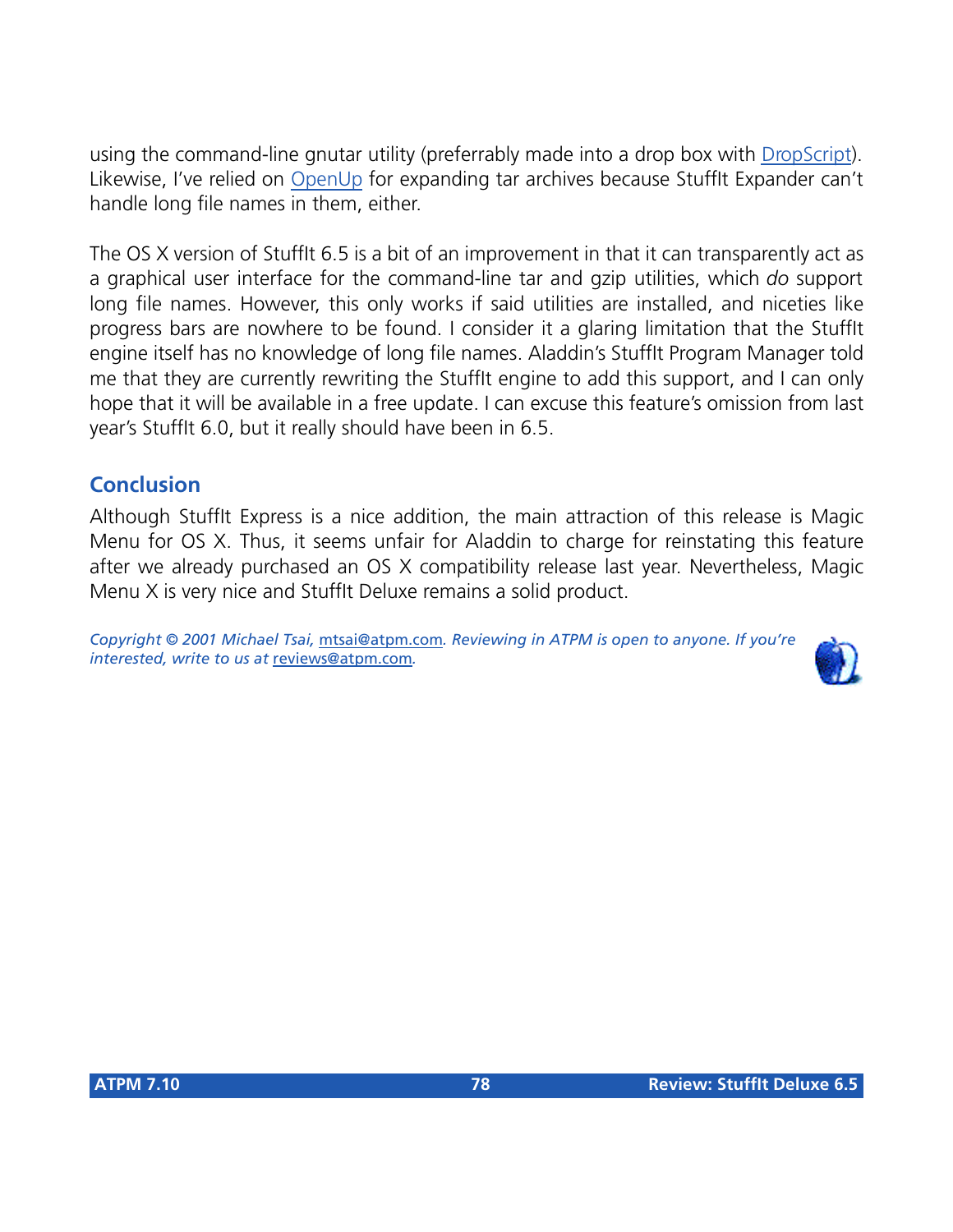**by Eric Blair, [eblair@atpm.com](mailto:eblair@atpm.com)**

**Developer:** Bare Bones Software [\(product page](http://www.barebones.com/products/supergetinfo.html)) **Price:** \$20 **Requirements:** Mac OS X 10.0 **Trial:** Fully featured (14 days)



<span id="page-78-0"></span>As with many features of OS X, the new Info window acts differently from its OS 9 brethren. Some of the implemented changes are quite nice—the ability to preview certain types of files and to change which application opens a file, for instance—but some of the restrictions imposed, such as only being able to open a single Info window, can become quite maddening.

To combat these limitations, Bare Bones Software created Super Get Info. This program attempts to combine the powerful features of the Info window in OS X with the usefulness of OS 9's Get Info window.

## **File Information**

For starters, one of Super Get Info's major advantages over the Info window is that more than one Super Get Info window can be displayed at once. No more selecting three items, pressing Command-I and seeing an Info window that says, "3 items are selected," instead of something remotely useful.

A Super Get Info window consists of four parts: a Name section, which is always visible; an Info section; a Permissions section; and a Preview section. The latter three sections are tabbed panels, which the user can switch between at any time. Personally, I prefer the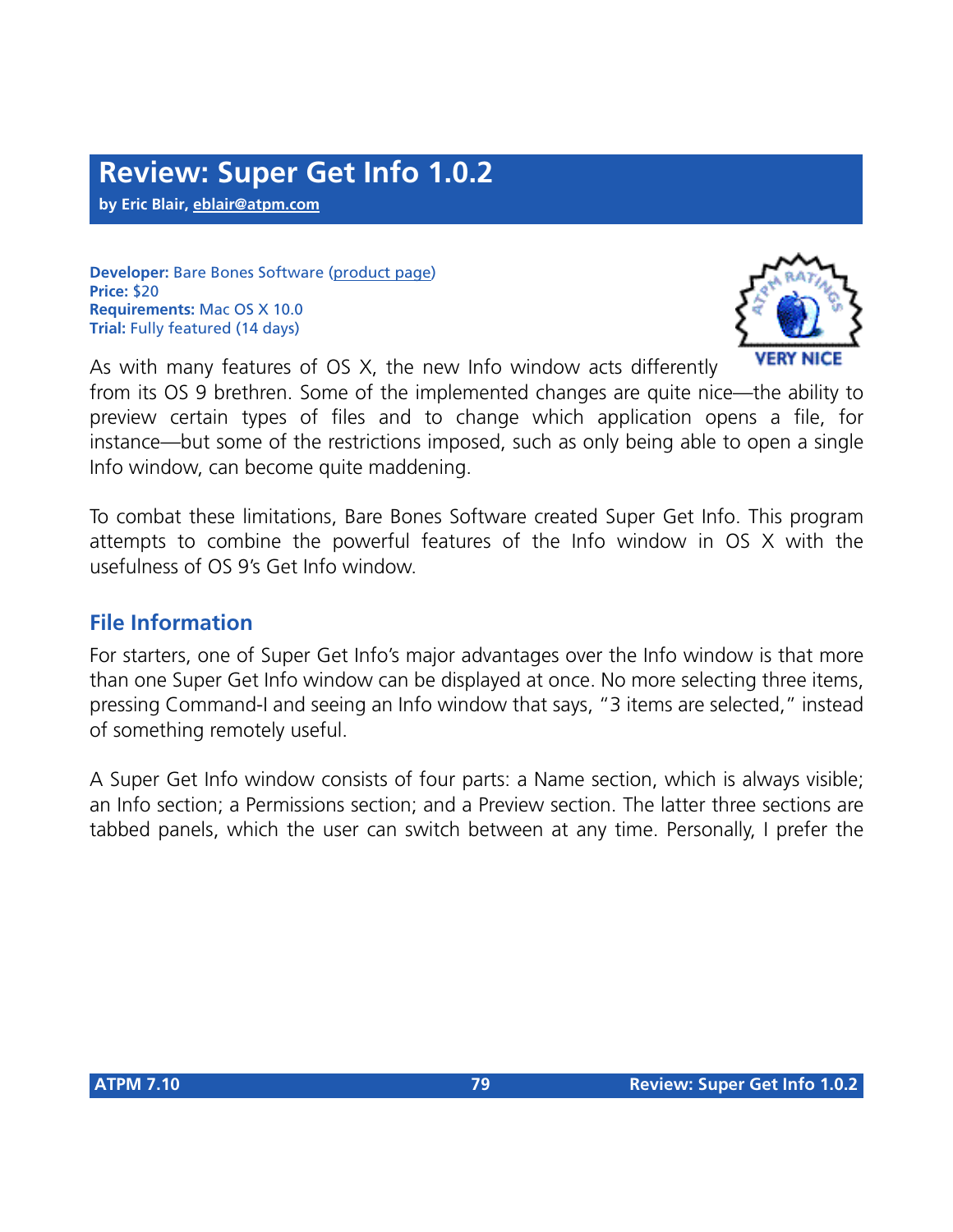tabbed view over Info's Show menu because I can always see what's available. Of course, the items in Info's Show menu change based on the selected item, while Super Get Info's tabs are the same for all.

| PDF                               | Eric Blair.pdf                                                           |     |
|-----------------------------------|--------------------------------------------------------------------------|-----|
|                                   | /Volumes/Main G3<br>HD/Users/eblair/Documents/Resu<br>mes/Eric Blair.pdf |     |
|                                   | Info Permissions<br>Preview                                              |     |
|                                   | Kind: PDF                                                                |     |
|                                   | Data: 16.0 KB on disk (12,390 bytes)                                     |     |
|                                   |                                                                          |     |
|                                   | Resource: 0.0 bytes on disk (0 bytes)                                    |     |
| Version: n/a                      |                                                                          |     |
|                                   | Created: September 24, 2001 23:56:44                                     |     |
|                                   | Modified: September 24, 2001 23:56:44                                    |     |
|                                   |                                                                          |     |
| Stationery Pad<br><b>□</b> Locked | Type:                                                                    | PDF |

A file's basic information.

The Name section contains both the file's name and path. The name field is editable, but the path field is not; you can however select all or part of the path information and drag or copy it to the clipboard.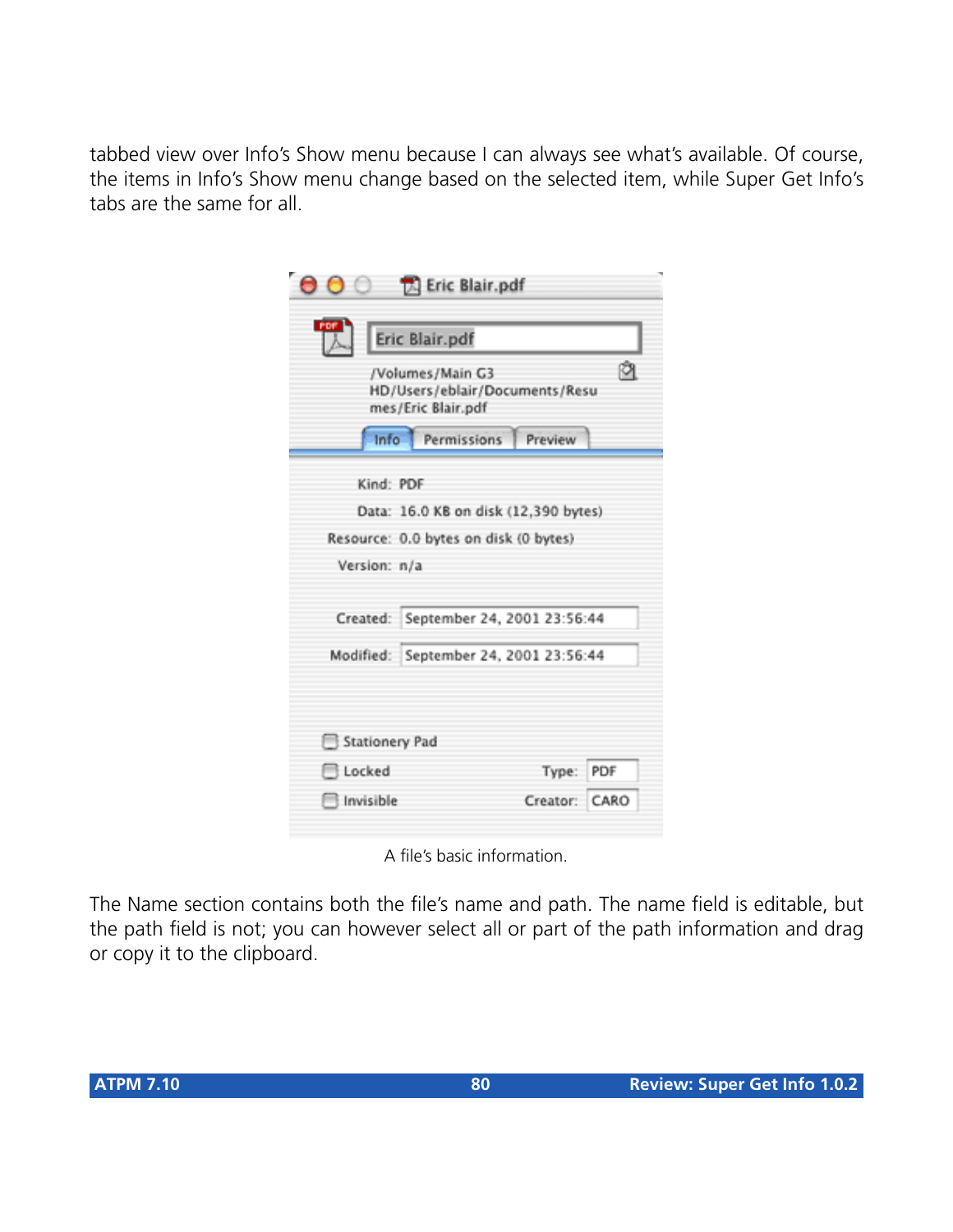The Info section contains all of the file's basic information, such as file size, creation and modification dates, and type and creator codes. There are checkboxes for using the file as a stationary pad, locking the file, and changing the visibility.

One nice touch is that the sizes of both the data fork and the resource fork are shown. Some applications store extra information in the resource fork, but some Unix utilities such as "cp" disregard resource forks and will strip this information from files. Now, it's easy to check whether or not a file has a resource fork.

Both of the date fields can be modified. They even support relative time, so "yesterday," "today," and "tomorrow" are valid input values. Also, you can use "now" or "touch" to set the date to the current time.

You can also change a file's type and creator codes. Under OS 9, I found this useful because I would occasionally need to change which files were associated with which program. Under OS X this is extremely useful, as some OS X applications do not set these codes. Yes, you can use the built-in Info window to set an application for a file, but the file's icon does not change—meaning you might double-click on a file with an Acrobat icon, but it could open in Preview.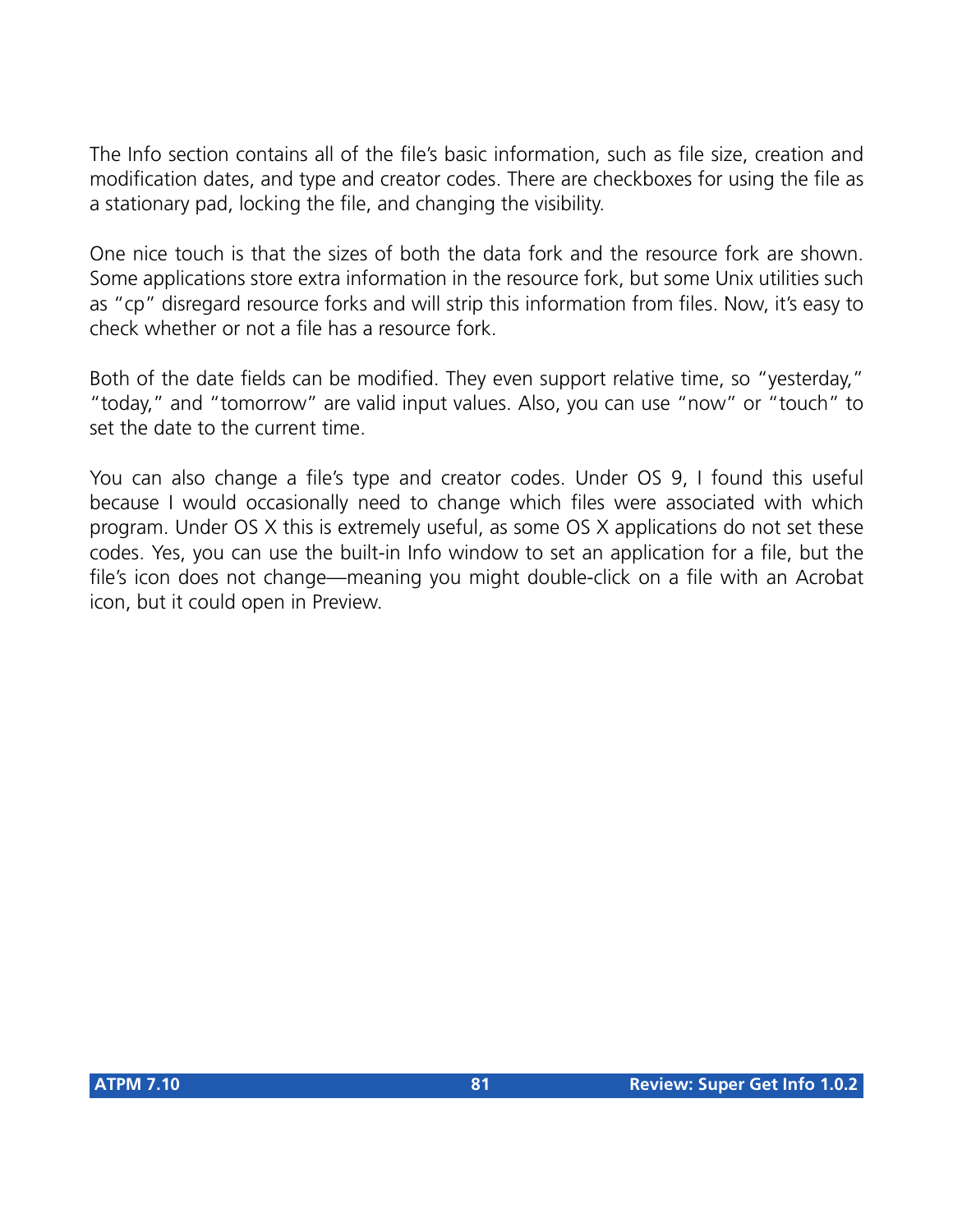# **File Permissions**

In my opinion, the Permissions area in Super Get Info is light years ahead of its Info counterpart. The Info window only gives you menus for changing owner, group, and guest permissions. Furthermore, your only options are "Read & Write," "Read only," and "None." You cannot control the setting of the execute flag.

| <b>OO Z</b> Eric Blair.pdf<br>PDF |                                        |                  |                                |   |
|-----------------------------------|----------------------------------------|------------------|--------------------------------|---|
|                                   | Eric Blair.pdf                         |                  |                                | û |
|                                   | /Volumes/Main G3<br>mes/Eric Blair.pdf |                  | HD/Users/eblair/Documents/Resu |   |
|                                   |                                        | Info Permissions | Preview                        |   |
|                                   | Owner: eblair                          |                  |                                |   |
|                                   | Group: staff                           |                  |                                |   |
|                                   | Owner                                  | Group            | World                          |   |
| Read:                             | ⊽                                      | M                | ⊽                              |   |
| Write:                            | ▿                                      | ⊟                | ⊟                              |   |
| Execute:                          | F                                      | ⊟                | ⊟                              |   |
|                                   | Revert                                 |                  | Save                           |   |
|                                   |                                        |                  |                                |   |
|                                   |                                        |                  |                                |   |
|                                   |                                        |                  |                                |   |

Setting permissions in Super Get Info.

Super Get Info uses a checkbox layout for setting Owner, Group, and World permissions. Read, Write, and Execute can all be set independently. Also, the Permissions section gives you the option of changing the Owner and Group, two things that could previously only be done from the command line.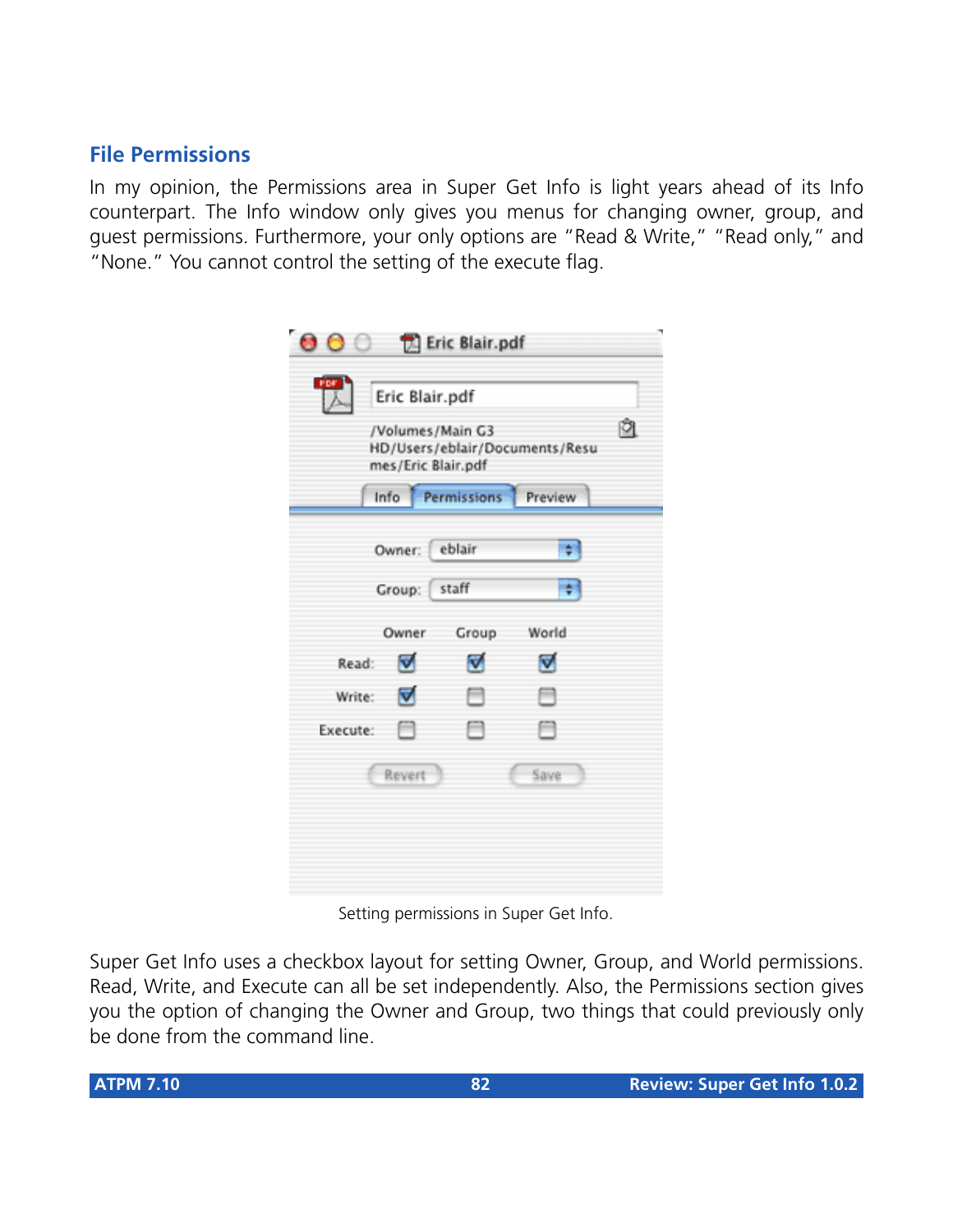# **Previewing Files**

The Preview section acts exactly as you'd expect it to. If Super Get Info can display the file type in question, you will see a small preview of the file's contents. If not, the file's icon is shown.

When I first saw the Preview section, I thought it exactly mirrored the preview in the Info window. After using the application, I now believe that's not the case. In some ways, Super Get Info's Preview section is better than the Finder's, but in others it is lacking.

|                                                                          | Eric Blair.pdf                                                                                                                                                                                                                                                            |                                                   |  |
|--------------------------------------------------------------------------|---------------------------------------------------------------------------------------------------------------------------------------------------------------------------------------------------------------------------------------------------------------------------|---------------------------------------------------|--|
| /Volumes/Main G3<br>HD/Users/eblair/Documents/Resu<br>mes/Eric Blair.pdf |                                                                                                                                                                                                                                                                           |                                                   |  |
| Info                                                                     | Permissions                                                                                                                                                                                                                                                               | Preview                                           |  |
|                                                                          |                                                                                                                                                                                                                                                                           |                                                   |  |
|                                                                          | <b>Backburn</b><br>cannot us not                                                                                                                                                                                                                                          |                                                   |  |
| <br>Sea 25' STO                                                          |                                                                                                                                                                                                                                                                           | The Books are                                     |  |
| <b>Photoshu</b>                                                          | A hall tank schools angestrategy product based as top paint on                                                                                                                                                                                                            |                                                   |  |
| <b>Holtzschlag</b>                                                       | <b>Museum Printo Auto Auctions</b><br>Hiefels of Science Consider Science                                                                                                                                                                                                 | <b><i><u>Rapida MacIllista</u></i></b>            |  |
|                                                                          | <b><i><u>GRAIN ATRAIT</u></i></b><br>5 Under Crayers Exploring and Consuler Arizons                                                                                                                                                                                       | create company<br>1941年4月                         |  |
| <b>Elizabeth Amer</b>                                                    | School Eaglest<br>feral Endeavokans Ann.<br>Electroped analyzations Phonodograpper Season for cluster's floor of today rating<br>products.                                                                                                                                | Summer 2000, Naving and Summer 2002<br>Emblem, MY |  |
|                                                                          | Tracking contrast, Octo Services and Marchine.<br>Russ on New York, and New York Health<br>Add radial VB with Murgulk                                                                                                                                                     | 14.315<br>Fox Art                                 |  |
|                                                                          | <b>You Broke Canadian</b>                                                                                                                                                                                                                                                 | Capital (MR  July 2007)                           |  |
|                                                                          | <b>W.I. Moore Lift</b><br>Finanzi asi minasarindha prabatasigan ahmibalani any sepert<br>contact rations.<br>Dentisted also to three role on destroyed by to certifying spatially trafic.                                                                                 | Bellinched, NY                                    |  |
|                                                                          | colling condition and the pos-<br><b>With File Braigany</b>                                                                                                                                                                                                               | <b>Summer Hire</b>                                |  |
|                                                                          | Canada Se<br>Designed and exploration is to design and endors continue the car various of choses.                                                                                                                                                                         | Andrey Wi-                                        |  |
| Computer Malle                                                           | Longsteent - C. Fr - . Full and here<br>Fusham Findrey, Meanon, and support of ASS.<br>Teatr Malayat Vacallisationist Foodbyn, McGowally Cale Musics, Baled<br>Chall as and Santisan, Apply Qualchee, Addressing or Municipal App<br><b>Data Advise MSA</b>               |                                                   |  |
| <b>Bones</b>                                                             | Flush (Sil of Rose Bay Principle Series) and Administration Richards<br>Informative Company of Monte Rousse, Negron, 1918)<br>Annalysis Alafangingsis Japani principality Kom I Neumatic of Hilpsd., 1919.<br>Schedel and Law South, Service Photos: Audust (Spiel, 1987) |                                                   |  |
| 120104-008<br>Excellentings                                              | With Geological Star Mills August Mills of<br>Monther of the Automatics Centres' Mi.<br>Contribution Editor for News You Protected: Winterfolk come.                                                                                                                      |                                                   |  |

See an overview of a file without opening it.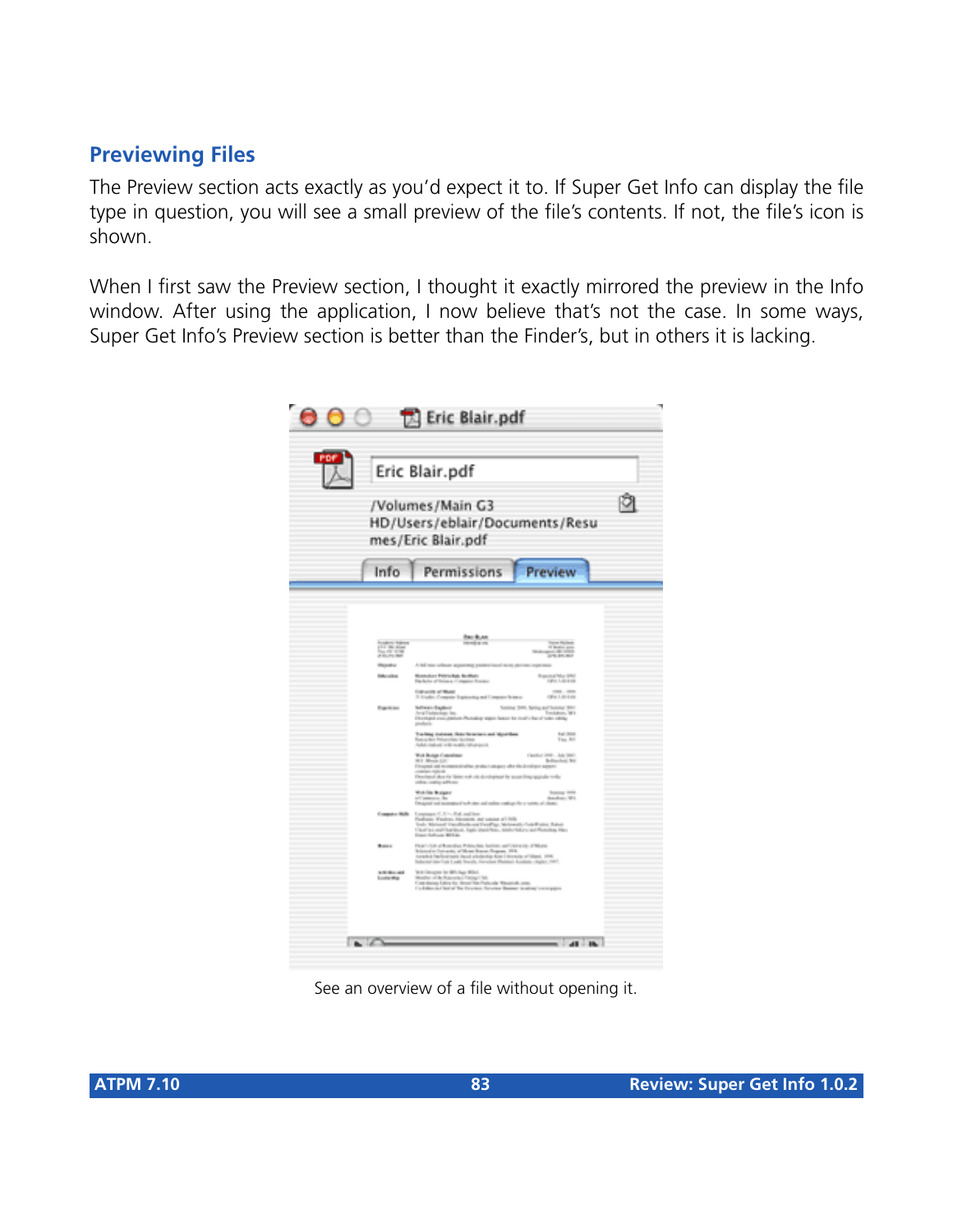Super Get Info can preview HTML and RTF files, which the Finder just represents with an icon. On the other hand, Super Get Info was not able to display the contents of an AppleWorks file, which the Finder was able to display.

I also noticed some oddities with file types that Super Get Info was able to handle. MP3s with the file type "MP3 " were represented by an icon in the Preview section, while MP3s with the file type "Mp3" displayed a player bar. In both cases, the "mp3" file name extension was used. Also, files that had no file type but had the correct file name extension worked properly.

Finally, Super Get Info was able to preview a PDF file, but for some reason, a player bar also appeared below the preview.

# **Odds and Ends**

Unfortunately, Super Get Info is not able to intercept the Command-I shortcut from the Finder, so you need to bring up Super Get Info in one of four ways: drag an icon to the Super Get Info icon (either in the Finder or in the Dock); use the "Open Finder Selection" command; or use the "Open…" or "Open Hidden…" commands from within Super Get Info. According to a MacCentral [forum message](http://maccentral.macworld.com/storyforum/forums/2001/07/06/supergetinfo/?read=5) by Rich Siegel, intercepting Command-I from the Finder just was not possible with the current state of OS X.

Because OS X uses Unix permissions, you may sometimes run into a situation where you don't have permission to empty the trash—like if it contains a file owned by "root" (the Unix super user account). Super Get Info contains an "Empty Trash" command that gets around this by prompting you for an administrator name and password before it empties the trash.

If you find your Super Get Info Windows becoming spread all over the place, you can use either the "Bring All to Front" command to make all your Super Get Info windows visible, or the "Arrange in Front" command to line your Super Get Info windows along the top of the monitor.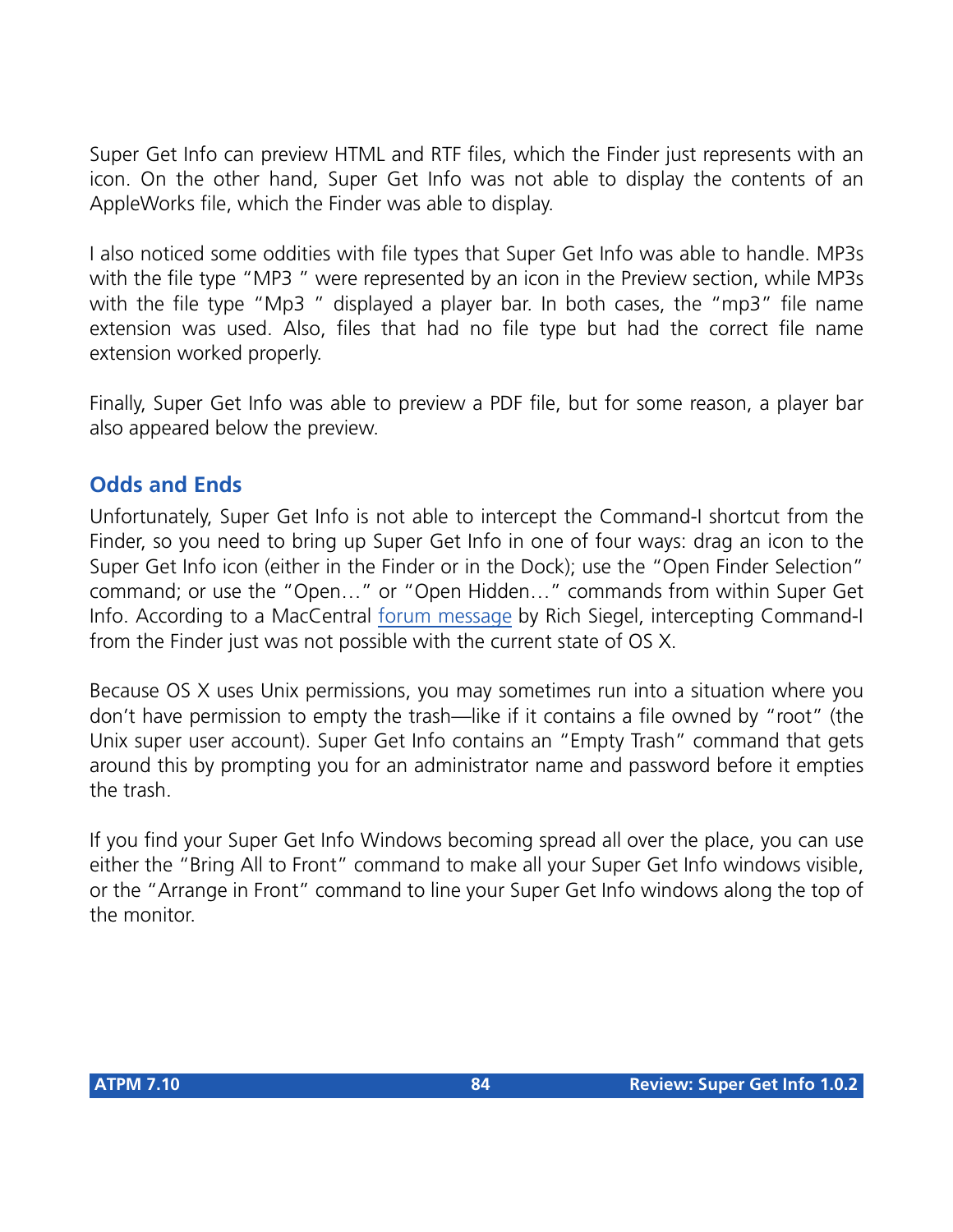# **Conclusion**

I like the general idea of OS X's enhanced Info window. It certainly offers more information and control over its OS 9 counterpart. However, Super Get Info does this and more. It gives access to Mac features like type and creator codes. It puts a useful interface on Unix-isms such as file permissions. The only things keeping this product from getting an Excellent rating are its previewing issues and the way in which you open a file. If OS X is changed to allow Super Get Info to use Command-I, it will be that much easier to use. Until then, it garners a Very Nice.

*Copyright © 2001 Eric Blair,* [eblair@atpm.com](mailto:eblair@atpm.com)*. Reviewing in ATPM is open to anyone. If you're interested, write to us at* [reviews@atpm.com](mailto:reviews@atpm.com)*.*

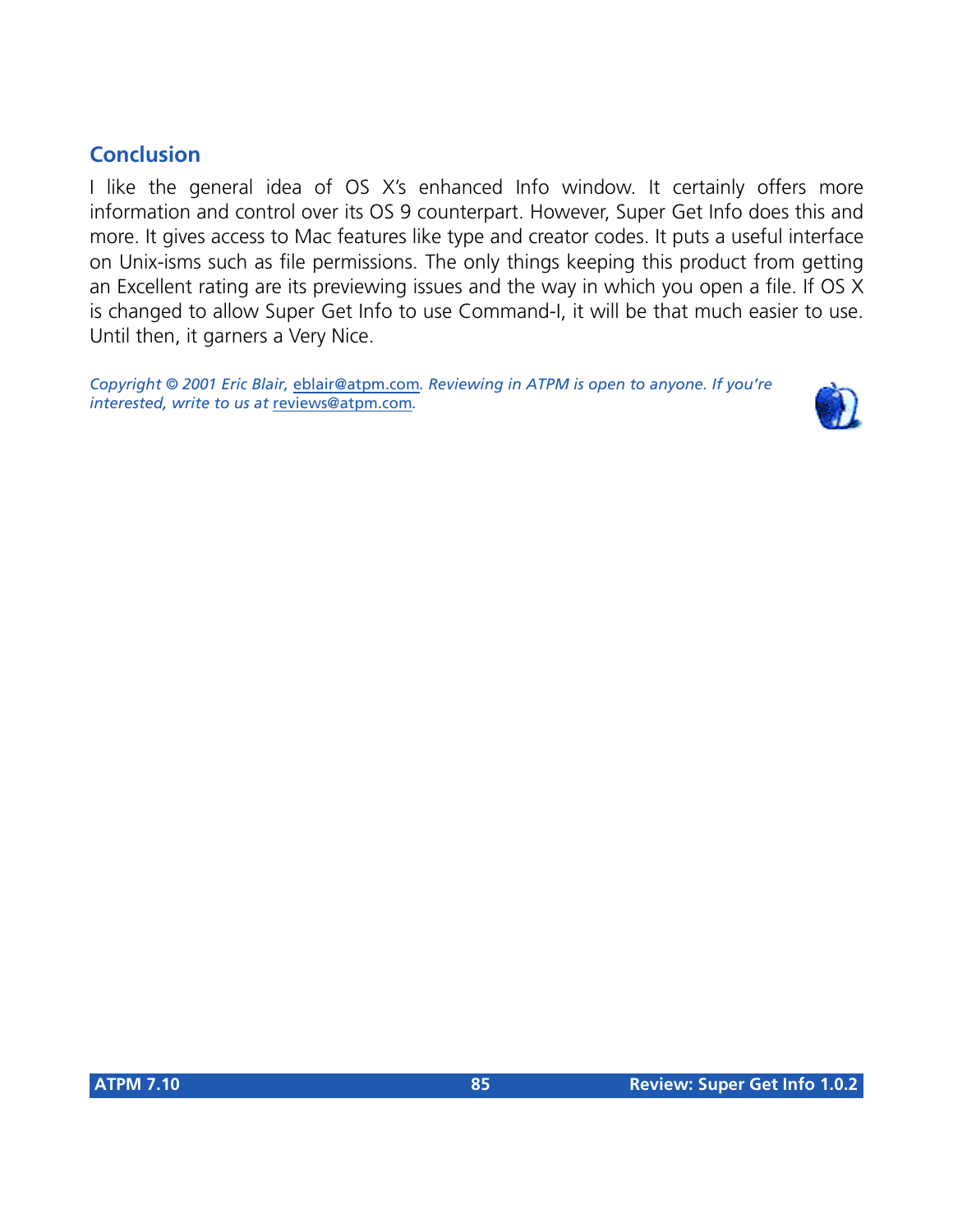# **FAQ: Frequently Asked Questions**

# **What Is ATPM?**

*About This Particular Macintosh* (ATPM) is, among other things, a monthly Internet magazine or "e-zine." ATPM was created to celebrate the personal computing experience. For us this means the most personal of all personal computers—the Apple Macintosh. About This Particular Macintosh is intended to be about your Macintosh, our Macintoshes, and the creative, personal ideas and experiences of everyone who uses a Mac. We hope that we will continue to be faithful to our mission.

# **Are You Looking for New Staff Members?**

We currently need a **Managing Editor**, several **Contributing Editors**, a **Copy Editor**, and a **Publicity Manager**. Please [contact us](mailto:editor@atpm.com) if you're interested.

# **How Can I Subscribe to ATPM?**

Visit the [subscriptions page](http://www.atpm.com/subscribe).

## **Which Format Is Best for Me?**



The **Online Webzine** edition is for people who want to view ATPM in their Web browser, while connected to the Internet. It provides sharp text, lots of navigation options, and live links to ATPM back issues and other Web pages. You can use Sherlock to [search](http://www.atpm.com/search) all of the online issues at once.



The **Offline Webzine** is a HTML version of ATPM that is formatted for viewing offline and made available in a StuffIt archive to reduce file size. The graphics, content, and navigation elements are the same as with the Online Webzine, but

you can view it without being connected to the Internet. It requires a Web browser.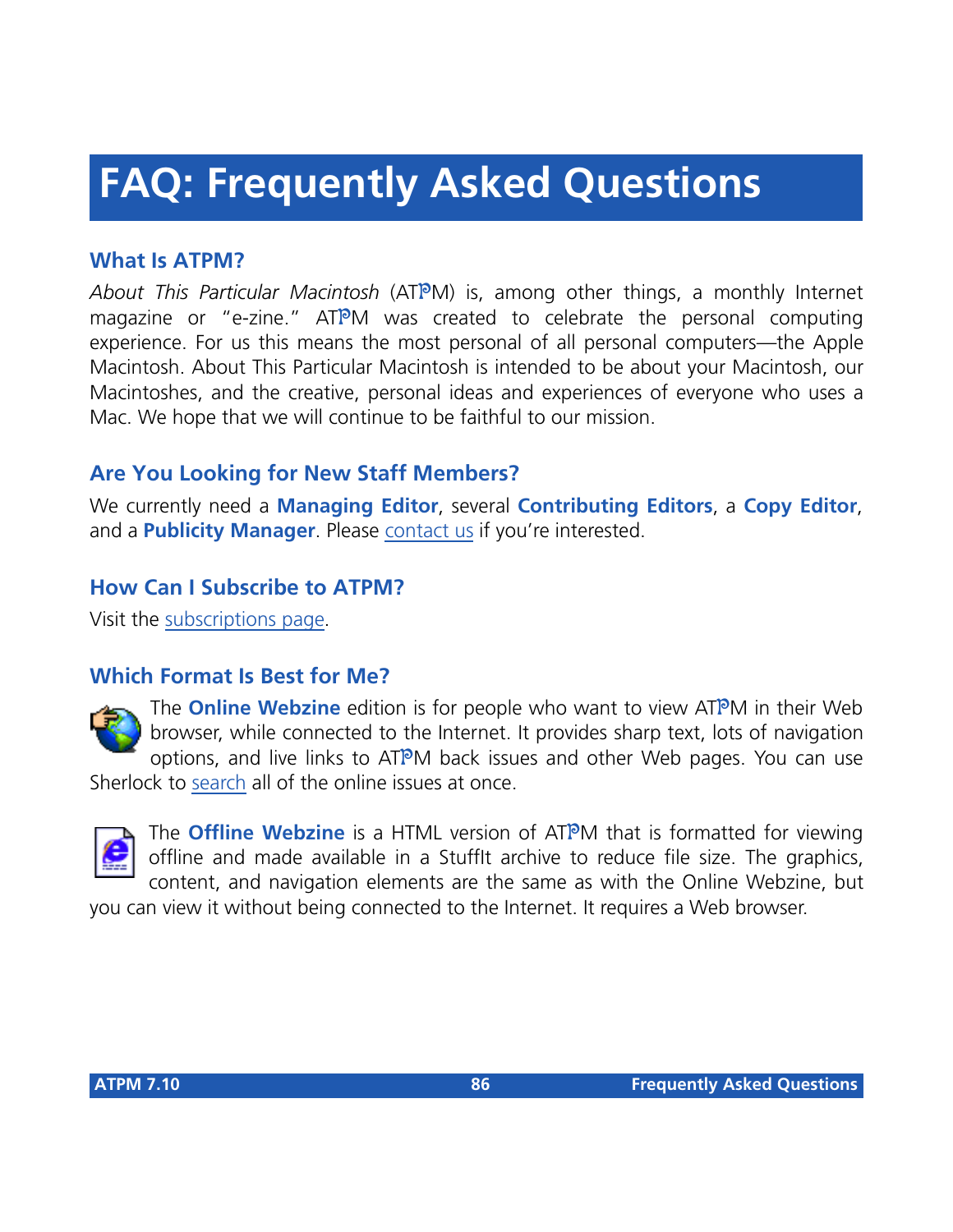

The **Print PDF** edition is saved in Adobe Acrobat format. It has a two-column layout with smaller text and higher-resolution graphics that are optimized for printing. It may be viewed online in a browser, or downloaded and viewed in

Adobe's free Acrobat Reader on Macintosh or Windows. PDFs may be magnified to any size and searched with ease.



The **Screen PDF** edition is also saved in Adobe Acrobat format. It's a one-column layout with larger text that's optimized for reading on-screen. It may be viewed online in a browser, or downloaded and viewed in Adobe's free Acrobat Reader on

Macintosh or Windows. PDFs may be magnified to any size and searched with ease.

# **What Are Some Tips for Viewing PDFs?**

- You can [download](http://www.adobe.com/prodindex/acrobat/readstep.html) Adobe Acrobat Reader for free. If you have a Power Macintosh, Acrobat Reader 4 has better quality and performance. ATPM is also compatible with Acrobat Reader 3, for those with 680x0 Macs.
- You can zoom the PDF to full window width and scroll through articles simply by single-clicking anywhere in the article text (except underlined links).
- You can quickly navigate between articles using the bookmarks pane at the left of the main viewing window.
- For best results on small screens, be sure to hide the bookmarks pane; that way you'll be able to see the entire page width at 100%.
- Try turning Font Smoothing on and off in Acrobat Reader's preferences to see which setting you prefer.
- All blue-underlined links are clickable. Links to external Web sites are reproduced in footnotes at the bottoms of pages, in case you are reading from a printed copy.
- You can hold down option while hovering over a link to see where it will lead.
- For best results, turn off Acrobat's "Fit to Page" option before printing.

# **Why Are Some Links Double-Underlined?**

In the PDF editions of ATPM, links that are double-underlined lead to other pages in the same PDF. Links that are single-underlined will open in your Web browser.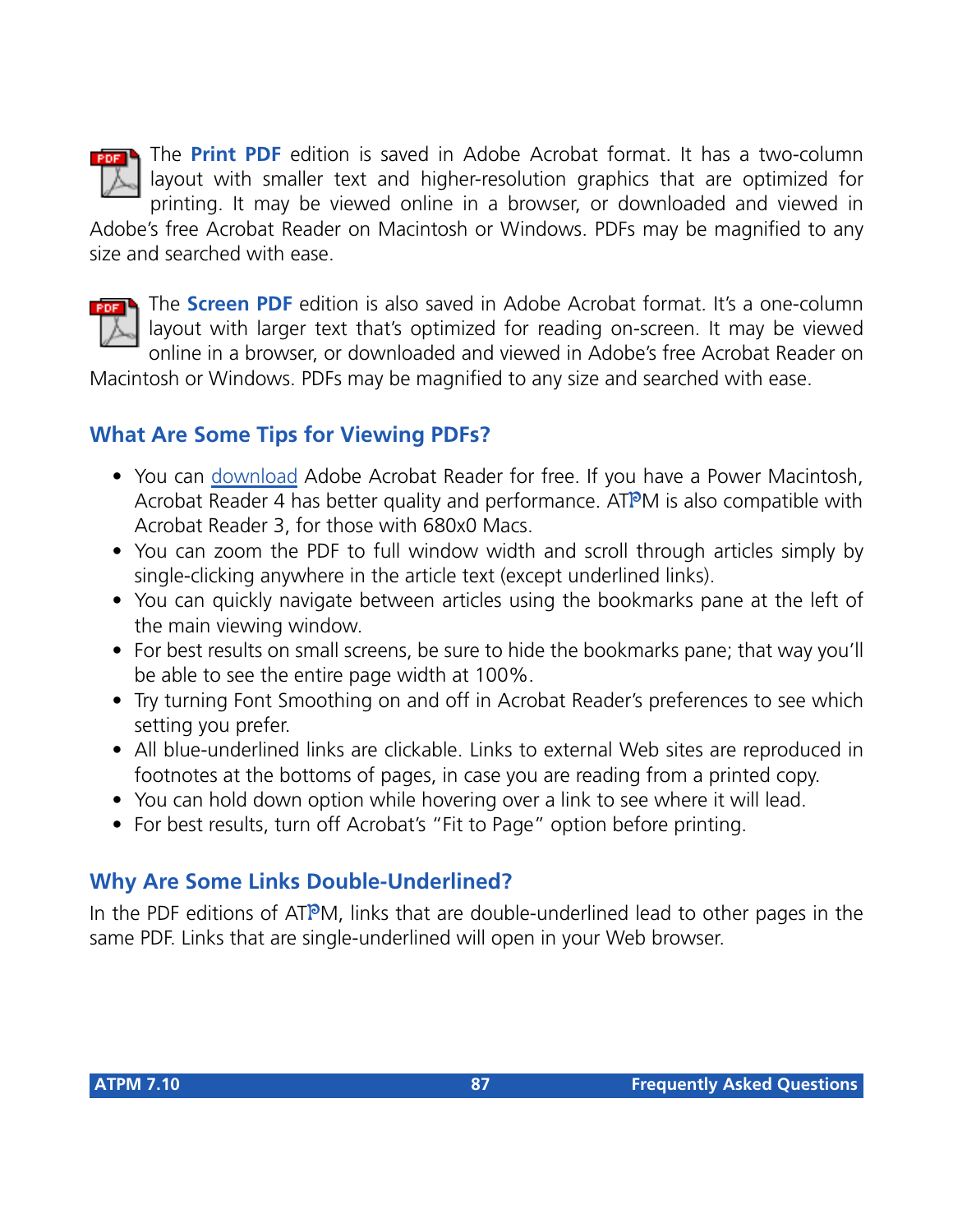# **What If I Get Errors Decoding ATPM?**

ATPM and MacFixIt readers have reported problems decoding MacBinary files using early versions of Stufflt Expander 5.x. If you encounter problems decoding ATPM, we recommend upgrading to [StuffIt Expander 5.1.4 or later](http://www.aladdinsys.com/expander/index.html).

#### **How Can I Submit Cover Art?**

We enjoy the opportunity to display new, original cover art every month. We're also very proud of the people who have come forward to offer us cover art for each issue. If you're a Macintosh artist and interested in preparing a cover for ATPM, please e-mail us. The way the process works is pretty simple. As soon as we have a topic or theme for the upcoming issue we let you know about it. Then, it's up to you. We do not pay for cover art but we are an international publication with a broad readership and we give appropriate credit alongside your work. There's space for an e-mail address and a Web page URL, too. Write to [editor@atpm.com](mailto:editor@atpm.com) for more information.

#### **How Can I Send a Letter to the Editor?**

Got a comment about an article that you read in  $ATPM$ ? Is there something you'd like us to write about in a future issue? We'd love to hear from you. Send your e-mail to [editor@atpm.com.](mailto:editor@atpm.com) We often publish the e-mail that comes our way.

## **Do You Answer Technical Support Questions?**

Of course. Email our Help Department at [help@atpm.com](mailto:help@atpm.com).

## **How Can I Contribute to ATPM?**

There are several sections of ATPM to which readers frequently contribute:

#### **Segments: Slices from the Macintosh Life**

This is one of our most successful spaces and one of our favorite places. We think of it as kind of the ATPM "guest room." This is where we will publish that sentimental Macintosh story that you promised yourself you would one day write. It's that special place in ATPM that's specifically designated for your stories. We'd really like to hear from you. Several Segments contributors have gone on to become ATPM columnists. Send your stuff to [editor@atpm.com.](mailto:editor@atpm.com)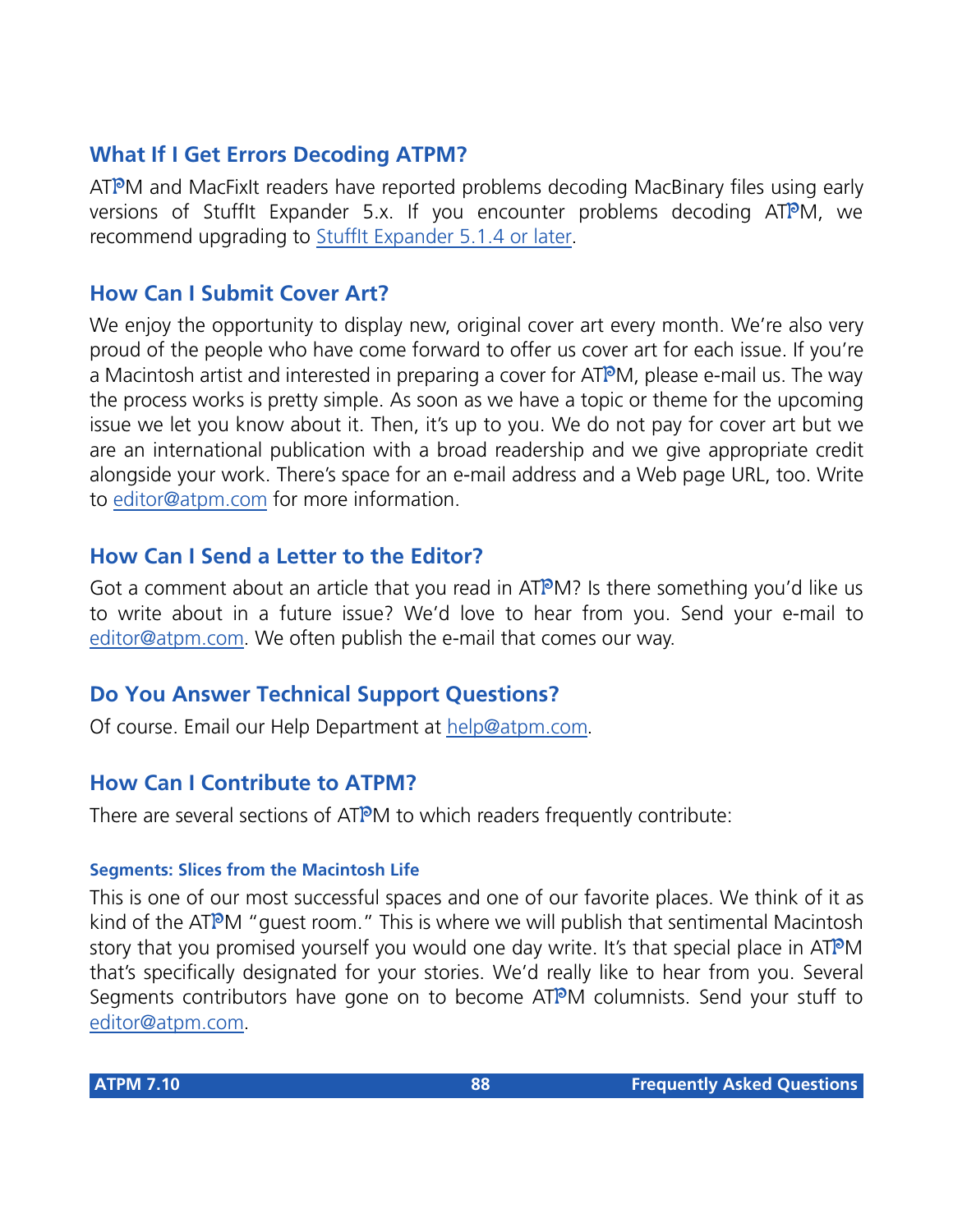#### **Hardware and Software Reviews**

ATPM publishes hardware and software reviews. However, we do things in a rather unique way. Techno-jargon can be useful to engineers but is not always a help to most Mac users. We like reviews that inform our readers about how a particular piece of hardware or software will help their Macintosh lives. We want them to know what works, how it may help them in their work, and how enthusiastic they are about recommending it to others. If you have a new piece of hardware or software that you'd like to review, contact our reviews editor at [reviews@atpm.com](mailto:reviews@atpm.com) for more information.

#### **Shareware Reviews**

Most of us have been there; we find that special piece of shareware that significantly improves the quality our Macintosh life and we wonder why the entire world hasn't heard about it. Now here's the chance to tell them! Simply let us know by writing up a short review for our shareware section. Send your reviews to [reviews@atpm.com](mailto:reviews@atpm.com).

#### **Which Products Have You Reviewed?**

Check our [reviews index](http://www.atpm.com/reviews) for the complete list.

## **What is Your Rating Scale?**

ATPM uses the following ratings (in order from best to worst): Excellent, Very Nice, Good, Okay, Rotten.

## **Will You Review My Product?**

If you or your company has a product that you'd like to see reviewed, send a copy our way. We're always looking for interesting pieces of software to try out. Contact [reviews@atpm.com](mailto:reviews@atpm.com) for shipping information.

#### **Can I Sponsor ATPM?**

About This Particular Macintosh is free, and we intend to keep it this way. Our editors and staff are volunteers with "real" jobs who believe in the Macintosh way of computing. We don't make a profit, nor do we plan to. As such, we rely on advertisers to help us pay for our Web site and other expenses. Please consider supporting ATPM by advertising in our issues and on our web site. Contact<advertise@atpm.com>for more information.